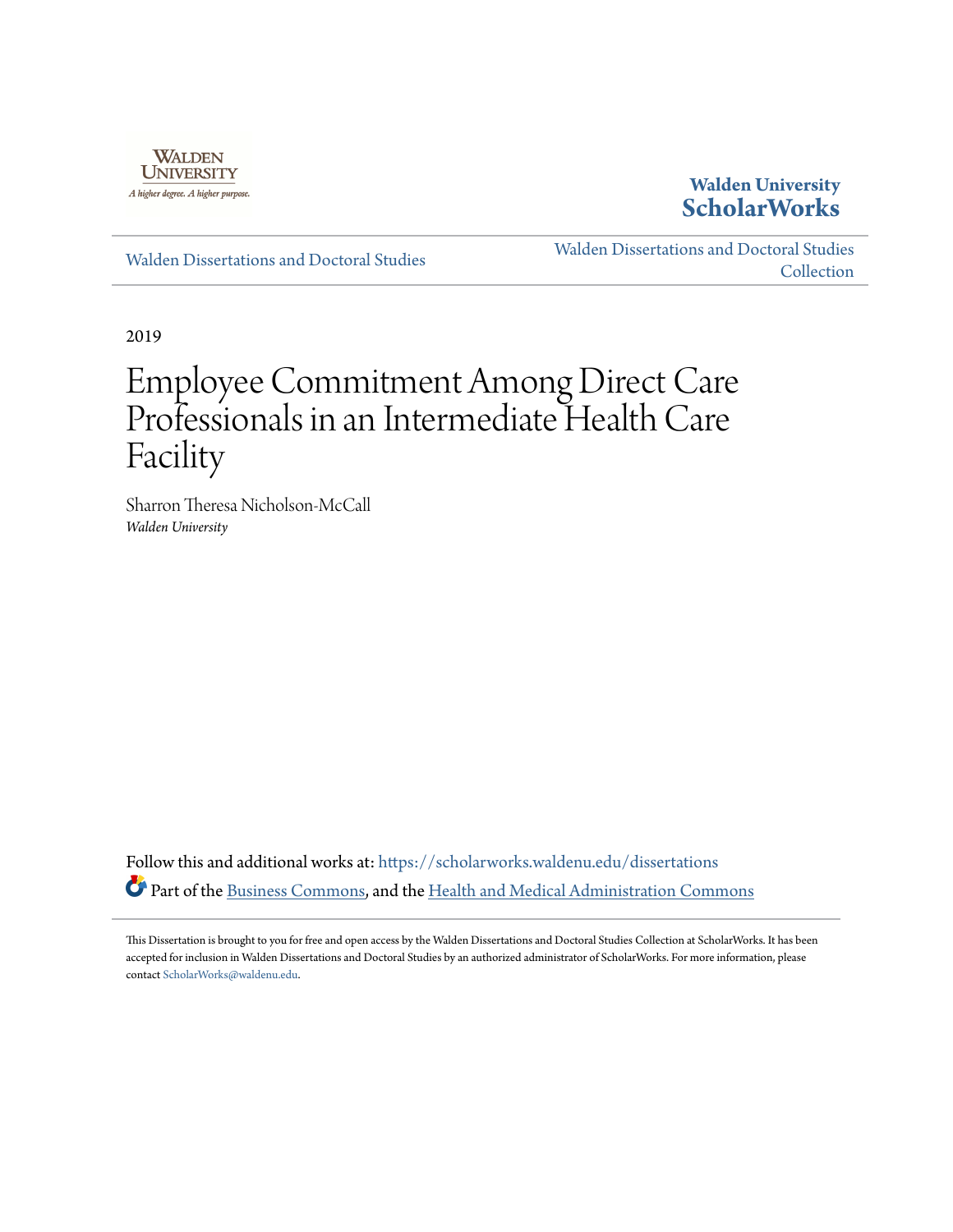# Walden University

College of Management and Technology

This is to certify that the doctoral study by

Sharron T. Nicholson-McCall

has been found to be complete and satisfactory in all respects, and that any and all revisions required by the review committee have been made.

Review Committee Dr. Jamiel Vadell, Committee Chairperson, Doctor of Business Administration Faculty

Dr. Jaime Klein, Committee Member, Doctor of Business Administration Faculty

Dr. James Savard, University Reviewer, Doctor of Business Administration Faculty

Chief Academic Officer Eric Riedel, Ph.D.

> Walden University 2019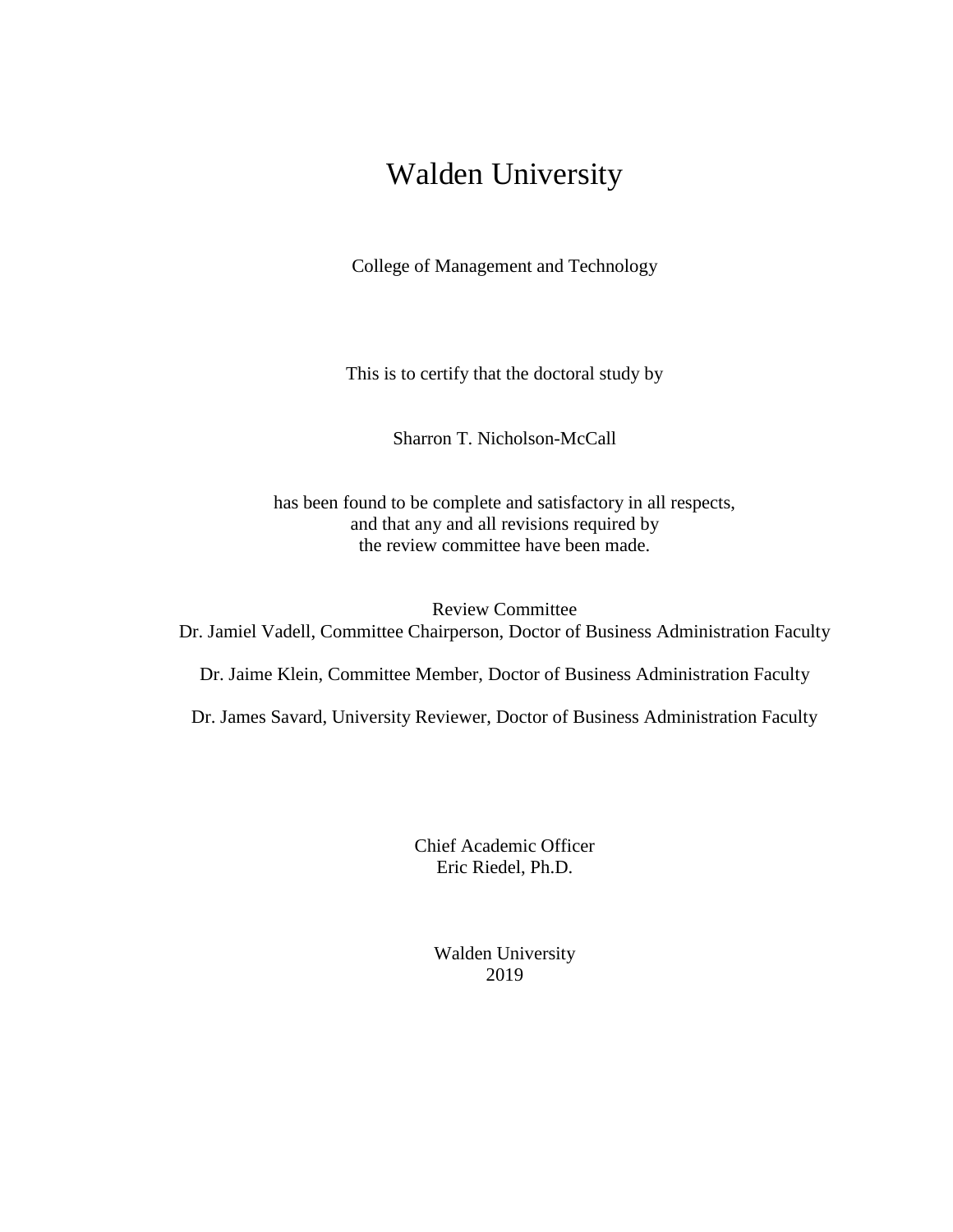Abstract

Employee Commitment Among Direct Care Professionals in an Intermediate Health Care

Facility

by

Sharron T. Nicholson-McCall

MBA, American Intercontinental University, 2013

BA, University of Michigan Dearborn, 2010

Doctoral Study Submitted in Partial Fulfillment

of the Requirements for the Degree of

Doctor of Business Administration

Walden University

August 2019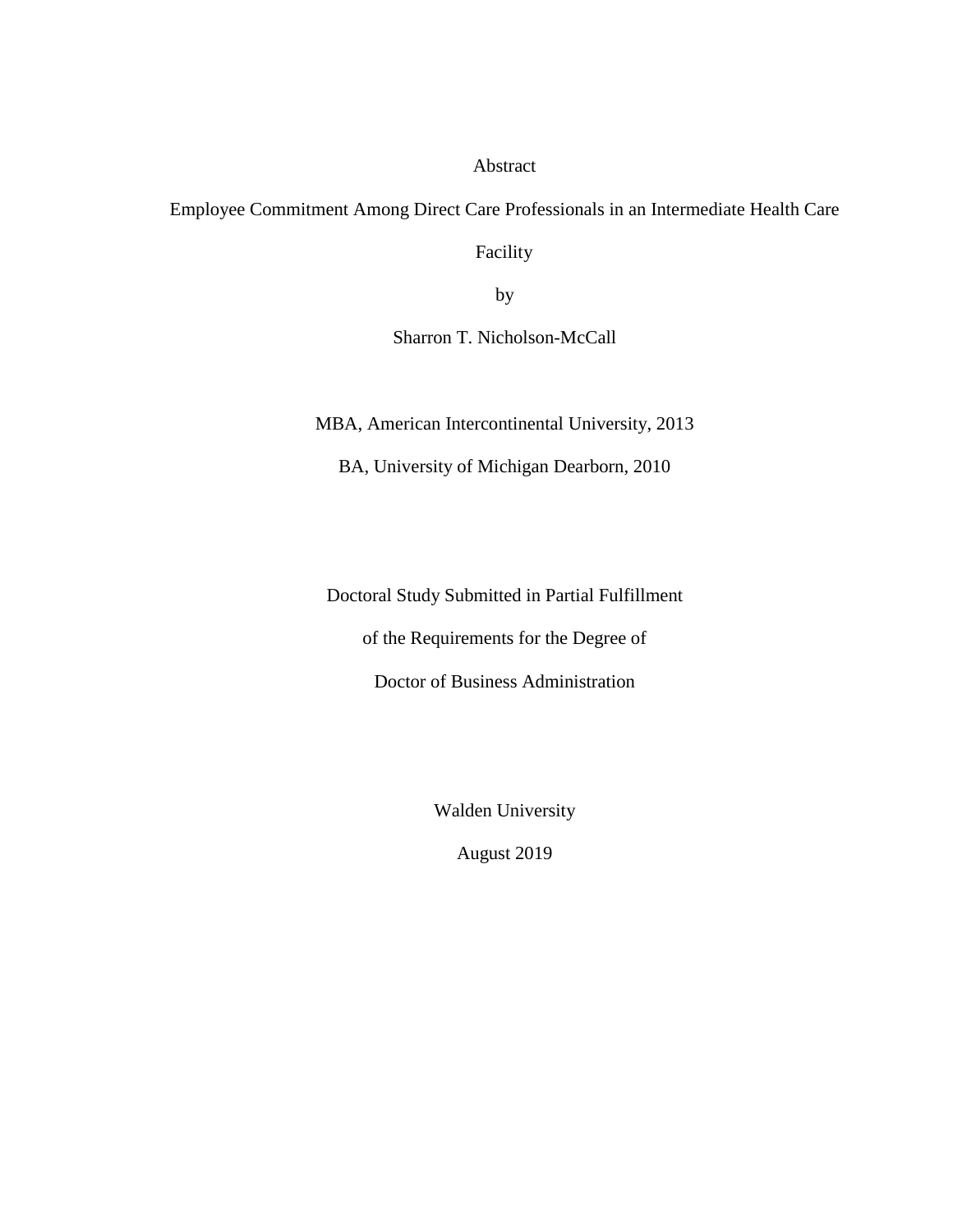# Abstract

Lack of employee commitment affects the overall practice in healthcare organizations and can cause a disruption in the lives of people with intellectual disabilities who are receiving care. Researchers have demonstrated that increasing employee commitment and decreasing employee turnover are related to employee commitment in healthcare organizations. The purpose of this single case study was to explore strategies that leaders of an intermediate care facility for individuals with intellectual disabilities in the northwestern United States used to enhance employee commitment. Meyer and Herchovitch's model of employee commitment was the conceptual framework for this study. Data were collecting from semistructured interviews with 2 home managers and 1 area supervisor of a healthcare facility with experience in employee commitment. Data were transcribed, analyzed, and coded for themes and subthemes; data validity was established using member checking of the findings for accuracy and credibility. Three main themes emerged from the data analysis: organizations' healthcare insurance, bonuses, and teamwork. Healthcare leaders might implement the findings of this study to increase and develop employee commitment, improve profitability and sustainability, improve patient care, and improve safety to bring about a positive and effective social change to benefit patients, families, and communities.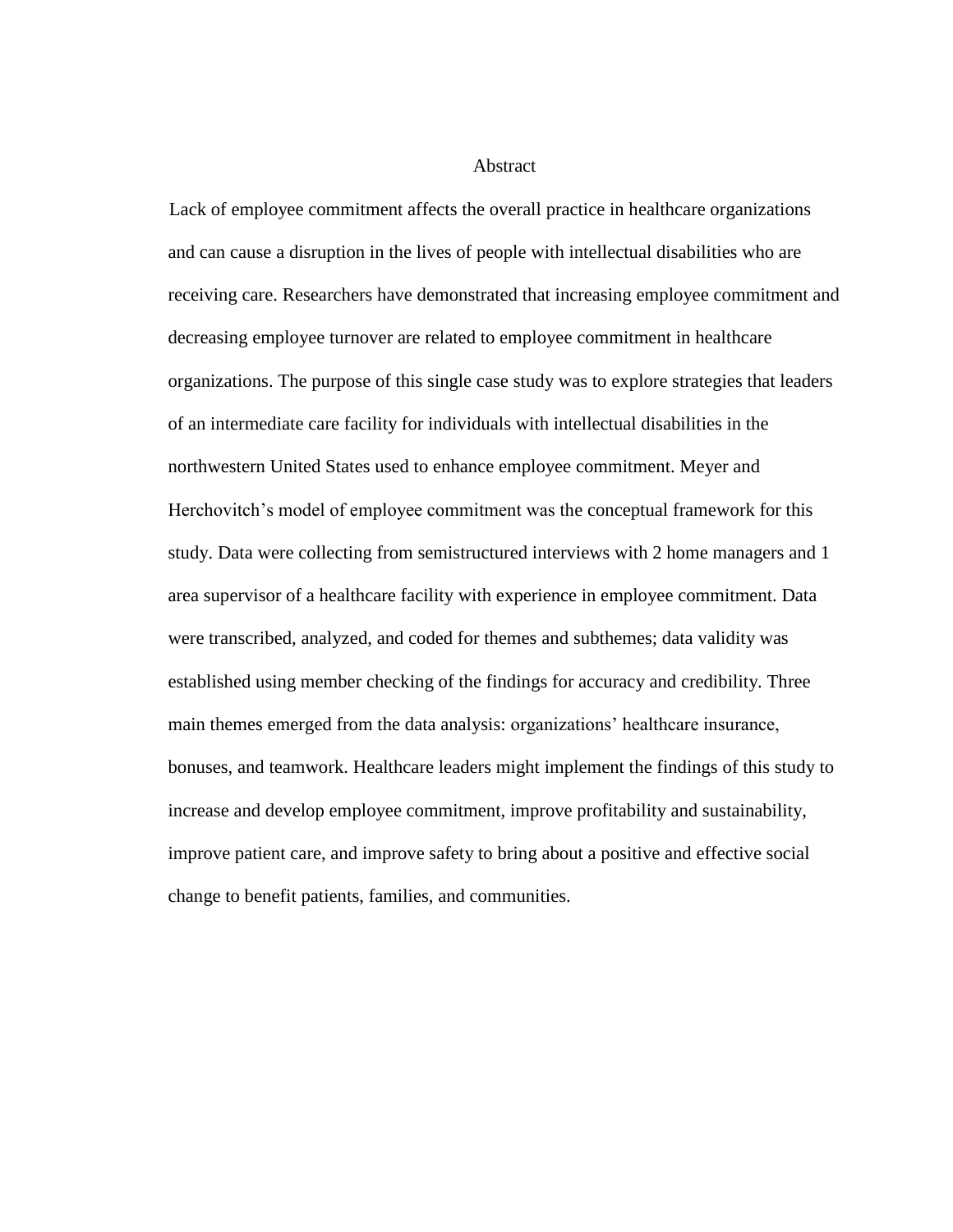# Employee Commitment Among Direct Care Professionals in an Intermediate Health Care

Facility

by

Sharron T. Nicholson-McCall

MS, American Intercontinental University, 2013

BS, University of Michigan, 2010

Doctoral Study Submitted in Partial Fulfillment

of the Requirements for the Degree of

Doctor of Business Administration

Walden University

August 2019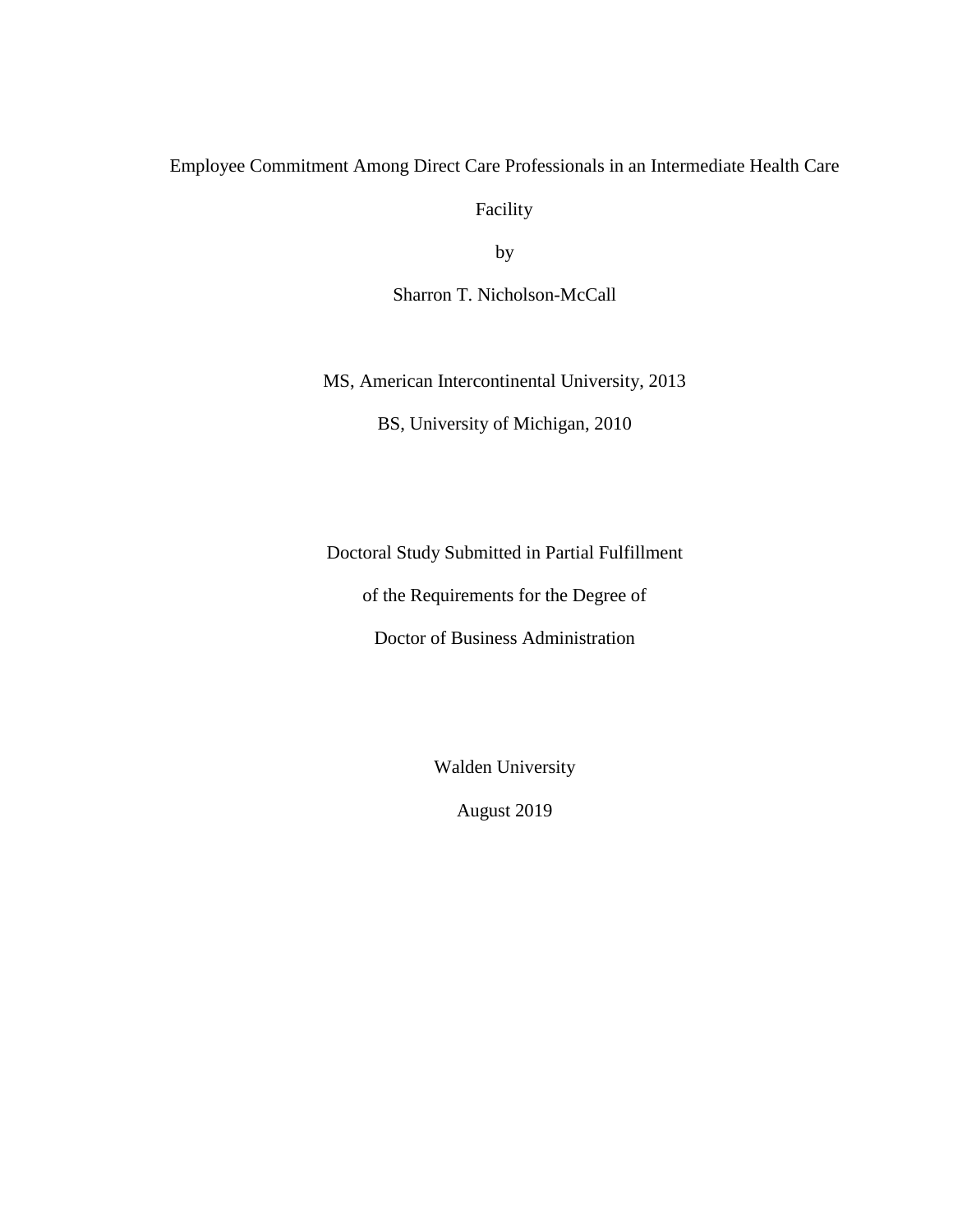# Dedication

Give all praises to my heavenly father above for keeping me in my time of need. I dedicate this to my heavenly cheering section; my mother Mrs. Dorothy Nicholson, my father Mr. Albert Nicholson, and my brother Mr. Freddie Nicholson for watching over me during this project.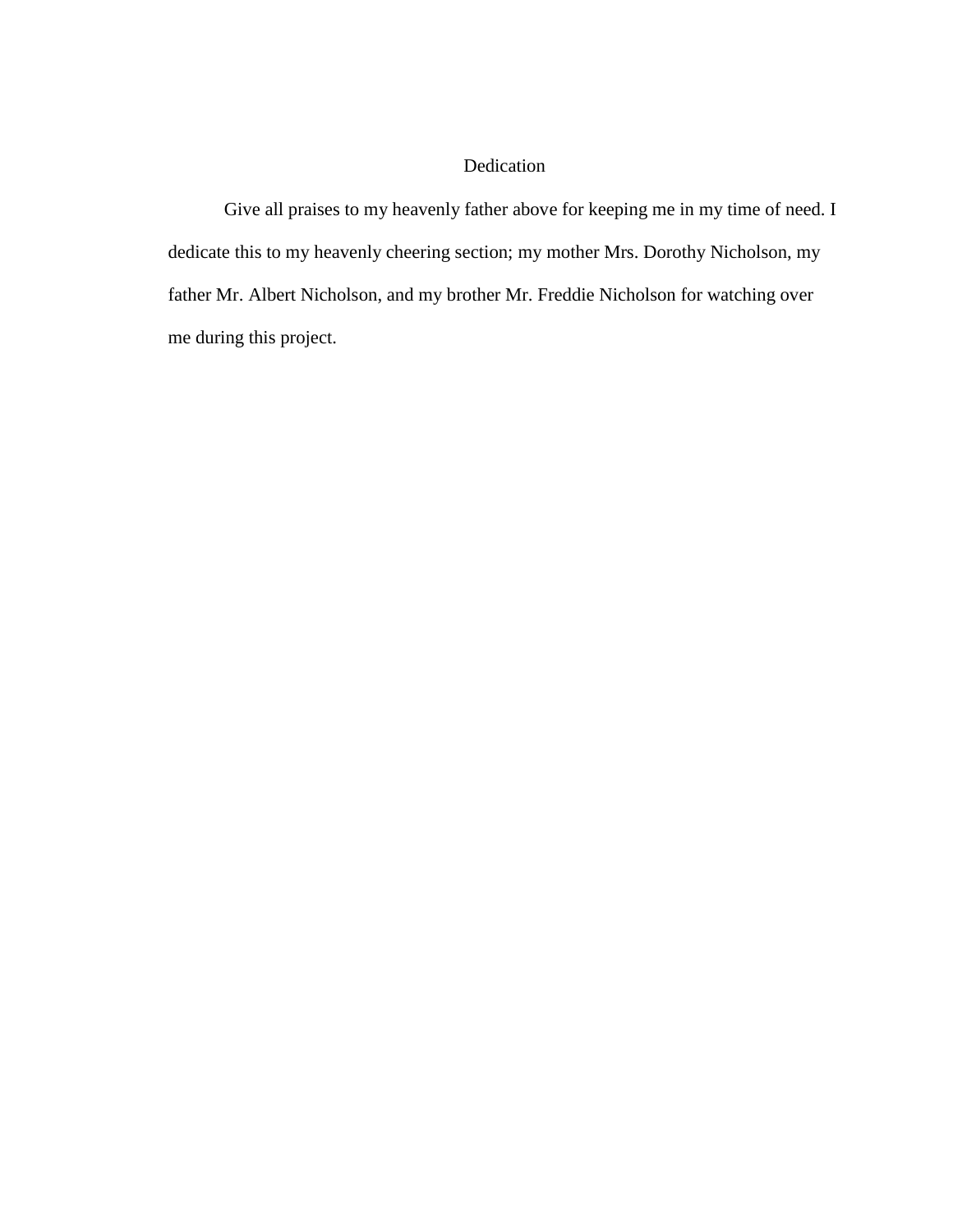# Acknowledgments

I would like to acknowledge everyone who journeyed with me throughout this tedious process, my three heartbeats, my children, Shaquita, Shatiesha, and Michael Jr., and my husband Mr. Michael McCall Sr., who has endured all my heartache throughout this journey. My first chairperson, Dr. Jamiel Vadell, who has been there cheering me on telling me that I can do this and to keep pushing. There were times when I thought I could not make it to the next phase, but he kept pushing me. Therefore, for that I will forever be thankful to him. To my second chairperson and URR Dr. Jaime Klein and Dr. Jim Savard, thank you for being so diligent and determine to see me to the end. I thank you for seeing things that I did not see and helping my learning experience be one I will never forget. I would also like to thank my partner in crime, my go to friend Dr. Sadie Soto, and my best friend Mary Moore, for being who they are and for listening to me day in and day out while I cried and complained about quitting. Thank you all for being the reason I finished this doctoral degree.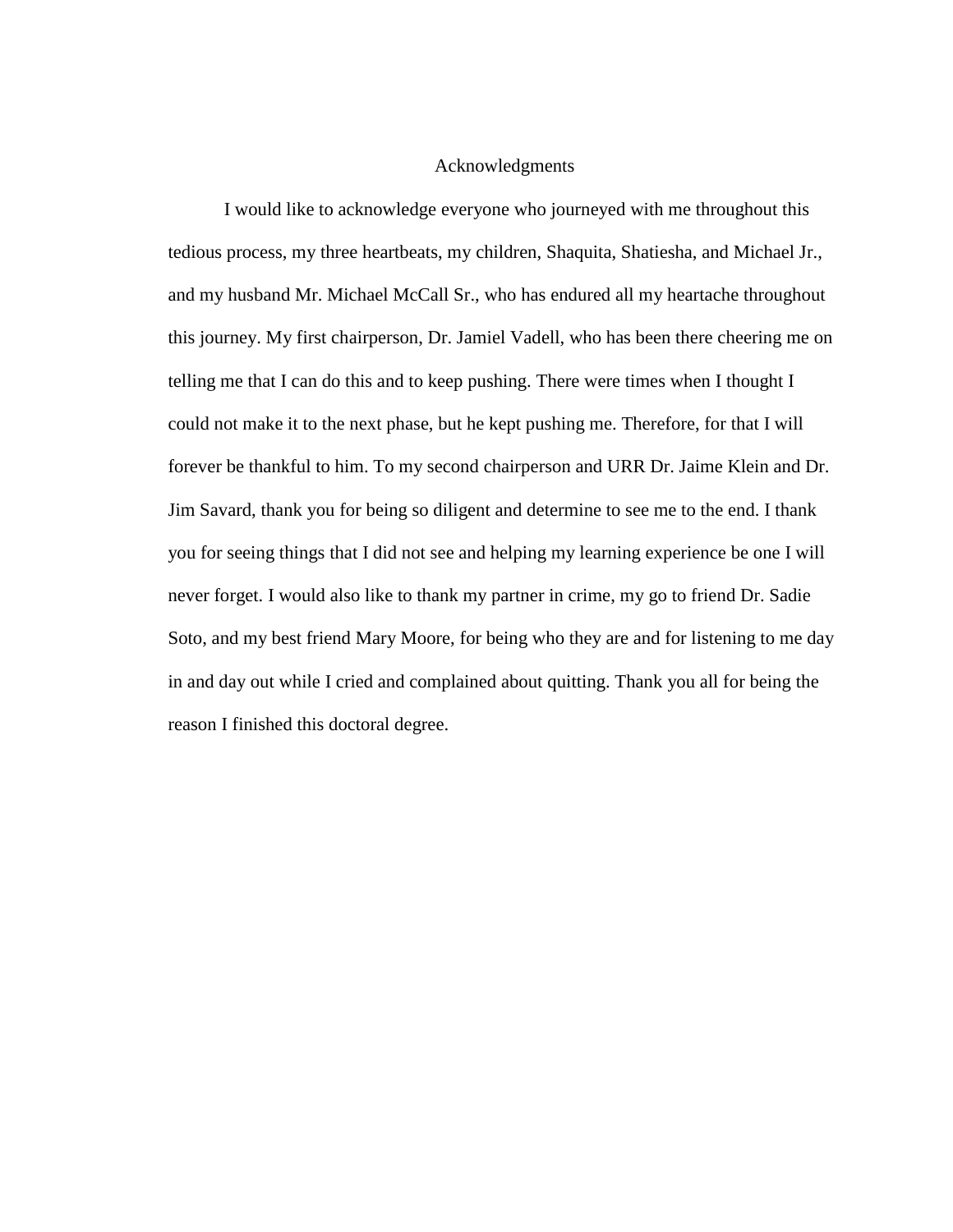# Table of Contents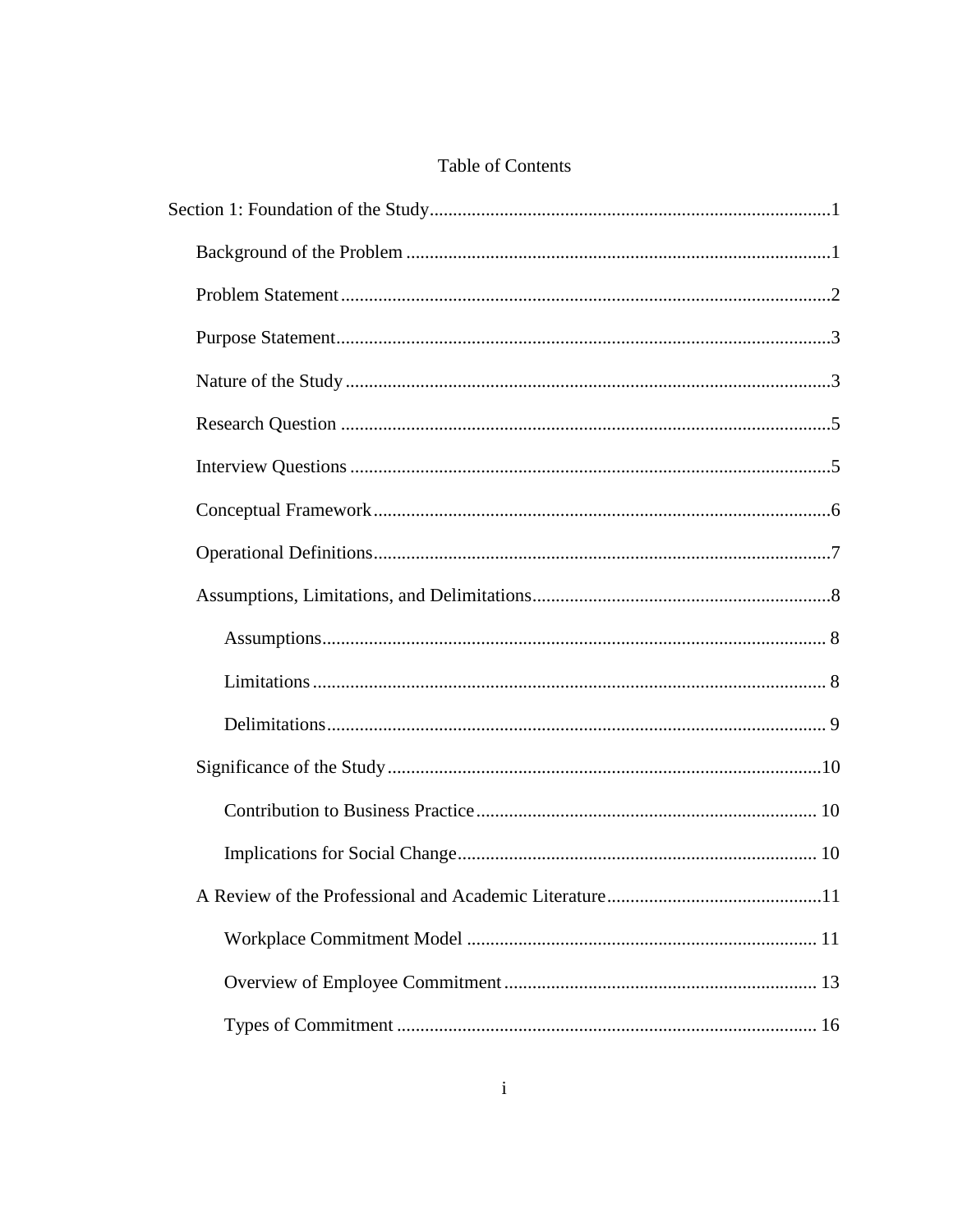|  | 47 |
|--|----|
|  |    |
|  |    |
|  |    |
|  |    |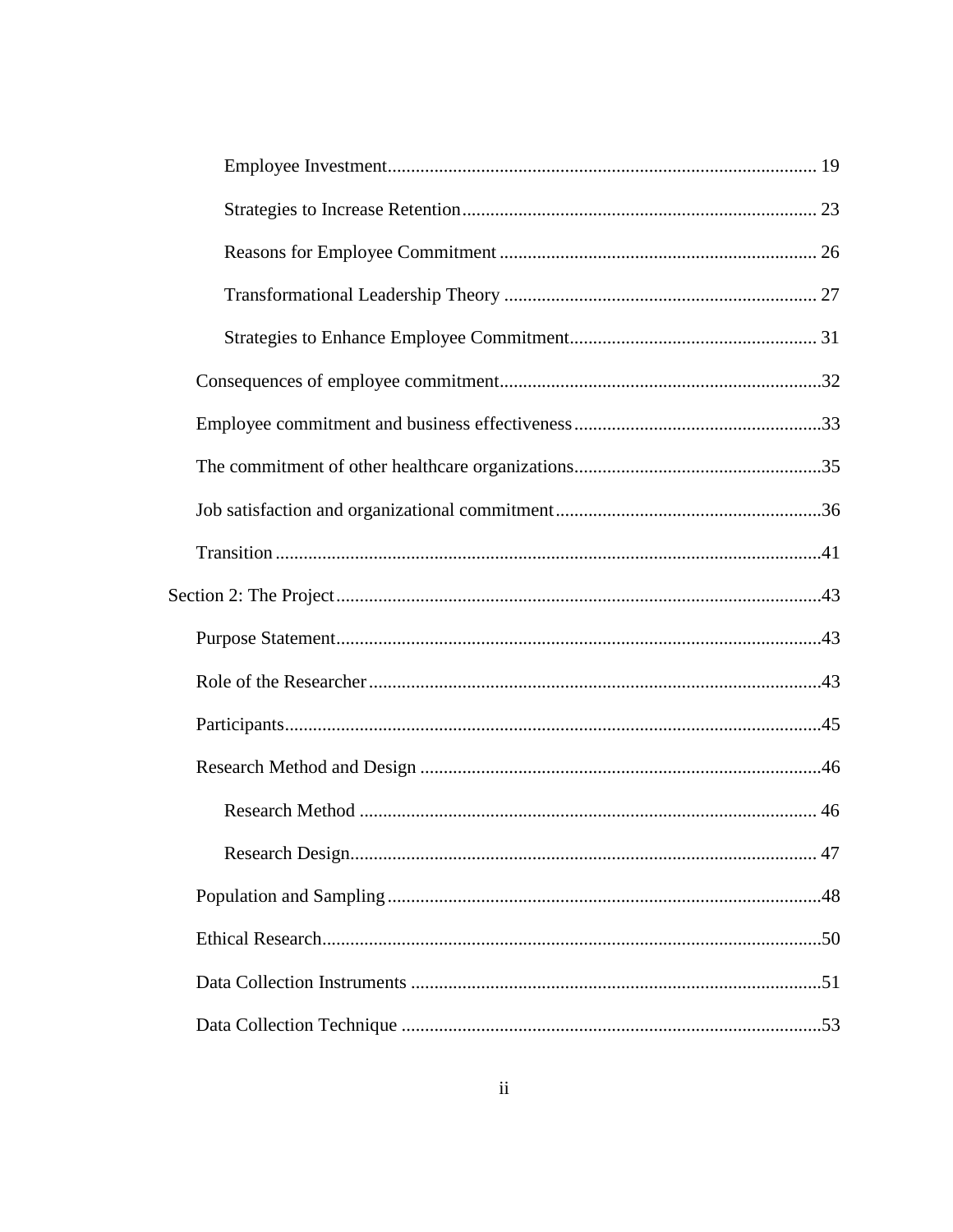| Section3: Application to Professional Practice and Implications for Change |  |
|----------------------------------------------------------------------------|--|
|                                                                            |  |
|                                                                            |  |
|                                                                            |  |
|                                                                            |  |
|                                                                            |  |
|                                                                            |  |
|                                                                            |  |
|                                                                            |  |
|                                                                            |  |
|                                                                            |  |
|                                                                            |  |
|                                                                            |  |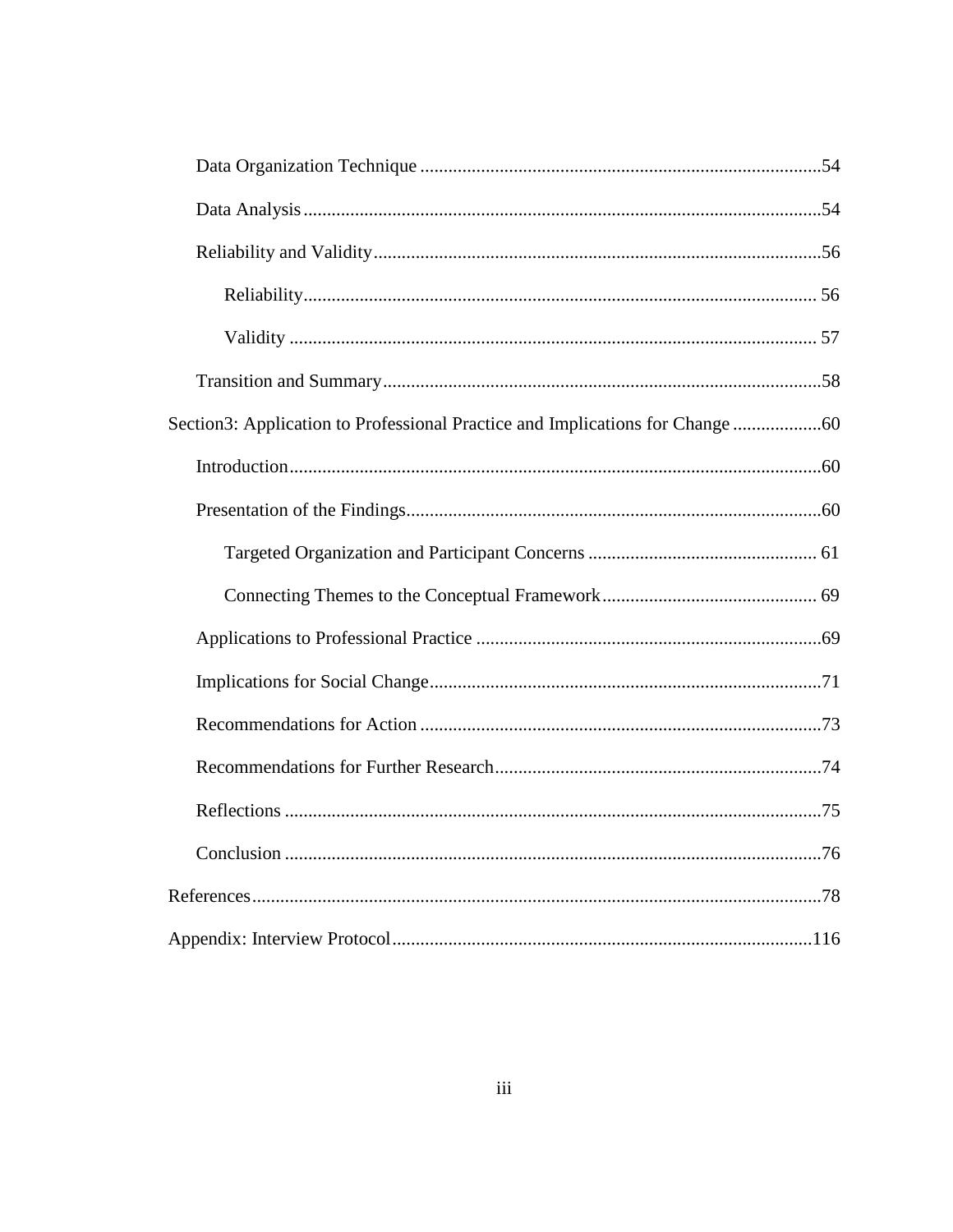# List of Figures

| Figure 2. Four themes and three subthemes and coding derived from identifying and |  |
|-----------------------------------------------------------------------------------|--|
|                                                                                   |  |
|                                                                                   |  |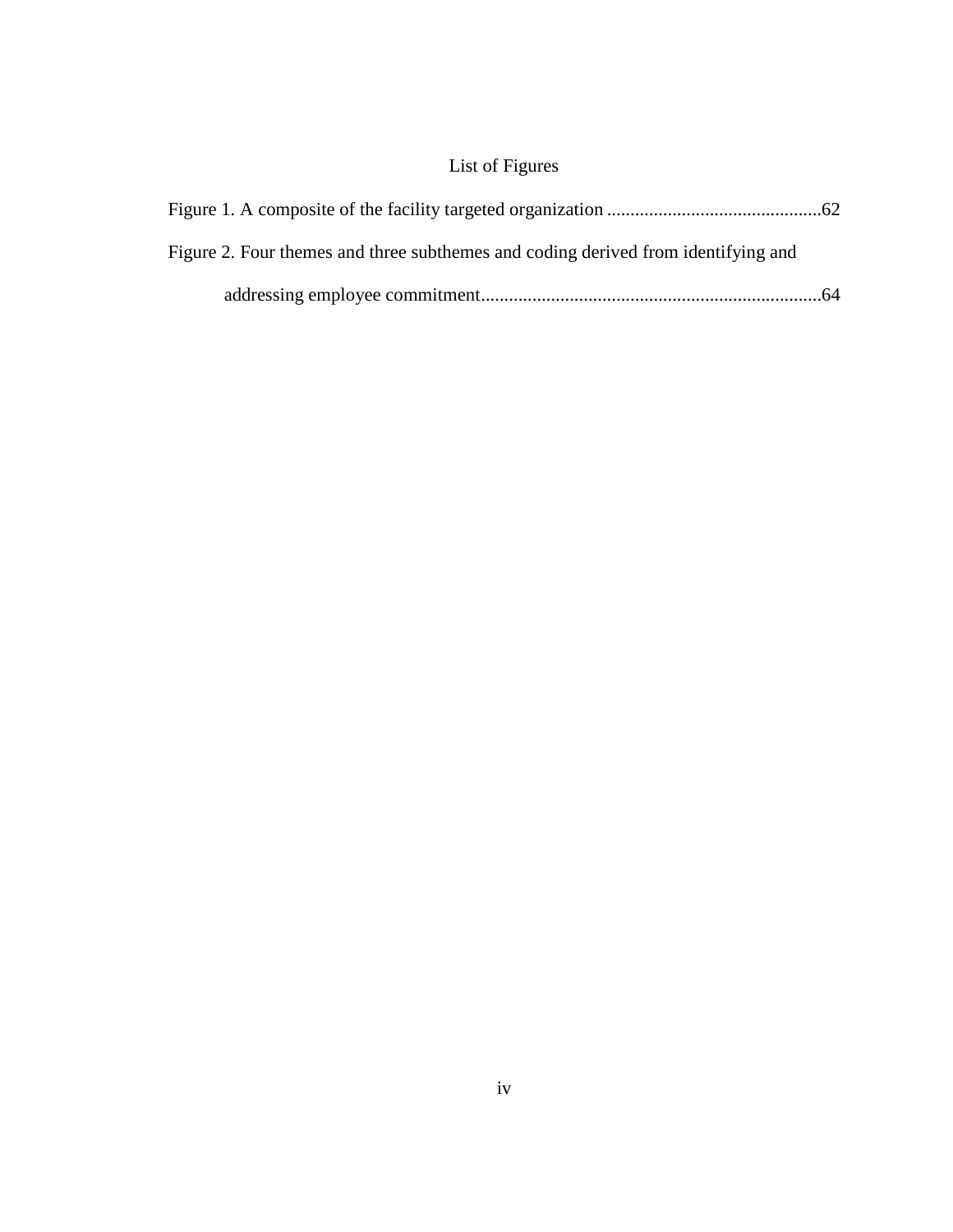# Section 1: Foundation of the Study

<span id="page-11-0"></span>Healthcare officials of the United States federal government, United States Department of Health and Human Services (USDHHS, 2006), have recognized the need to attract and retain experienced direct care professionals. The USDHHS has addressed the need for direct care professionals who provide care to individuals with intellectual disabilities. The Administration of Community Living (2017) asserted that the needs of people with disabilities belong at the forefront of the system of service provided by direct care professionals. Organizational leaders of healthcare organizations struggle to develop strategies to increase job satisfaction (Lee, Grace, Sirgy, Singhapakdi, & Lucianetti, 2018) resulting from low employee commitment (Mory, Wirtz, & Göttel, 2017). Nica (2016) identified data linked to catalysts of employee turnover and the relationship between employee turnover, job satisfaction, and human resources practice. Rajan (2015) explained that the objectives of identifying and distinguishing the insight of healthcare workers who work in their area of expertise in hospitals and in other areas of healthcare factor into the push and pull of employee turnover.

#### **Background of the Problem**

<span id="page-11-1"></span>Healthcare in the United States has encountered challenges, including staff shortages, increasing costs, and heavy caseloads of employees (Asamani, Naab, & Ofei, 2016). The possibility of turnover intention can take place, and the increase of stress can develop if changes of leadership do not occur (Brandis et al., 2016). The financial implication of replacing an employee is expensive to a healthcare organization, with costs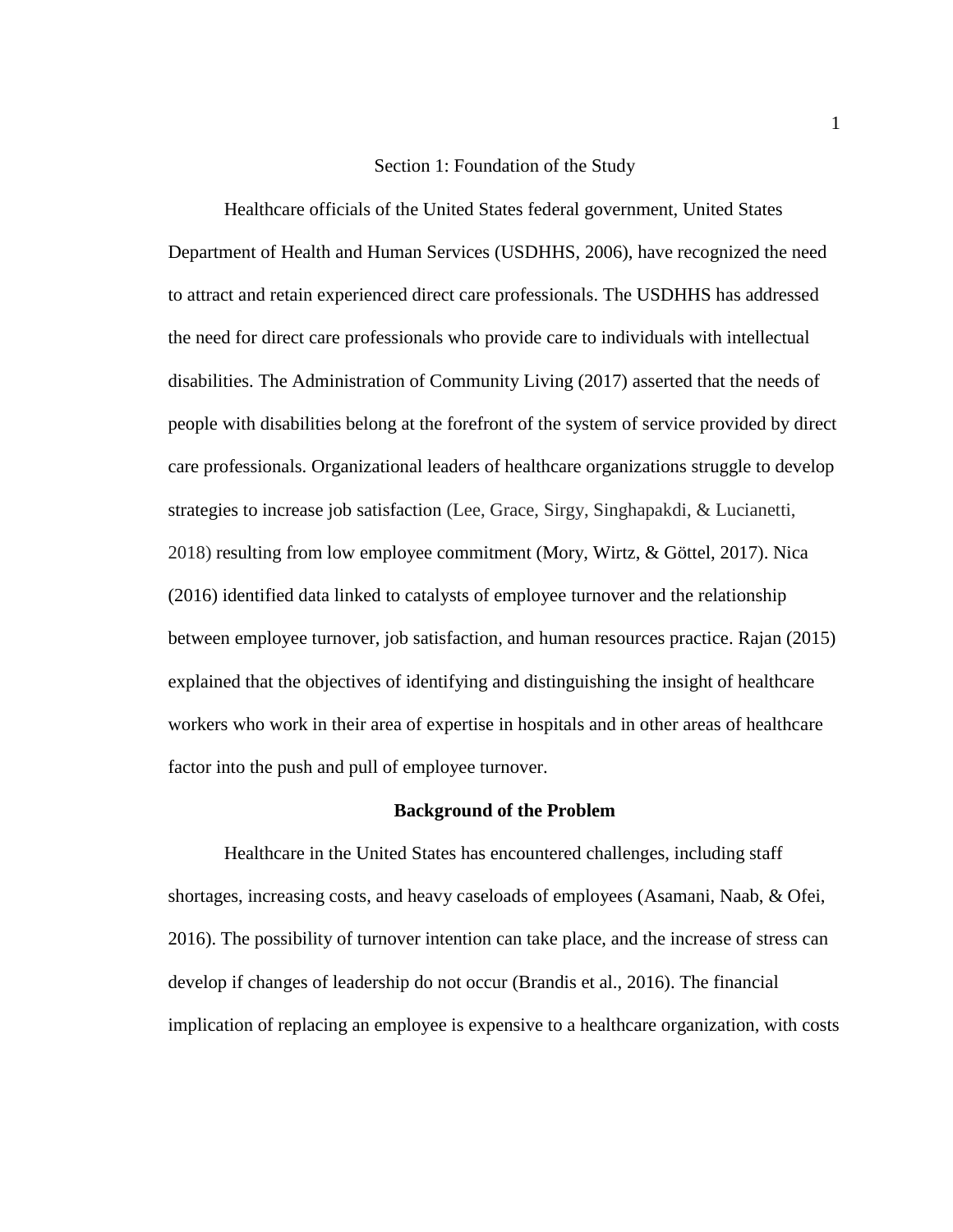ranging from \$42,000 to \$64,000 (Chagani, 2015). Asamani et al., 2016 stated the shortage of healthcare staff impacts the recruitment costs. Thus, reexamining the position of healthcare leadership and the cost of replacing employees is imperative to the organization.

Organizational managers must ensure their employees' commitment to proper care, high level of care, and patient safety for their patients (Asiri, Rohrer, Al-Surimi, Daar, & Anwar, 2016). Employee turnover may prompt healthcare leaders to review strategies to increase the retention of employees. Organizational managers must strategize to find a solution for employee turnover intention (Long & Perumal, 2014).

#### **Problem Statement**

<span id="page-12-0"></span>Employee commitment affects organizations' effectiveness and continues to emerge as a challenge for U.S. intellectual and developmental disabilities healthcare organizations (Enyart, Kurth, & Davidson, 2017; Hasbollah, Aziz, Yaziz, Nasir, & Rosdi, 2016). Although employees commit to maintaining their association with an organization, 39% of workers voluntarily leave during the first 5 years of employment (Bagga, 2013). The general business problem is that the lack of employee commitment to direct care professionals diminishes organizational effectiveness. The specific business problem is that some healthcare leaders of intermediate care facilities for individuals with intellectual disabilities lack the strategies to enhance employee commitment.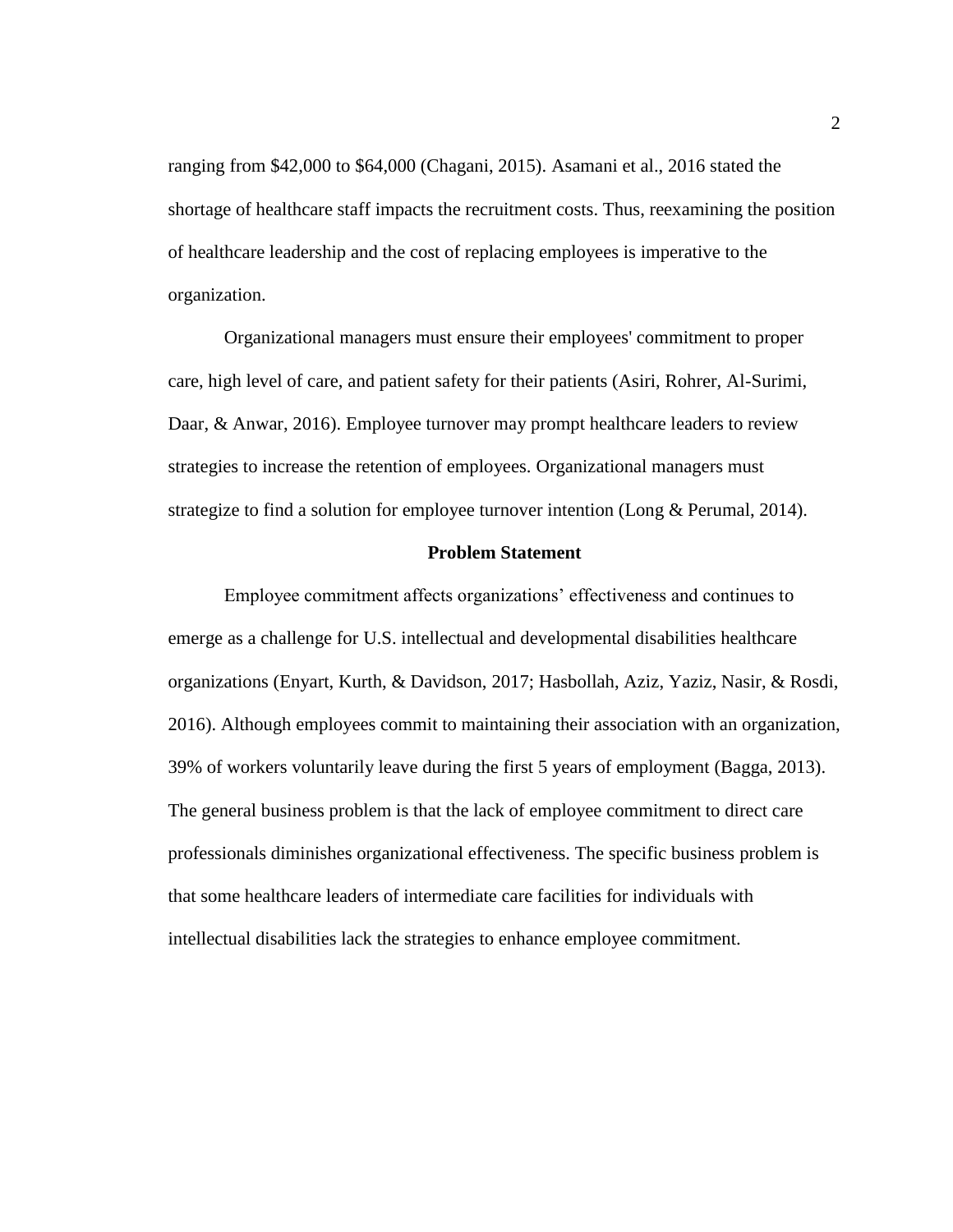## **Purpose Statement**

<span id="page-13-0"></span>The purpose of this qualitative, single case study was to explore what strategies healthcare leaders of an intermediate care facility for individuals with intellectual disabilities use to enhance employee commitment. The target population consisted of healthcare leaders at an intermediate care facility located in Northwestern United States who successfully implemented and deployed strategies to enhance employee commitment of more than 1,500 direct care professionals. The findings from my doctoral study may contribute to social change by enhancing employee commitment and increasing the quality of patient care, which could lead to lower unemployment rates.

# **Nature of the Study**

<span id="page-13-1"></span>I used a qualitative research method to explore social and behavioral issues related to the participants' experiences and perspectives, which are not achievable with quantitative methods (see Isaac et al., 2014). I used the qualitative method to explore employee commitment using face-to-face interviews with healthcare leaders (see Hannon, Swami, Rodin, Pope, & Zimmermann, 2017). The quantitative method was not appropriate for my doctoral study as quantitative researchers focus on examining relationships and differences among variables (Denzin & Lincoln, 2011). The mixed method approach consists of both qualitative and quantitative methods (Christiansen et al., 2018). Mixed method researchers examine relationships or differences among variables.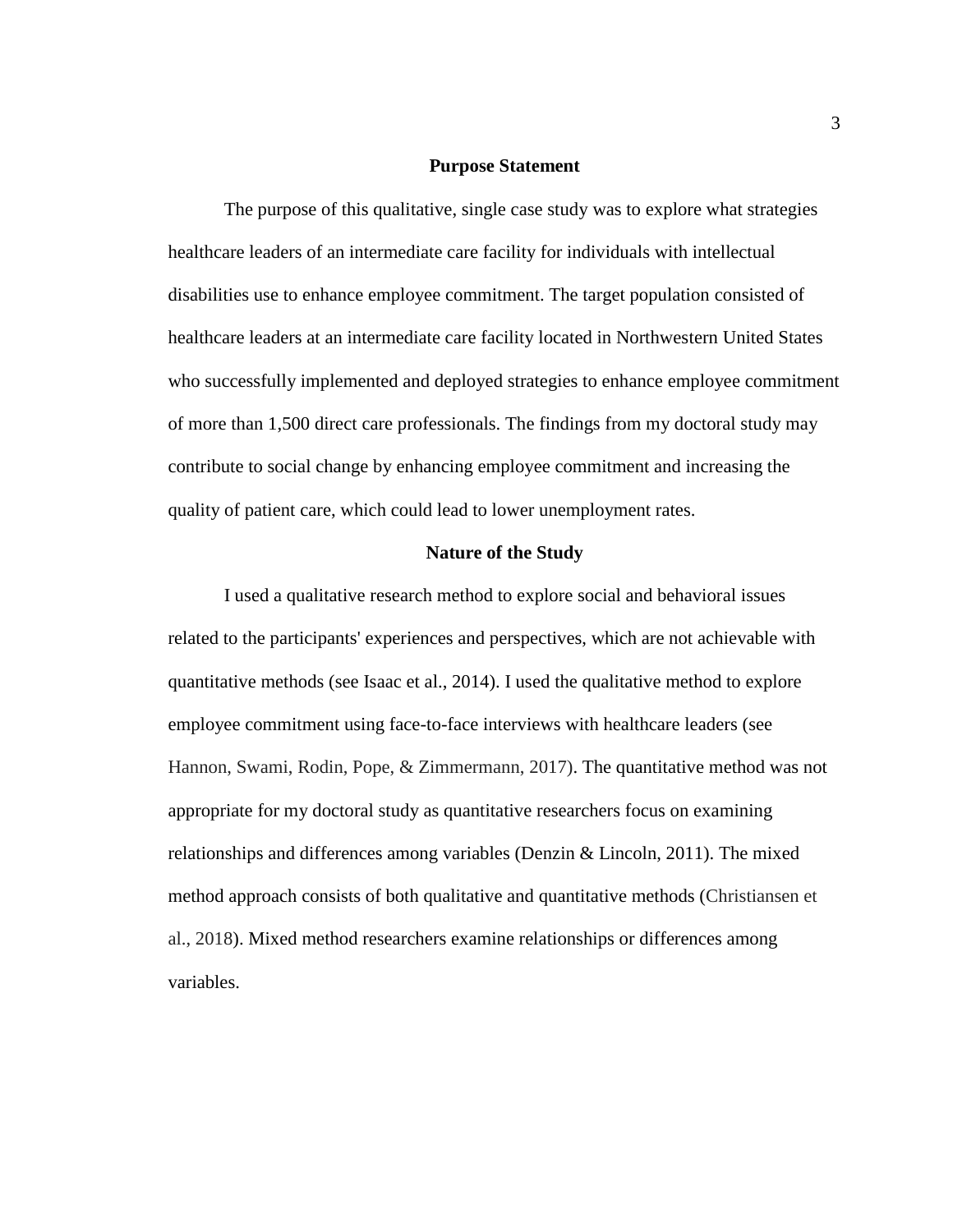Researchers use the narrative design to understand the phenomenon from the stories of participants' lives (Marshall & Rossman, 2016). A narrative design was not appropriate because I did not collect data by using the participants' stories. Ethnography consists of data collection using observations of cultural group activities, communications, and interactions with people or informal and formal interviews (Poirier, 2017). The emphasis of my study was not on exploring culture; therefore, I did not use the ethnography design. The phenomenological approach is an understanding of the issue from participants' lived experiences (Poirier, 2017). The phenomenological design was also not appropriate for my doctoral study because the objective was not to gain an understanding of meanings of participants' lived experiences (Greenfield & Jensen, 2016).

I used a single case study design to explore strategies to enhance employee commitment from the approach of a healthcare leader. I chose to use a single case study design to analyze and understand data from organizational leaders and healthcare managers who care for intellectually disabled individuals in Michigan. A researcher's purpose is to depict the appropriate circumstances surrounding everyday conditions (Yin, 2017). Using a clear method of a plethora of sources, such as interviews, observations, and exit interviews, the researcher can better understand the social phenomenon (Fisher, 2017). As a result, a qualitative single case study was an appropriate method to use for organizational managers and leaders to increase employee commitment and reduce turnover.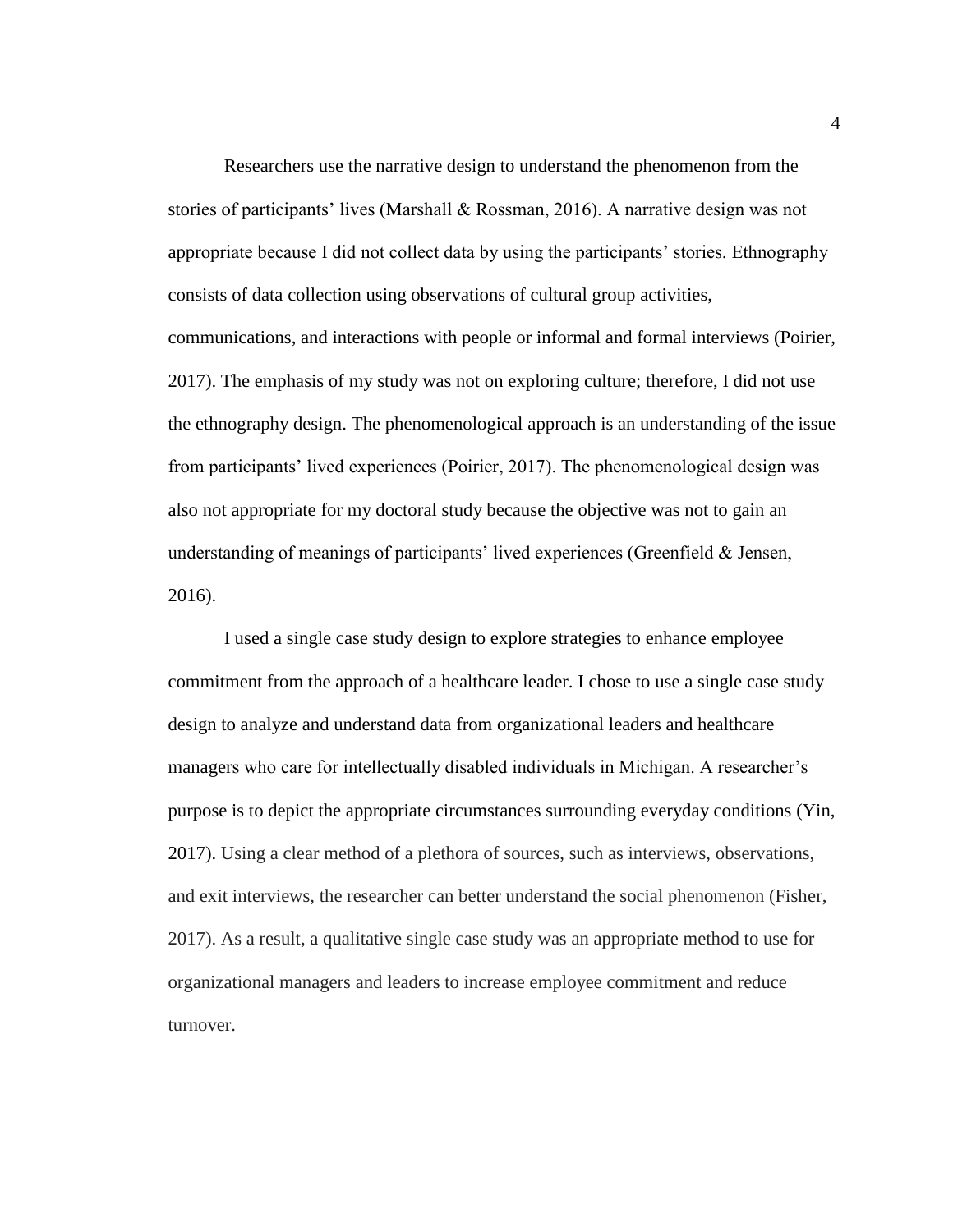# **Research Question**

<span id="page-15-0"></span>The overarching research question that I used to direct my doctoral study was as follows: What strategies do leaders of an intermediate care facility for individuals with intellectual disabilities in Northwest, United States use to enhance employee commitment?

## **Interview Questions**

<span id="page-15-1"></span>To address the research question, I used the following interview questions to guide my exploration:

1. How have your organization's healthcare leaders incorporated strategies to enhance employee commitment in the organization?

2. How has your organization successfully utilized strategies to motivate

employees to enhance employee commitment?

- 3. What strategies have you implemented to enhance employee commitment among direct care professionals in the organization?
- 4. What challenges have you encountered when attempting to enhance employee commitment among direct care professionals in the organization?
- 5. What actions have you taken when direct care professionals express their desire to seek employment outside the organization?

6. How do you assess the effectiveness of your strategies for increasing direct care professionals' commitment to the organization?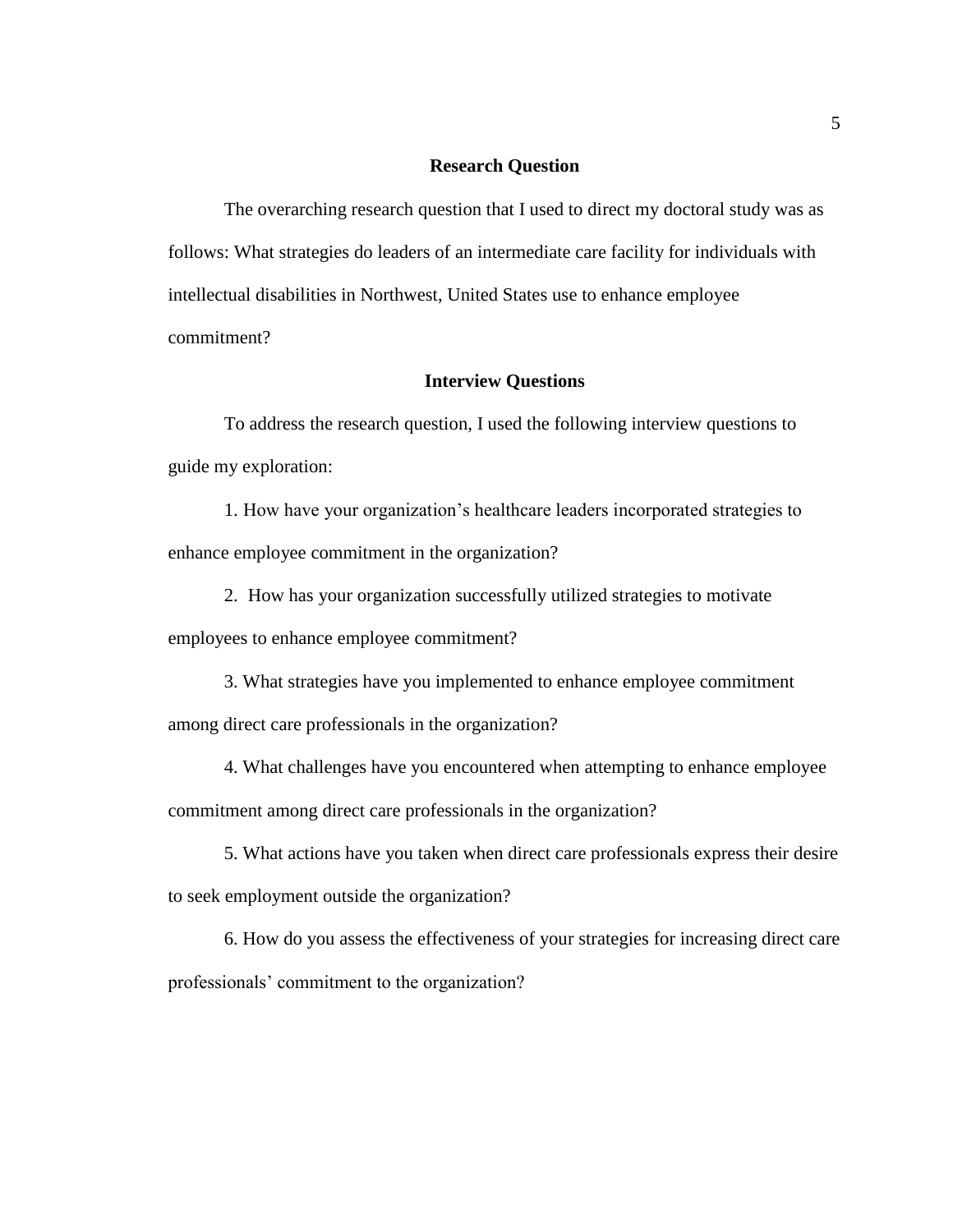7. Would you like to add any additional information regarding employee commitment among direct care professionals of intermediate care facilities for individuals with intellectual disabilities?

#### **Conceptual Framework**

<span id="page-16-0"></span>Meyer and Herscovitch's (2001) model of workplace commitment was the conceptual framework for my doctoral study. Meyer and Herscovitch developed the model of workplace commitment to establish a general model of workplace commitment as a guide in research and practice. The key concepts of the model of workplace commitment bind individuals to multiple organizational leaders in the workplace who can shape employees' behaviors (Meyer & Herscovitch, 2001). Meyer and Herscovitch identified eight theoretical configurations of commitment based on effective commitment, normative commitment, and continuance commitment (Meyer, Stanley, & Vandenberg, 2013).

Healthcare leaders may use the model of workplace commitment to consider the outcome of employee commitment to achieving organizational goals (Meyer  $\&$ Herscovitch, 2001). Employees commit to organizations based on the organization's goals that will lead to affective commitment, continuance commitment, or normative commitment (Bouckenooghe, Schwarz, & Minbashian, 2015). The model of workplace commitment is applicable because healthcare organizational leaders should effectively communicate the vision of the organization and strategies to enhance employee commitment (Goleman, 2017).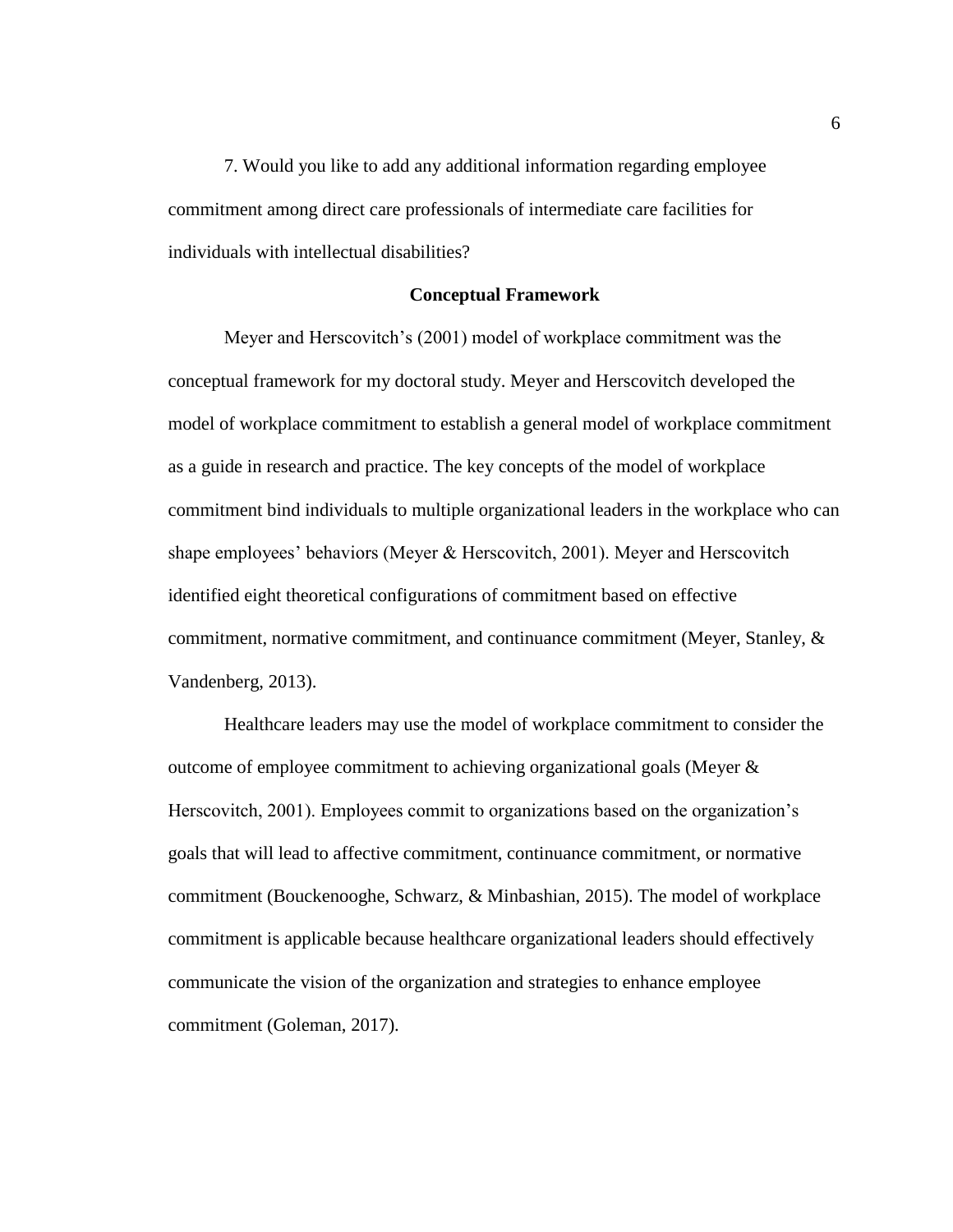Leaders of intermediate care facilities for individuals with intellectual disabilities can use the model of workplace commitment to empower their employees and increase employee performance (Han, Seo, Li, & Yoon, 2016). Empowerment can increase employee commitment and develop a lasting effect on the employee and the organization (Han et al., 2016). Having committed employees within an organization is important because they promote organizational performance (Andrews, Beynon, & Genc, 2017). Leaders should develop strategies to enhance employee commitment, as it may contribute to affective, continuance, or normative commitment (Meyer  $\&$  Herscovitch, 2001). Employee commitment can also increase profitability for an organization if the commitment of employees and leaders of the organizations are on one accord.

#### **Operational Definitions**

<span id="page-17-0"></span>*Affective commitment:* Affective commitment is an employee's emotional attachment to remain in the organization (Chan & Mak, 2014).

*Continuance commitment:* Continuance commitment refers to the costeffectiveness of an employee leaving an organization (Chan & Mak, 2014).

*Direct care professionals:* Direct care professionals are people who care directly for people in need of daily assistance, including persons with intellectual disabilities (Ineland, Sauer, & Molin, 2017).

*Idealized influence:* Idealized influence is transformational leaders who create a certain work ethic that results in becoming role models for their followers (Van Dierendonck, Stam, Boersma, de Windt, & Alkema, 2014).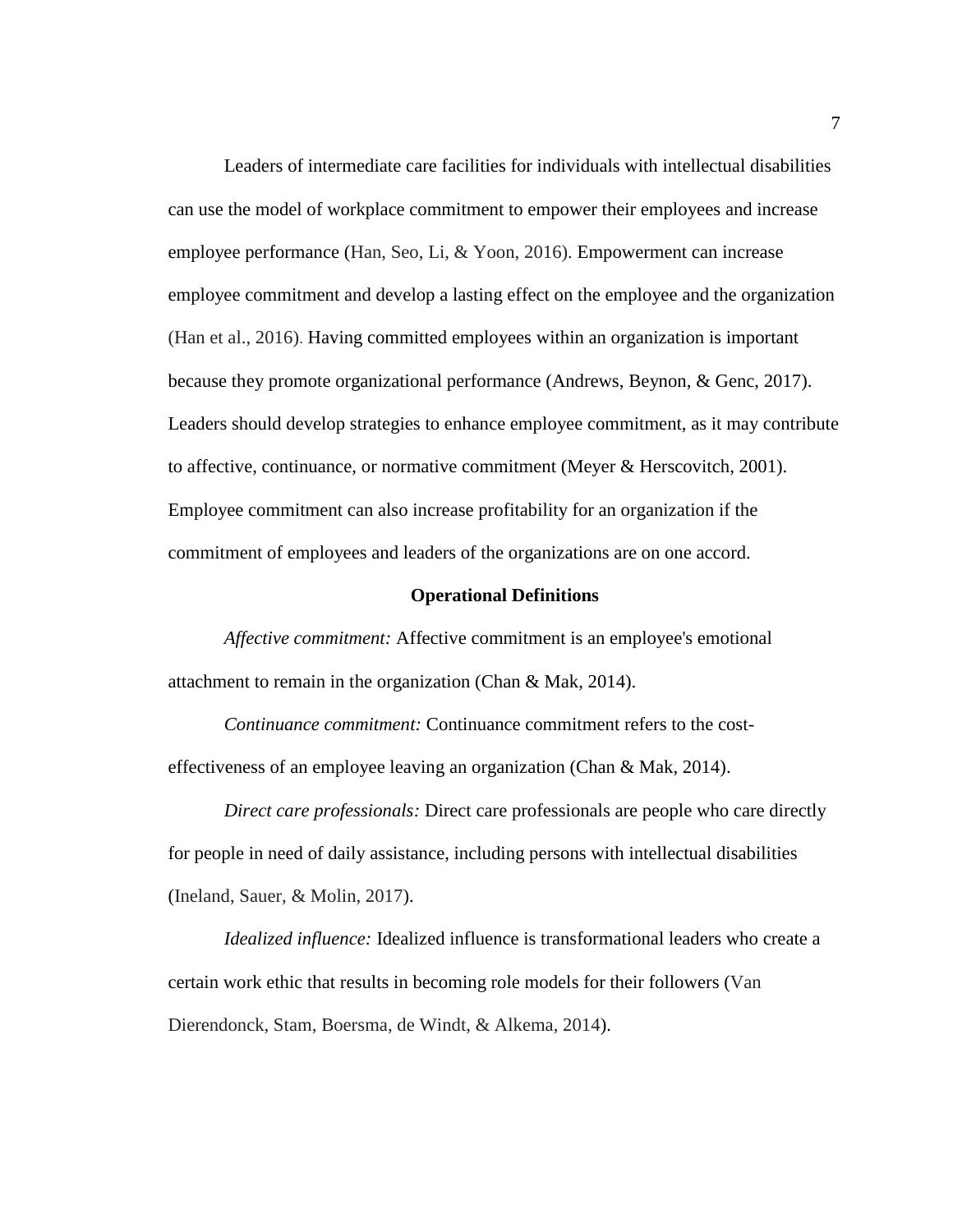*Intellectual disabilities:* Intellectual disabilities are disabilities that are characterized by limitations of intellectual functioning and adaptive behavior, and the diagnosis occurs before the age of 18 (Papazoglou, Jacobson, McCabe, Kaufmann, & Andrew, 2014).

*Normative commitment:* Normative commitment is an employee's obligation to remain with an organization because they feel obligated (Chan & Mak, 2014).

# **Assumptions, Limitations, and Delimitations**

# <span id="page-18-1"></span><span id="page-18-0"></span>**Assumptions**

Assumptions are the researcher's views accepted as valid and applicable to convey the reliability and validity of the research study (Fan, 2013). The first assumption was that participants would openly share their experiences and proven solutions during the face-to-face semistructured interviews. The second assumption was that the participants would honestly answer the interview questions. The last assumption was that participants' descriptions would be based on their years of experience and provide the data necessary to understand the phenomenon.

#### <span id="page-18-2"></span>**Limitations**

Limitations are weaknesses in a study that will restrict the implications of the study (Marshall & Rossman, 2016). The first limitation was scheduling the research time at the facility that would not interrupt patient care. The second limitation was that the selection of organizations that delivers service to persons with intellectual disabilities creates a weak relationship with other agencies. The first limitation I encountered was the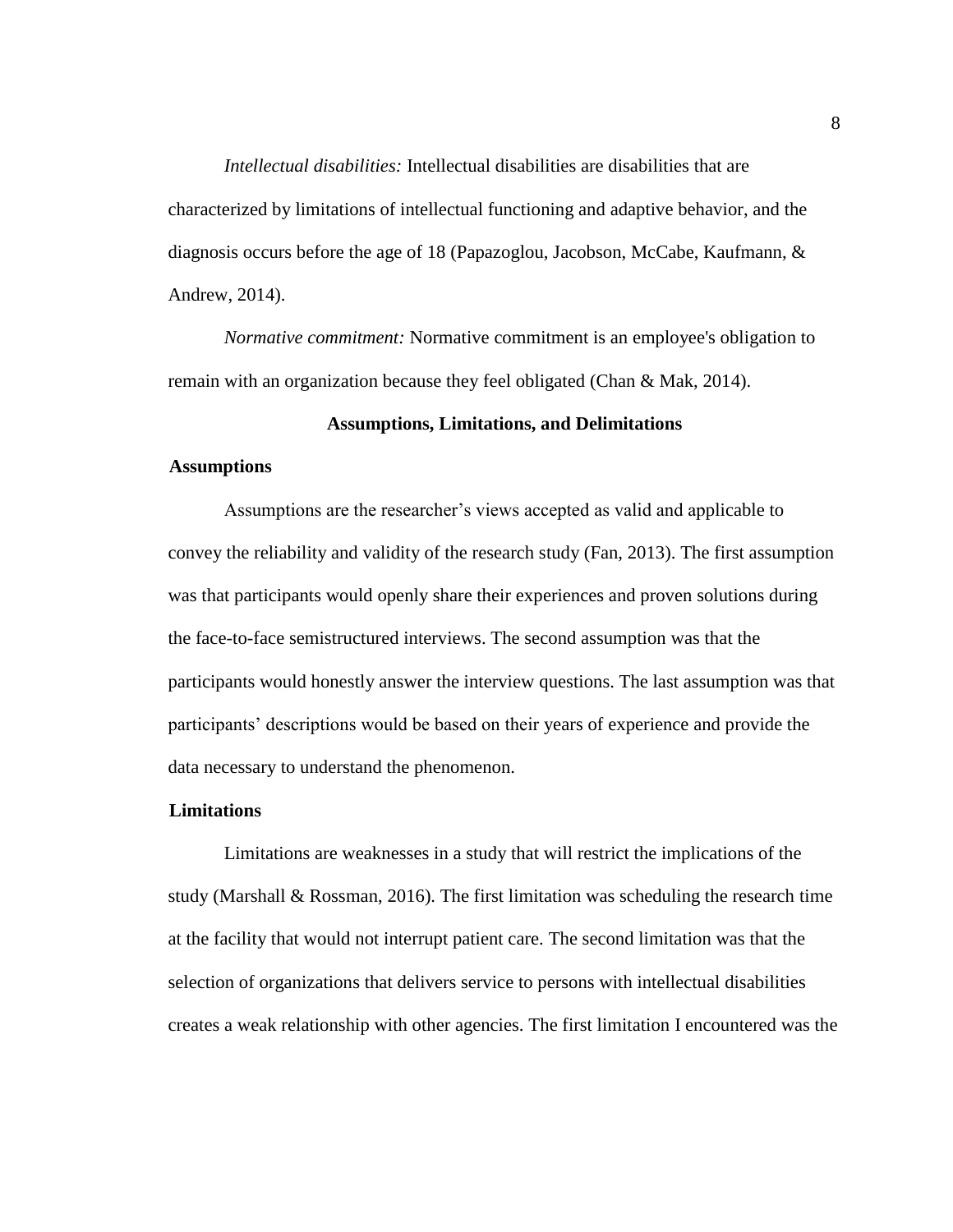time schedule of the participants, not all participants adhered to the time I set for the study. Another limitation was that not all healthcare leaders first targeted for this study were available to participate. Another limitation was using only one facility to conduct research, which limited the scope of the data. The focus to implement strategies for employee commitment could require further research from future healthcare researchers as a result of the study limitations. The participants were eager to share their own experiences in the organization but were reluctant to share too much information for unknown reasons. Additionally, multiple geographical areas of healthcare constituted a limitation to the research.

## <span id="page-19-0"></span>**Delimitations**

Delimitations are the controls of the researcher that limit the scope (Fan, 2013). The first delimitation was the population, which included only healthcare leaders at an intermediate care facility in Michigan. The second delimitation was that participants only included healthcare leaders at one intermediate care facility for individuals with intellectual disabilities who had the ability to answer the research question and who had a considerable number of years on the job. I chose to focus my doctoral case study on healthcare leaders and some nurses, which limited the range of my doctoral study. The issues concerning employee commitment are critical attributes that make individuals remain with their organization rather than recognizing the reasons that make them leave (George, 2015).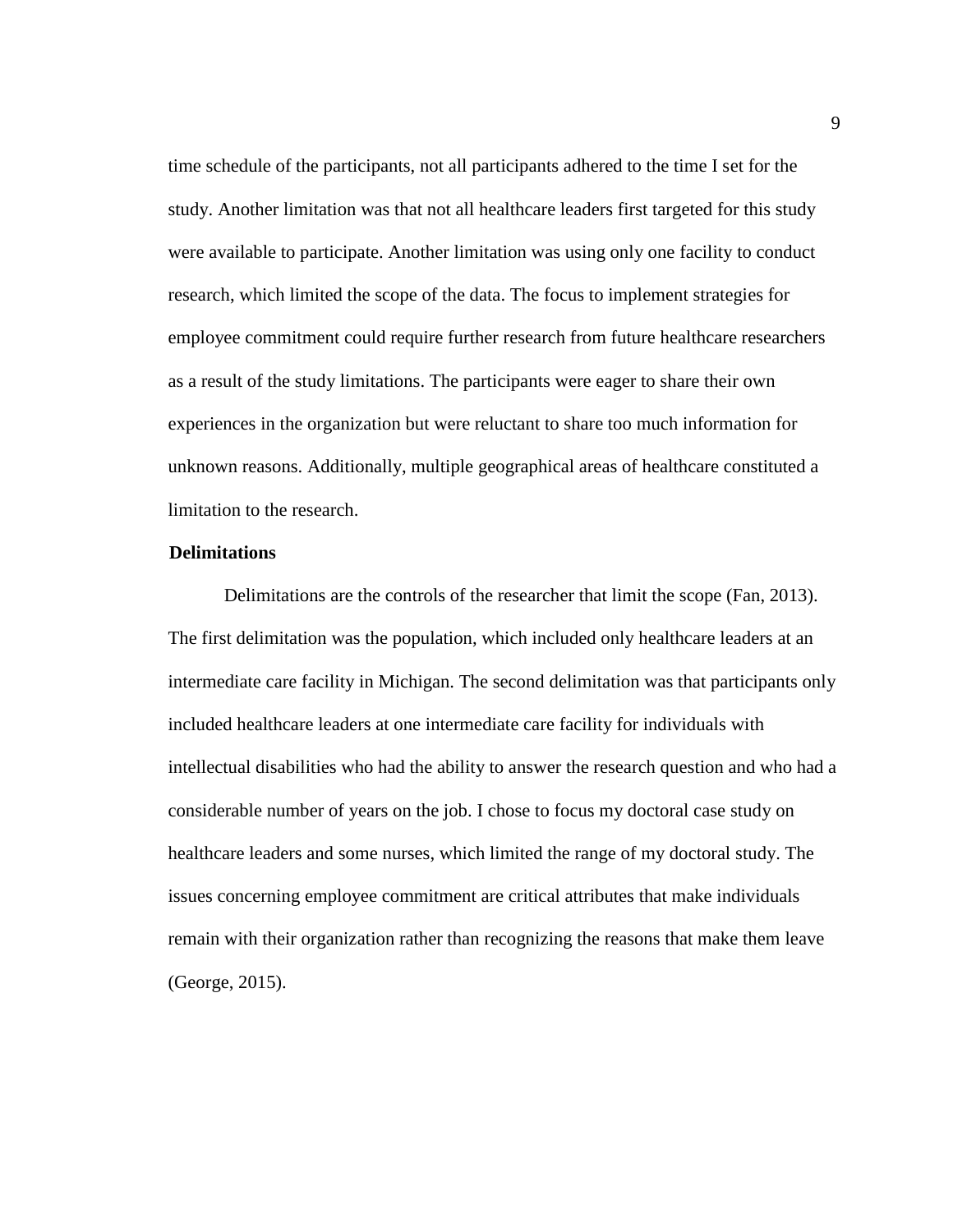# **Significance of the Study**

## <span id="page-20-1"></span><span id="page-20-0"></span>**Contribution to Business Practice**

The value of my doctoral study to businesses is that care facility leaders can gain insight into strategies to enhance employee commitment among direct care professionals. The findings could also provide healthcare leaders with workplace commitment strategies for reducing turnover intent, thus reducing costs and potentially increasing the profitability of care facilities for the developmentally disabled. The results may provide additional information through the exploration of workplace commitment regarding effective strategies they use to increase employees' retention and job satisfaction.

# <span id="page-20-2"></span>**Implications for Social Change**

The findings could contribute to social change by providing healthcare leaders insight for developing strategies to enhance employee commitment among direct care professionals, which could lead to lower unemployment rates. Healthcare leaders of intermediate care facilities for individuals with intellectual disabilities can use the results for understanding the reasons that employees voluntarily commit to the organization. Employees with 5 to 10 years of employment with an organization are less likely to leave (Bagga, 2013). The results could also assist healthcare providers in creating strategies that will ultimately reduce the cost of healthcare and improve the continuity and delivery of quality patient care.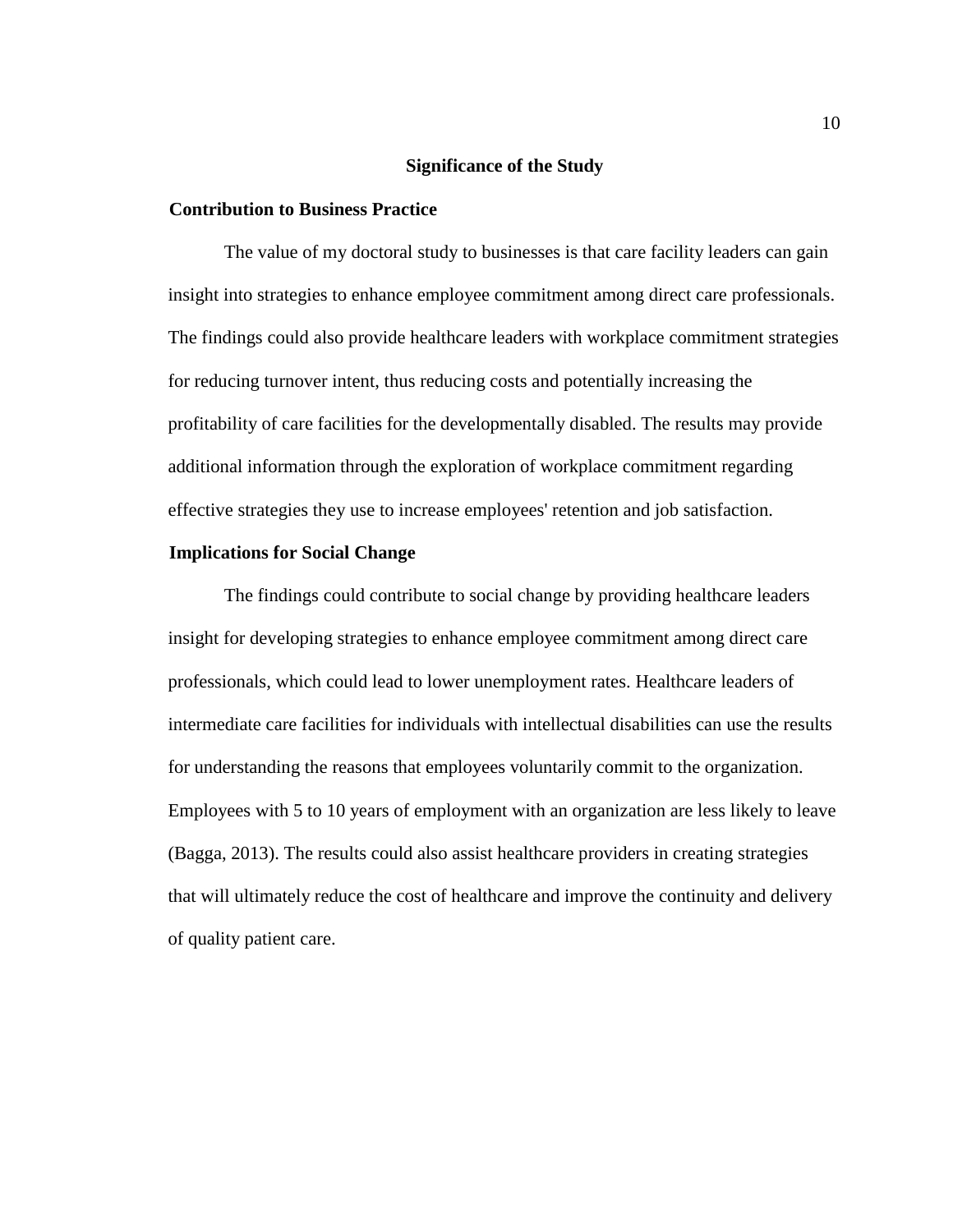### **A Review of the Professional and Academic Literature**

<span id="page-21-0"></span>In this literature, I explored what healthcare managers used to enhance employee commitment of direct care professionals. I used the following material to find literature: ProQuest Central, Google Scholar, ProQuest Dissertations, Sage Journals, seminal books, and government documents. I applied the following keywords: *employee commitment, turnover, organizational commitment, job satisfaction, qualitative research, turnover rates, turnover retention*, and *employee burnout*. Out of 222 sources used, 85% were peer-reviewed, and 85% were within the allowance of 5 years of publication from 2015 to 2019.

Healthcare organizational leaders must directly focus on the employee commitment of direct care professionals and implement a strategy to have a better understanding of the components involved (Ginter, Duncan,& Swayne, 2018). To gain the necessary literature, I reviewed relevant resource literature for direct care professionals and employee turnover to support the idea of commitment among direct care professionals of healthcare facilities. Literature reviews are analyses, in this case to provide resources for organizational leaders who employ the necessary strategies to embark upon employee commitment and turnover rates of direct care professionals (Boell & Cecez-Kecmanovic, 2015).

## <span id="page-21-1"></span>**Workplace Commitment Model**

Meyer and Herscovitch (2001) developed the model of workplace commitment based on Meyer and Allen's (1991) and Deconinck, Johnson, and Busbin (2017) three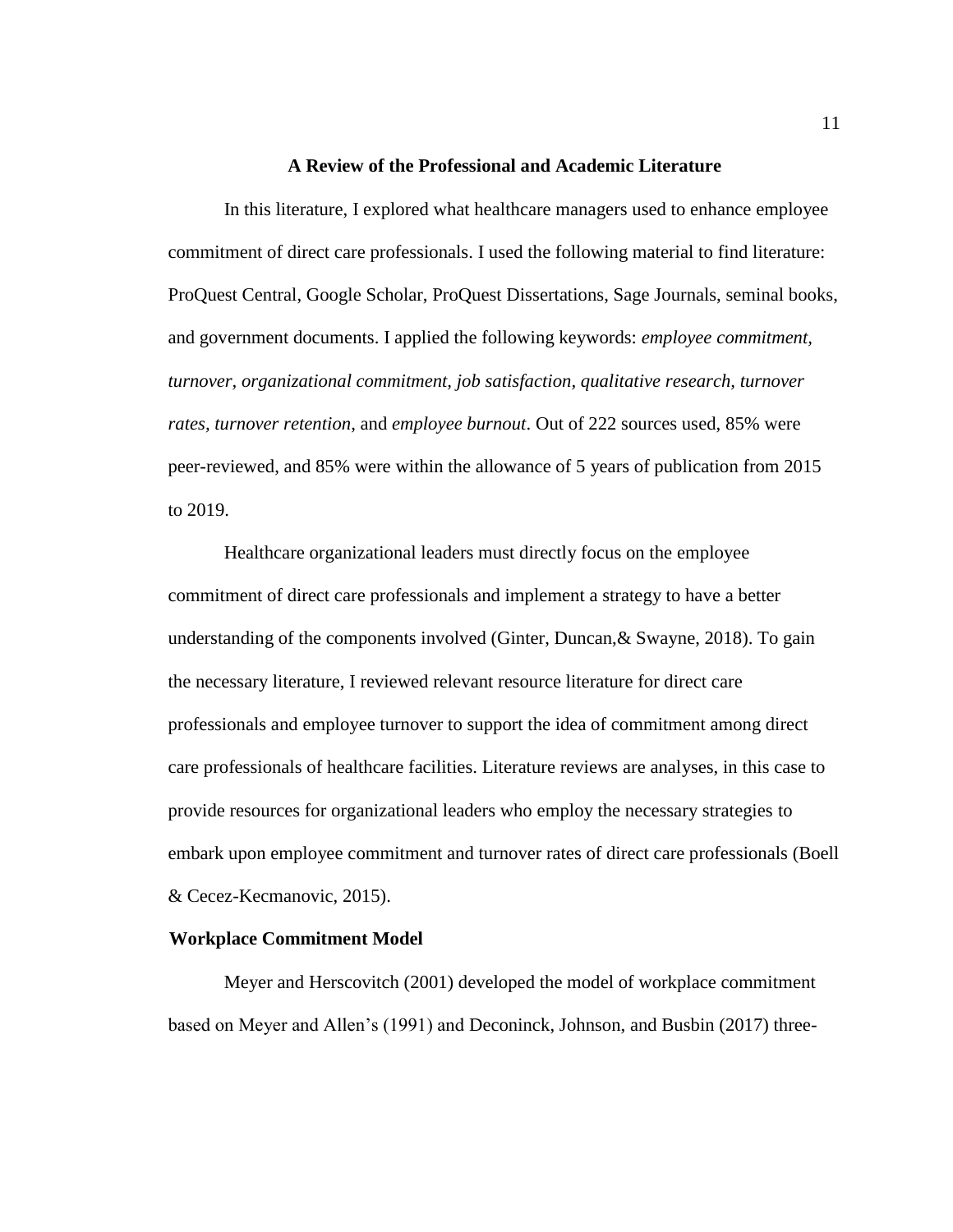component models of organizational commitments. An organization's retention surrounds the delegation of how to address the multiple ways of commitment consideration; the consideration is given to the organization and the employees for their well-being (Musringudin, Akbar, & Karnati, 2017). Leaders must directly address the concerns of organizational commitment to reduce the implication of turnover intent (Jackson, Alberti, & Snipes, 2014). The different styles of healthcare organizational leaders determine the retention and job satisfaction of employees (Asamani et al., 2016). Organizational leaders specialize in the idea of representing the best practices across the public and charity sector (Trebble, Heyworth, Clarke, Powell, & Hockey, 2014). It is imperative for healthcare organizations to employ workers with the knowledge to address the changes in healthcare and economic circumstances (Ginter et al., 2018). Healthcare leaders continue to support the best method to sustain the theoretical framework (Trebble et al., 2014).

Employee turnover is a negative connotation which associates with organizational change (Brandis et al., 2016). The retention of trained healthcare workers is critical to an organization (Jefferson, Klass, Lord, Nowak, & Thomas, 2014). The turnover intention of employees can be reduced if the organization increases the commitment of employees (AlAzzam, AbuAlRub, & Nazzal, 2017). Healthcare leaders of organizations must understand the retention in the organization on the level of the employee (Humphreys et al., 2017). Managers and directors of facilities supporting persons with intellectual disabilities must create strategies to enhance the quality of their employee commitment (Alharbi, 2017). Direct care professionals are at a higher risk of leaving their job and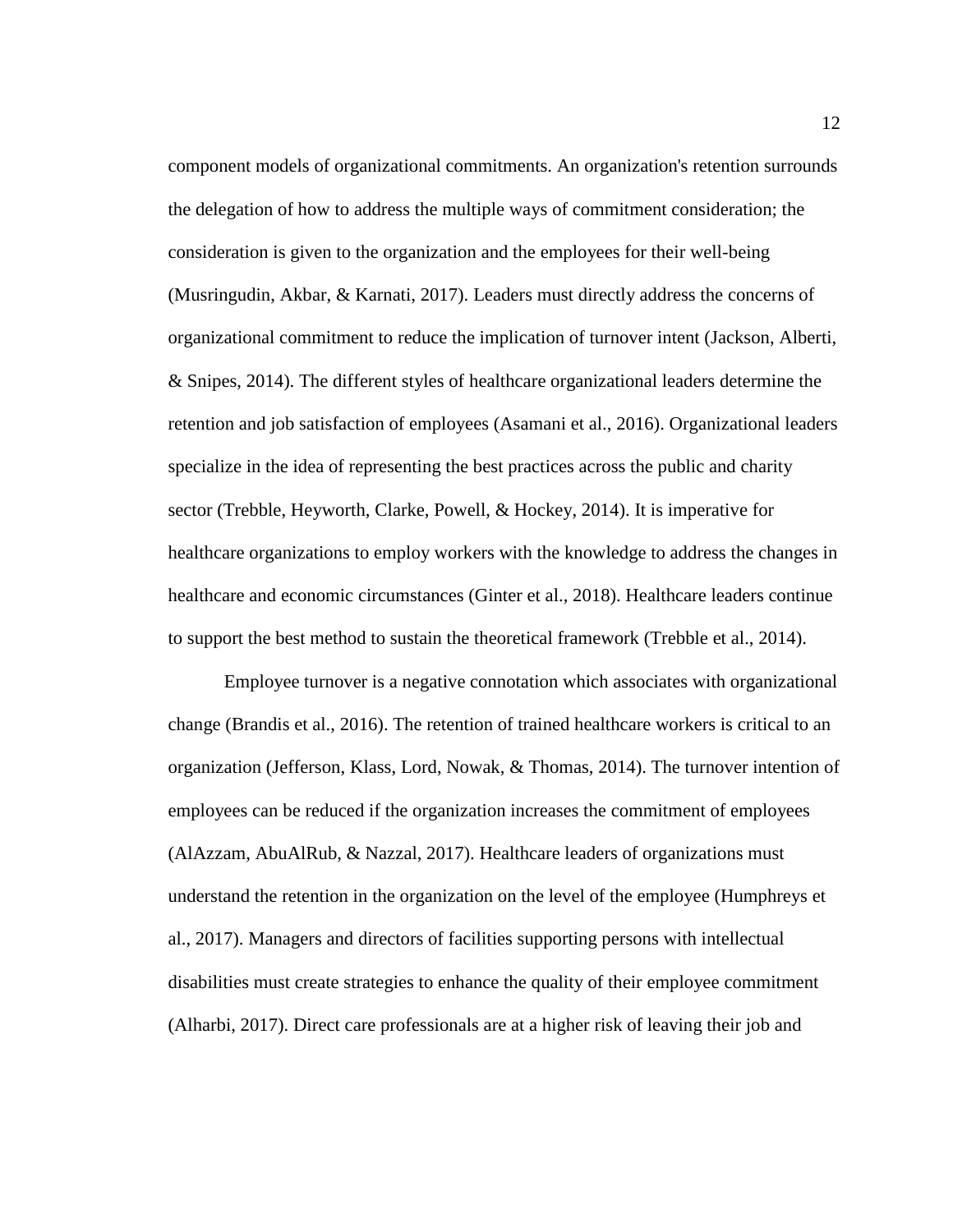obtaining other positions (Hasbollah et al., 2016). Turnover intent can hurt the professional worker, and the influences they have are subject to various effects on the organization and the healthcare profession (George, 2015). Employee turnover affects organizational commitment, and because of these issues, there is a need for further investigation by a future researcher (Jaiswal & Dhar, 2016).

Staff who intend to remain with their job is job satisfaction (Asamani et al., 2016). Healthcare leaders must use innovative strategic actions to create a stronger level of employee behavior that may help to reduce the employee turnover and increase commitment (Al Afari &Abu Elanain, 2014). Some turnover intentions can be good for an organization, allowing an influx of employees to bring new and inventive ideas to the organization (Moon, 2017). Noncommitment and high levels of turnover can create issues in an organization (Deconinck et al., 2017). The healthcare industry will have detrimental issues with high levels of turnover and low levels of commitment (Bukach, Ejaz, Dawson, & Gitter, 2017).

#### <span id="page-23-0"></span>**Overview of Employee Commitment**

Employee commitment (affective, continuance, and normative) empowers individuals when organizations incorporate both psychological and structural drivers (Balli & Yanik, 2014; Xiong, Ye, & Wang, 2017). When there is a stronger relationship between the employee loyalty and employee commitment, there will be more commitment to the organization (Noranee et al., 2018). A positive relationship between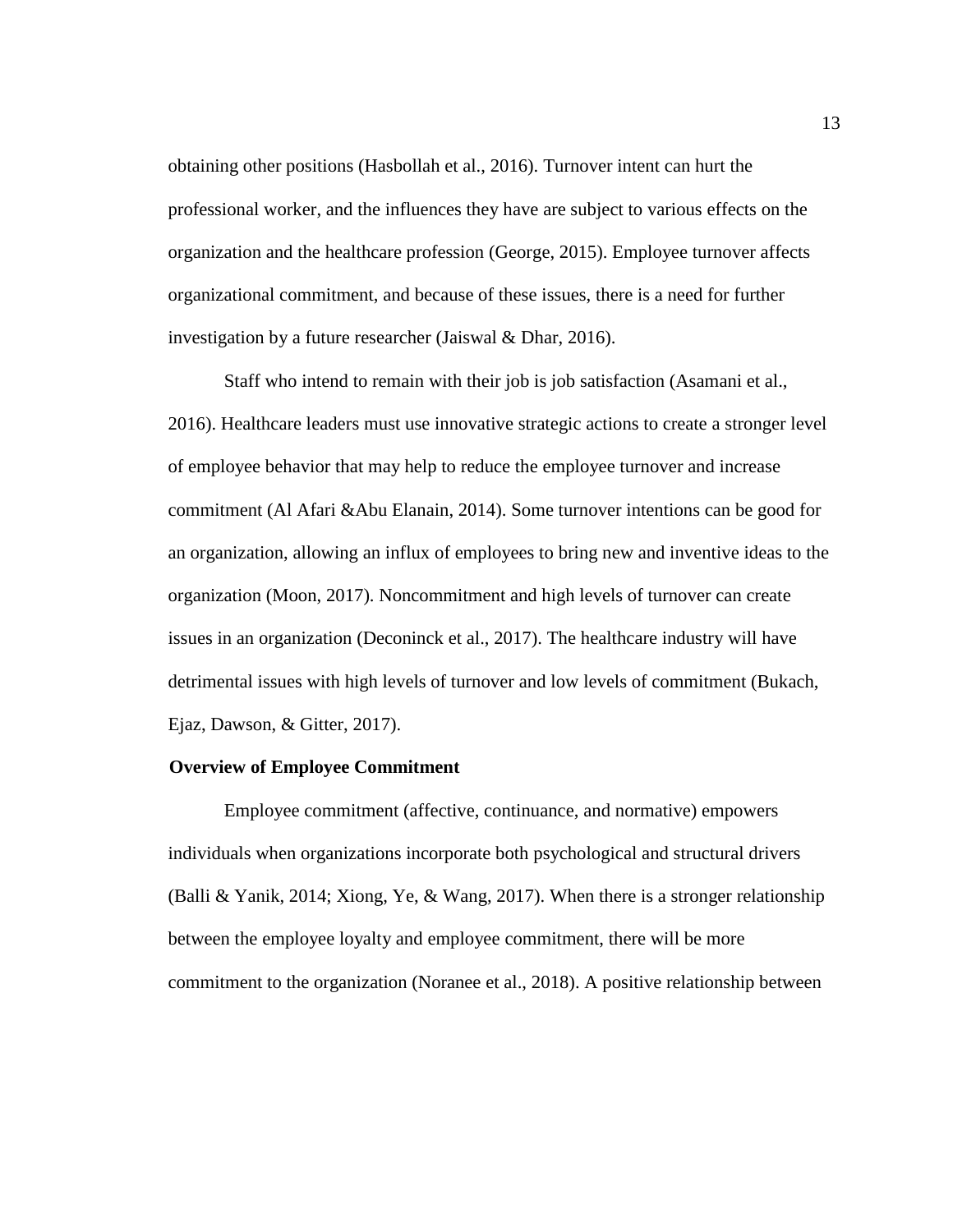organizational leaders and their staff will increase employee commitment, and turnover will decrease (Beane, Ponnapalli, & Viswesvaran, 2017).

There are positive and negative issues of organizational commitment; the negative issues will affect patient safety, and employees leaving the organization, and the positive effects would allow the organization to provide a positive work environment and increase good work ethics for healthcare workers (Alharbi, 2017). The change in the healthcare sector globally is in a state of advancement (Budak  $&$  Kar, 2014). Organizational leaders must address the personal needs of their employees such as burnout, stress, and emotional aggravation. Job satisfaction and success have an effect on the role the manager plays (Jackson et al., 2014).

Three factors are knowingly indicators of employee turnover intent for healthcare employees. One is distributive justice, which is the strongest of them all; the second is procedural justice; and the third is interactional justice (AlAfari & Abu Elanain, 2014). Organizations should adopt a new leadership team where the team members give equally, and the contributions distribute to produce better performances (Alzougool, Elbargathi, Habib, Khalaf, & Al-Qutub, 2015). The leadership styles of leaders reflect how they portray their direction and plans for the employees in an organization (Belias  $\&$ Koustelios, 2014). Leadership needs to develop the appropriate strategies to create a relationship with their employees. Subordinates who question their leaders without the fear of consequences are followers of leaders known as intellectual stimulation (Afsar, Badir, & Saeed, 2014). Encouragement is a requirement to motivate the employees, and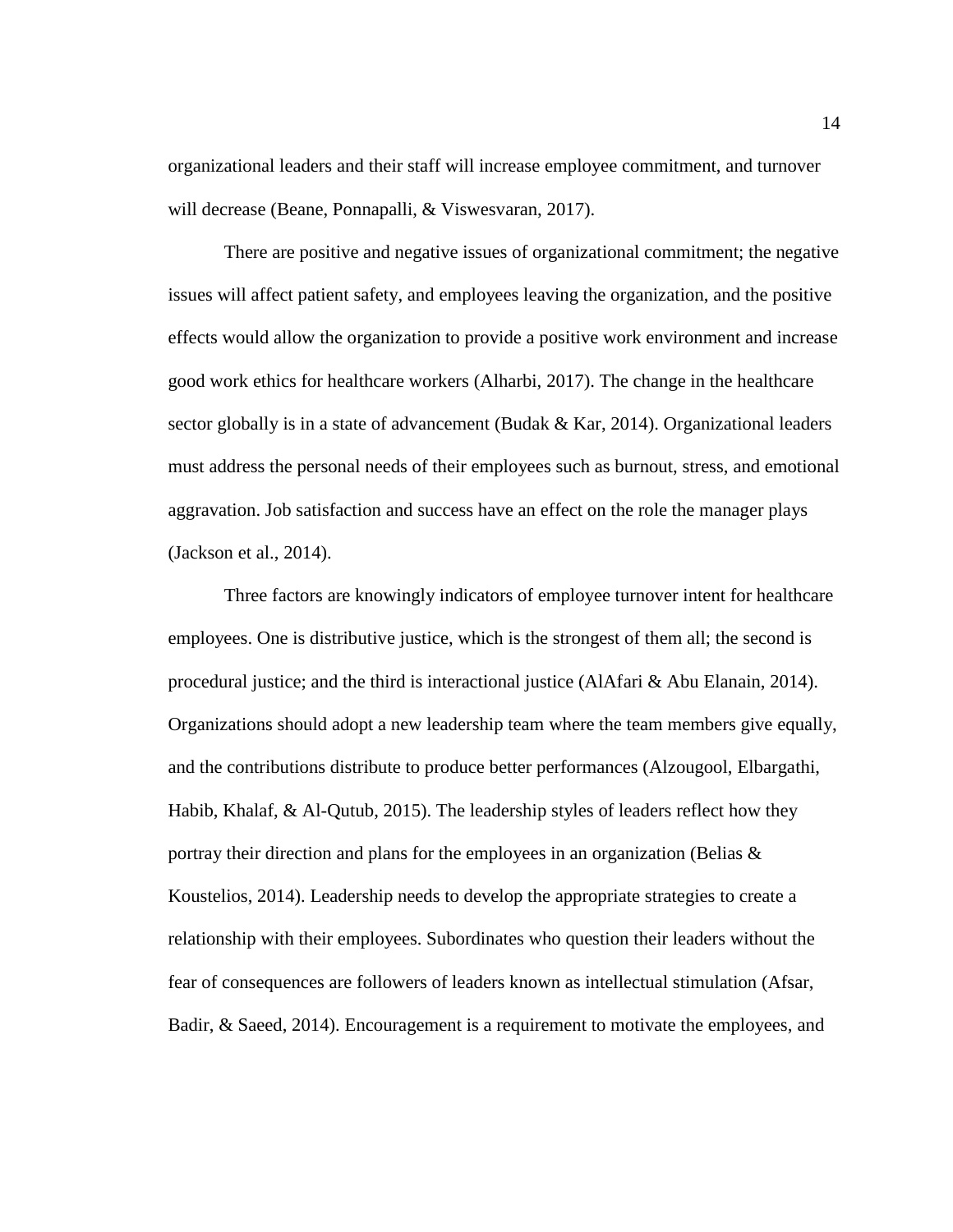lack of encouragement will eventually affect their overall performances (Asiri et al., 2016). The elevation of employee commitment and organizational development will help with employees remaining with the organization (Gilbert-Ouimet, Trudel, Brisson, Milot, & Vézina, 2014). When there is a decrease in power from the leaders, the dissatisfaction will display through criticism from their employees (Chagani, 2015). The different point of views of management show a better development of knowledge of organizational citizenship, and the behavior of employee turnover intention will allow them to function proficiently (AlAfari & Abu Elanain, 2014). Persons with direct care knowledge of working with people with intellectual disabilities are important in the hiring process and to the organization (Hasbollah et al., 2016).

During the hiring process, the organizational leaders could develop a strategy directly matches the candidate with the position for which they have applied (Kim  $\&$ Kao, 2014). Organizations that match the employee to the job applied will help with employee commitment. Asamani et al. (2016) agreed that healthcare leaders have the responsibility of retaining hired employees. Employees not satisfied with their current positions will seek employment with another organization (Asamani et al., 2016). Employees bring benefits such as experience and new ideas to an organization when they commit to the company (Jing, Lin Xie, & Ning, 2014). When employees have positive things to say about their organization and coworkers, they tend to show improvement in their workplace (AlAfari & Abu Elanain, 2014). To accomplish commitment strategies, an organizational leader must factor in the commitment of the organization. With the cost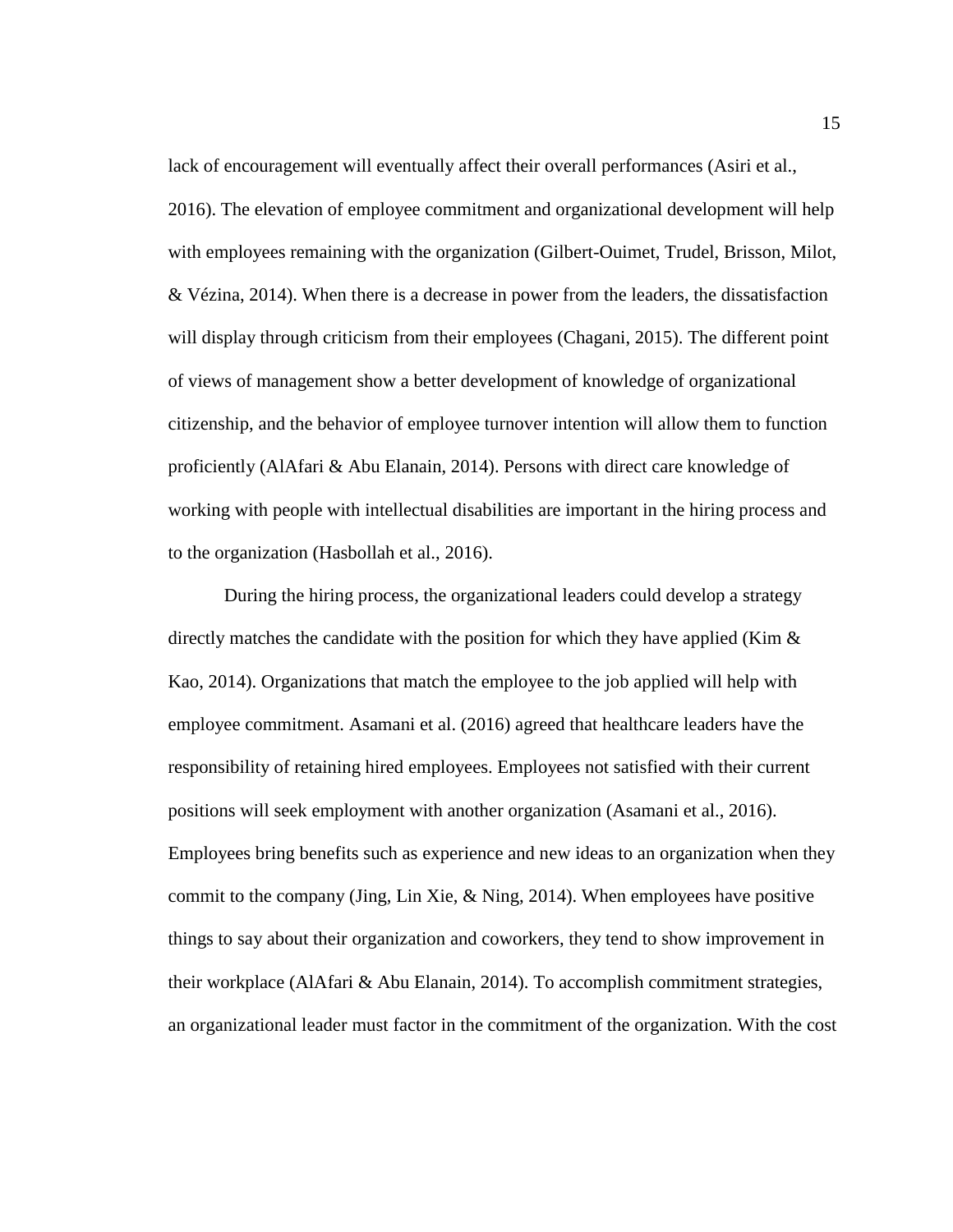of employee turnover, the cost has exceeded 100% of the gross annual salary for a vacated position. The high turnover is a direct result of increasing cost of recruitment and selection of employees (Hasbollah et al., 2016).

Banks, McCauley, Gardner, and Guler (2016) concluded that a leader must be able to balance out the productivity of his or her team, assuring its efficiency. Transformational healthcare organizational leaders assure the retention strategies when they focus on the turnover intent of healthcare employees, which focuses on education and promotion of direct care professionals. Healthcare organizational leaders should offer a variety of options to align the employee commitment and the mission of the organization. Healthcare leaders' individualized consideration helps followers understand the mission of the organization by giving them constant attention and feedback (Afsar et al., 2014). The change in the healthcare sector of the world is in a state of advancement (Budak & Kar, 2014). Kazemi, Shapiro, and Kavner (2015) found investment in employee training related well to employee turnover intention.

# <span id="page-26-0"></span>**Types of Commitment**

Chan and Mak (2014) described three different styles of commitment. An effective commitment identifies the employee involvement in the organization. Continuous commitment refers to the cost of an employee leaving the organization. Lastly, normative commitment is the obligation to remain with an organization (Chan  $\&$ Mak, 2014). The way an employee feels about an organization is evident through the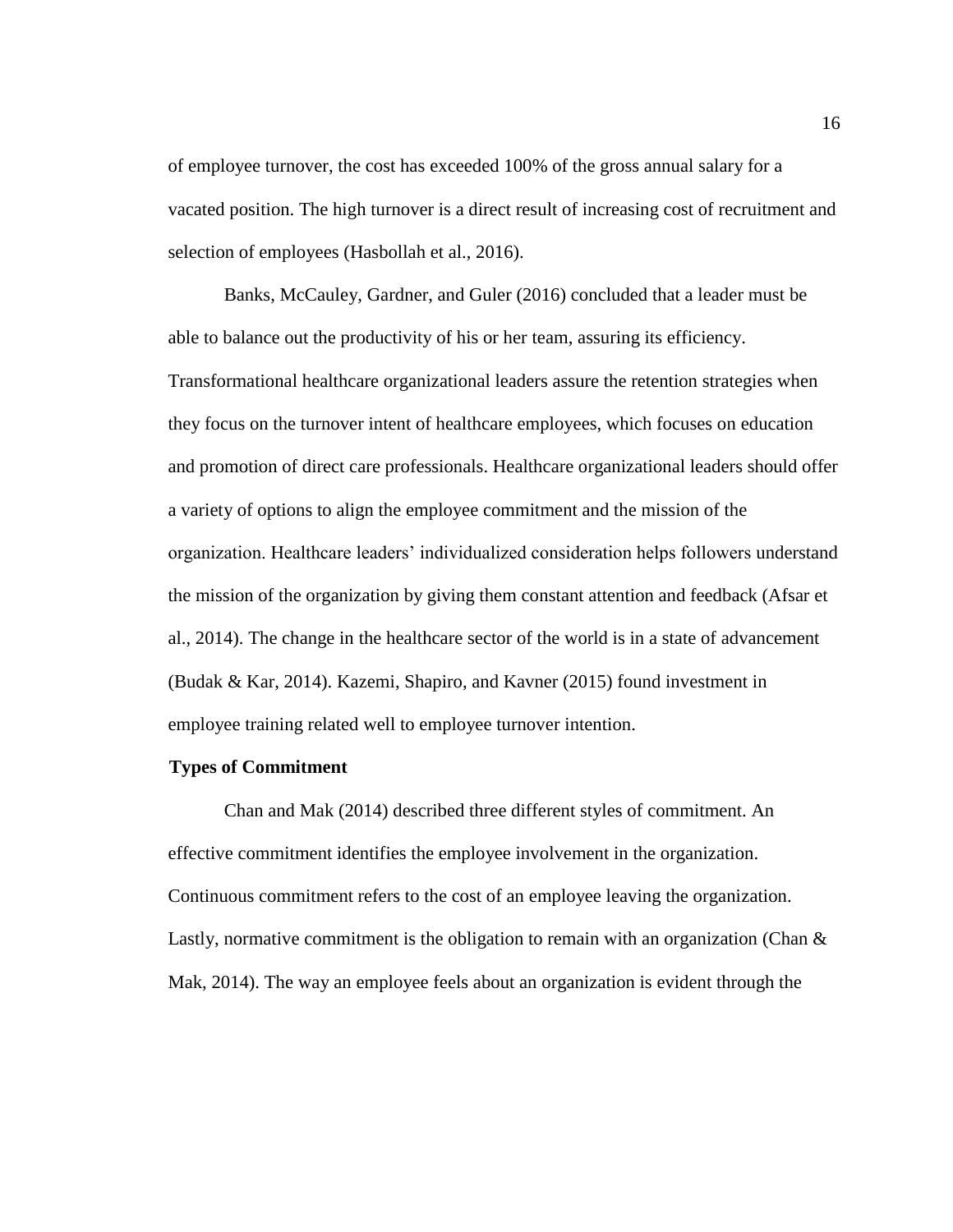psychological bond they have for the organization, and this is an organizational commitment (Noranee et al., 2018).

An employee will remain committed to the organization until the employee does not feel the organization is no longer committed to them (Jernigan & Beggs, 2015). Team building is a continuous progress which standout among the healthcare manager's primary tasks. Healthcare managers should develop an everyday mission to enhance their commitment to the organization (Jose' Sousa, Dias, Saldanha, & Caracol, 2017). Some organizations have adopted a new leadership team where the team members give equally and the distributions produce better performance (Alzougool et al., 2015). Job satisfaction is in relation to organizational commitment; it embodies the employee's feelings and their attachment and trustworthiness to the organization. Guha and Chakrabarti (2016) indicated that the representation of behavior the employee has a lot to do with the way the employee treats his or her job.

**Workplace commitment to healthcare**. Commitment to an organization begins with the leadership and the bond set by the leader with their subordinate. Transformational leaders can change the convictions and points of view of their subordinates to fit their organization (Gokce, Guney, & Katrinli, 2014). Employees will remain in an organization, show positive feelings and extend levels of procedural and distributive justice, and eventually show organizational citizenship behavior (Afari  $\&$ Elanain, 2014). The subordinates will better follow the guide of the leader and improve the commitment of the organization (Chan & Mak, 2014).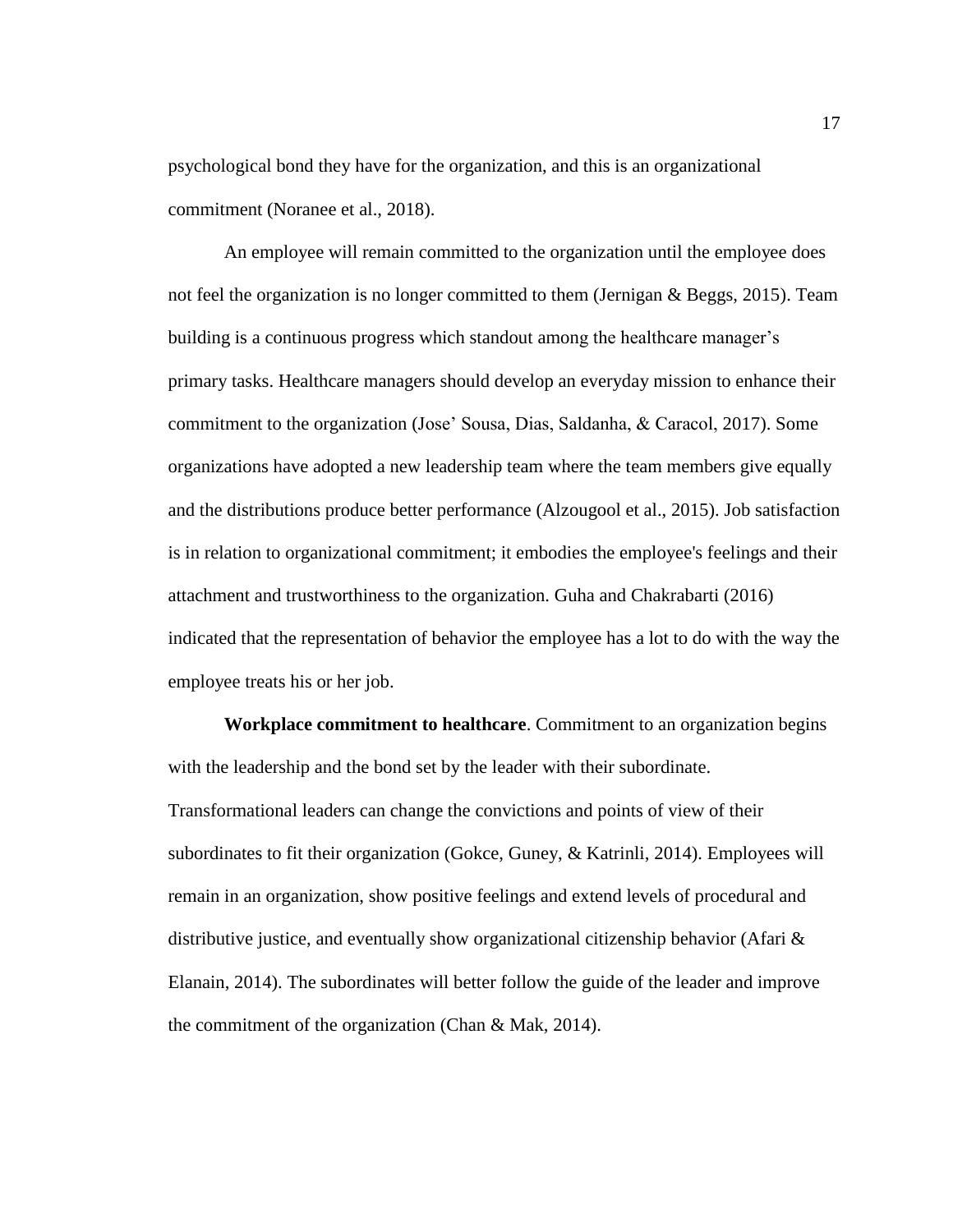A vital issue of retention of professional workers seems to be the workplace (George, 2015). The inner makings of the relationship between the leadership and the employee will help to define how the leader will outline the goal of the organization and the focus the employee should have in the workplace (Jackson, Alberti, & Snipes, 2014).Organizational leaders should examine the preferences of the part-time employees and the casual workers to determine the important cause of issues of retention, rather than employing a *one size fits all* strategy (Brymer & Sirmon, 2018). A strategy, which seems to work for one situation may not fit for another situation.

**Employee commitment to direct care professional**. Direct care professionals are an essential part of an organization; the need for direct care professionals is another reason the organization should develop a retention strategy. Patient safety is a sensitive ethical concern to all stakeholders (Carayon et al., 2014). The organizational leaders must ensure their direct reports are giving the proper care and provide a high level of care for patient safety (Asiri et al., 2016). Facilities across the nation have tested the use of patient safety standards into clinical education (Fura & Rothenberger, 2014). Failure to implement safety guidelines and rules may have negative associations with healthcare workers emotional exhaustion.

Direct care professionals include many other healthcare professionals, such as registered nurses and staff, who directly care for persons with intellectual disabilities suffer from burnout in their jobs (Shead, Scott, & Rose, 2016). Persons with intellectual disabilities make up 71% of patients who live at home; and of this percentage, a caregiver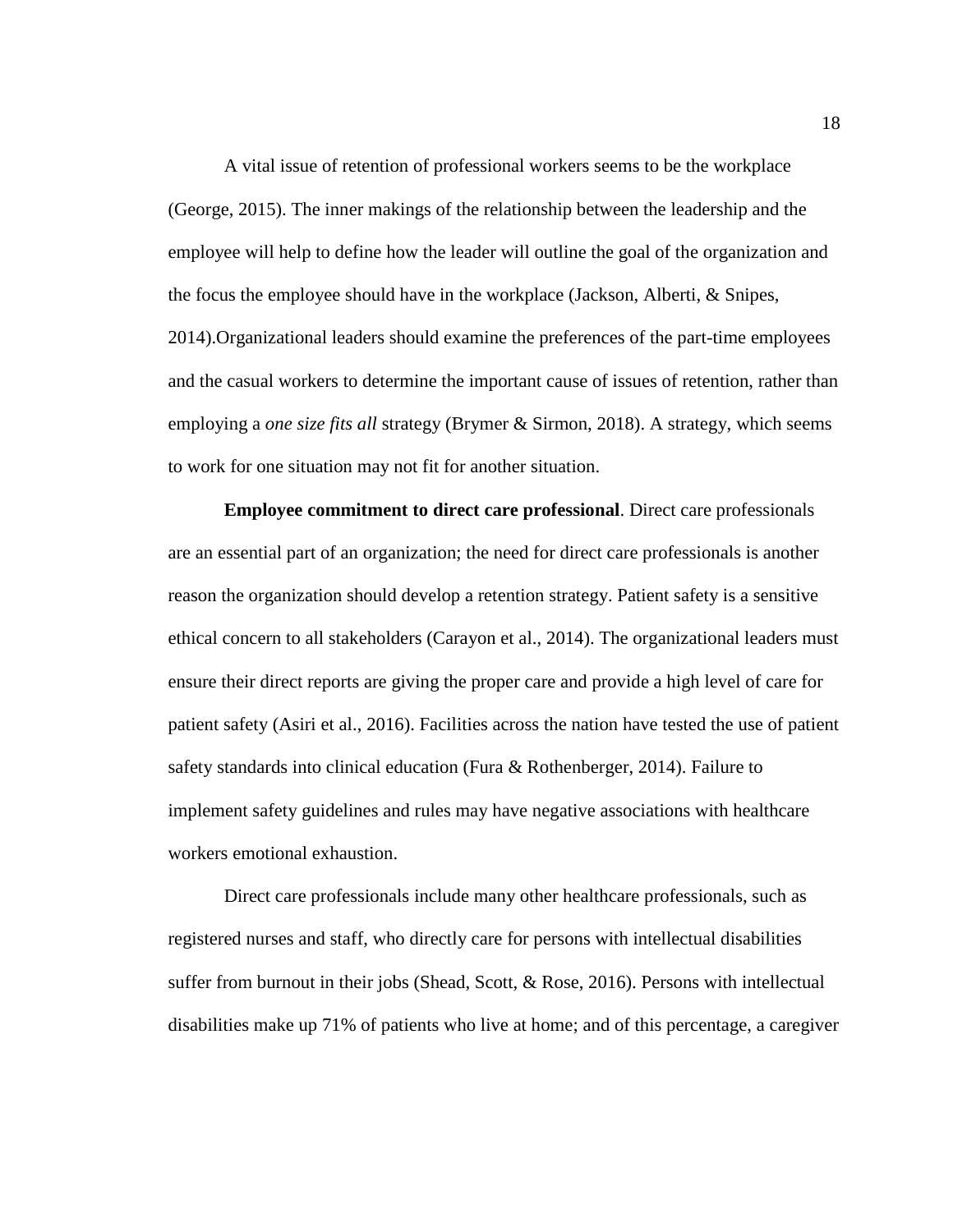who is over 60 years of age (Heller, Gibbons, & Fisher, 2015) cares for 25% of them. Direct care professionals perform an arduous task, which can be critical to patient care and the operational development of the organization. The skills needed as a professional direct care staff are vast (Bogenshutz, Nord, & Hewitt, 2015).

Organizational leaders must understand the turnover of employees bring the stress level of the other employees who remain with the organization. Gibson and Petrosko, (2014) further explain direct care shortages articulate turnover as an issue. Organizational leaders must incorporate strategies to retain direct care professionals who prove to have the skills and determination to remain dedicated to the organization supporting individuals with intellectual disabilities. Stress caused by the care given to the intellectually disabled can cause the burden of illness and complication (Chu, Wodchis, & McGilton, 2014).

### <span id="page-29-0"></span>**Employee Investment**

Employees with the proper training, guidance, and performance evaluation have a significant influence on organizational commitment. Many things challenge the human resource department to retain the employees of the organization (Arekar, Jain, Desphande, & Sherin, 2016). If organizational leaders lack having ample direct care professionals who have a commitment to the organization, they will face multiple challenges. These employees will remain committed to the organization if organizational leaders offer compensation for their employees. Healthcare continues to improve year after year as the need for better care occurs. Regarding the terms or the factors, that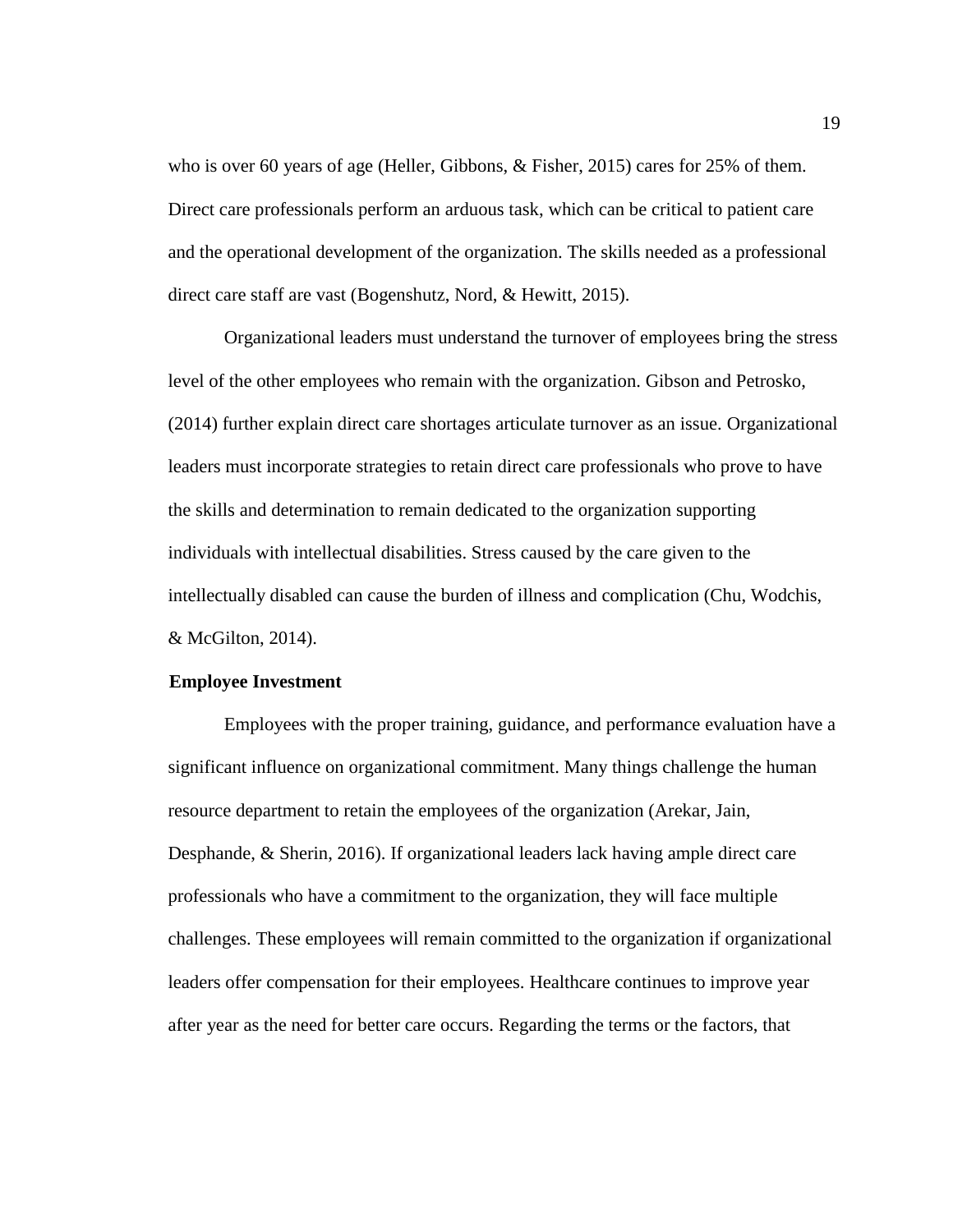characterize a sustainable healthcare system, there is no consensus. One example provides existing literature on the sustainability of the healthcare system, and the literature to understanding the sustainability and the strengths and weaknesses of the different ways it is approached (Fischer, 2014).

Education and training given to the administrators will aid in the daily operations of a healthcare facility (Martin & Ramos-Gorand, 2017). Kris-Etherton et al. (2014) concluded direct care professionals who received an adequate education would allow them the abilities to enhance the care they give to their patients. Through education, an empowered healthcare leader will motivate their subordinates and display their talents and education on their patients (Chagani, 2015).

Organizational leaders must decide the proper training to implement and retain their direct care workers in their organization (Long & Perumel, 2014). Proper training will increase the success of an organization. Investing in the proper training of staff can include apprenticeship programs, which will eventually be an asset to the organization. Organizations must have knowledge of competencies and a sense of knowledge and expertise to have the edge over other organizations (Long & Perumal, 2014). Human resource leaders and directors of human services of organizations must have the knowledge of training available for their subordinates (Asiri et al., 2016). Some programs such as on-the-job training will assist in the retention of employees as well as programs offering mentoring (Bogenschutz, Hewitt, Nord, & Hepperlen, 2014). A change in the healthcare system around the world has required human resource leaders and directors of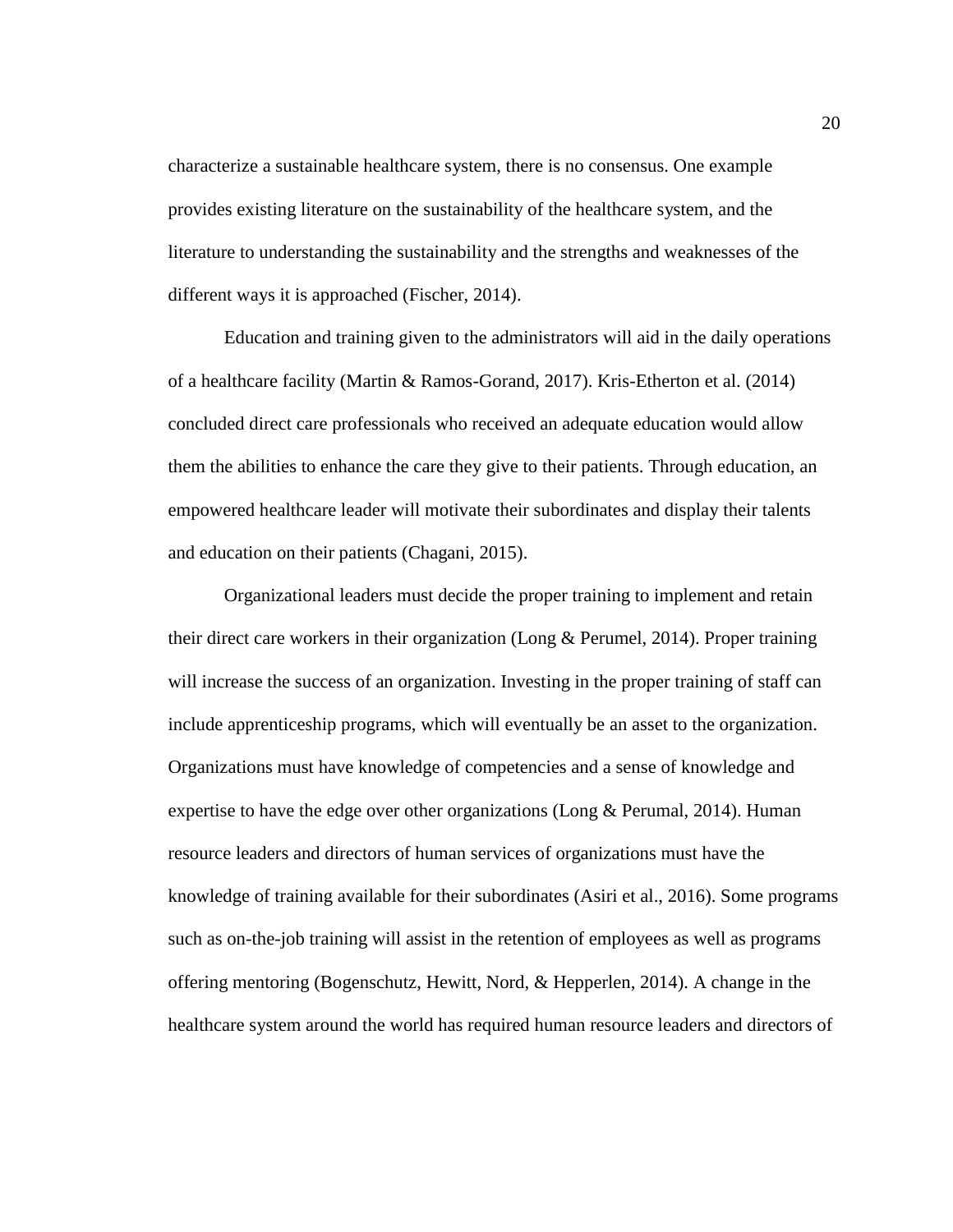human services to become more knowledgeable of leadership roles to strengthen the workforce (Asiri et al., 2016). Organizations should incorporate the use of transformational leadership to connect retention and turnover.

Organizational leaders, addressing employee commitment, employee burnout and other issues of employee engagement may consider incorporating a transformational leadership. Transformational leadership is essential to the healthcare profession, which incorporates patient safety, expands work hours and extreme physical work required of medical caregivers (Fardellone, Musil, Smith, & Click, 2014). Healthcare leaders of facilities serving persons with intellectual disabilities can offer training to offset aggressive behaviors to avoid burnout of their staff (Chagani, 2015). Burnout characterizes the enthusiastic depletion of employees in the community service industry can lead to employee dissatisfaction (Fein, Tziner, Vasiliu, & Felea, 2015).

Stress, burnout, and job turnover are all a part of job satisfaction of staff who feels they have not reached their potential in their job (Chou, Li, & Hu, 2014). Stress and hardship link parents and professional caregivers with burnout that will ultimately affect the quality of care of the patient (Hwang & Kearney, 2014). Direct care professionals should identify their stressors in an effort to reduce the burnout intent. The importance of the healthcare system is a direct association with issues concerning absenteeism turnover and illness (Adriaenssens, De Gucht, & Maes, 2015). Employees perceive transformational leaders as individuals with values and ethical standards, fair, and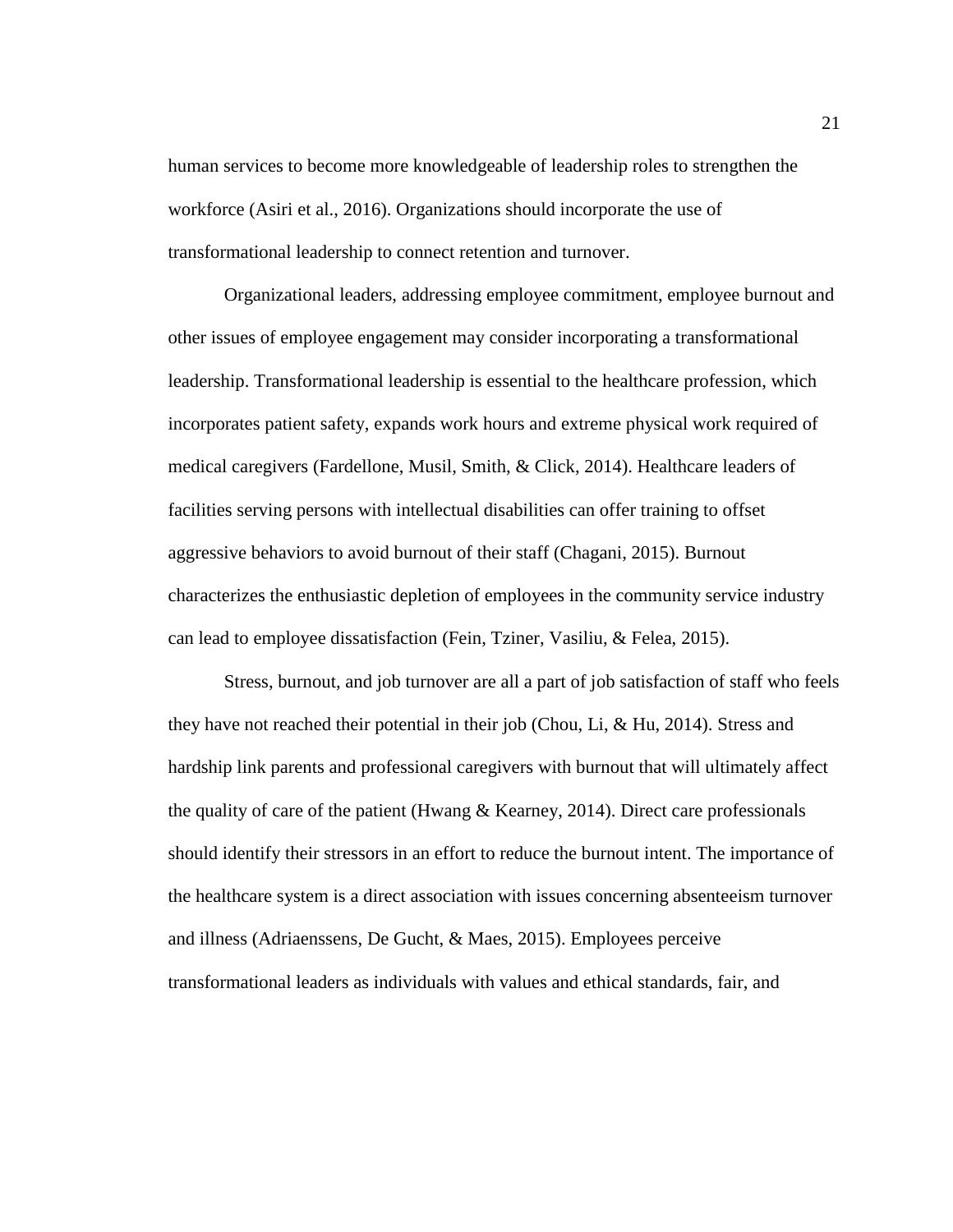respectful when addressing remuneration and decision-making (Van Dierendoncket al., 2014).

Work-related stress is increasing the overtime in healthcare organizations with the newly restructured healthcare and technology change. Changes are beginning to occur in the healthcare system, such shortages have started to place demands upon the nurses, which increases the work-related stress the nurses suffer (Khamisa, Oldenburg, Peltzer, & Ilic, 2015). In management, the healthcare division is suffering due to the overworked healthcare employees. Competitions in the healthcare sector and the lack of employees who are available have many qualifications from other workers with the same capacity as their counterparts (Brandis et al., 2016).

In addition to burnout, the shortage of healthcare workers causes stress of remaining employees increasing their workload and an unfavorable burden on the delivery of quality patient care (Ha, Hwang, Kim, & Lee, 2014). The training and education the healthcare managers receive will help them become aware of fairness among the older workers, and in turn, the older workers will remain with the organization (Armstrong-Stassen, Cameron, Freeman, & Rajacic, 2015). A common education in an organization has a positive reaction to the well-being of the patients who receive service. A common education also focuses on several types of teams, such as novice and experts, visible and invisible teams. Future healthcare workers will want to have the knowledge of creating strategies, which will teach different methods of care to their patients (Kris-Etherton et al., 2014). Understanding a leader is to see it from a situational perspective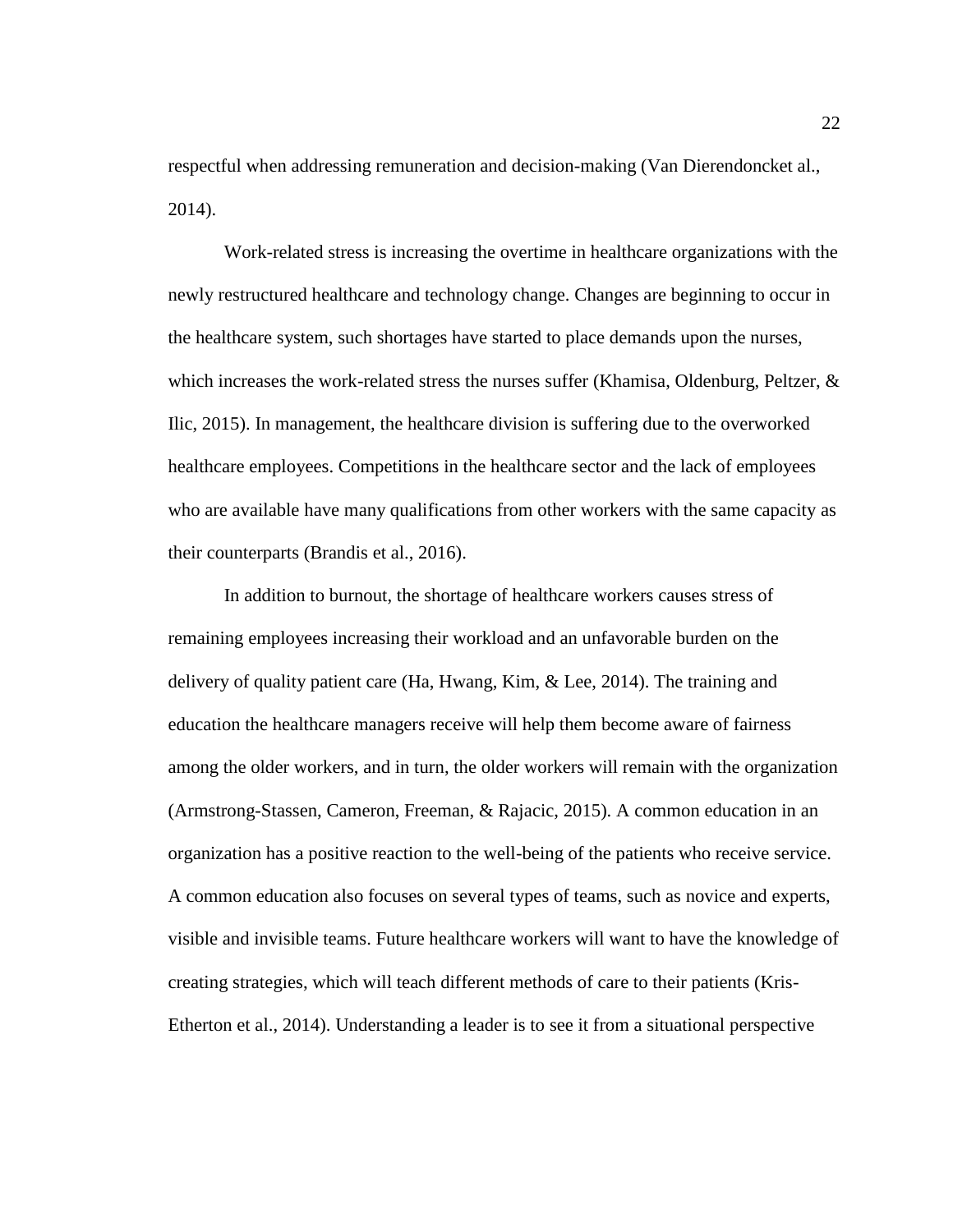(Burian, Maffei III, Burian, & Pieffer, 2014). Healthcare workers can provide quality and exhibit professionalism in part of the organization they are affiliated (Noranee et al., 2018). Organizations healthcare systems are central to managing the learning complex interconnection where everyone has common knowledge. Healthcare workers will need to have the knowledge and the responsibilities to execute standard functions and communicate pertinent information about patient care in a professional manner (Ratnapalan & Uleryk, 2014).

#### <span id="page-33-0"></span>**Strategies to Increase Retention**

Organizational leaders have the biggest challenge attracting and retaining qualified direct care professionals because the competition for these employees is increasing (Terera & Ngirande, 2014). Organizational leaders must understand the importance to develop a better strategy to retain employees, starting with an appropriate screening method. During the selection process of employees, organizational leaders must ensure the job qualifications and the employees are a match according to the duties they are assigned. Direct care professionals must thoroughly train for the job responsibilities (USDHHS, 2006).

An organization loses its competitive advantage when the quality of care for the patients and productivity are reduced (Gupta, 2017). Organizational leaders of healthcare facilities consider superiority and patient safety as their number one priority (Clark & Yoder-Wise, 2015). Continued employment has become an issue and a major concern of organizational leaders who face a high turnover of their employees. The competitive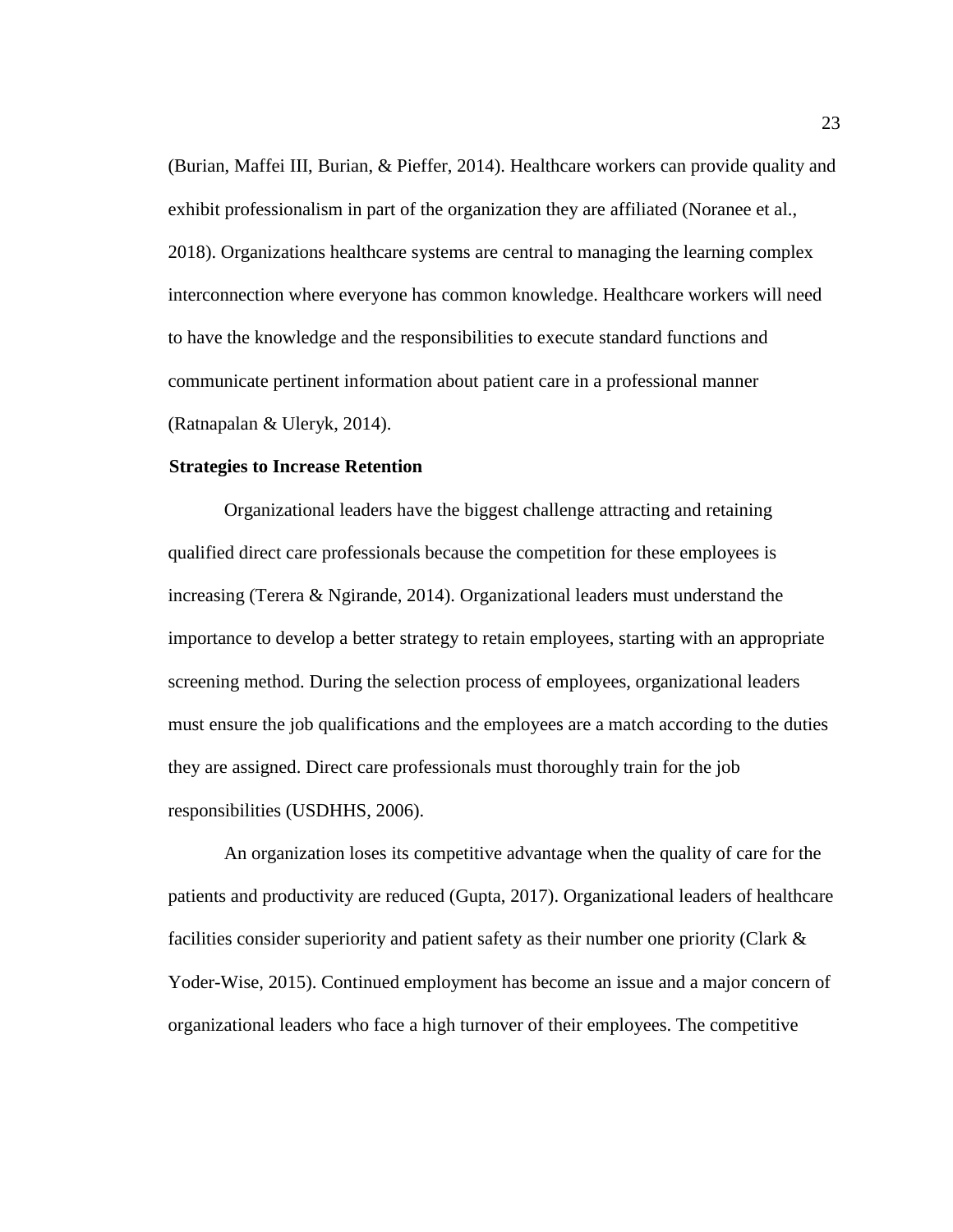environment with skilled employees differentiates the factors of an organization (Hasbollah et al., 2016).

There are many challenges the healthcare system is facing, it shows the managers and leaders of organizations need to learn multiple solutions to encourage their employees to remain committed to the organization (Asiri et al., 2016). Some organizational leaders are experiencing high turnover rates of their direct care professionals. While organizations experience shortages, turnover is still an issue (Gibson & Petrosko, 2014). Organizations supporting persons with intellectual disabilities found an increase in turnover among direct care professionals, and these turnovers have an effect on higher cost in overtime, recruitment of replacement staff, and training costs (USDHHS, 2006). The high cost of healthcare, turnover, and retention can become a factor in the healthcare sector, causing mistakes and other issues in a care facility for persons with intellectual disabilities (Bingham & Ruhl, 2015).

The cost of recruiting new employees will cost the organization as much as having few employees, the overtime, and advertisement will affect the overall profitability. Turnover issues are a major concern in healthcare; the retention of workers is empowerment, displeasure, and compatibility (Cramer et al., 2014). Healthcare turnover jeopardizes patient safety when employees leave the job, and increases healthcare cost (Dawson, Stasa, Roche, Homer, & Duffield, 2014).

Losing valuable employees can affect the overall profitability when they leave the organization, the need to train new employees; can affect the organization's image and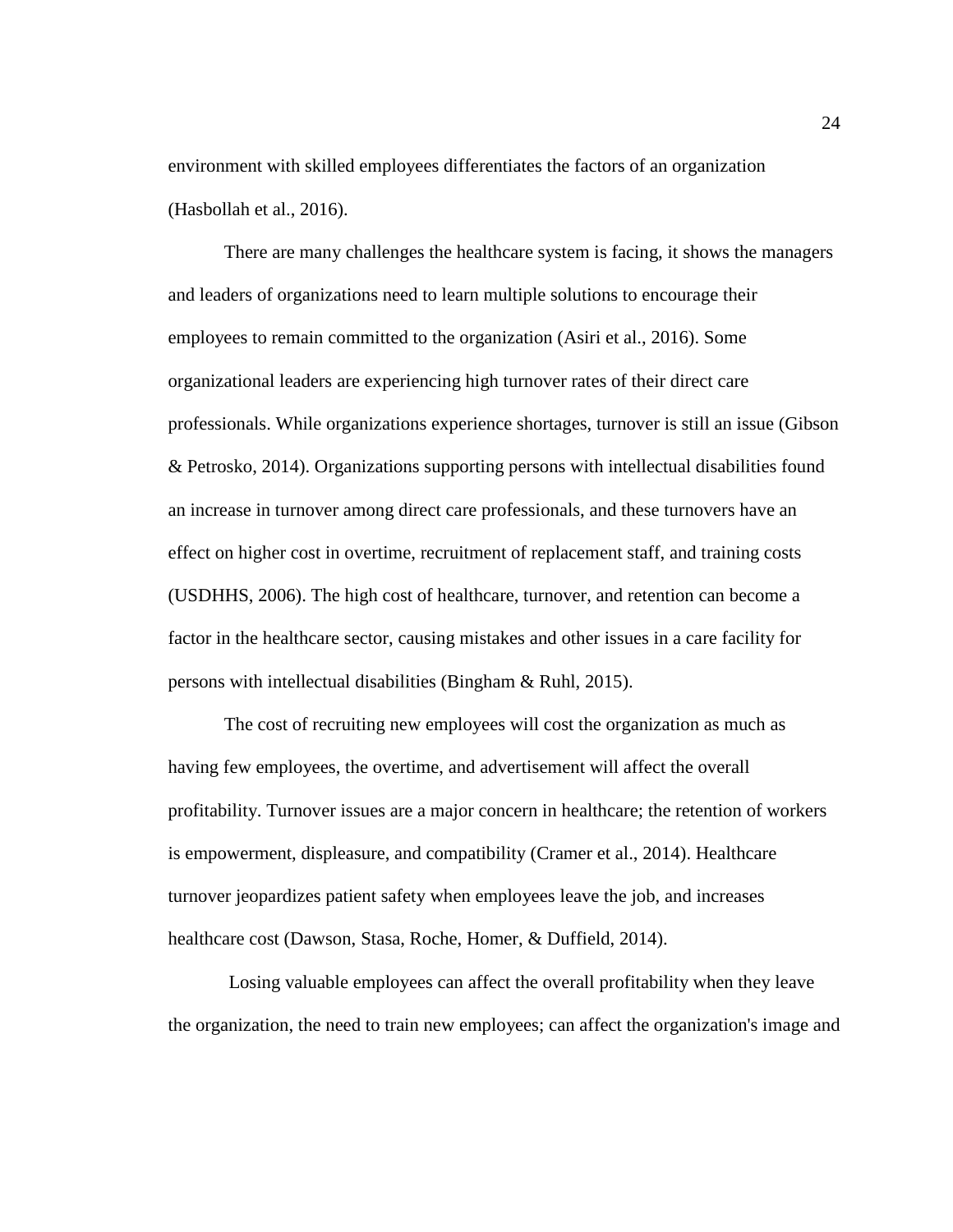cause multiple turnovers (Guha & Chakrabarti, 2016). The financial cost of turnover of employees can affect the quality care of persons with intellectual disabilities and the services they receive (Asamani et al., 2016). Patient safety is a concern for healthcare organizations when the turnover intent is at a high rate (Hasbollah et al., 2016). Many strategies exist to reduce the turnover rate of employees.

Afari and Elanain (2014), explored the different turnover and turnover intention other researchers examined in organizations. Transformational leadership is evident through the various techniques the healthcare managers endure during training (Asiri, et al., 2016). Organizational leaders can help to increase employee commitment by investing in the well-being of their employees. The multiple selections of education and promotional advances of workers will further the skills and abilities of employees while the evaluation and compensation will improve the motivation of the employees (Gupta, 2017). Reducing the turnover of direct care staff may increase the life expectancy of people with intellectual disabilities (Thanacoody, Newman, & Fuchs, 2014). Many attributes connect with low turnover rates with direct care staff. These include clarity of the expected set of responsibilities, a charming physical workplace, capable and reliable collaborators, staff input on choices, and socially delicate (Fein, Tziner, Vasiliu, & Felea, 2015).

Healthcare employees are at a greater risk of leaving to seek other employment, and healthcare decision makers should consider a strategy to increase the retention (Hudgins, 2016). Leaders who implement more than one strategy to retain employees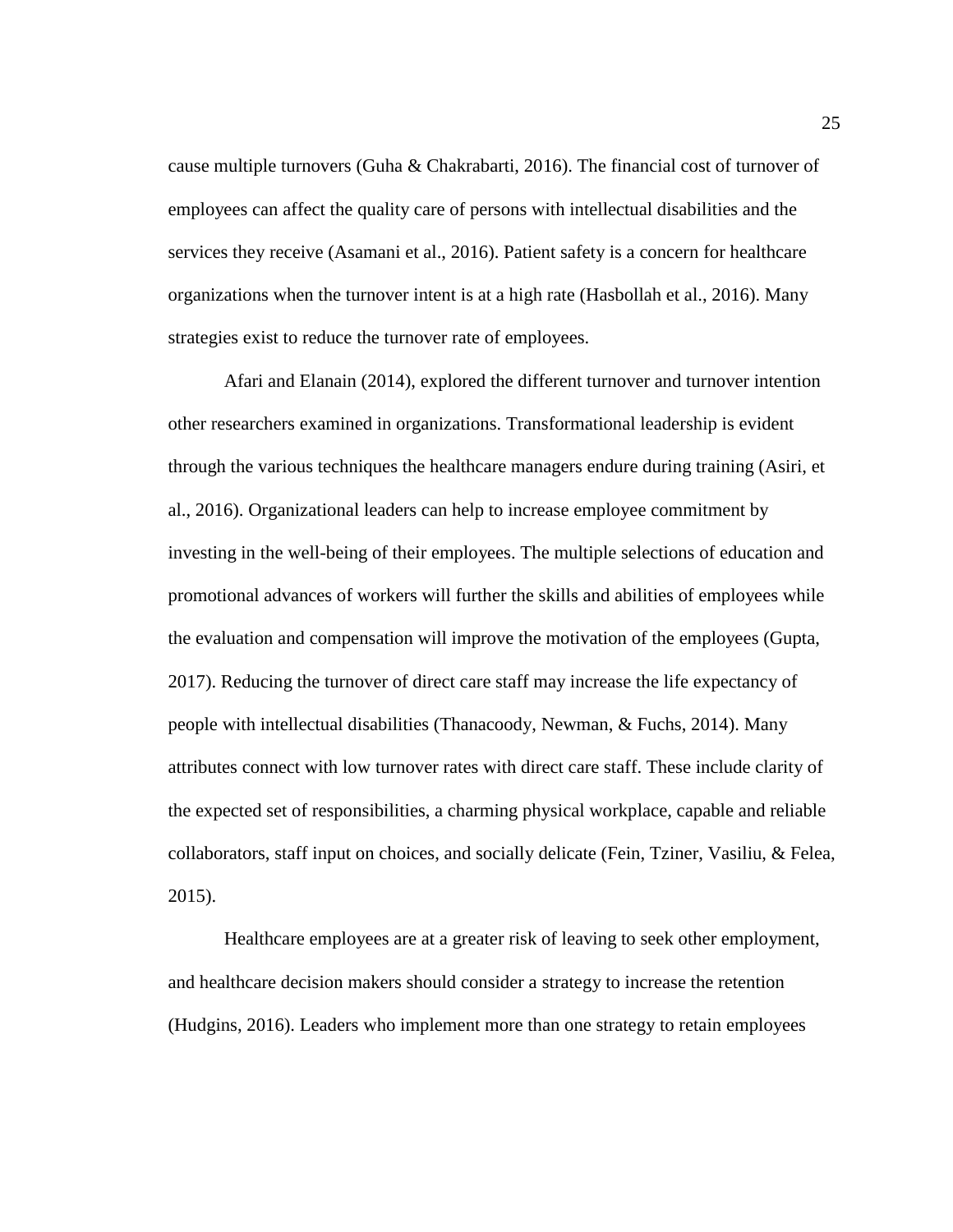may be more encouraging as opposed to utilizing just one solution to retain nurses (Roulin, Mayor, & Bangerter, 2014). Healthcare leaders should improve and reverse turnover intent and increase commitment and develop the performance of the subordinates. The content, which begins an organization's success, starts with the leadership (Anantadjaya, Nawangwulan, Pramesty, & Gunawan, 2015). Healthcare retention can improve by implementing a strategy to improve management performance and work design (Dawson et al., 2014).

#### **Reasons for Employee Commitment**

Although there are many challenges the healthcare system is facing currently, managers and leaders of healthcare facilities need to learn multiple solutions to encourage their staff to remain committed to the patients and the organization (Asiri et al., 2016). If organizational leaders intend to attract direct care professionals, they must assure the employees are a fit for the organization (Asamani et al., 2016). Employees must adequately match the job they are assigned and the position they hold in the organization. Organizational leaders should recruit experienced employees who are competent as a direct care professional to support individuals with intellectual disabilities. Leaders of organizations must have employees who appropriately complement their organization and its culture (Cifre et al., 2013).

Increasing the loyalty of employees will decrease the turnover rates of direct care professional (Kim & Kao, 2014). When employees are an equal match for the organization, the job duties must fit the organization. Job satisfaction (JS) and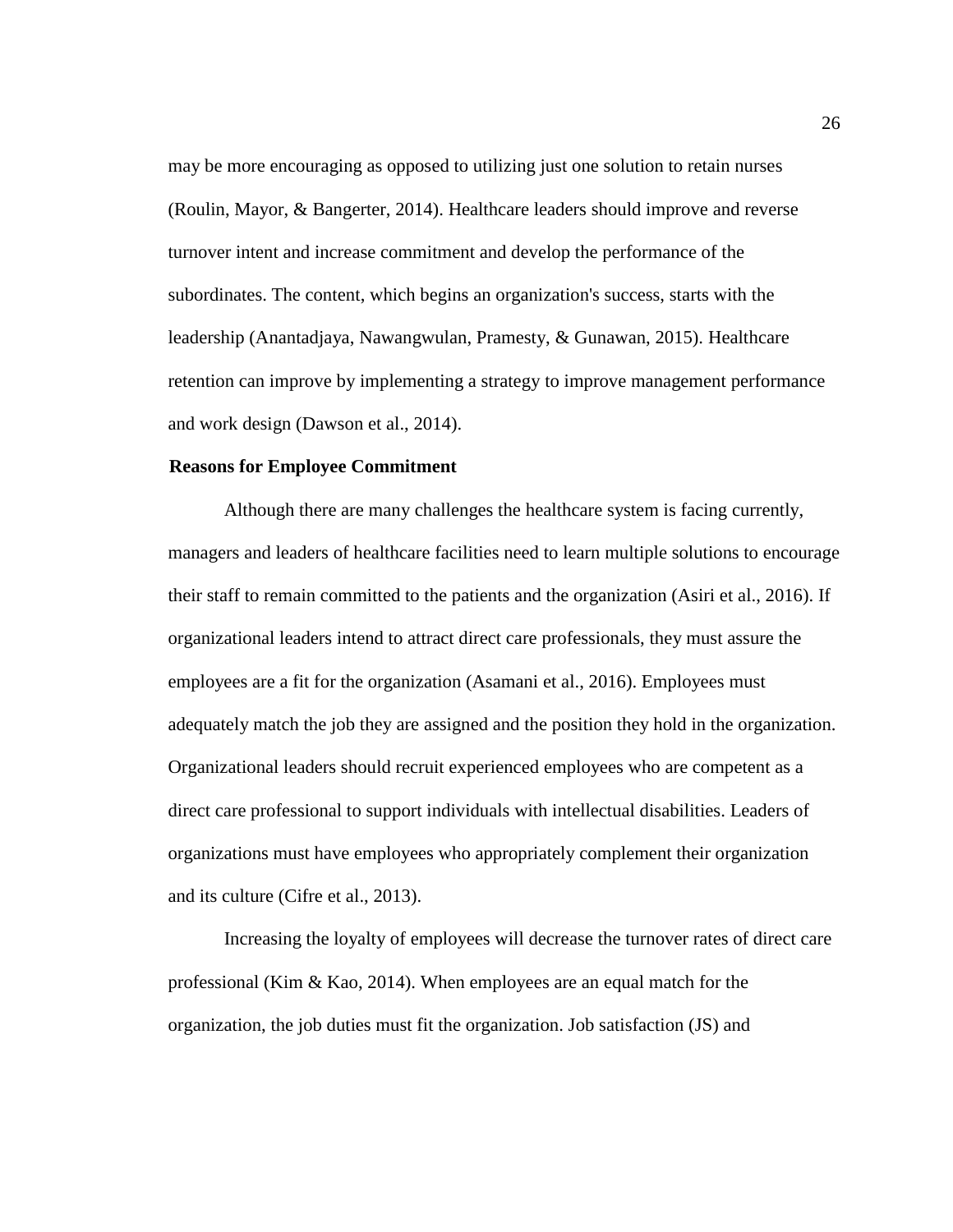organizational justice (OJ) are two factors that influence the work atmosphere, and the commitment to the organization (Brandis et al., 2016). Charismatic or transformational leaders achieve effective communication of an organization's mission by articulating the teams' mission of collective ideas, portraying self-confidence, and demonstrating the commitment to the team's mission (Moriano, Molero, Topa, & Mangin, 2014). Their meaning of life is less complex motivate the lifestyles of employees; this will have an impact on their work performance (Long  $&$  Perumal, 2014). Work experience and work assessment produce a positive and pleasant work attitude of JS (Lin & Chang, 2015).

Healthcare leaders at different organizational levels factor in the personal, professional and organizational environment can be helpful in resolving the ethical issues. The leaders show the factors are in relation to the organization where they are to be very helpful about their profession (Chiumento, Rahman, Frith, Snider, & Tol, 2017). The absence of pressure to compromise a person's ethical standards is a highly rated factor in an organization (Chiumento et al., 2017). Suggestions of a one-way healthcare organization can assist the healthcare worker as well as the healthcare leaders either overtly or unconditionally pressuring them to go against their ethical standards (Cooper, Frank, & Shogren, 2014).

#### **Transformational Leadership Theory**

Transformational leadership is commonly in use in more organizations (Arekar, Jain, Desphande, & Sherin, 2016). Bass (1985) developed the transformational leadership theory based on Burns' (1978) notion of transformational leadership and transactional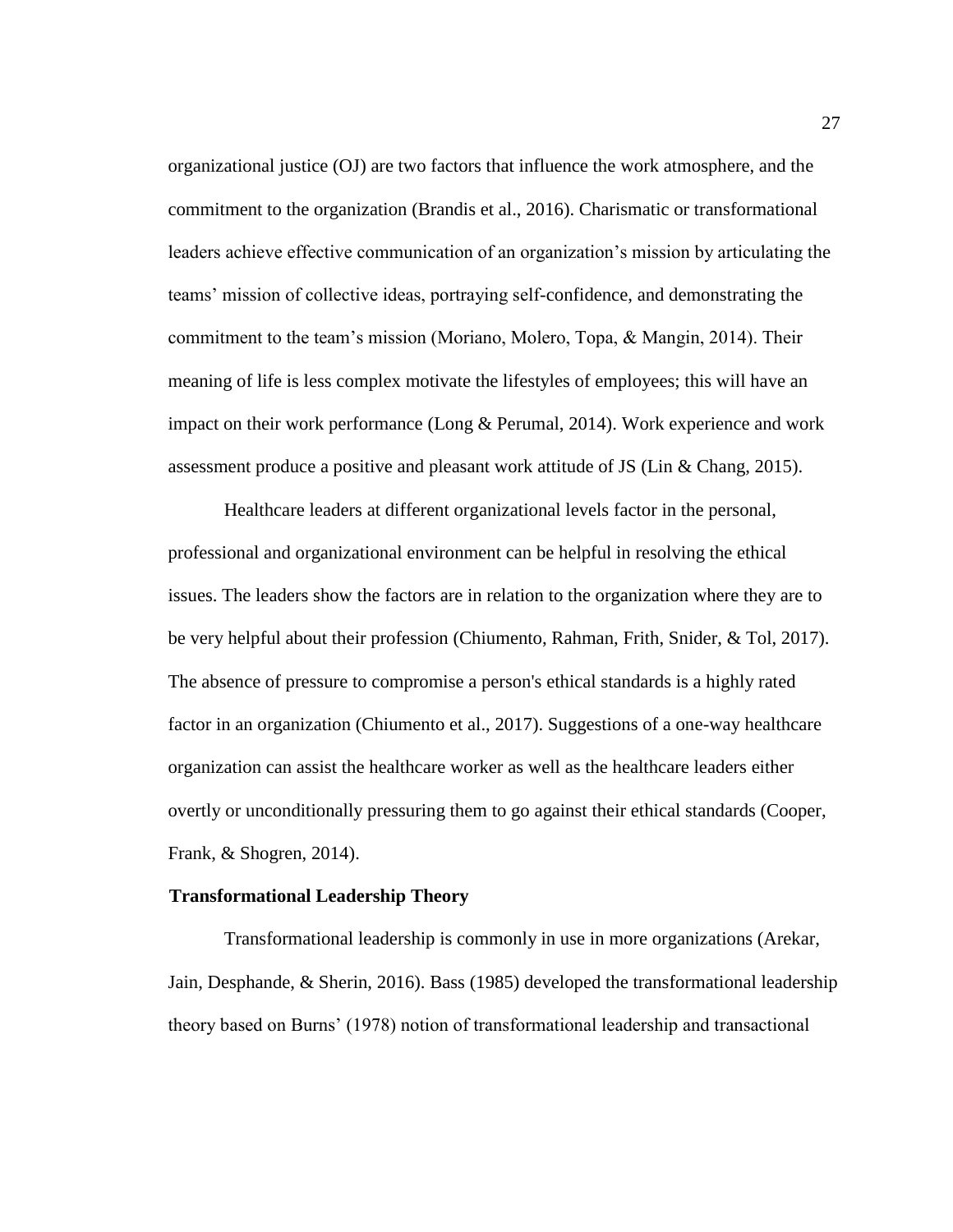leadership. Leaders who motivates their followers by inspiring them, developing their continuous journey to achieve higher heights, are transformational leaders (Jose' Sousa et al., 2017). Transformational healthcare leaders of organizations must answer the question of retaining direct care professionals. The relationship between the leader and their subordinate are the center of interaction and communication (Jackson, Alberti, & Snipes, 2014).

The point of view of the transformational leadership theory elevates the concerns of their subordinates (Alasousi & Alajmi, 2017). Maslow's theory to increase an individuals' awareness of the vision of the organization, can move their followers beyond their self-interests to focus on organizational goals (Bass, 1985). Transformational leaders raise the awareness of employee relevance and the organization values and outcomes (El Amouri & O'Neill, 2014). Transformational leaders instill their followers with pride, faith, and respect causing the followers to imitate their leaders (Goswami et al., 2016). Extra responsibilities can create conflict for a healthcare worker who has training in their profession but may not have training in management (Jefferson et al., 2014).

The leadership of intermediate care facilities for individuals with intellectual disabilities individualizes consideration when addressing employees' needs for the achievement to enhance employee commitment. Chai, Hwang, and Joo (2017) examined the possibility of an individual's perceptions of organizational justice, and job characteristics mediate the relationship between transformational leadership and the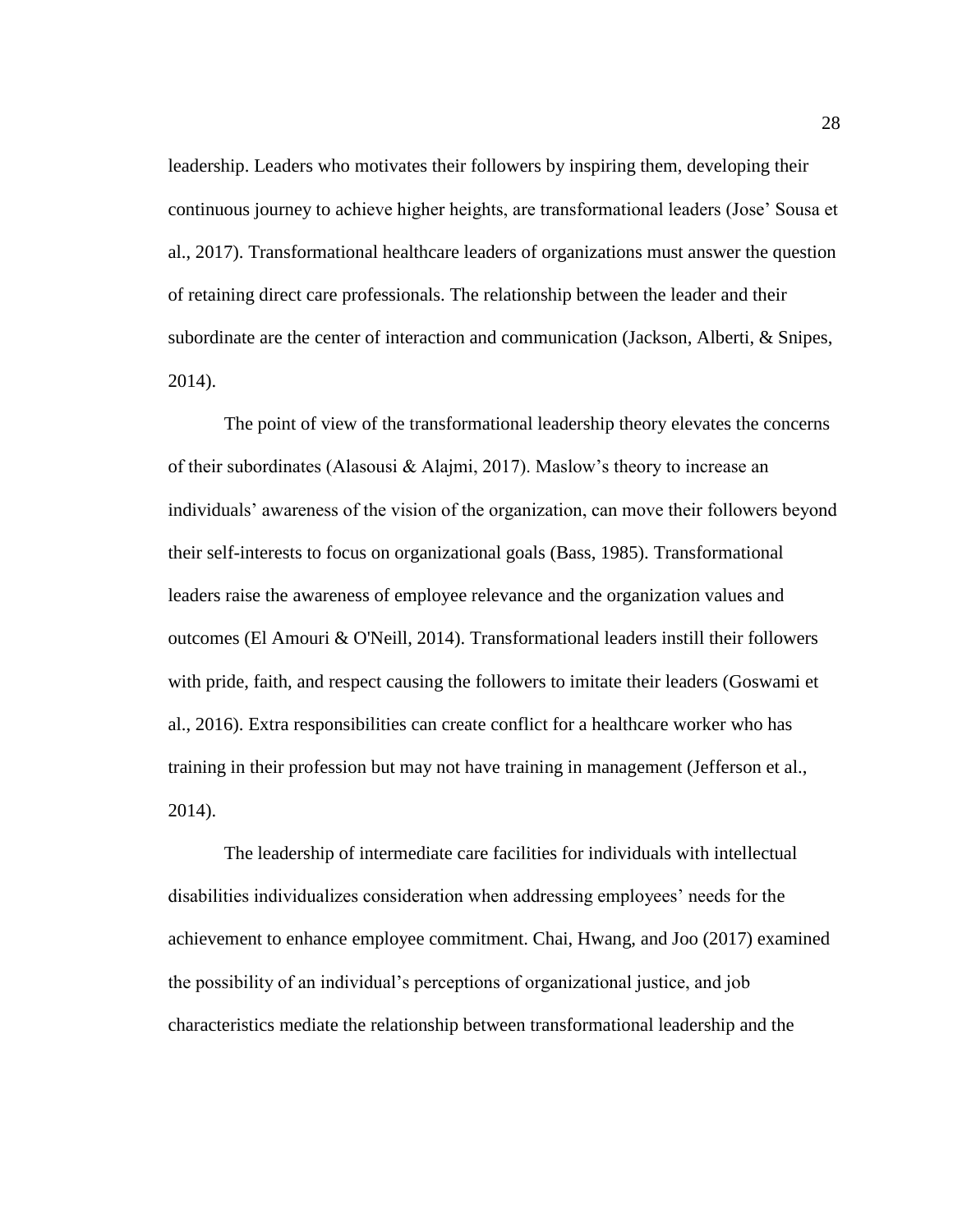organizational commitment. Both a direct and indirect relationship exists between transformational leadership and employee organizational commitment (Chai, Hwang, & Joo, 2017). The transformational leadership theory can apply to my study because healthcare organization leaders need to communicate the vision of the organization and strategies to enhance employee commitment.

Leaders of intermediate care facility for individuals with intellectual disabilities can use the transformational leadership style to empower their employees and increase employee commitment (Chan & Mak, 2014). Transformational leadership has subordinates who have high esteem, trust, and loyalty to their leadership style (Alzougool et al., 2015). As a transformational leader, the mission of the organization is continuously reiterated (Chagani, 2015). The transformational leadership theory is leaders who inspire their followers to develop their leadership capacity by using idealized influence, inspirational motivation, intellectual stimulation, and individualized consideration (Afsar, Badir, & Saeed, 2014). Empowering staff with respect and value and using emotional intelligence is a transformational management style of leadership (Mittal & Dhar, 2015).

The transformational leadership style, as opposed to the transactional leadership style, helps to build trust, motivate, and gain commitment among their employees (El Amouri & O'Neill, 2014). Transformational leadership is essential to leaders of organizations, which incorporate patient safety, expand work hours, and extreme physical work required of medical caregivers (Fardellone, Musil, Smith, & Click, 2014). Transformational leadership style and transactional leadership style has different views;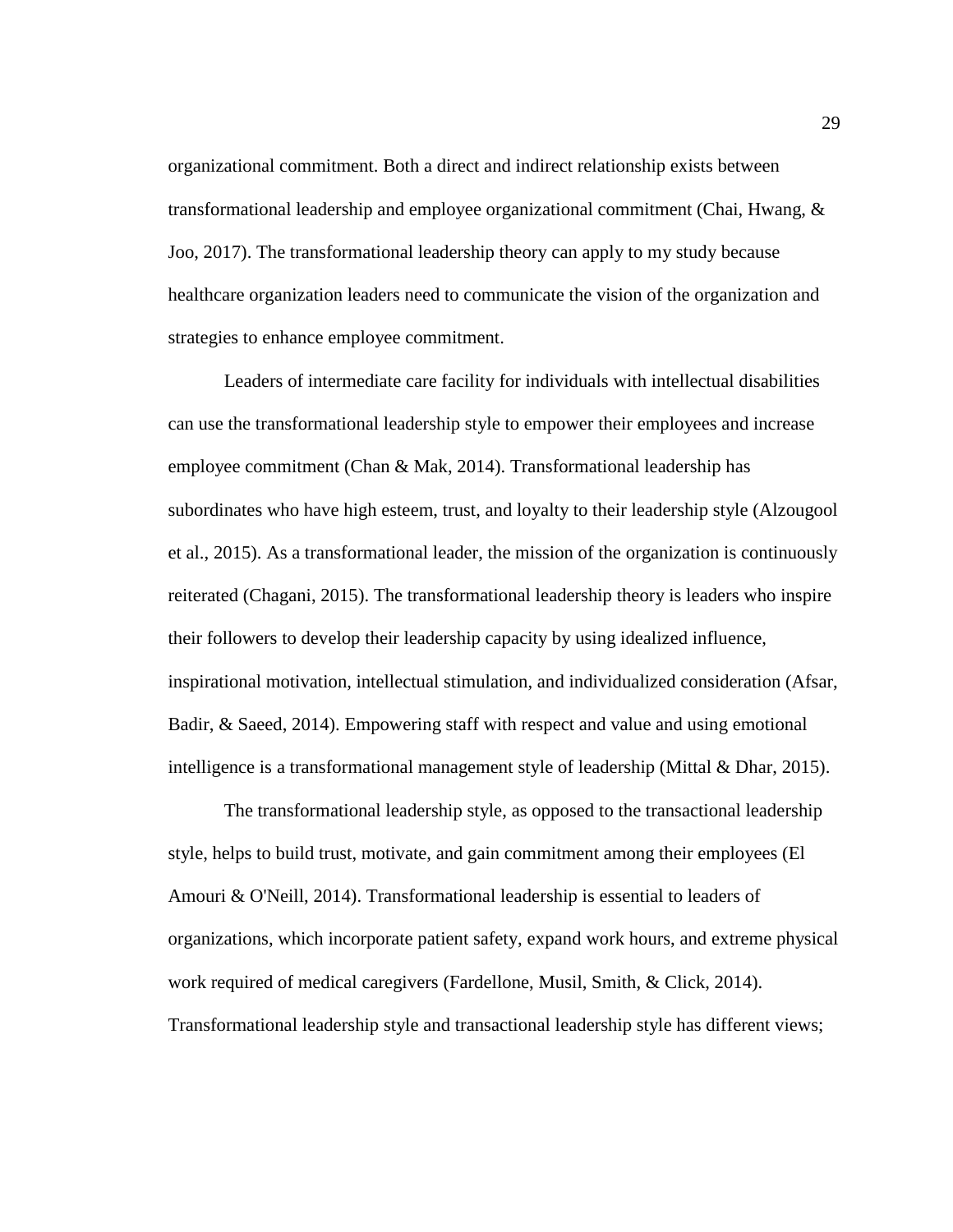the transformational leadership style instills values and the vision of the organization in the employee (El Amouri & O'Neill, 2014). The transactional leadership style rewards the accomplishments of their subordinate (Holten & Brenner, 2015).

Transactional style of leadership is similar to leader-member exchange theory (LMX) is unassuming only if an employee wanders away from the company and relies on the manager to award the punishment (Jackson, Alberti, & Snipes, 2014). Leadership is the essential aspect of an organization. Different leadership styles can successfully direct an organization to a higher level (Landis, Hill, & Harvey, 2014). Strong leadership will strive for improvement throughout their organization so their internal branding of the organization can thrive (Anantadjaya, Nawangwulan, Pramesty, & Gunawan, 2015).

Healthcare managers with transformational leadership qualities will have an effective way of carrying out the mission of the organization and instill the vision of the mission in their subordinates (Asiri et al., 2016). Empowerment inspires transformational leadership (Jackson, Alberti, & Snipes, 2014). Leadership has little to no research knowledge of turnover in small resource-limited settings (Fardellone, Musil, Smith, & Click, 2014). Healthcare and leadership association will indirectly have challenges (Fardellone et al., 2014). There are relevant references and approaches to leadership, these strategies include; clear vision shared leadership and paying attention to relations in management. There is more research needed to develop a more stable leadership within the healthcare field across all levels and in various political, socioeconomic and cultural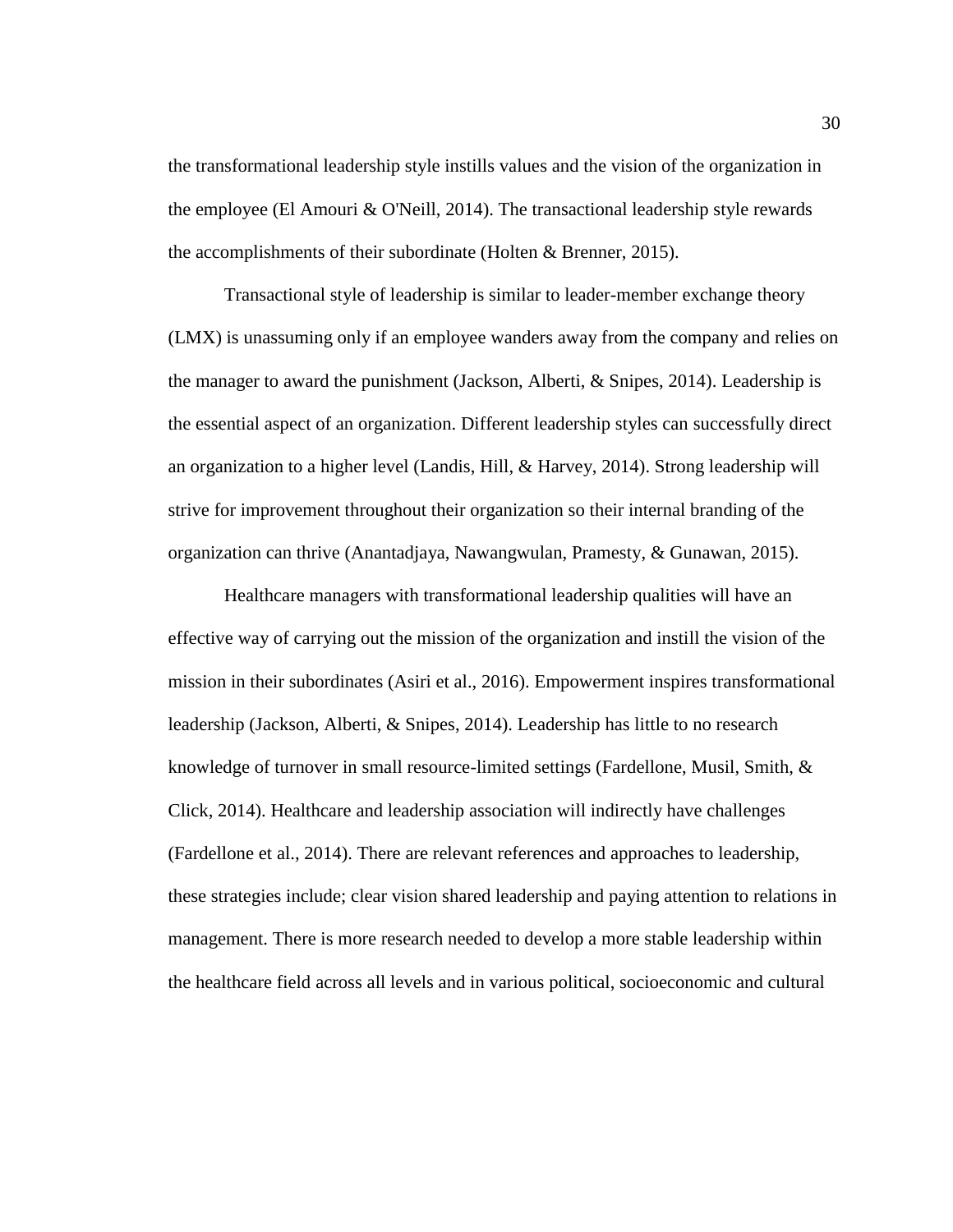contexts to better work with the healthcare workers in various systems (Chigudu et al., 2014).

## **Strategies to Enhance Employee Commitment**

For future employees to have knowledge of creating a solid case exemplary, they will need to focus solely on strategies, which will teach different methods of patient care (Källberg et al., 2017). It is important for direct care professionals to receive the adequate education to allow them to be able to enhance the care they give to the patients they serve (Källberg et al., 2017). As the organization grows, so does its effectiveness and the strategies of its leaders (Belias & Koustelios, 2014). Leaders of organizations will need to develop a better strategy to increase retention and decrease turnover.

The administration is a factor of achievement or disappointment of association. It begins with performance initiative and beneficial relationships, which mirror their authority (Kettl, 2015). Work-related attitudes and behaviors develop from many different facets of JS (Jackson, Alberti, & Snipes, 2014). Attendance and behavior can influence employee commitment (Horwitz & Horwitz, 2017). Organizational commitment and commitment to the career of the employee has a major effect on Leadermember exchange as a construct (Shuck, Twyford, Reio, & Shuck, 2014).

There are many challenges of the human resource department to retain the employees of the organization (Arekar, Jain, Desphande, & Sherin, 2016). Healthcare leaders resort to multiple leadership styles depending on their current position; this is a supportive leadership, or the achievement-oriented leadership style or participative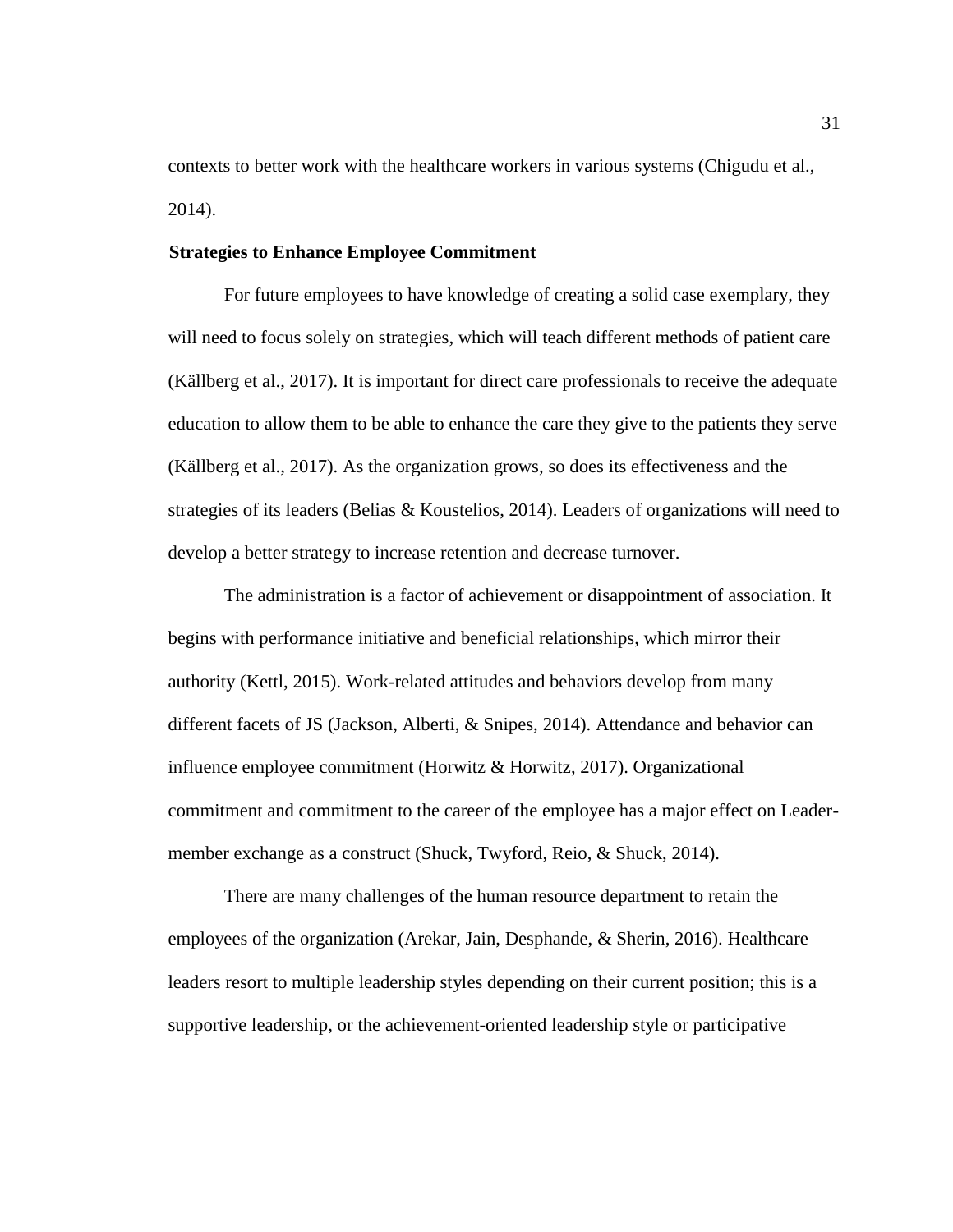leadership style (Asamani, Naab, & Ofei, 2016). Open communication, a clear understanding, solving issues, plays a major part in the leadership of organizations (Kim & Hopkins, 2015). The importance of communication and other interpersonal behaviors can affect the organizational and national culture; these may change the behavior the leader express (Fein, Tziner, Vasiliu, & Felea, 2015). Organizational leaders can use strategies to retain employees for education, and chances for promotions in the organization, with this, the organization can increase employee commitment. Hwang and Hopkins (2015) agree organizational leaders with employee commitment should focus on strategies and training to reduce turnover. The effectiveness of an organization can link to the outcome of the success, growth, failure, and demise (Gibson & Petrosko, 2014). Until recently, it is the expectation that the reasons why individuals remain in an organization are the same reasons the same people leave organizations (George, 2015).

**Consequences of employee commitment**. When organizations implement rules, management should consider the fairness of the rules regarding rewards and treatment of their employees (Afari & Elanain, 2014). Leaders must display high skill levels of alignment with organizational goals during clinical care (Fardellone, Musil, Smith, & Click, 2014). Patient safety is a significant driver of the ethical professional codes of conduct in healthcare, which have moral and legal consequences (Godycki-Cwirko et al., 2015). Charismatic or transformational leaders achieve effective communication of an organization's mission by articulating the team mission regarding collective ideas, portraying self-confidence, and demonstrating the commitment to the team's mission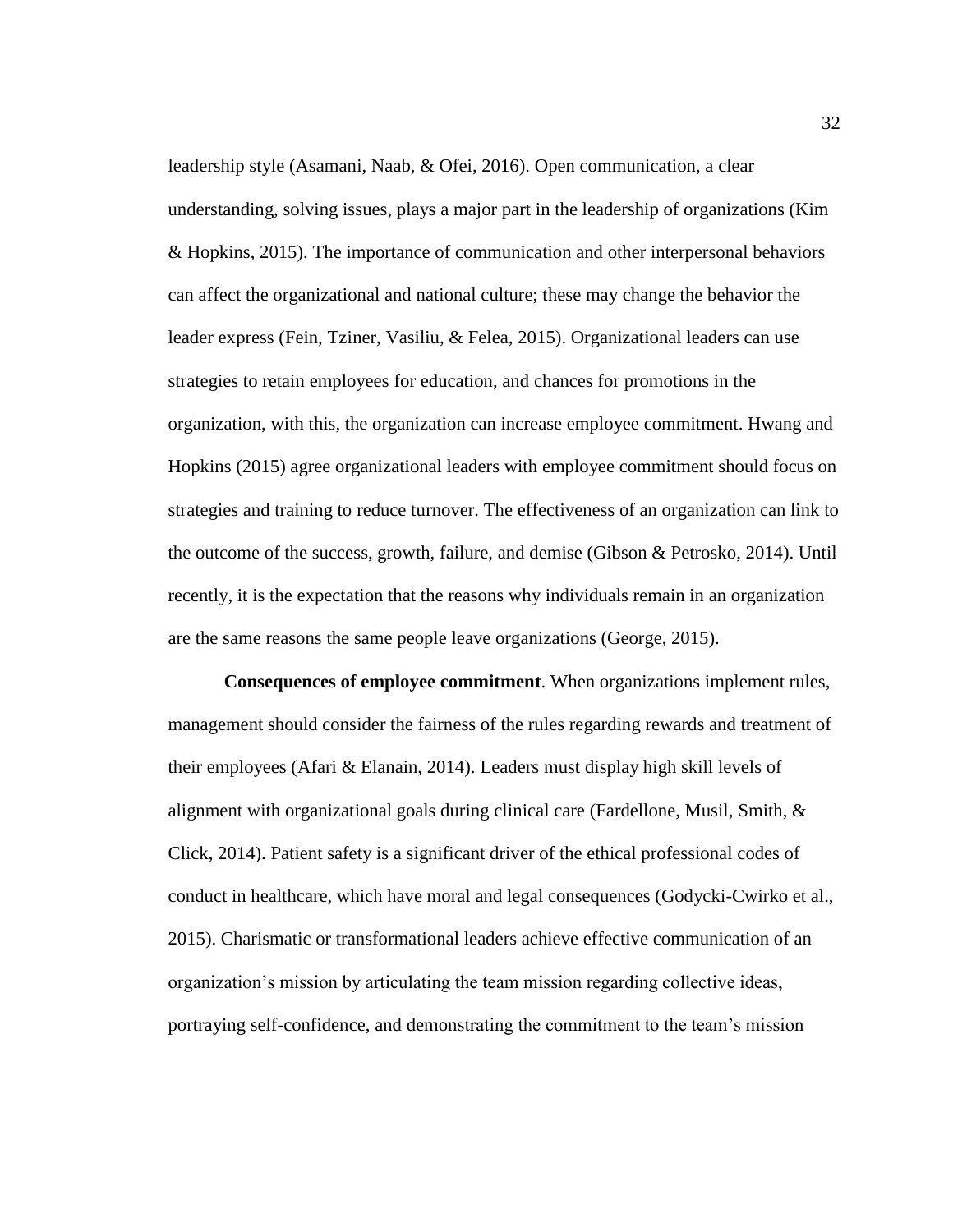(Strom, Sears, & Kelly, 2014). Employees should have compensation for the work they do, skill level, the knowledge of the job and employee turnover intention (Long  $\&$ Perumal, 2014). An increase of organizational commitment is a definite association with character action, which decreases intention to look for other employment and reduce turnover (Erdogan & Yildirim, 2017). Staff turnover is when employees voluntarily leave their positions at an organization (Hasbollah et al., 2016).

**Employee commitment and business effectiveness**. A subordinate will better follow the guide of the leader and improve the commitment of the organization (Chan  $\&$ Mak, 2014). Leadership is a process of influencing both leaders and subordinates, attaining the goal of the organization and directing all activities towards attainment to accomplish the task (Yahaya & Ebrahim, 2016). In today's business world, the success of an organization will depend upon the leader of the organization (Anantadjaya, Nawangwulan, Pramesty, & Gunawan, 2015). The change in the healthcare sector of the world is in a state of advancement (Brandis et al., 2016). The leadership of healthcare organizations need to adopt a retention strategy to increase the effects of JS. Healthcare workers are independent thinkers and have ideas beneficial to the empowerment of an organization (Chagani, 2015). The leadership of healthcare organizations is essential to maintaining good results. Creating a custom living where the people are encouraged and enthused for the same reason (Jose' Sousa et al., 2017).

The idea of culture has turned into a critical figure understanding financial and business environment (Fein,Tziner, Vasiliu, & Felea, 2015). The relevant connections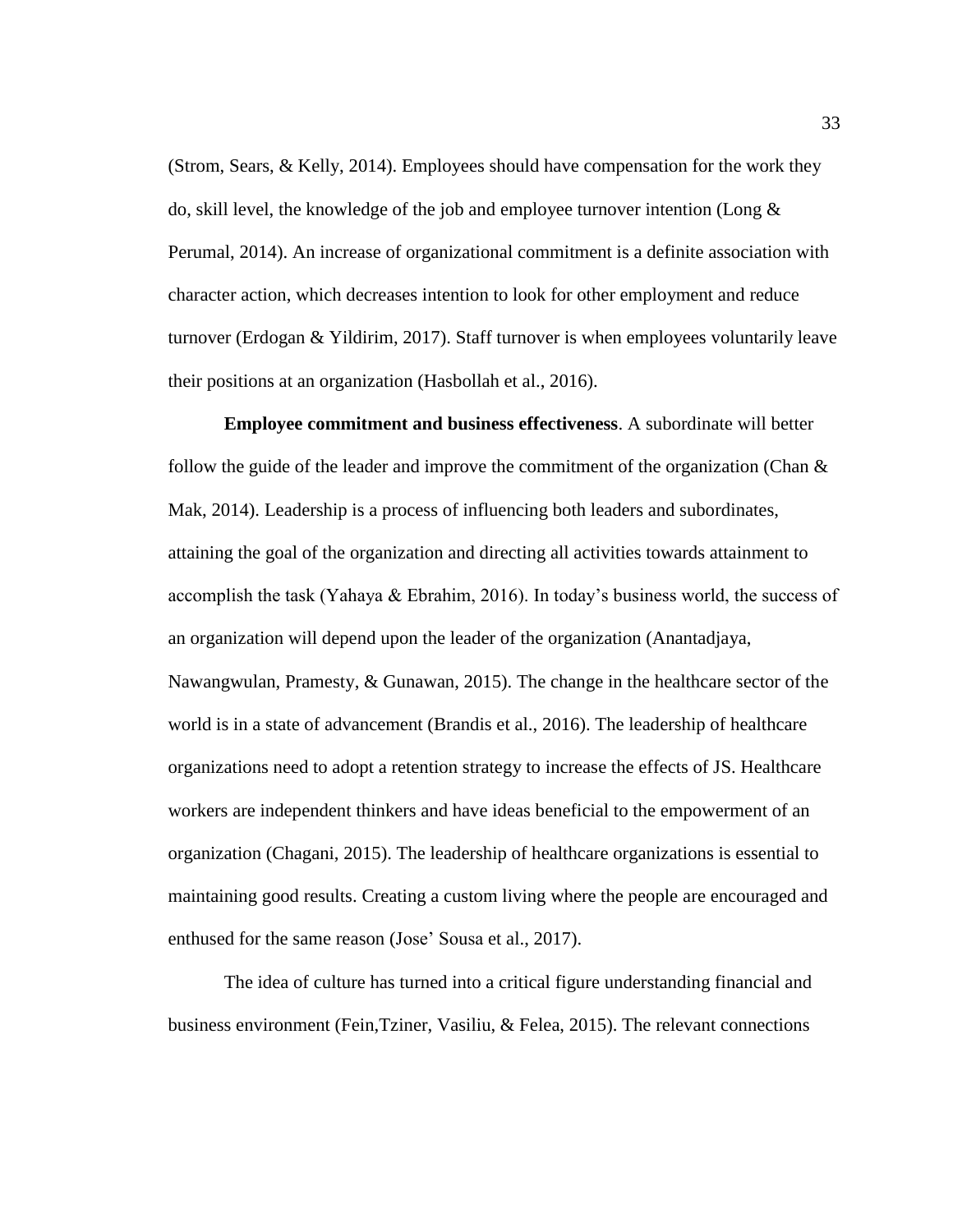between social esteem introductions and administration conduct have value by numerous associations (Fein et al., 2015). Transformational leaders offer their insight for a successful business if the follower succeeds, they will receive compensation, but if the follower does not succeed, punishment will follow (Gokce, Guney, & Katrinli, 2014). Leadership has an understanding from other perspectives (Burian, Maffei III, Burian, & Pieffer, 2014). More businesses have begun recognizing how dedicated employees add worth to the organization (Long & Perumal, 2014). One primary factor crucial to the success of an organization is service excellence (Asamani, Naab, & Ofei, 2016). The level of understanding of transformational leadership will affect the performance of the organizational literature (Arekar, Jain, Desphande, & Sherin, 2016). The styles of leadership managers portray have an influence on the healthcare staff and their job satisfaction (Asamani, Naab, & Ofei, 2006).Leadership should implement service-led improvements to increase the commitment of healthcare workers (Gousy  $\&$  Green, 2015).

The familiarities of leaders and leadership styles have a lot to do with the way the relationship evolves in an organization (Burian, Maffei III, Burian, & Pieffer, 2014). Women in leadership roles face challenges to gain a higher leadership position in an organization; these challenges have more issues and lack the confidence with a disadvantage of stereotypes (Alzougool, Elbargathi, Habib, Khalaf, & Al-Qutub, 2015). Alzougool et al., (2015) also state depending on the gender of the leader will depend upon the way the followers will react to their leaders. The leadership of organizations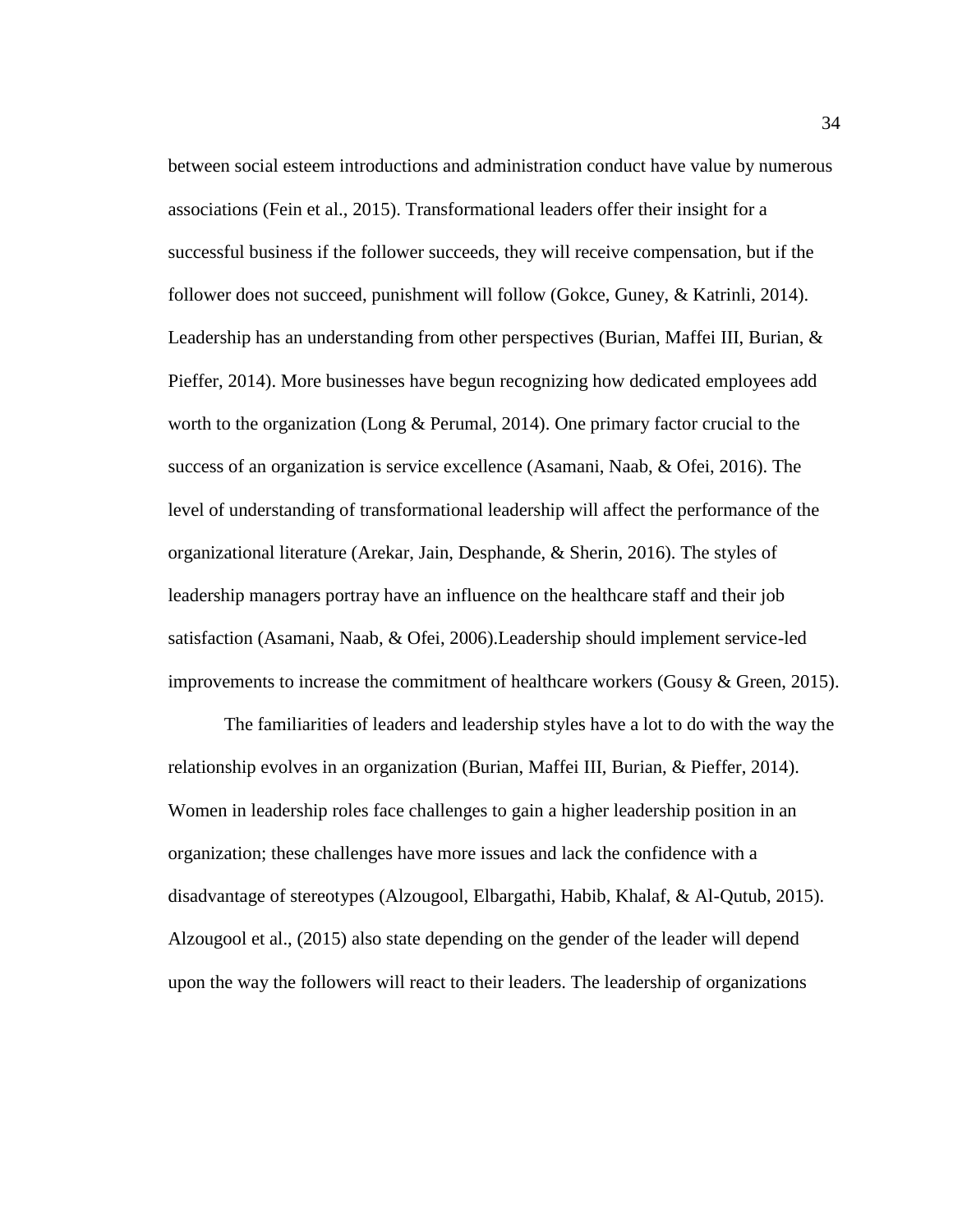should work together with their subordinates to assure the organization's mission (Chagani, 2015).

A representation of leader-member exchange and person-organization fit are life expectancies for employees, and influence workplace attitudes and behaviors (Shuck, Twyford, Reio, & Shuck, 2014). Servant leadership has materialized as an alternative leadership (Latham, 2014). The communication theory is the depiction of the use of oratory in small groups depends on the emergence of the leader (Landis, Hill, & Harvey, 2014). The implementation and adoption of a new residency program compared the resident retention and cost associated savings. There were tools used to evaluate the work satisfaction of direct care professionals with clinical decision-making, organizational commitment, and skill development after their training (Senge, 2014).

**The commitment of other healthcare organizations**. Organizations factor in patient care, ethical standards and guide their ability to facilitate service to their patients. Direct care professionals are equal to nurses in home settings. The direct care professional administers medication as a nurse would in a hospital; their turnover rates are as detrimental to their organization as it is with direct care workers. Direct care staff and nurses have an important role in providing care for individuals with intellectual disabilities (Lee & Klemle, 2015). There are a variety of healthcare professionals who practice in many areas of the world and have different experiences at work. One cannot assume because someone has a positive experience in a field of work it will replicate at another workplace, even if it is in the same organization (Hoek et al., 2017).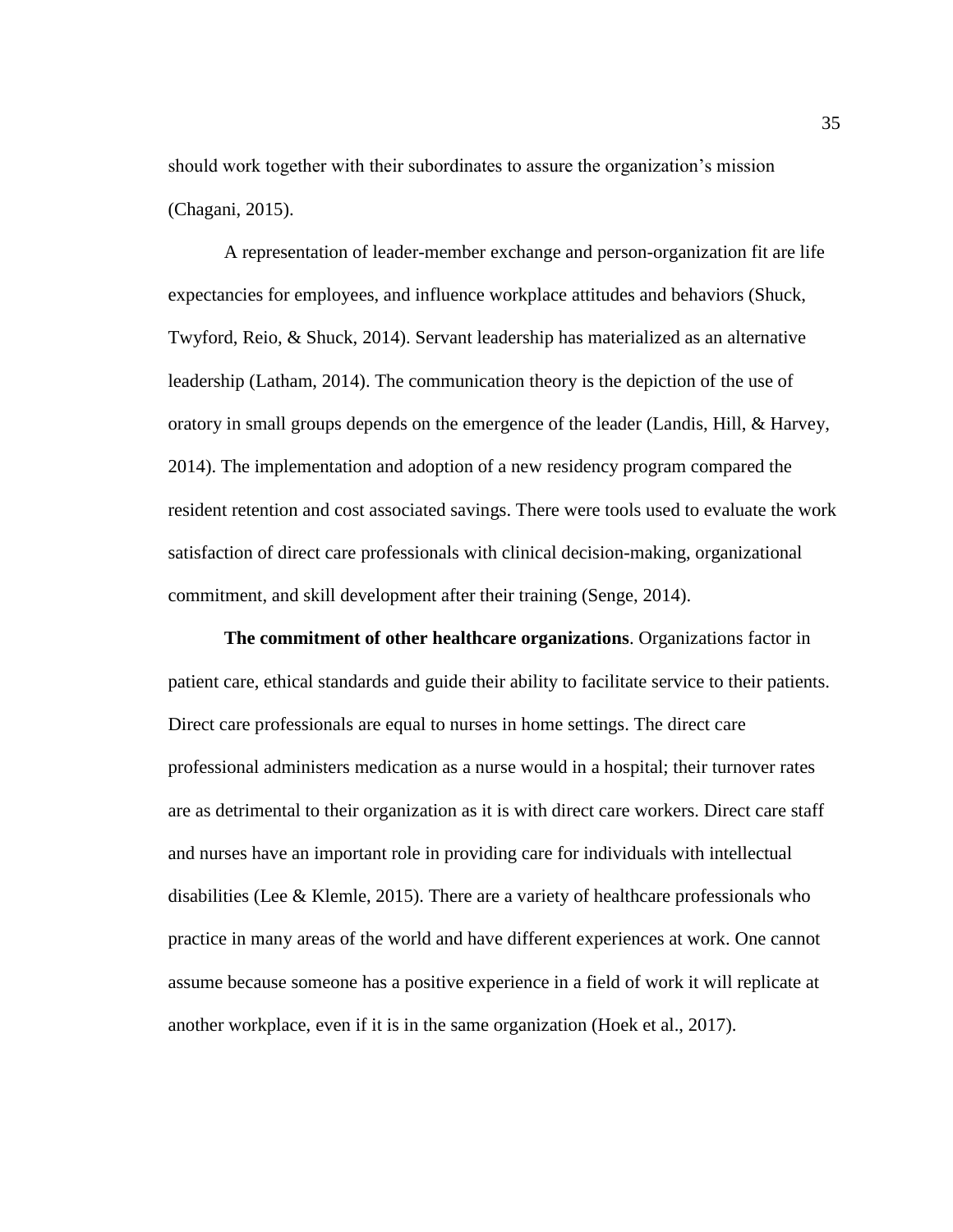The impact of workplace retention, job satisfaction, organizational commitment, and turnover intentions of nurses' perceptions of empowerment, supervisor incivility, and cynicism has a strong relationship to job stability (Williams et al., 2017). Medical errors are a factor in the medical industry, medical errors occur with 19% of nurses in a oneyear span (Hwang & Park, 2014). Nurses with more of a positive outlook can have medical errors; these nurses were not likely to leave their jobs (Afari  $\&$  Elanain, 2014). If healthcare facilities incorporate workplace ethics, the retention of nurses will improve. Nurse leaders demonstrate the strategies on how to alleviate the shortages of nurses and the promotion of organizational efforts, which can improve the nurses' recruitment and the retention (Basogul  $\&$  Özgür, 2016). The quality of the nurse work environment is an association with the outcomes of nurse retention. With the increase of healthcare changes, nurses are at the forefront to assist in these changes to increase the high demand for healthcare (Gousy & Green, 2015). The ethical leadership of nurses has decreased over the past several decades (Makaroff, Storch, Pauly, & Newton, 2014).

**Job satisfaction and organizational commitment**. Job satisfaction and commitment is the attitude an employee has toward their work; pleasant or positive emotion can come from the work environment (Lin & Chang, 2015). Jernigan and Beggs (2015) agreed job satisfaction is the overall sense of satisfaction or dissatisfaction employees feel with their jobs. Since 1970, organizational commitment is still in need of improvement and is subject to new research (Rafiee, Bahrami, & Entezarian, 2015). In the 1990s, the definition of organizational commitment transpired. (Laflamme, Beaudry,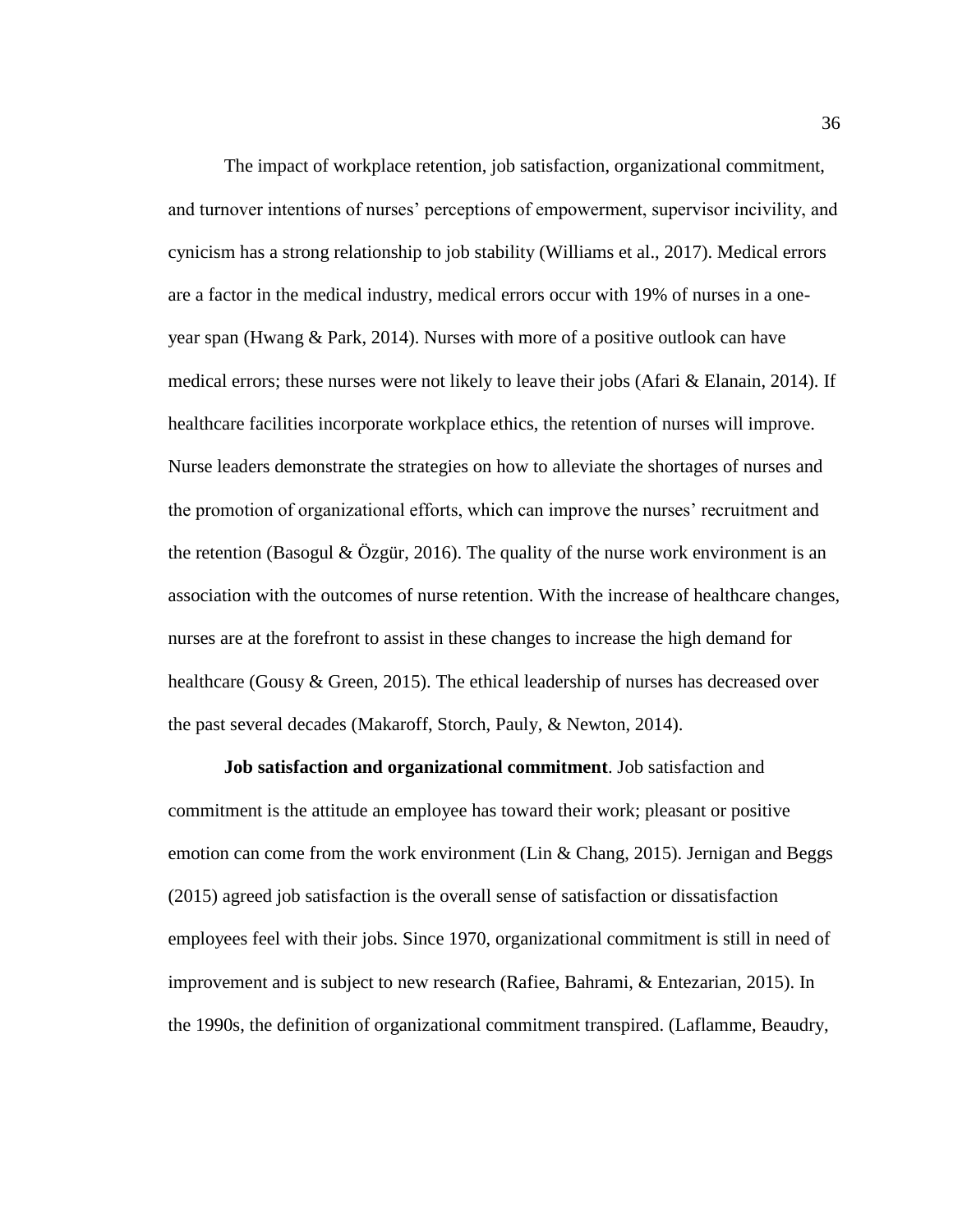& Aguir, 2014). The workforce of the twenty-first century faced the issues of JS, and the commitment of employees (Pradhan & Pradhan, 2015).

Employees gain satisfaction from their jobs and develop a perspective when they accept their overall work environment, colleagues, and their job potential as JS (Belias  $\&$ Koustelios, 2014). Leader-member exchange and person-organization fit are examples of life's expectation of the job for employees and affects the behavior in the workplace (Shuck, Twyford, Reio, & Shuck, 2014). Organizations should successfully manipulate the environmental pressure that causes burnout in the organization daily (Latham, 2014).In a sense, there has been a disconnection of employees, which leads to a reduction of productivity and higher costs for the organization (Choi, Tran, & Park, 2015).

The attitude and behavior of subordinates are directly associated with their commitment to the organization (Jing & Avery, 2016). Subordinates stay in organizations because they feel a part of the organization (In-Jo & Heajung, 2015; Zhang, 2015). Managers must understand of the work ethics of different generations, and how their work ethics may or may not affect the development of the workplace (Noranee et al., 2018). Another point identified with direct care staff in burnout is job satisfaction, which relies on representative communication, individual attributes, and the estimation of the association (Fein, Tziner, Vasiliu, & Felea, 2015).

Organizational commitment and job satisfaction are important in multiple businesses (Celik, Dedeoglu, & Inanir, 2015). The guidance of employees will regulate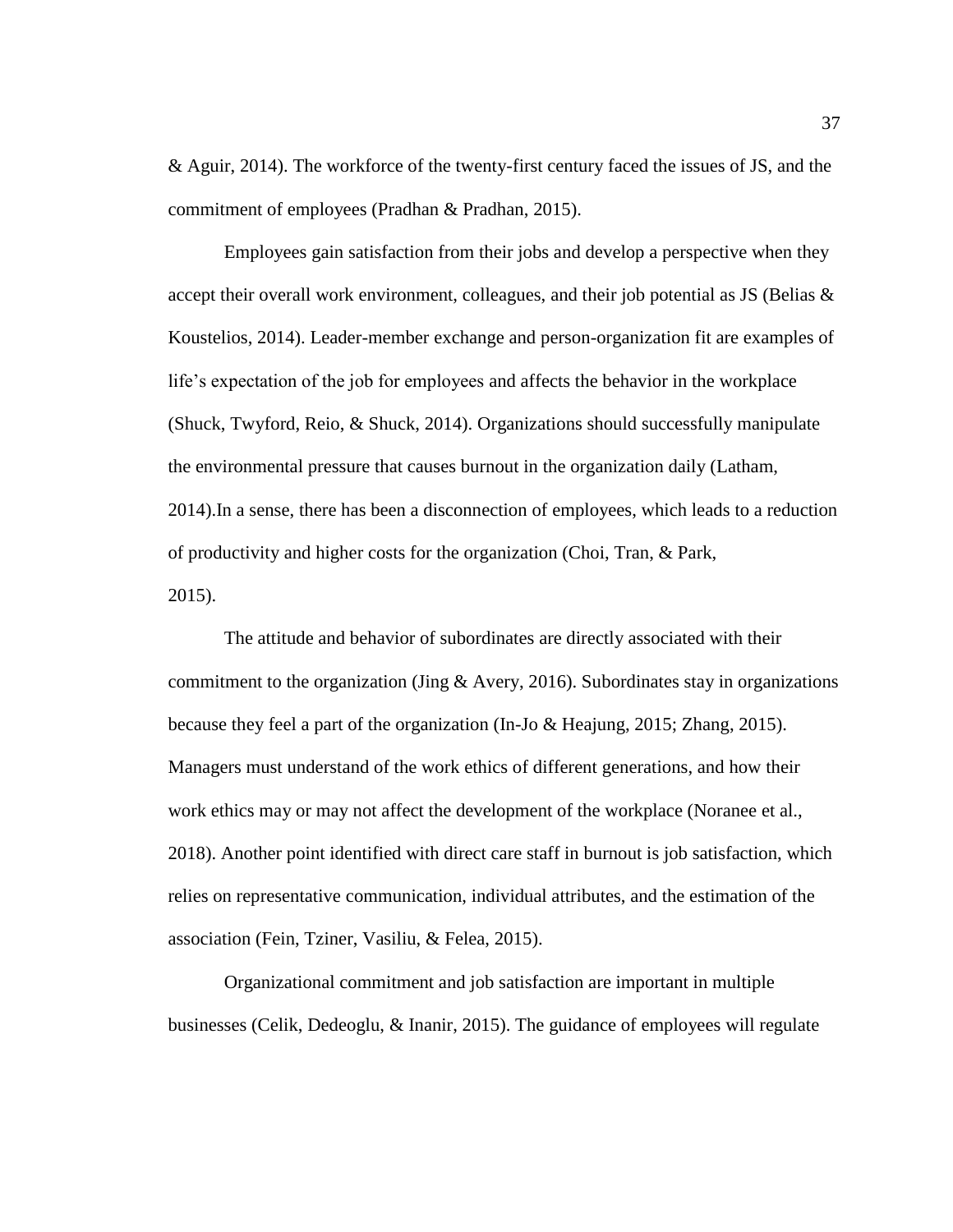the organizational culture and assures the organizations' policy based on the relationship with both the management and the subordinates (Belias & Koustelios, 2014). Organizational commitments help organizational leaders to envision better job performance, rotation of jobs, and employee absenteeism (Rafiee, Bahrami, & Entezarian, 2015). When a leader gives their employees the independence and control to display their talent, it lifts the morale of the organization (Chagani, 2015). Having skilled and qualified healthcare workers will permit an organization to create skilled, talented, knowledgeable employees, and organizational improvement (Hasbollah et al., 2016).

Organizations are a socialization structure, which depends on the survival of the relationship between the citizen elements (Farzanjoo, 2015). In the era of globalization, organizations are interested in handling their staff turnover analytically (Asiri et al., 2016). The success of businesses today globally characterizes their competition; with technological changes and innovation in healthcare, organizations want their employees to have the knowledge and commitment, including management of other organizations (Farzanjoo, 2015; Hasbollah et al., 2016). The use of knowledge has increasingly been a method Nurses have incorporated into their job; education is an expectation for new nurses to work independently as professionals (Jefferson et al., 2014). Organizational leaders make use of different methods for various measures, such as training new experienced staff with an education will expand their staff's organizational commitment (Farzanjoo, 2015).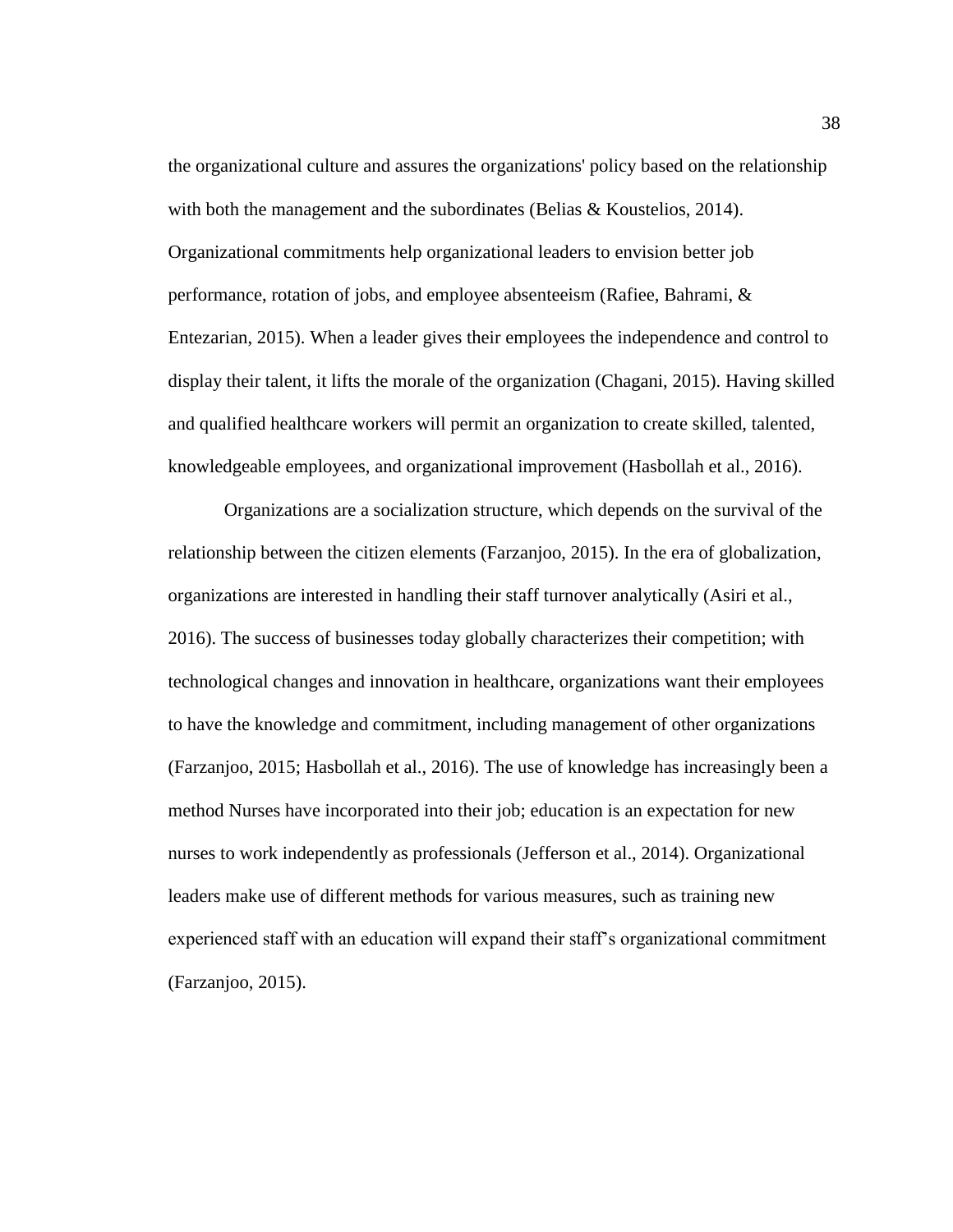Ja et al. (2017) define job demands- resource as the depletion of energy of healthcare workers. If a manager treats their employee with respect and dignity, the employee will perceive their employer is fair, and this will help the employee promote organizational citizenship; at this point, the employees are less likely to leave their jobs (Afari & Elanain, 2014; Ja et al., 2017). Studies of turnover intent often do not include a discussion of employees and the influence of them leaving the job (Afari & Elanain, 2014). A range of employee turnover intent include predictors such as (a) morally committed,(b) calculatingly committed, and (c) alternatively committed to an organization, and each can play a significant part in the turnover intent of staff of job performance (Jernigan & Beggs, 2015). Eliacin et al. (2018) stated mental ability, personality, motivation, knowledge, and skills play a significant part in job performance and turnover intent. Inspirational motivation encourages the subordinate an opportunity to believe in their selves can achieve higher expectations and give them the motivation to continue moving forward in what they set out to complete (Afsar, Badir & Saeed, 2014).

Research establishes employees' commitment has a significant positive influence on their performance and result in an increase in organizational performance (Shrestha & Mishra, 2015). Trends within the employment sector offer better jobs at competing firms, the effect of the overall financial performance of an organization when employees leave, suggest companies need to pay better attention to turnover and retention issues (Boedkeret al., 2017). The reduction of the turnover intent of healthcare employees will factor in the organization's human resource, and the satisfaction and interest of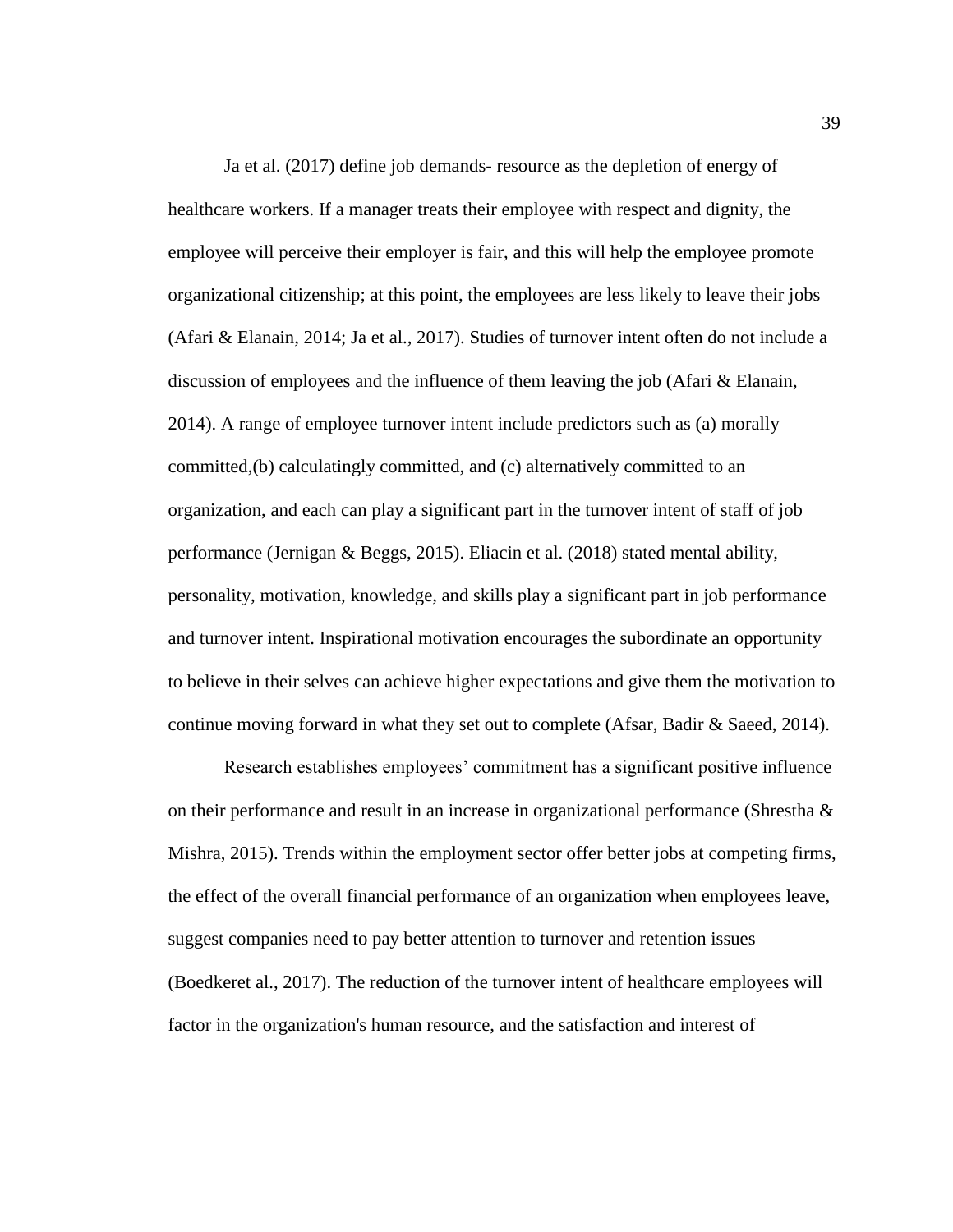management as to the intent of employees leaving their jobs (Sankalpana & Jayasekara, 2017). Managers can improve the productivity of employees if they recognize their JS and creativity (Talachi et al., 2014). Employees will address their behaviors according to the way they value their organization (Karkoulian, 2015). Behavior and fairness have a definite link to the work attitude and behavior of employees. The input of employees is a welcome voice to the desired output enhancing the value of the workforce (Li & Zheng, 2014). The proper attitude of employees depends on the environment they perceive (Fu  $\&$ Deshpande, 2014). Organizations will advance and improve when they seek to value their employee's suggestions (Xu, Bei, & Min, 2014).

Boamah, Read, and Laschinger, (2017) stated the use of the Likert-type scale was appropriate in measuring 200 students who were undergraduates of a university, were employed at least 12-hours during the week, and had experience of at least 5-years on the job. Job performance, turnover intent, and the distribution process fairness measured their effectiveness, and process fairness has a positive effect on employees who planned to remain with the organization (Boamah et al., 2017). Healthcare managers of organizations are essential to the success of companies (Rafiee, Bahrami, & Entezarian, 2015). Managers must sufficiently create an organizational commitment to achieving the goal of the organization effectively (Lin & Chang, 2015).

An organization with committed employees is a prospering organization (Lissy & Venkatesh, 2014). Organizational commitment is a person whose commitment to the organization influences the person and the organization (Rafiee et al., 2015). High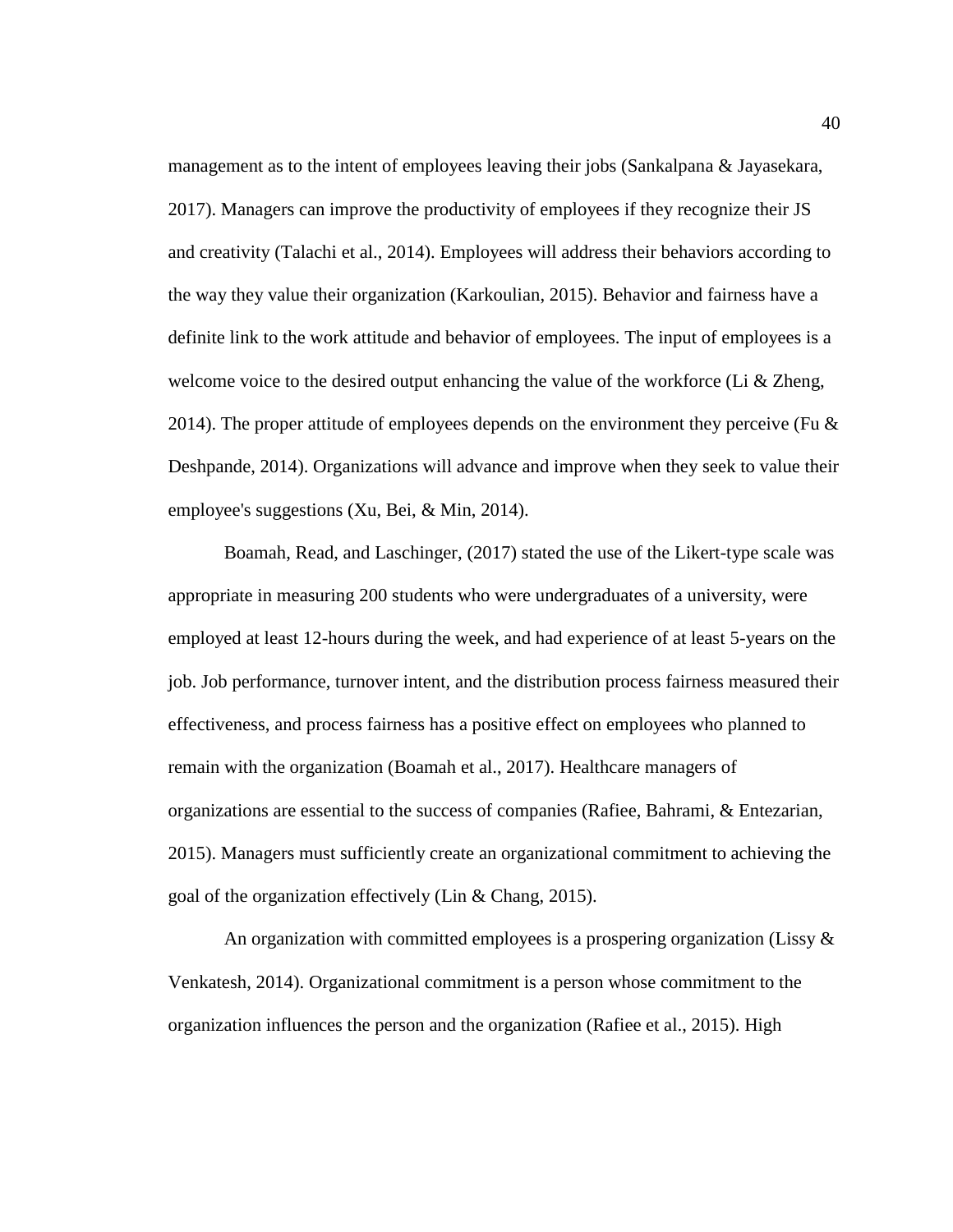esteem, trust, and loyalty to their leader are a consideration of appreciation for the management of organizations (Alzougool et al., 2015). The commitment and pattern of employees and their career development differ, as the employees understand the organization does not assure their tenure (Fein, Tziner, Vasiliu, & Felea, 2015). As a result, employees make a commitment to their career development (Kim et al., 2014).

Both turnover intent and work satisfaction inspire psychological endeavors (Reina et al., 2018). Communication of employees and their superiors can reduce any chance of turnover intent (Labrague et al., 2017). Job designing identified as modifying a job or redesigning a job, this form of management and commitment has received a lot of attention (Jipeng, Jie,  $\&$  Qiusheng, 2014). One of the most focused ideas of job designing is the employees' opinion about the opportunities to design their jobs (Jipeng, Jie,  $\&$ Qiusheng, 2014).

## **Transition**

The basis of my doctoral study features issues of employee commitment, and strategies to reduce turnover, and patient safety, which are voluntary by nature, and a significant driver of the ethical professional codes of conduct in healthcare (Hignett, Albolino, & Catchpole, 2018). Guha and Chakrabarti (2016) noted voluntary turnover of employees depends on how high the opportunities are in the job market. Job satisfaction is related to high performance, (JS) is somewhat related to turnover intention of employees (Ha, Kim, Hwang, & Lee, 2014). Turnover management does not eradicate turnover, however turnover and the retention of employees gives the competitive edge to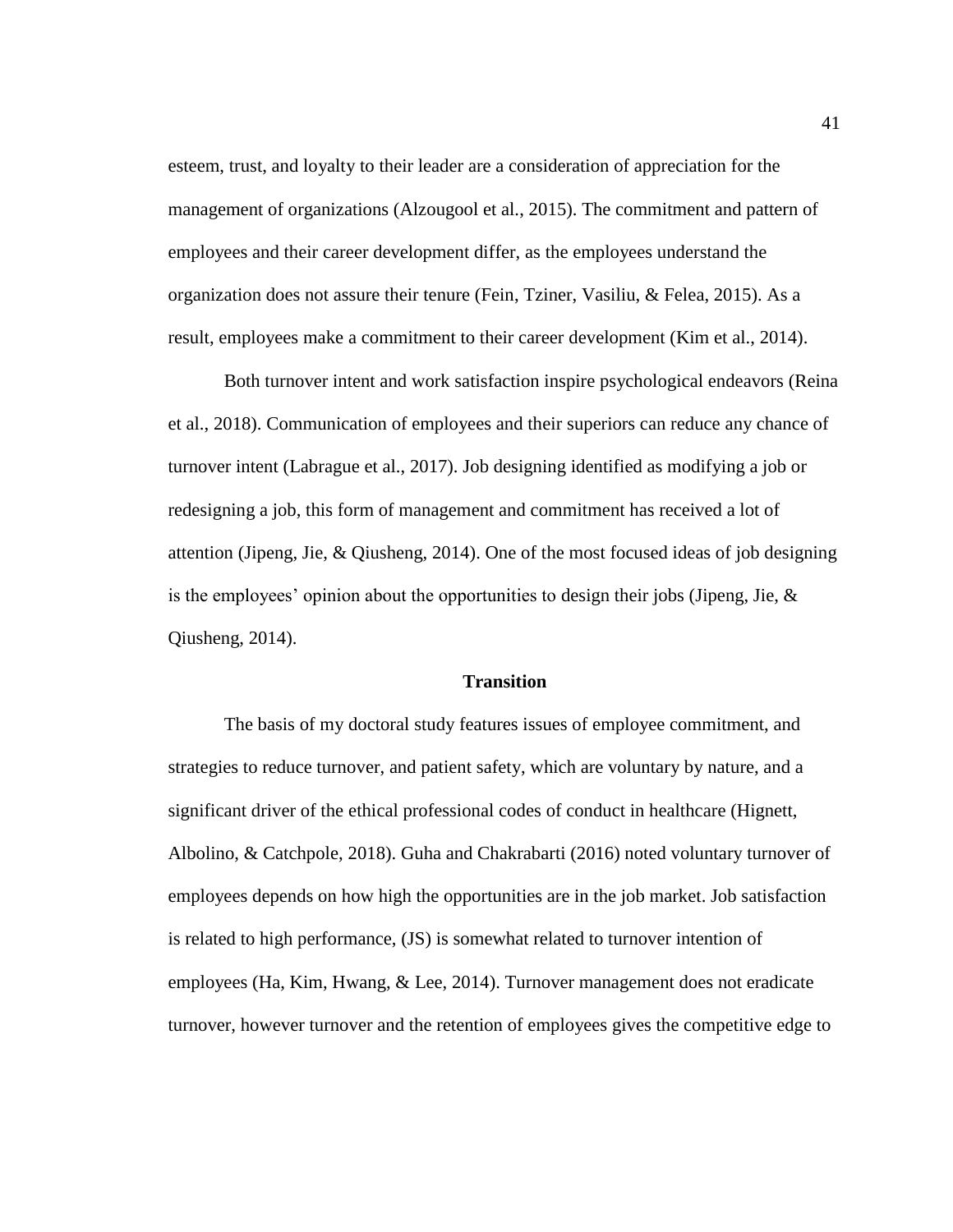an organization. It is necessary to maintain the competitive advantage to retain employees who are talented and committed to the organization (Guha & Chakrabarti, 2016). Section 1 consists of an overview of literature pertaining to employee commitment, and how organizational leaders will need to maintain the turnover of their employees, rather than implementing a strategy to eliminate turnover in their organization. The elimination of turnover intent will not cease to exist but understanding turnover and retention of employees will help to offer organizations the competitive edge to keep their employees. In my qualitative single case study, an overview of how organizational leaders and healthcare managers successfully address employee commitment. Section 1 gives a thorough assessment of employee commitment, the literature review explores information of transformational leadership in healthcare, and how transformational leaders instill goals and success in their employees.

Section 2 will include details of the research design, the method, and role of researcher, participants, data collection, and analysis. In Section 3, I will include the discussion of (a) presentation of the findings, (b) applications to professional practice, (c) implications for social change, (d) recommendations for action, (e) recommendations for future research, and (f) a conclusion.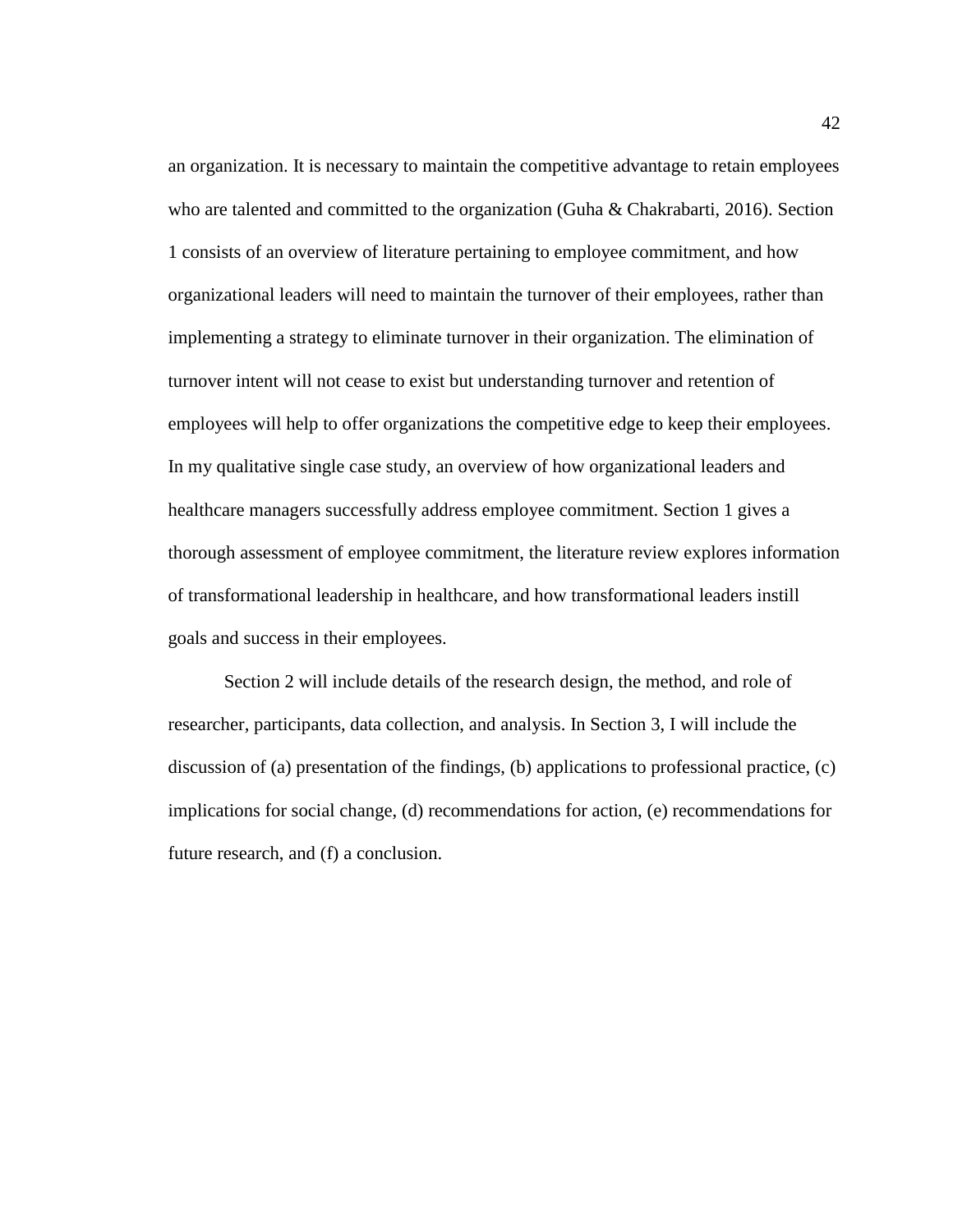# Section 2: The Project

The data collection for my doctoral study included semistructured interviews and review of policy records to answer the research question: What strategies do leaders of an intermediate care facility for individuals with intellectual disabilities in Michigan use to enhance employee commitment? The conceptual framework of my doctoral study was to provide information on turnover and the advancement of education of employee commitment of direct care professionals. The drivers of my doctoral study consisted of addressing the turnover intent and commitment of direct care professionals.

#### **Purpose Statement**

The purpose of this qualitative, single case study was to explore what strategies healthcare leaders of an intermediate care facility for individuals with intellectual disabilities use to enhance employee commitment. The target population consisted of healthcare leaders at an intermediate care facility located in Michigan who have successfully implemented and deployed strategies to enhance the employee commitment of more than 1,500 direct care professionals. The findings from my doctoral study may contribute to social change by enhancing employee commitment and increasing the quality of patient care, which could lead to lower unemployment rates.

### **Role of the Researcher**

I was the primary data instrument for this study. A qualitative researcher interprets an in-depth method to assist in understanding the strategic question (Vass, Rigby, & Payne, 2017). My role as the researcher in this qualitative single case study was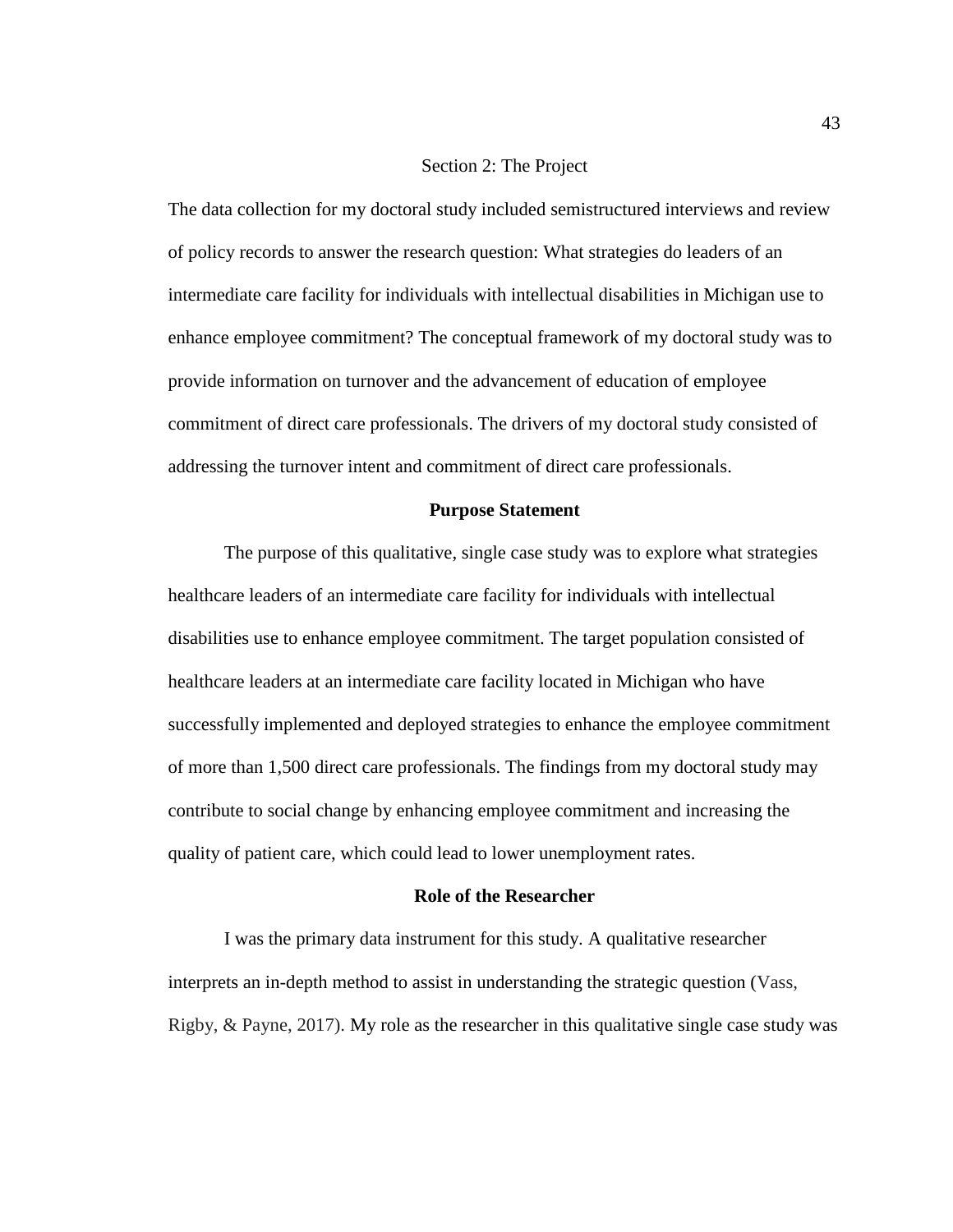to gather data from semistructured interviews and direct observation of work-flow processes. As an individual with over 30 years of healthcare experience, I am familiar with multiple facets of the healthcare industry in the Midwestern United States as a manager, lead staff, and medical coordinator.

To adhere to the ethical practices outlined in the Belmont Report, I completed an ethical training course and received certification from the National Institute of Health Office of Extramural Research (1552587). The Belmont Report protocol requires researchers to protect the rights and well-being of participants (USDHHS, 2006). After receiving Walden University Institutional Review Board (IRB) approval to conduct research, I followed-up with a telephone call to the healthcare leaders to inform them of IRB approval and requested permission to gain access to the facility to recruit participants. Upon gaining access to the research site, the potential participants received an invitation to participate in the study. The invitation included information explaining the intent of the study and the requirements to participate. Participants received information about the intent of the study, voluntary participation, and their right to withdraw via email or telephone at any time. Shredding of all paper documents and deletion of all electronic files will occur after storing collected data in a secure file cabinet for 5 years. To avoid bias, I, as the researcher, employed open communication with the participants and listened for clear and concise responses when the participants gave their answers (see Krehenwinkel et al., 2017). The interview protocol served as a guide for me to follow during data collection (see Wright et al., 2018). Using an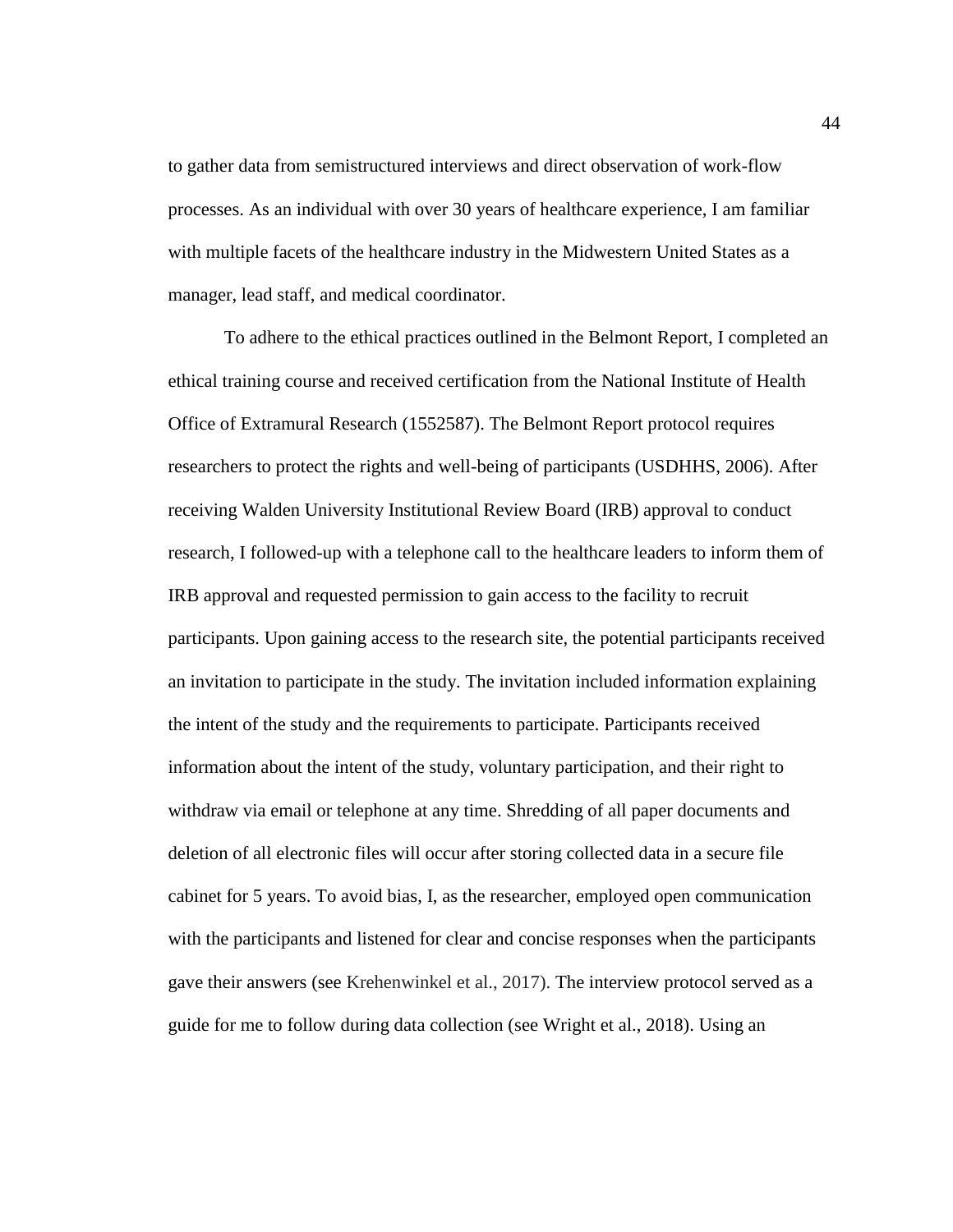interview protocol allowed me to present questions in the same way for each participant (see Appendix).

# **Participants**

During the participant selection process, I considered experience, years on the job, and strategic experience with employee commitment (see Carroll, Wu, Shih, & Zheng, 2016; Muniz-Terrera et al., 2017; Murale, Singh, & Preetha, 2015). The participants included healthcare leaders at one intermediate care facility in Michigan who have implemented strategies that decreased turnover and increased the employee commitment of direct care professionals. It is an important part of qualitative research to select qualified participants. I contacted participants through email to set interviewing time. I networked with leaders to gain access to the research site and to recruit qualified participants according to the required criteria, healthcare leaders who have successfully implemented strategies to enhance employee commitment. Upon gaining access to the research site, I accessed three potential participants (one human resource professional and two managers of intermediate care facilities) who received an invitation to participate in the study.

I sent information to all participants about the intent of the study, voluntary participation, and the right to withdraw via email or telephone at any time. Initial contact with the healthcare leaders consisted of a telephone call to explain the purpose of the study and request permission to conduct research at their facility. During the interviews, I maintained professionalism and remained conscious of the interviewer-interviewee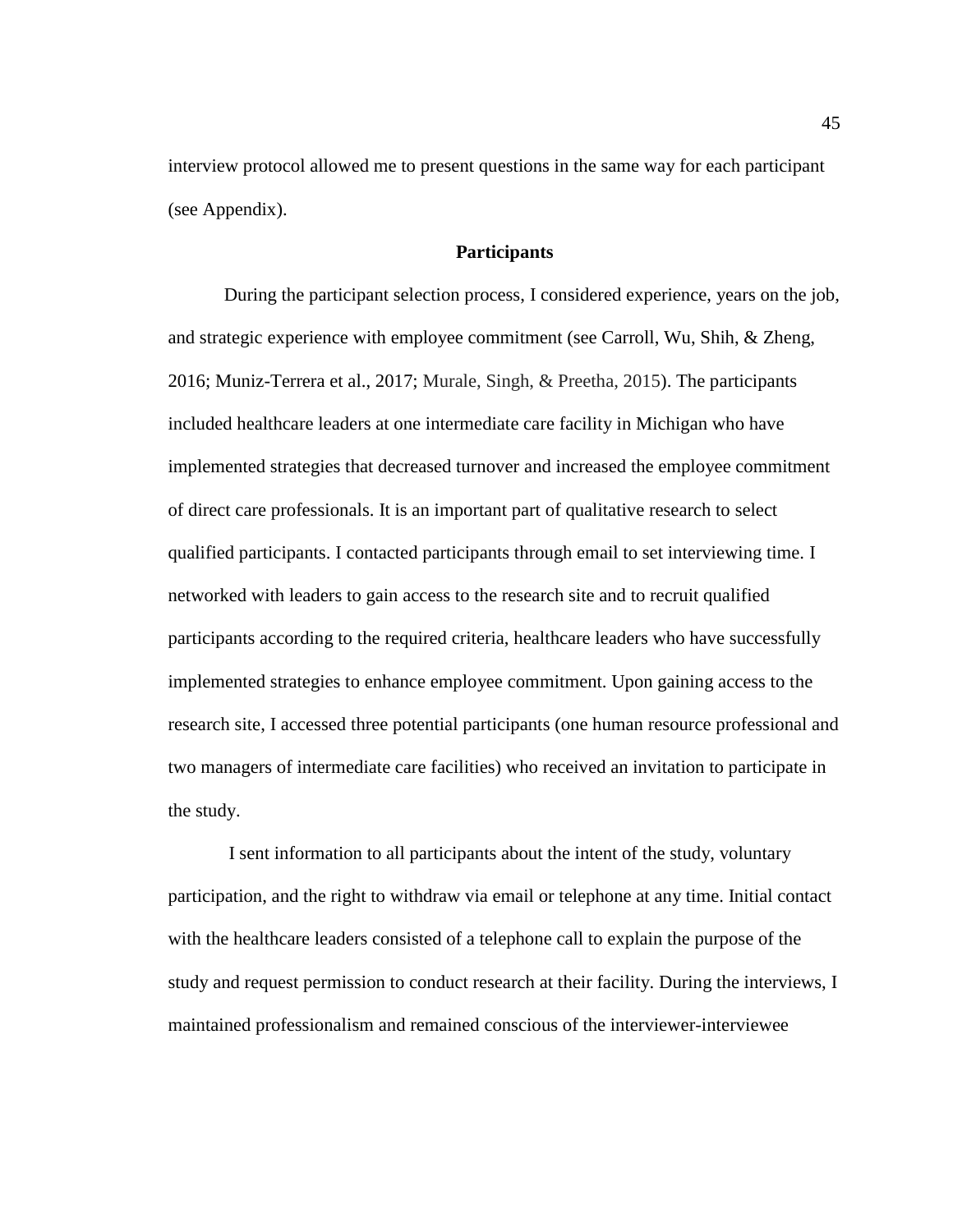relationship. I followed up with healthcare leaders, reiterating the purpose of the study and requesting confirmation of permission to conduct research at the organization. I followed-up with the healthcare leaders with a telephone call to inform them of IRB approval and requested permission to gain access to the facility to recruit participants.

# **Research Method and Design**

The method of research is a design to identify an issue or concern. The area, which requires research, is a business problem (Doody & Noonan, 2013). The direction of focus for this study is how healthcare leaders of intermediate care facilities for people with intellectual disabilities address employee commitment of direct care professionals. My focus was to gather information to identify a less bias method as in a quantitative study and understand the phenomenon, which occurs in qualitative research. The healthcare systems lose when trained employees voluntarily leave the organizations (Hasbollah et al., 2016).

## **Research Method**

I used a qualitative research method to explore the strategies leaders of healthcare facilities use to enhance employee commitment. Researchers use the qualitative research method when the goal is to capture the experiences of the participants in detailed interviews (Carrick, 2014; Guest, Namey, Taylor, Eley, & Mckenna, 2017; Guha & Chakrabarti, 2016). I also considered the quantitative method for my doctoral study. Quantitative research entails using closed end questions and the determination of the assumption being correct (Barnham, 2015; Cunningham, 2014; Doody & Bailey, 2016).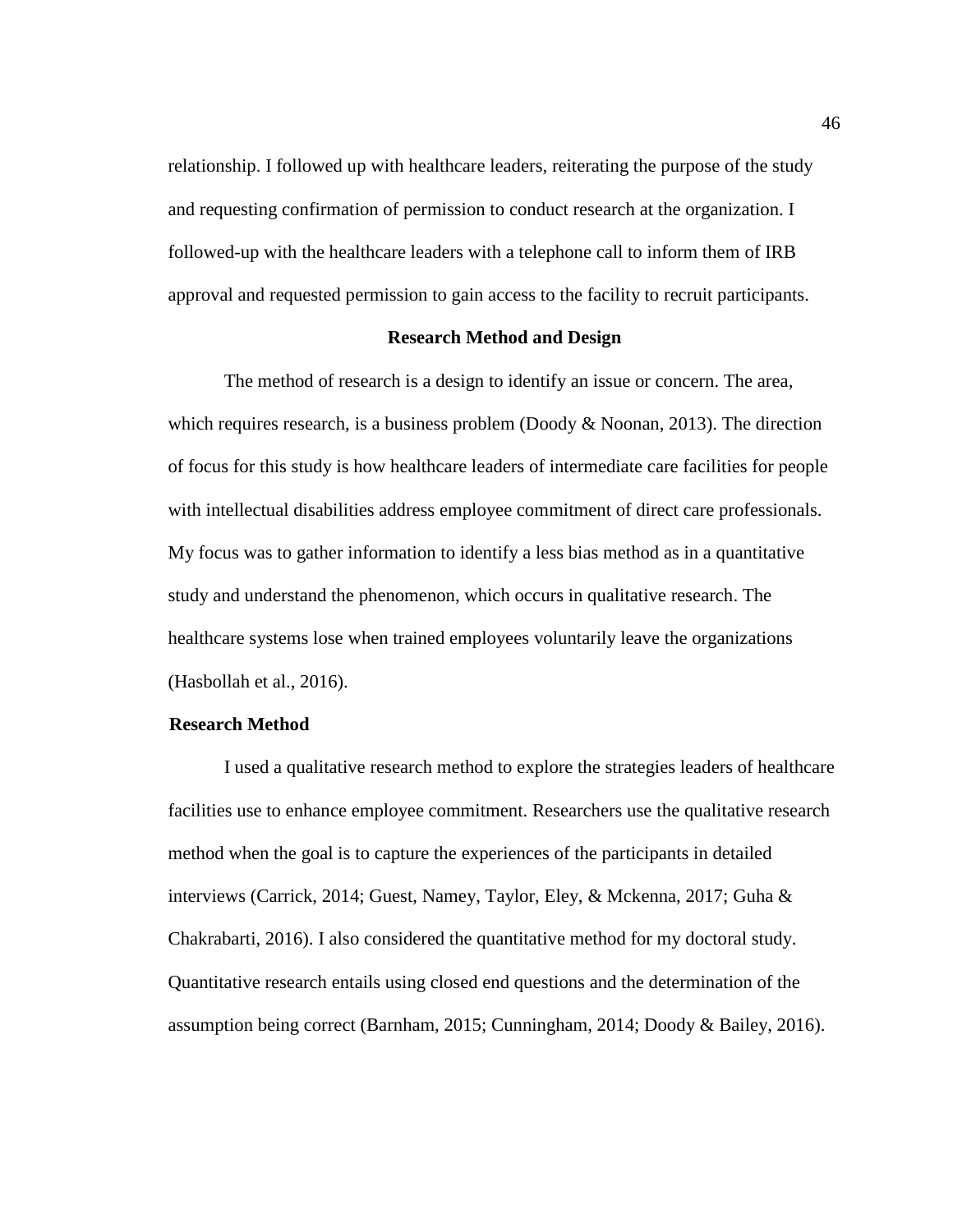The quantitative approach was inappropriate because my purpose was to gather data through semistructured face-to-face interviews to explore the experience of direct care professionals and not to examine the relationship between any dependent variables or independent variables as in the quantitative method. The mixed method approach is a combination of quantitative and qualitative methods (Archibald, Hanson, Radil, & Zhang, 2015). The mixed method approach was unsuitable because the goal was to study the leaders' practices for enhancing employee commitment with the organization without statistical data to strengthen results.

### **Research Design**

In my doctoral study, a qualitative single case study explores the strategies related to employee commitment from the experiences and perspectives of healthcare leaders. A qualitative single case study allows researchers to study the phenomenon from the experiences of the participants within one unit (Baškarada & Koronios, 2014; Chigudu et al., 2014; Nourian, Farahnaz, Kian, Rassouli, & Biglarrian, 2016). Using a single case study design, I, as the researcher, understood the topic from the perspective of the interviewee (see Kumar, Jayant, Arya, Magoon, & Sharma, 2017; Sewell, 2014; Tate et al., 2016). In a case study, I, as the researcher, focused on answering *how* or *why* questions.

The purpose of my doctoral study was to explore the strategies organizational leaders used to enhance employee commitment. The focus of my study was not to explore the lived experiences of the participants; therefore, a phenomenology design was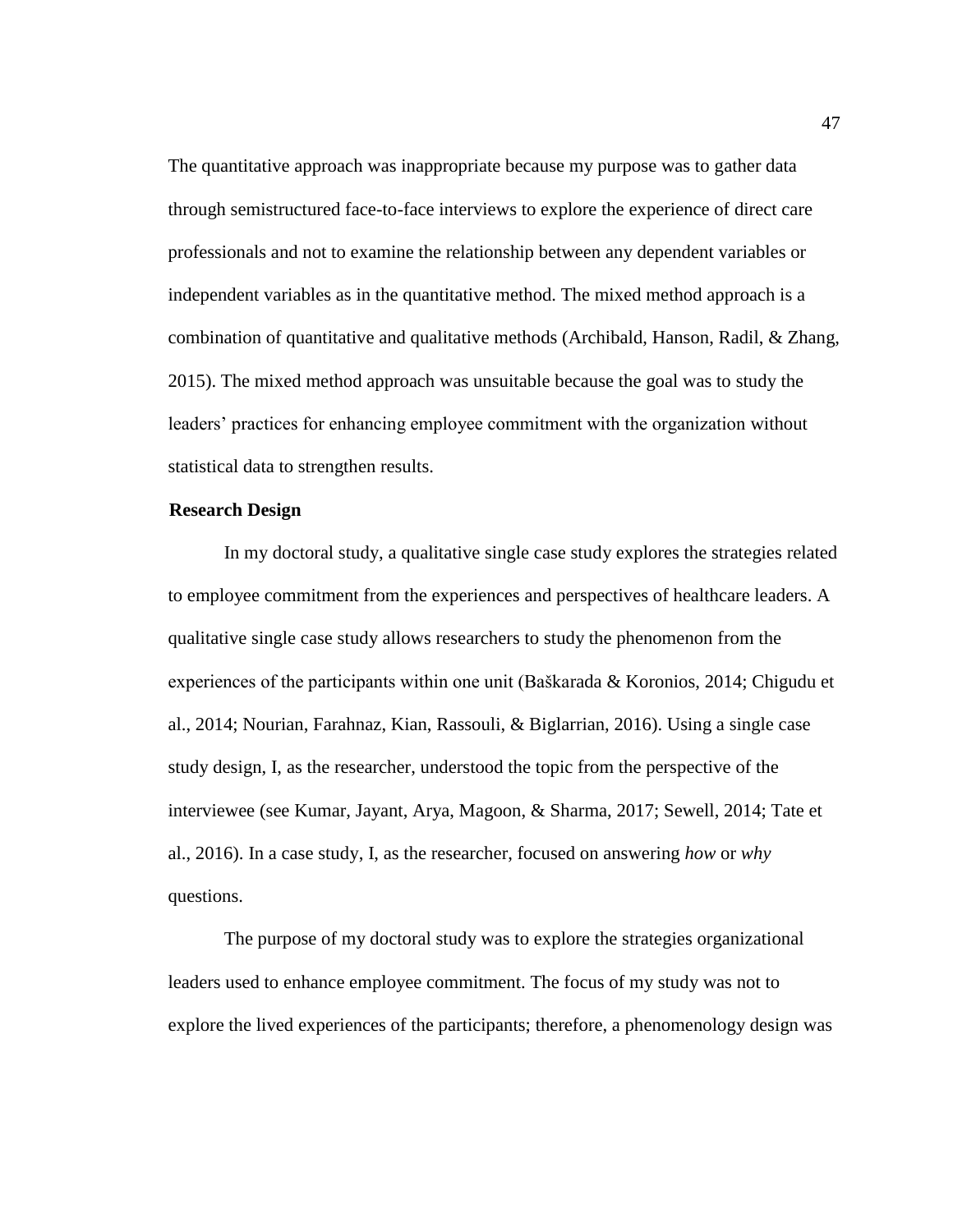not appropriate. Qualitative researchers use a phenomenological model to describe the lived experience of the participants (Doody & Baily, 2016; Moustakas, 1994; O'Cathain et al., 2015). Ethnography entails studying a phenomenon based on the beliefs of a cultural group. The ethnography design consists of spending a significant amount time conducting the field investment in a cultural group in their natural setting (Draper, 2015; Molloy, Walker, Lakeman, & Skinner, 2015; Yin, 2014). The narrative approach was unsuitable for this study because my intent was to explore participants' experiences within a real-life context versus individuals' reflection of their stories. To ensure data saturation, I gathered information through semistructured interviews until no new information emerged. Researchers achieve data saturation when replication of gathered data occurs (Finn, Lori, Lee, & Gordani 2018).

## **Population and Sampling**

The method for selecting the participants involved purposive sampling. Purposive sampling helps to align the theoretical diversity and conceptually align the synthesis purpose (Benoot, Hannes, & Bilsen, 2016; Bonevski et al., 2014; Çetin, Ergün, Tekindal, Tekindal, & Tekindal, 2015). In purposive sampling, a researcher decides if the participant serves a purpose (Fu & Deshpande, 2014; Hall, 2017; Suen, Huang, & Lee, 2014). I chose two healthcare leaders and a director of human services who met the criteria: (a) have implemented strategies to improve employee commitment, (b) have experience in healthcare, (c) have been employed for a minimum of ten years in the healthcare system in Michigan. The first step to obtain the necessary data was to identify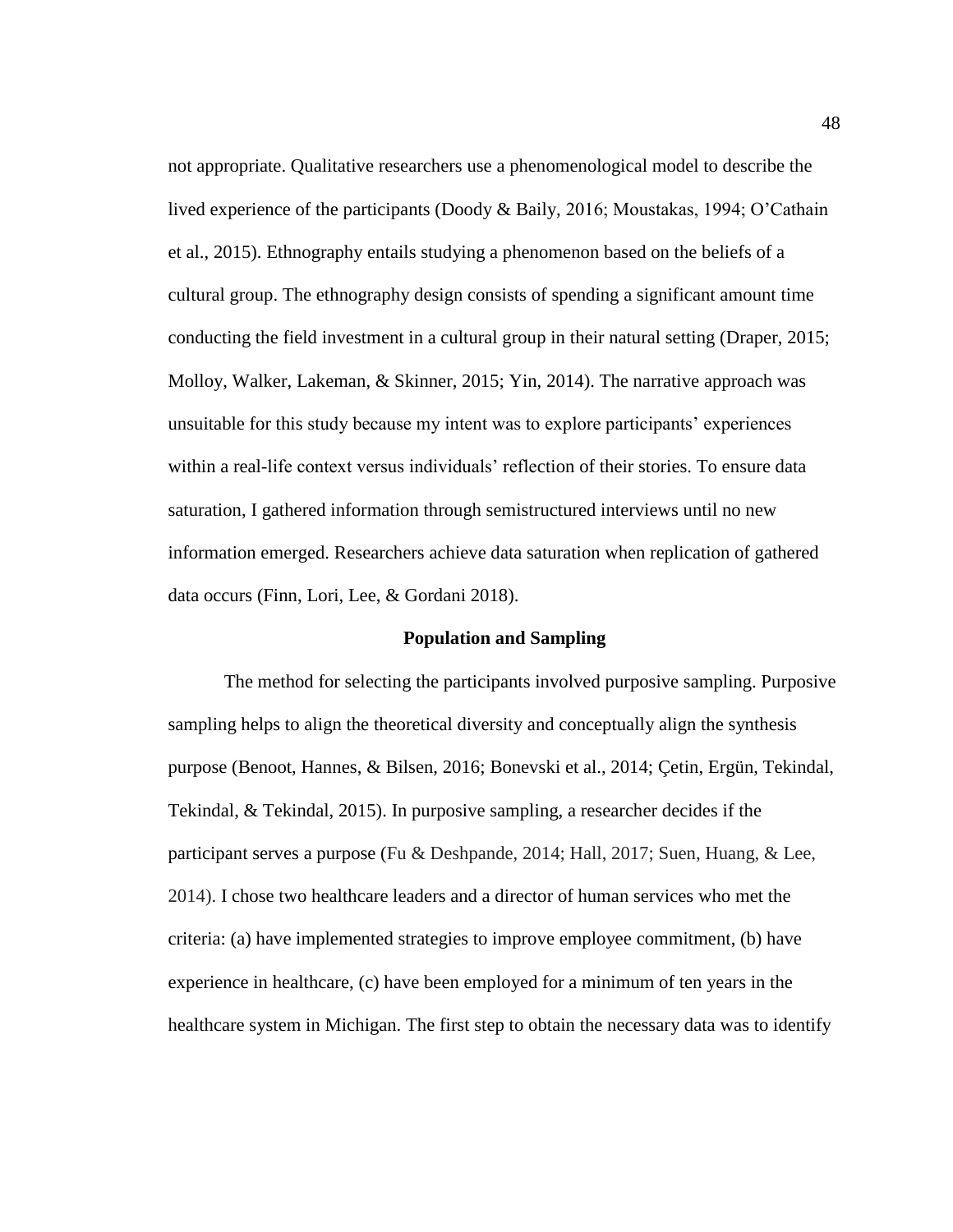the participants who could present the information for the research study. This included the participants who had the knowledge in the area of study (see Thurgate, 2018). The sample size is conducive to the richness of the data collected (Boddy, 2016;Duncanson, Rourke & Dubayah, 2015; Malone, Nicholl, & Coyne, 2016). The data collection should have reference to the participants and the purpose of my study (Kenny, Gordon, Griffiths, Kraemer, & Siedner, 2017; Klingler et al., 2017; Lyesen, Van den Eynden, Gielen, Bastiaens, & Wens, 2015.

Qualitative researchers must understand the data obtainment (Hancock, Amankwaa, Revell, & Mueller, 2016; Fusch & Ness, 2015; Gagliardi et al., 2017). To ensure data saturation, I gathered information through semistructured interviews until no new information emerged. The interviews took place in the private office of the leader of the healthcare organization with only the researcher and the interviewee. (Mitchell, 2015; Oates, 2015; Smith, 2018). Interviews are a distinct form of data collection in a qualitative study, the answers from the participant can explain the phenomenon of the study (Yin, 2017; Kitchin, 2014; Oltmann, 2016). Yin (1984) also stated through detailed data or conjectural logic the achievement of saturation may occur. Factual duplication and distinction can occur in theoretical replication (Keutel et al., 2014; Vega, 2018; Yin, 1984). The examination of factual duplication may occur in two to three cases in a qualitative study; however, theoretical replication would involve the examination of four to six cases (Leppäaho, Plakoyiannaki, Dimitratos, 2016; Lucas, Morrell, & Posard, 2013; Yin, 1984).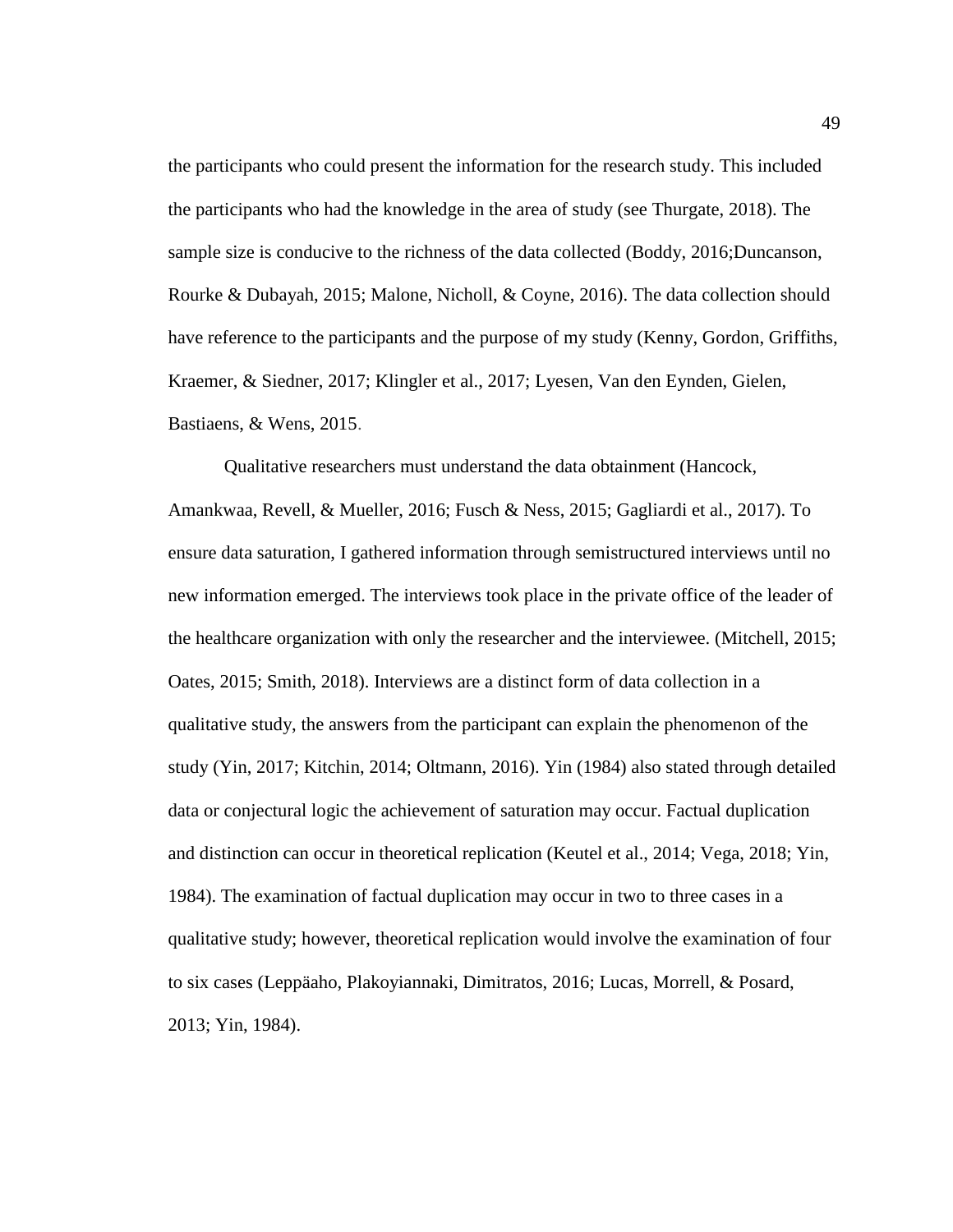## **Ethical Research**

Initial contact with the healthcare leaders consisted of an email to explain the purpose of my proposed study and request permission to conduct research at their facility. After receiving IRB approval of my doctoral proposal, I presented electronically an informed consent letter to all participants who met the criteria to participate in my study. I made contact by email through the facilities website. I contacted the leaders of intermediate care facilities with a follow-up e-mail reiterating the purpose of my proposed study with a letter of cooperation and requested confirmation of permission to conduct research at the organization. Following the ethical guidelines of Walden University, after receiving approval of the Walden University Institutional Review Board(IRB) to carry out research (IRB approval number 11-21-18 0367083), I made a follow-up contact with the healthcare leaders that consisted of a telephone call to inform them of IRB approval and request permission to gain access to the facility to recruit participants. Ethical committees set guidelines for the protection of the participants (Linda, Garvare, & Nystrom, 2017). Upon having access to the research site, potential participants received an invitation to participate in the study. The request included information explaining the intent of the study and the requirements to participate.

In addition, healthcare leaders signed a consent form at the time of the interview. I sent information to participants about the intent of the study, voluntary participation, and their right to withdraw via email or telephone at any time. Healthcare leaders and human resource managers received an incentive of a \$5.00 gift card to Starbucks for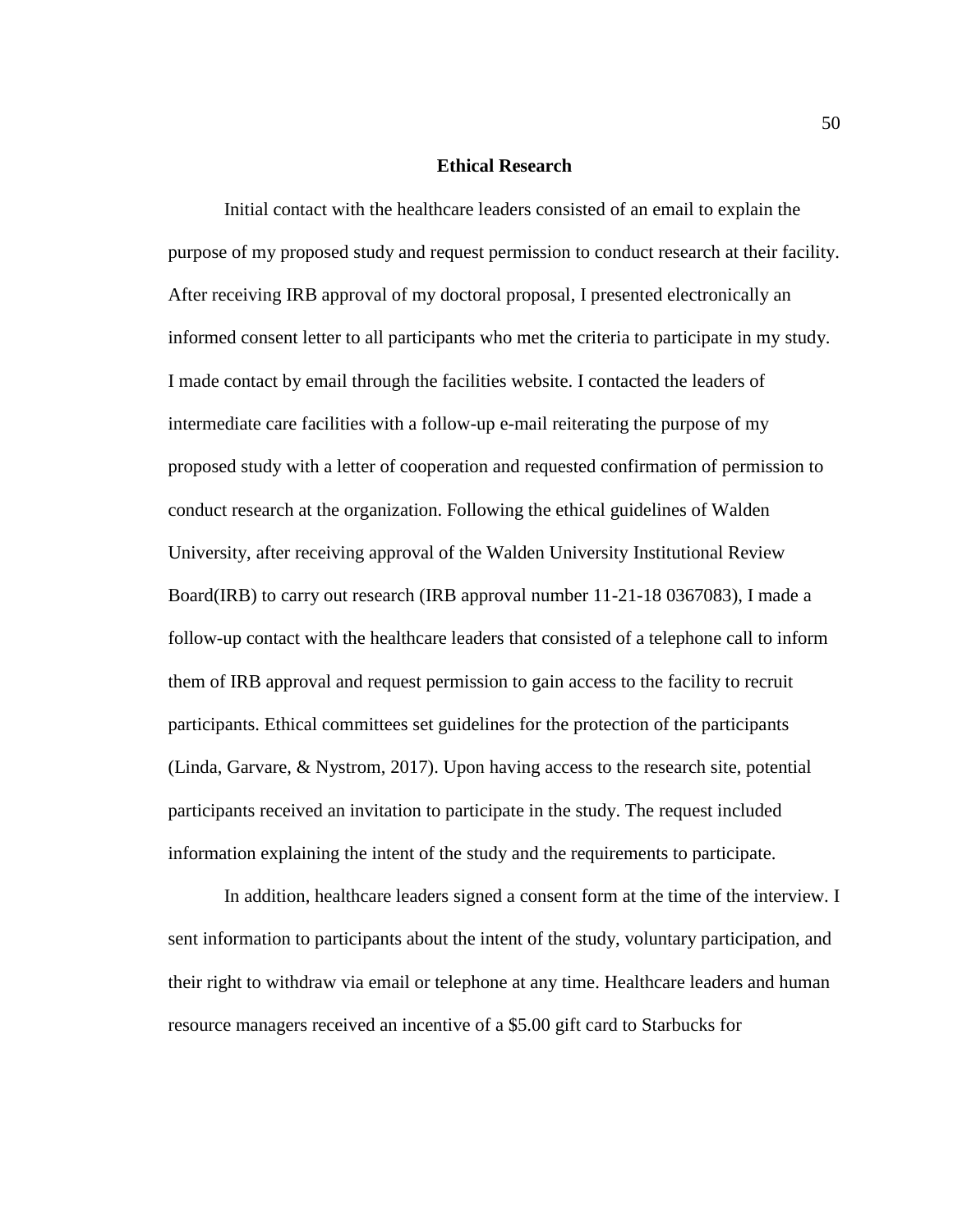participating in this study. I advised the participants that they can refuse to answer any questions. If, at any time a member expresses discomfort with the interviewing process, data collection will cease to minimize any risk or harm to the participants, and any collected data destroyed.

I stored all data in a safe secure place for 5 years. After 5 years I will shred all paper documents and electronic files will be deleted. For the protection and confidentiality of the participants, all names were pseudonyms for the participants and the organization. For example, P1 and P2 will serve as the identification of participating individuals.

## **Data Collection Instruments**

For my doctoral study, I served as the primary instrument during data collection. The researcher is an essential part of the data collection process, as the researcher is the tool to complete the study (Marshall & Rossman, 2016). Yin (1984) explored the use of multiple sources to understand the phenomenon in case research. Archival documentation, interviewing protocol, and records are some of the sources where evidence is stored (Keutel et al., 2014; Marshall & Rossman, 2016; Yin, 1984).To enhance reliability and validity, I used member-checking and methodological triangulation and reflexivity.

As the primary data collection instrument, I conducted semistructured interviews with open-ended questions and direct assessment of the interactions between leaders and direct care professionals, archival organizational documentation on turnover data. When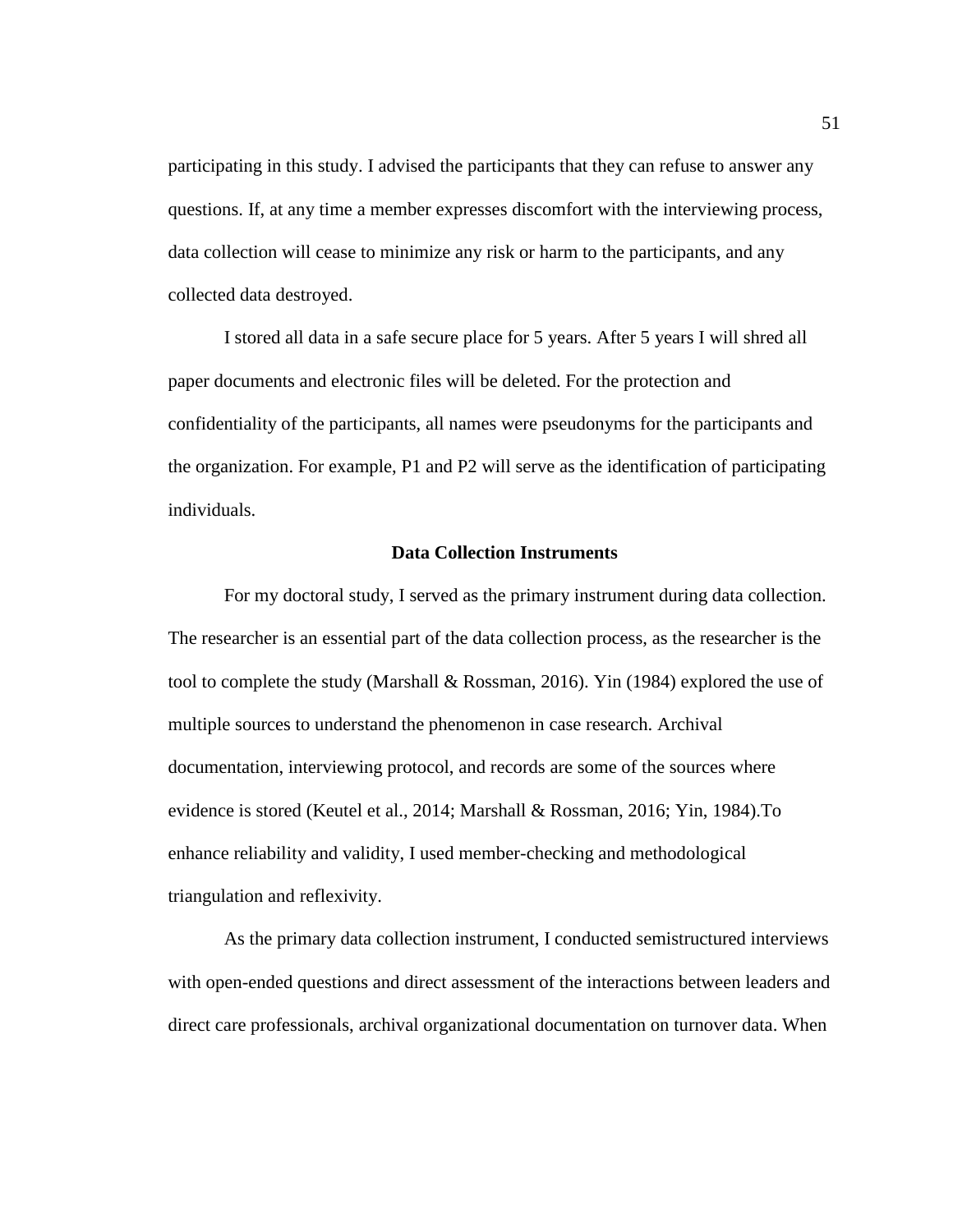conducting a qualitative research, a researcher must choose the appropriate data analysis from the beginning. In qualitative research, the interview protocol serves as a guide for researchers to follow during data collection (Taylor, Bogdan, & DeVault, 2015).

Collection of data using semistructured interviews with organizational leaders reflected various considerations when conducting interviews. Gathering rich information by using an interview protocol from research participants are recommended (Doody & Noonan, 2013). I, as the researcher, remained vigilant and did not try to guide the participants' responses to open-ended questions to obtain the generalized answer (Sarma, 2015). In a qualitative single case study, using a semistructured interview technique should have questions, which are prepared prior to the interview, but allow for clarity when it is necessary (Doody & Noonan, 2013; Morse, 2015; Rich, Worlitz, Peplowsky, & Woll, 2018). Cyr et al. (2012) found using a standard interview protocol would increase the interviewers' technique during an interview and bring value to the data collection during the study. I used semistructured interviews to explore organizational leaders' knowledge and viewpoints of managing employee commitment.

The appendix lists the interview protocol for my proposed research study. I used the interview protocol an in effort to identify the interviewing time; date, purpose of the interview, the interviewee, and an outline of open-ended questions to ask the organizational leaders. Enhancement of the reliability and validity must occur throughout the data collected during interviews (Tan, Lee, Lim, Leong, & Lee, 2015).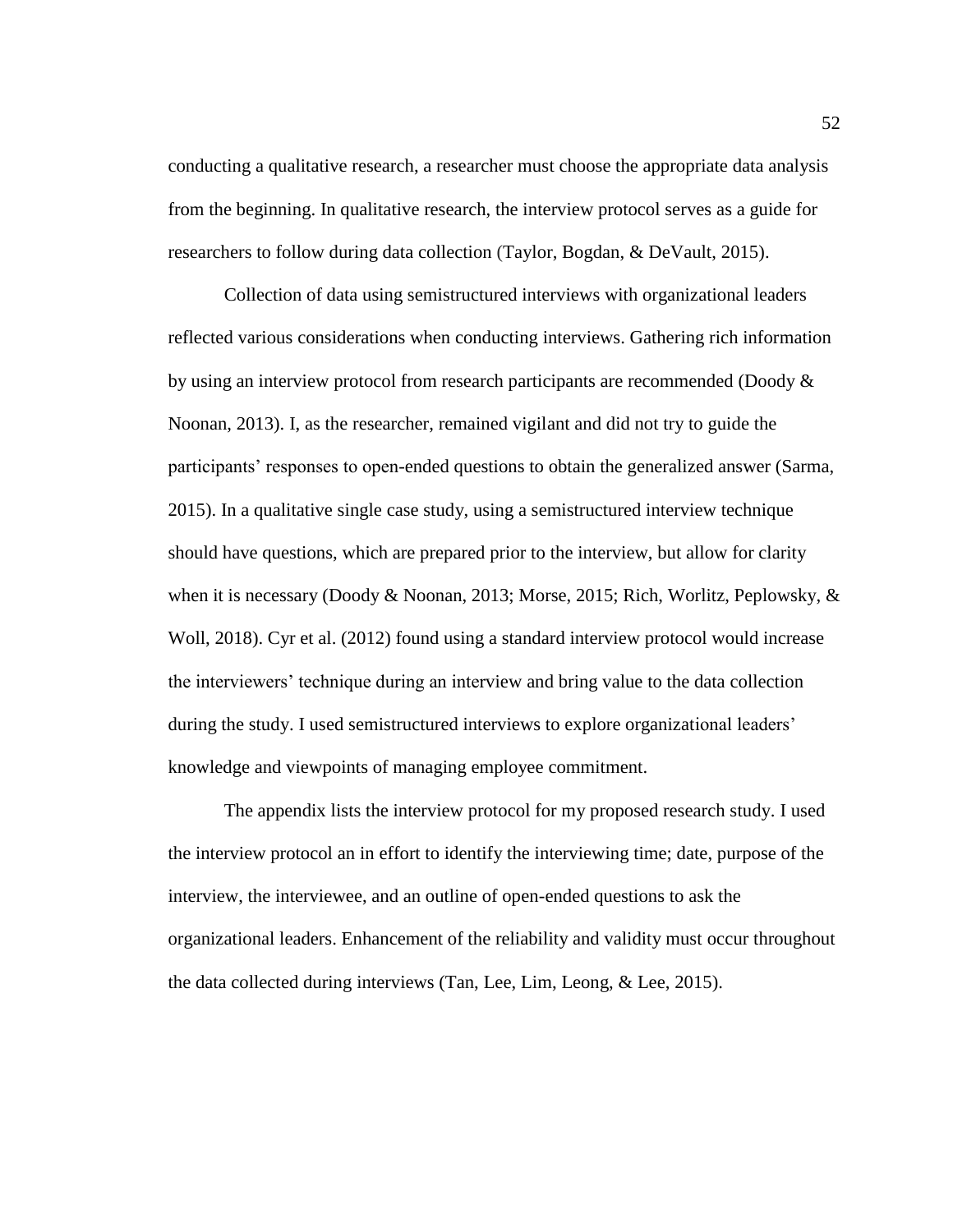### **Data Collection Technique**

After receiving Walden University IRB approval to conduct research, follow-up contact with healthcare leaders consisted of a telephone call and emails to request permission to gain access to the facility to recruit participants with a letter of cooperation and a consent form. The emails sent to the facilities explained the purpose of the study explained in a consent form. The consent form included information explaining the intent of the study and the requirements to participate. I requested a return email before scheduling a face-to-face interview. Using an interview protocol allowed me to present questions in the same way for each participant. I interviewed participants in a private relaxing environment, where they felt free to answer questions openly. At this point, I coded the organization (O1) and the participants (P1, P2, and P3). I advised the participants they could refuse to answer any questions. During the interview, the participants did not express any discomfort with the interviewing process, if discomfort had occurred, I would have ceased the interview to prevent any risk or harm, and all data collected destroyed.

In addition, healthcare leaders of intermediate care facilities signed a consent form at the time of the interview. The consent form included information about the risks and the benefits associated with my proposed study. Participants received information about the intent of my proposed study, voluntary participation, and their right to withdraw via email or telephone at any time, participants received incentives for their participation in my proposed study. Participants will receive an incentive of \$5 gift card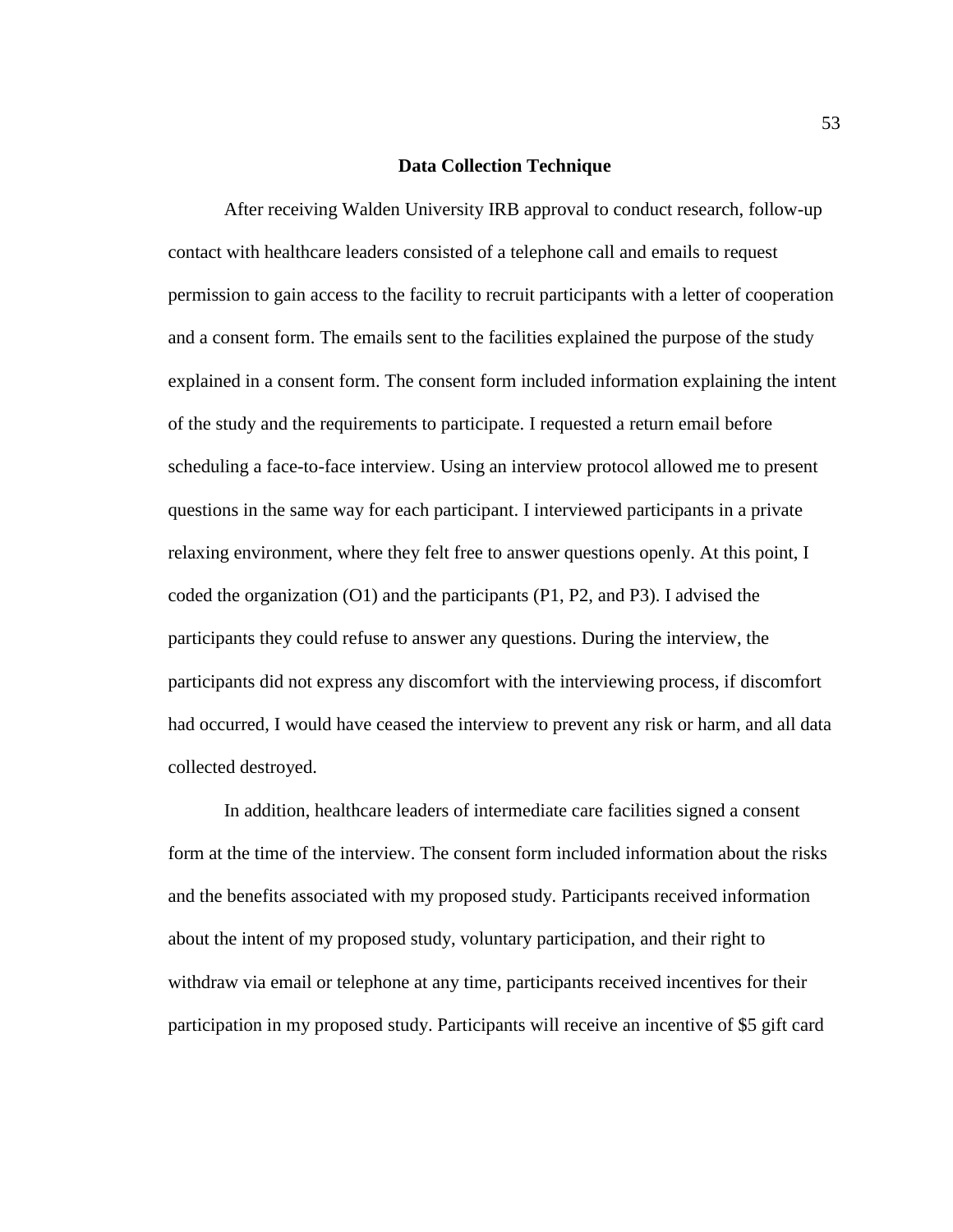for Starbucks. To enhance reliability and validity, I used member-checking after I conducted my interviews. All information collected was stored in a locked safe for 5 years. After 5 years, I will shred all collected information.

#### **Data Organization Technique**

Data collection journals included recorded interviews, direct observation notes, and reflective journal notes. I transcribed interviews into a Microsoft Word document. Data organization will consist of labeling each participant's interview transcription by pseudonyms such as P1 and P2 to ensure participants' confidentiality. I used semistructured interviews, recorded interviews, reflective journal notes, any strategies the organization utilized to maximize employee commitment, positive results of challenges faced by the organization and direct observation notes.

I stored electronic data on a password-protected Universal Serial Bus (USB) drive and reflective notes on a password-protected digital recorder in a locked safe in my home for 5 years to protect the confidentiality of participants. Destruction of all data will involve shredding of the hard copies of data collected and erasing electronic data after the 5 years.

#### **Data Analysis**

I used methodological triangulation to process the data analysis of my qualitative study. I used methodological triangulation to compare the information received from conducted interviews, access information from the company's public accessible website,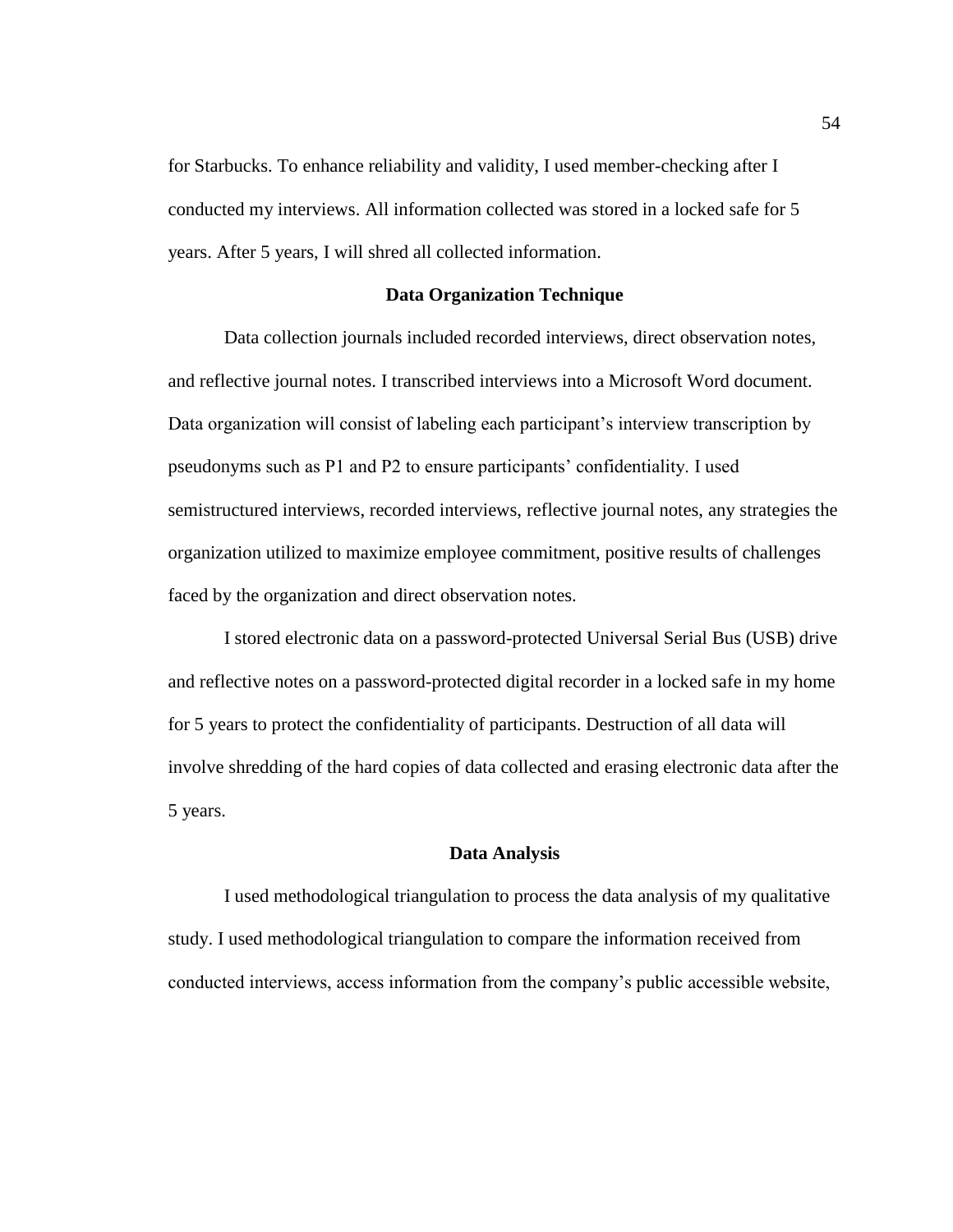including but not limited to any annual reports, and other written material from the organization.

I used semistructured interviews, recorded interviews, reflective journal notes, and direct observation notes (Fusch & Ness, 2015). The credibility of the research warrants the use of several data sources in methodological triangulation (Borg & Young, 2018). I gathered data through face-to-face interviews and analyze data as I prepared the interviewing transcript for the theme and coding process.

To assist in the identification of themes, I used interview questions, data collection of analyzing text, and preparing the data for a better understanding of the data interpretation (Yin, 2011). I uploaded the findings of my interview questions to NVivo11 to permit me to analyze and transcribe interviews and code data. Qualitative research assists the researcher in understanding the phenomenon of the proposed study (Palacios, 2015; Silverman, 2016; Stapelton, Young, & Senstock, 2017). The goal of the data analysis guarantees the development of the results match the proposed research question (Gravetter & Forzano, 2018; Sarma, 2015: Wilkinson, Ferraro, & Kemp, 2017).

I used methodological triangulation to process the data analysis for my proposed case study. Methodological triangulation assists with helping the researcher collect data from multiple levels of perspectives of the topic researched (Fusch & Ness, 2015). The credibility of the research warrants the use of several data sources in methodological triangulation and interviews (Dack, 2018; Holloway & Galvin, 2016; Joslin & Müller,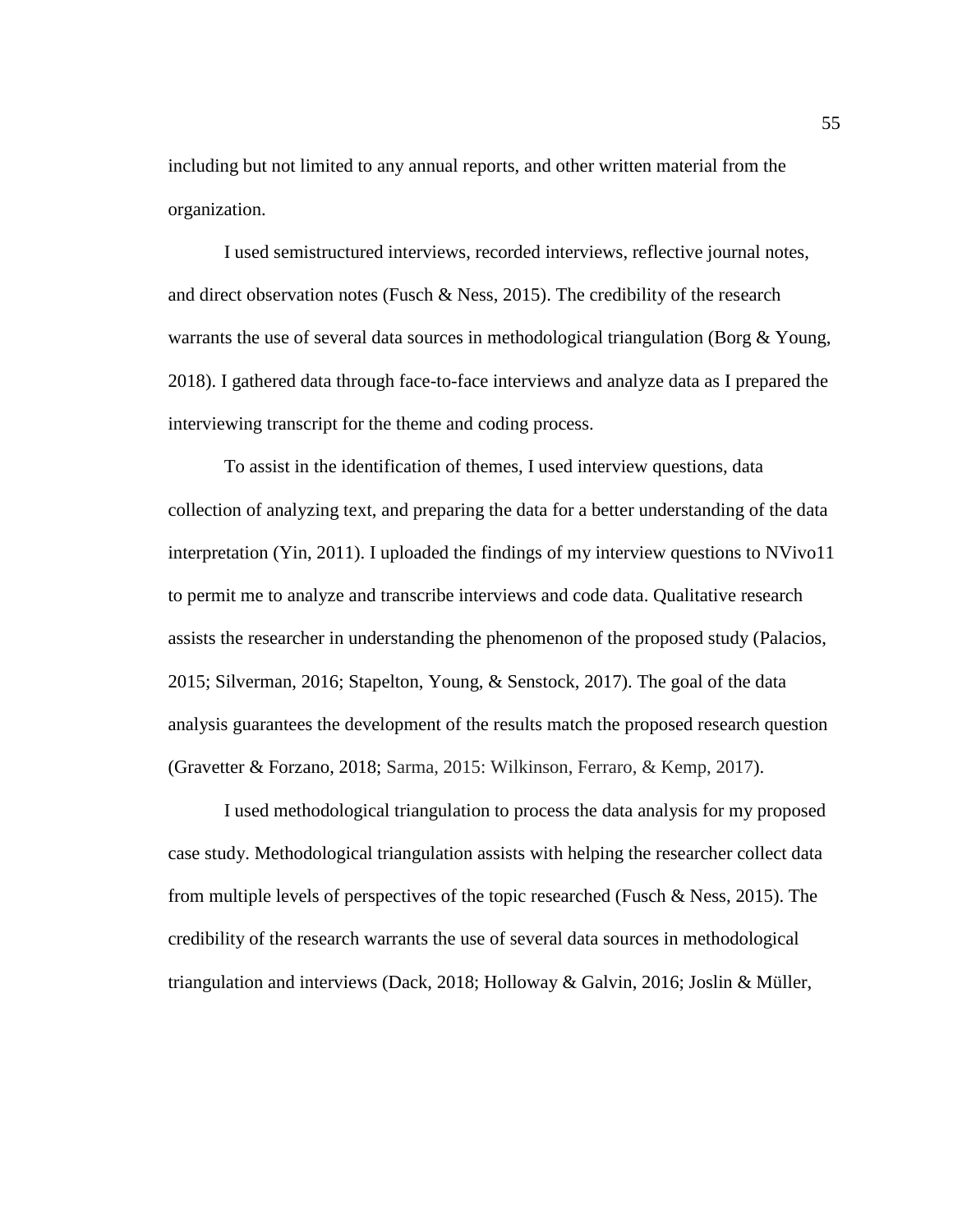2016). I gathered data through face-to-face interviews and analyze data as I prepared the interviewing transcript for the theme and coding process.

The process of data analysis I used, consist of interview questions, data collection of analyzing text, and preparing the data for a better understanding of the data interpretation (Hogan, 2017; Wright et al., 2016; Yin, 2011). I was the primary research instrument. I met face-to-face with the participants to gather data to understand their experiences with employee commitment.

#### **Reliability and Validity**

There are variations in the external and internal reliability and the external and internal validity, which may modify the qualitative research. The qualitative question depicts the research question, and the data collection formulates a theory to answer the research question. Quantitative research separates from the given data to explore the issue or problem that can explain several theories and can test further data research. Qualitative research is parallel to quantitative research; however, qualitative research chooses a certain theory (top-down analysis) or qualitative chooses to build its theory from data (bottom-up analysis). The findings of validity and reliability must be present in an effort for data collection and analyze to take place (Morse, 2015).

### **Reliability**

The reliability of the research conducted is dependable when the data continues to have consistency (Sarma, 2015). A study will have reliability when other researchers note the same conclusion while conducting a similar study to answer the same research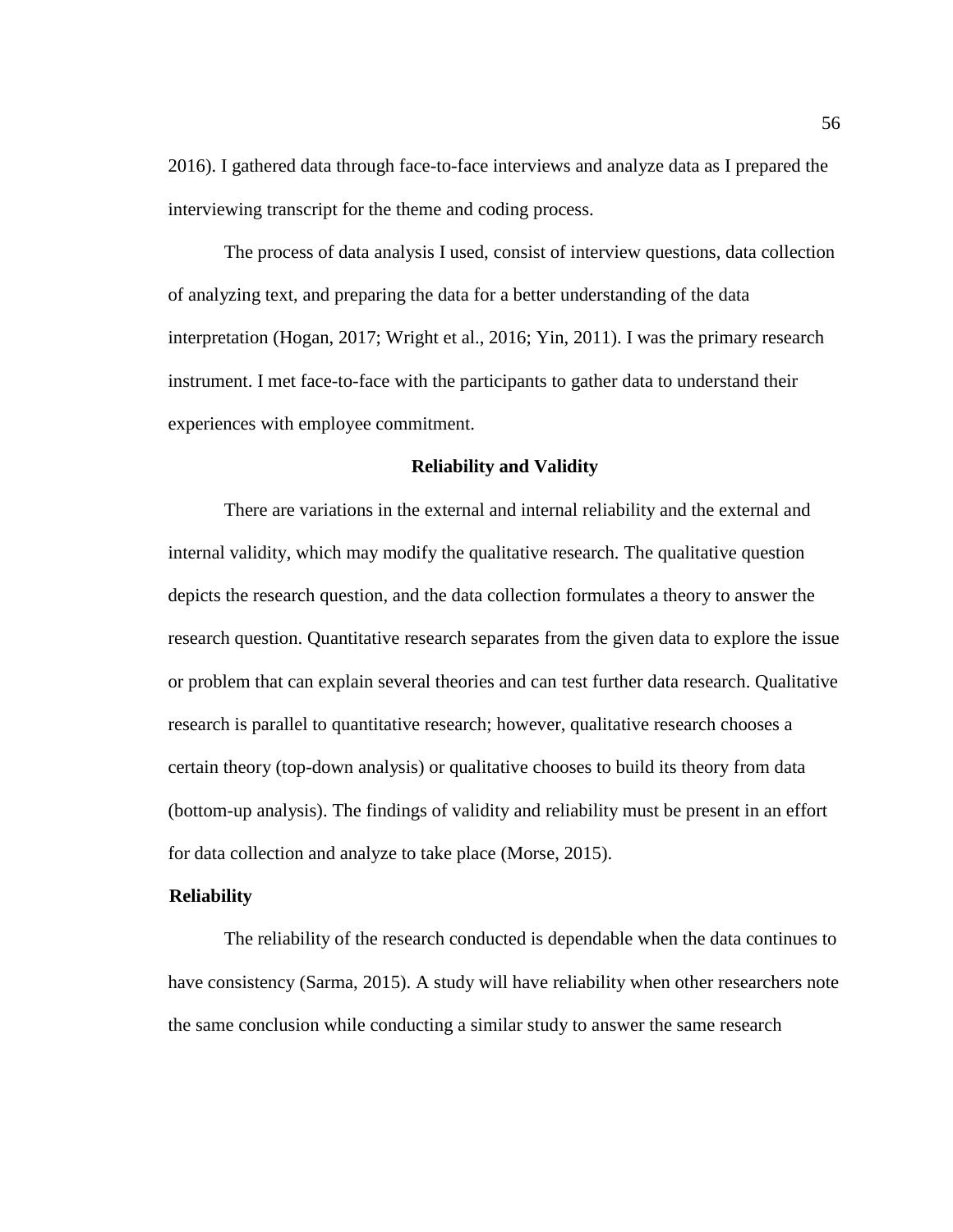question (Morse, 2015). My doctoral study will be trustworthy when the method of data collection is consistent (Wahyuni, 2012).

Documenting the process used in the study is essential to the accuracy and reliability (Marshall  $& Rosman, 2016$ ). The basic interview procedures will guide in the critique of the interviewers' execution while completing the interviewing process and will improve the quality of data collected (Cyr et al., 2012). I ensured the reliability of the data collected was consistent with the interviewing protocol. Qualitative researchers established reliability and validity when all information is recorded, and the researcher has explained the findings (Venkatesh, Brown, & Bala, 2013).

# **Validity**

Qualitative researchers focus on a different method of design as they integrate a methodological strategy to guarantee the trustworthiness of the research (Noble & Smith, 2015). I ensured the credibility and validity by utilizing member-checking and triangulation. To achieve this, I used the data from my interviews and the direct observations to authenticate my proposed study. Triangulation uses more than one method to collect the validity of the data study (Kulkarni, 2017). My doctoral study's findings will be validated through methodological triangulation (Fusch  $\&$  Ness, 2015). Methodological triangulation uses multiple sources of data collection from multiple sources to obtain results (Yin, 2009). I used semistructured interviews, recorded interviews, reflective journal notes, and direct observation notes. Utilizing more than one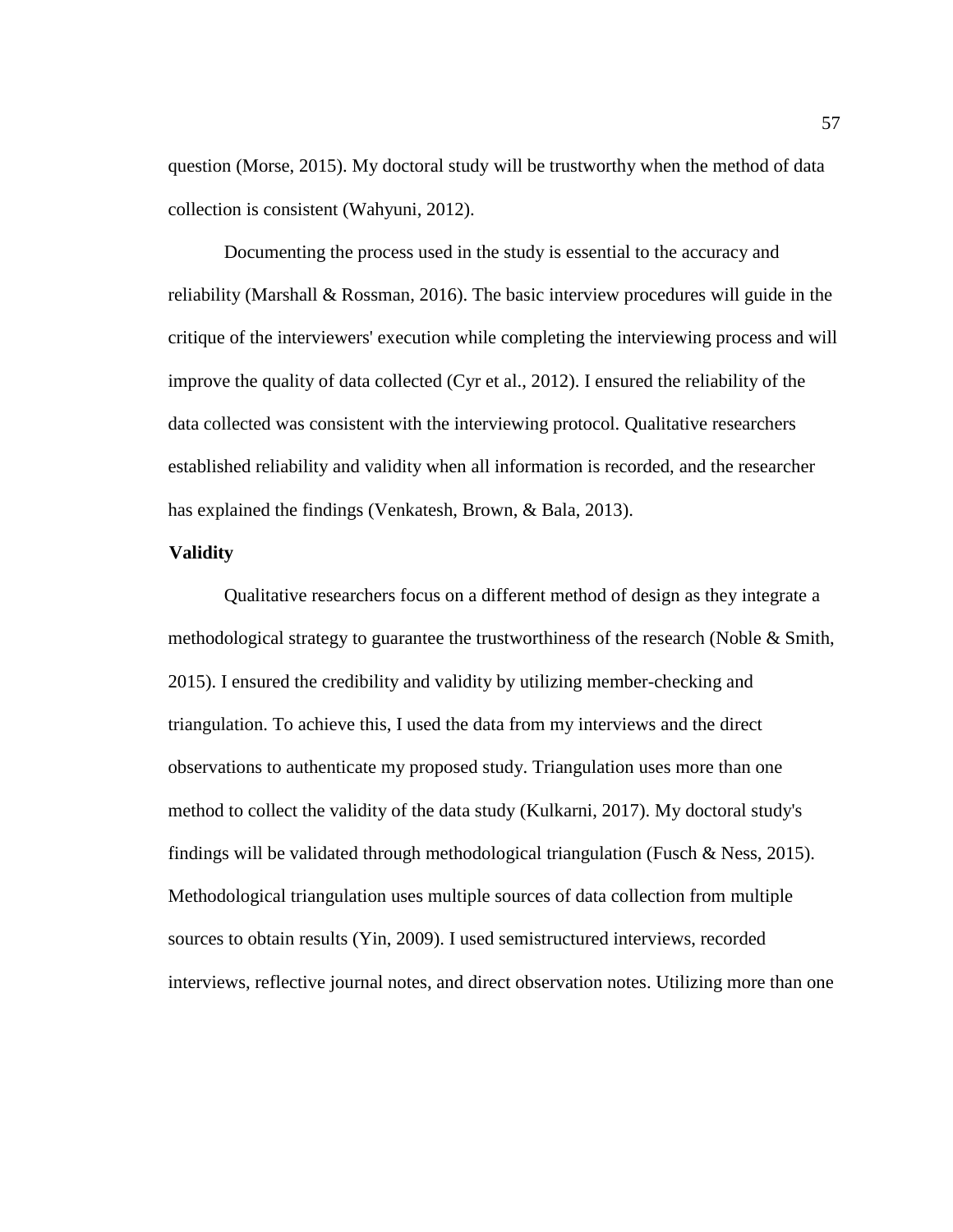source will help to obtain the data needed to confirm the findings of the purposed study (Houghton, Casey, Shaw, & Murphy, 2013).

Member-checking will encompass the interviewee validating the accuracy and interpretation of the interview. The credibility of the proposed qualitative research will be defined through member-checking (Houghton, Casey, Shaw, & Murphy, 2013; Morse, 2015). I used transferability while documenting my findings during data collection. Transferability means other researchers may use the same techniques and abilities to apply to the same or similar situation (Sarma, 2015). I ensured the details of all consent processes, interview protocols, direct observation, and data analysis procedures using rich descriptions.

Confirmability is achievable when the study establishes its credibility, it also reflects similarly in qualitative research as objectivity during quantitative research (Morse, 2015). Confirmability suggests the findings and analysis found by the researcher are of a dependable data collection (Bryman & Bell, 2015; Farrelly, 2013; Lincoln & Guba, 2013). I achieved confirmability when credibility, transferability, and dependability were established (Morse, 2015). I included member-checking along with follow-up interviews to assure data saturation. Data saturation was reached when the participants presented no new information (Fusch & Ness, (2015).

#### **Transition and Summary**

In section 2, I described, in detail, why a qualitative single case study was the appropriate method in completing my doctoral study. The section included a discussion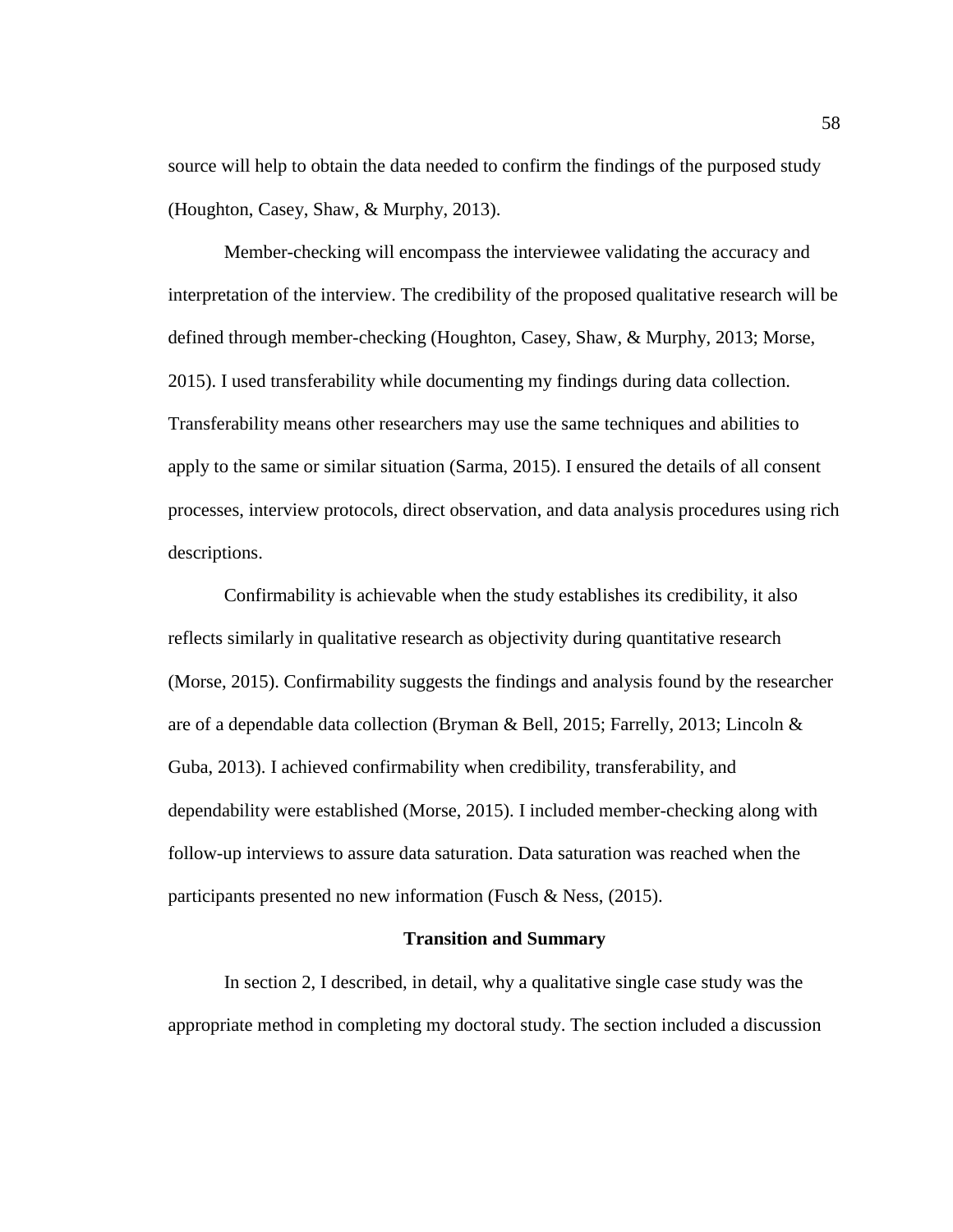of the data collection, population, and methodology and design. Section 2 also included how I established confirmability, transferability, dependability, and credibility. Section 3 will include the discussion of (a) presentation of the findings, (b) applications to professional practice, (c) implications for social change, (d) recommendations for action, (e) recommendations for future research, and (f) a conclusion.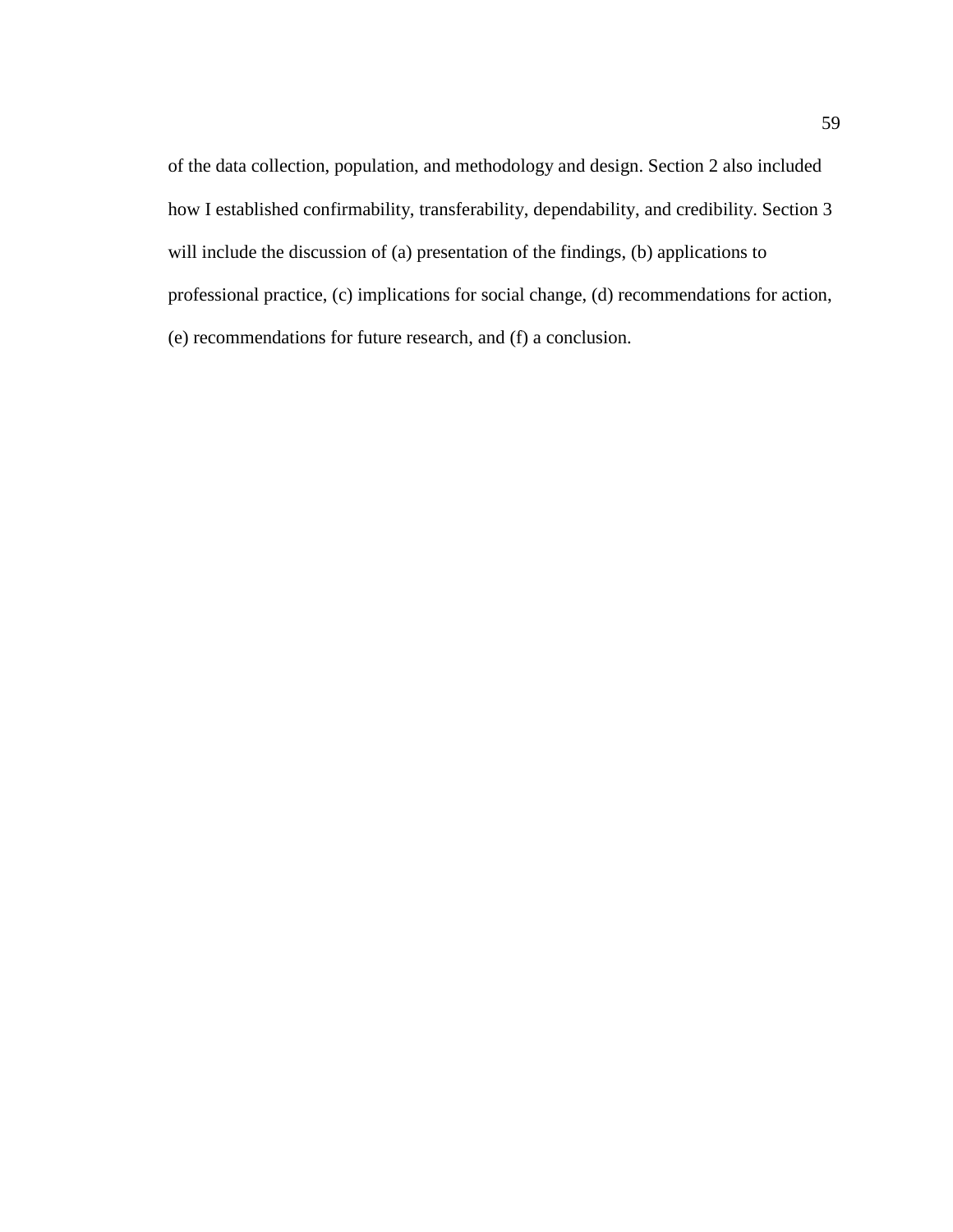Section3: Application to Professional Practice and Implications for Change

## **Introduction**

The purpose of this qualitative, single case study was to explore what strategies healthcare leaders of an intermediate care facility for individuals with intellectual disabilities use to enhance employee commitment. The findings provided the methods healthcare leaders used to enhance employee commitment to create a better work ethic. The conceptual framework for this study was Meyer and Hercovitch's (2001) model of commitment. I identified three themes and two subcategories related to the research question: (a) teamwork, (b) healthcare insurance, (c) bonuses, (d) scheduling, (e) competitive wages. Theme 1 is a reflection of the overall strategies used by the facility to increase employee commitment. Theme 2 is an overview of the affordable insurance offered by the organization, and Theme 3 represents the strategies the organization uses to keep employees engaged in the organization.

#### **Presentation of the Findings**

The overarching research question used to guide this study was as follows: What strategies do leaders of an intermediate care facility for individuals with intellectual disabilities in Michigan use to enhance employee commitment? I selected two healthcare managers based on successfully implementing employee commitment and one area supervisor based on years working in the healthcare field with developmentally disabled individuals.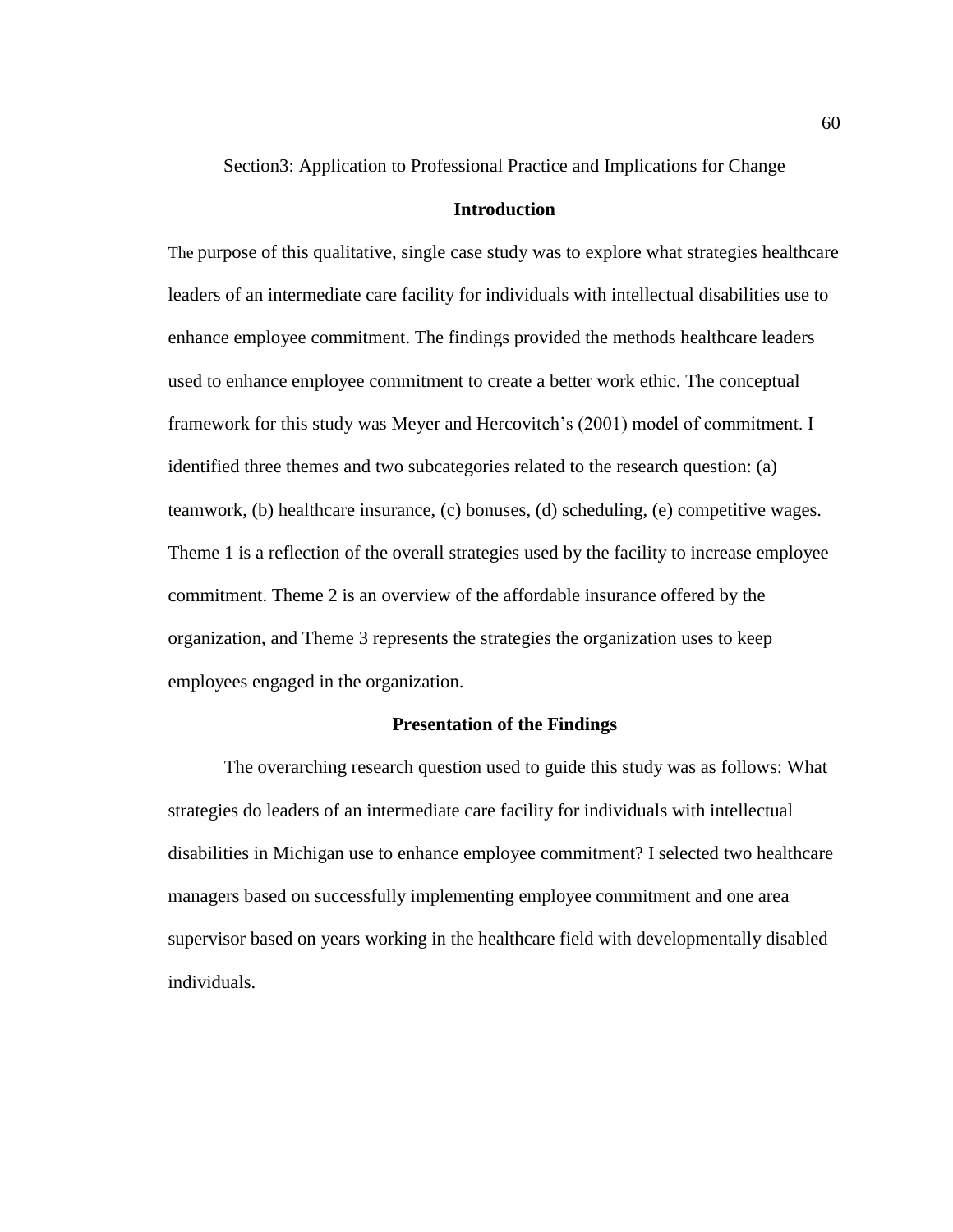After data collection was completed, three themes emerged from the participant's responses and publicly accessible information from the organization's website. I also connected the findings with the conceptual framework and literature review. I used Nvivo 11 software to create themes and coding that related to the research question.

# **Targeted Organization and Participant Concerns**

The targeted company for this study was an organization located in Michigan. This facility has more than 250 employees who encompass the healthcare community. This organization has a sustainability of over 7 years of successfully building and taking pride in the people they serve. The healthcare facility leaders have provided quality care to the individuals they serve with pride and dignity. This facility has multiple levels of management, including home managers, assistant managers, and area supervisors. Figure 1 shows the placement of the personnel in the company.



*Figure 1.* A composite of the facility targeted organization. The total number of facility employees at the time of this study included 45% home managers, 22% area supervisors, 22% direct care professionals, 9% assistant managers, and 2% providers (Organization A, 2018).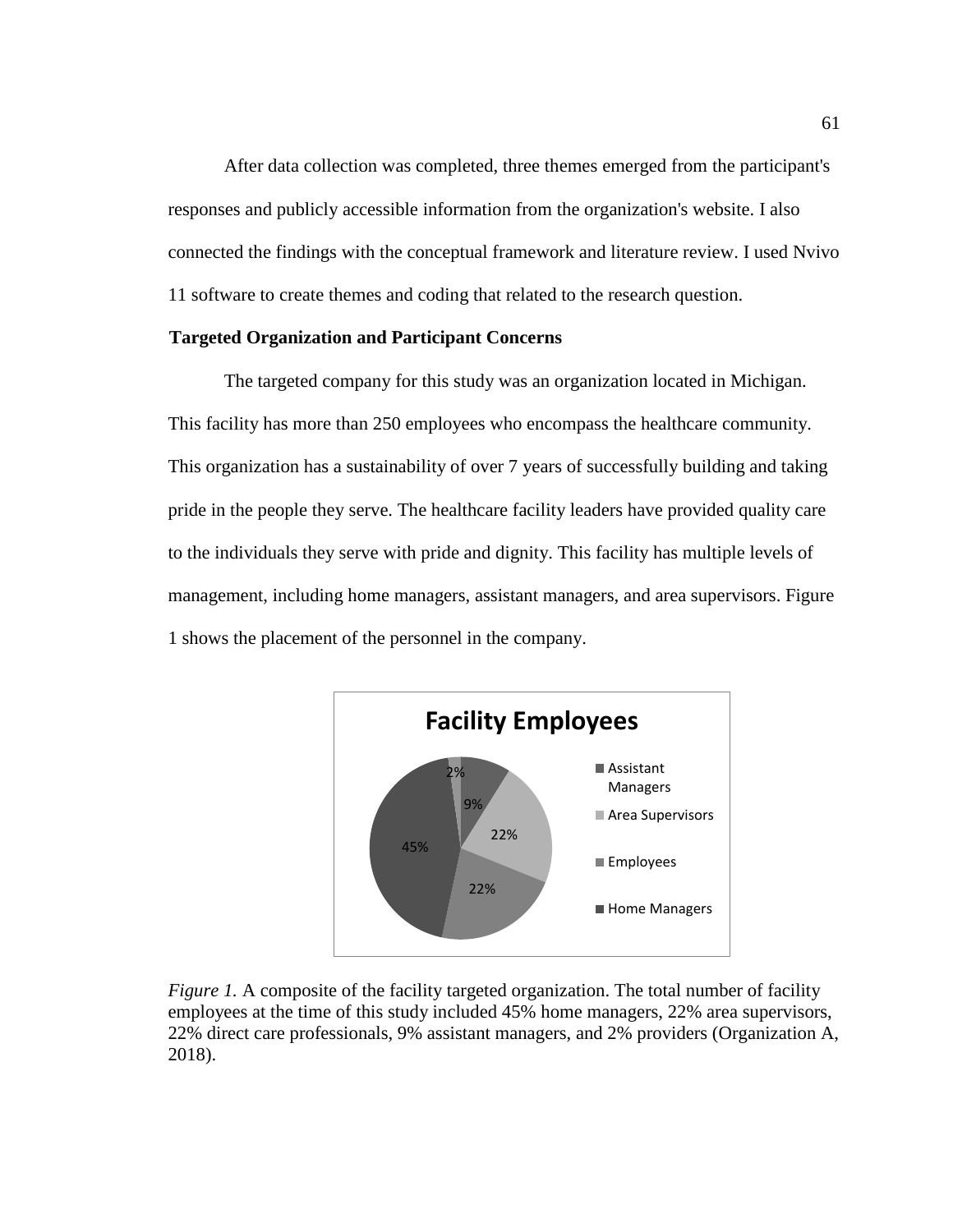For my study, I chose three participants, two home managers who were successful with implementing a strategy to enhance employee commitment in a facility for developmentally disabled individuals, and one area supervisor who has assisted in implementing employee commitment. All participants were experienced in the healthcare field for a minimum of 10 years. All participants were responsible for the training and management of 250 trained employees in the organization. P1 was responsible for four to six employees in one of the facilities in the organization, assuring all staff were well trained in medication administration, cardiopulmonary resuscitation (CPR), and virtual computing environment. P2 was also responsible for several employees in one of the facilities, with six to 10 trained employees, and P3 was responsible for overseeing every aspect of the organization, assuring the managers and the employees have the proper training and qualifications to satisfy the requirements of the state of Michigan. P3 also had the responsibility to assure all employees were clear through the state of Michigan database to work with developmentally disabled adults. Figure 2 depicts the overall interview coding and percentage frequently mentioned by each participant.

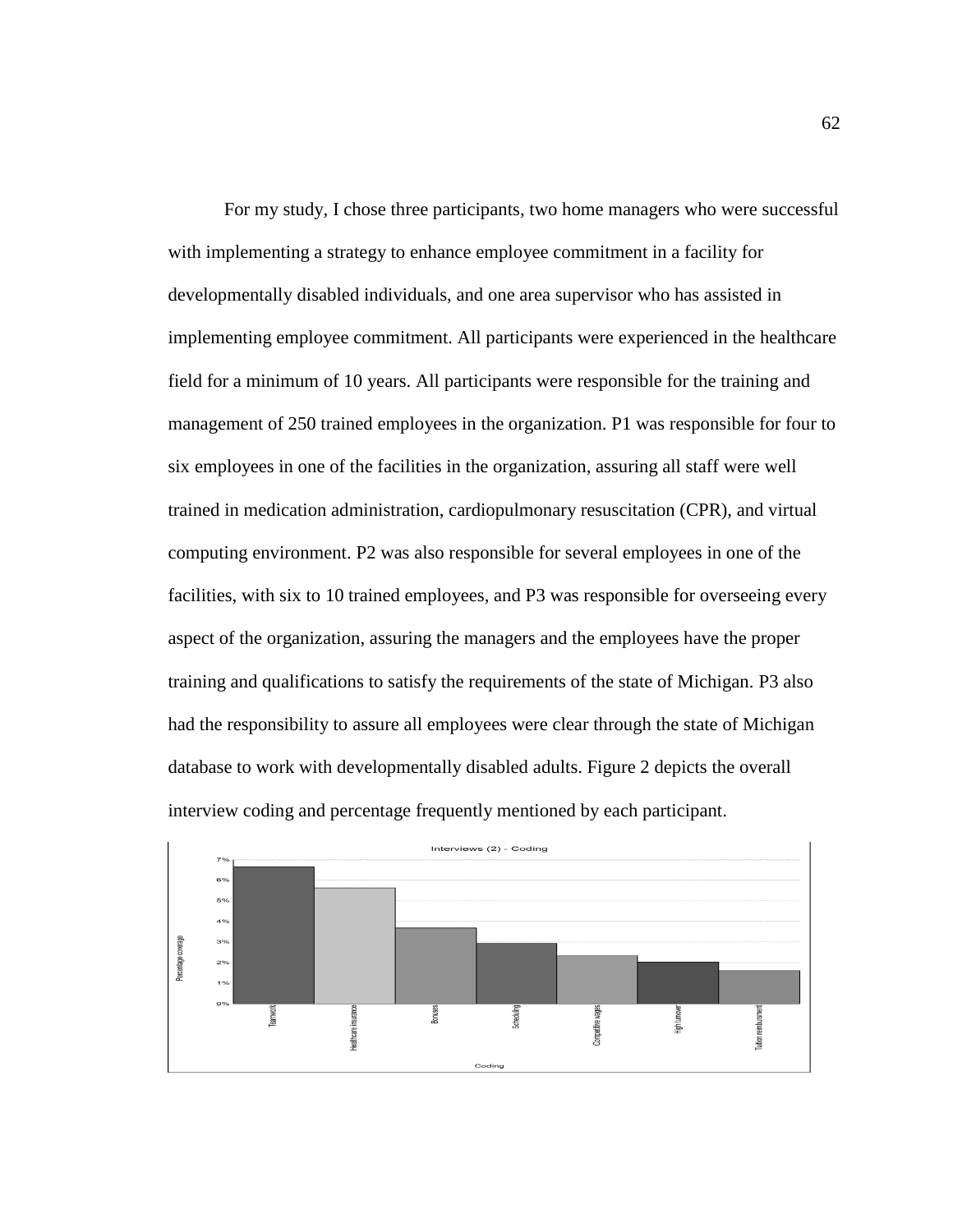*Figure 2.* Three themes and two subthemes and coding derived from identifying and addressing employee commitment. Percentages are a representation from all participants.

**Theme 1: Teamwork.** P1 shared how being a manager of a group home has increased the development of employee commitment among the staff working with the developmentally disabled adults in a home setting. The employee stated,

There are many things that I can do such as scheduling to make it convenient where it is not hurting anyone, we're not going a day with having an employee there for the purpose of taking care of the individuals in need there, so that's the strategy I have committed, I have structured it, I am leading it to where my employees have been with me for over three years. Instilling trust in the home among staff and persons served will ignite the strategies set forth by the organization.

P1 added that "trust is also key to employee commitment. Everyone deserves the truth, so when they are applying for the organization, being truthful in the beginning as per the policy of the company". Meyer and Hercovitch (2001) argued that an individual will psychologically attach themselves and bind the employee to the organization with a satisfactory commitment.

**Subtheme 1: Developing a strategy to increase employee commitment in a group home setting.** P2 stated examples of how the organization keeps loyal employees: There is nothing at this time to offer the employees who are employed in the organization for 5 years or more, they are still remaining committed to the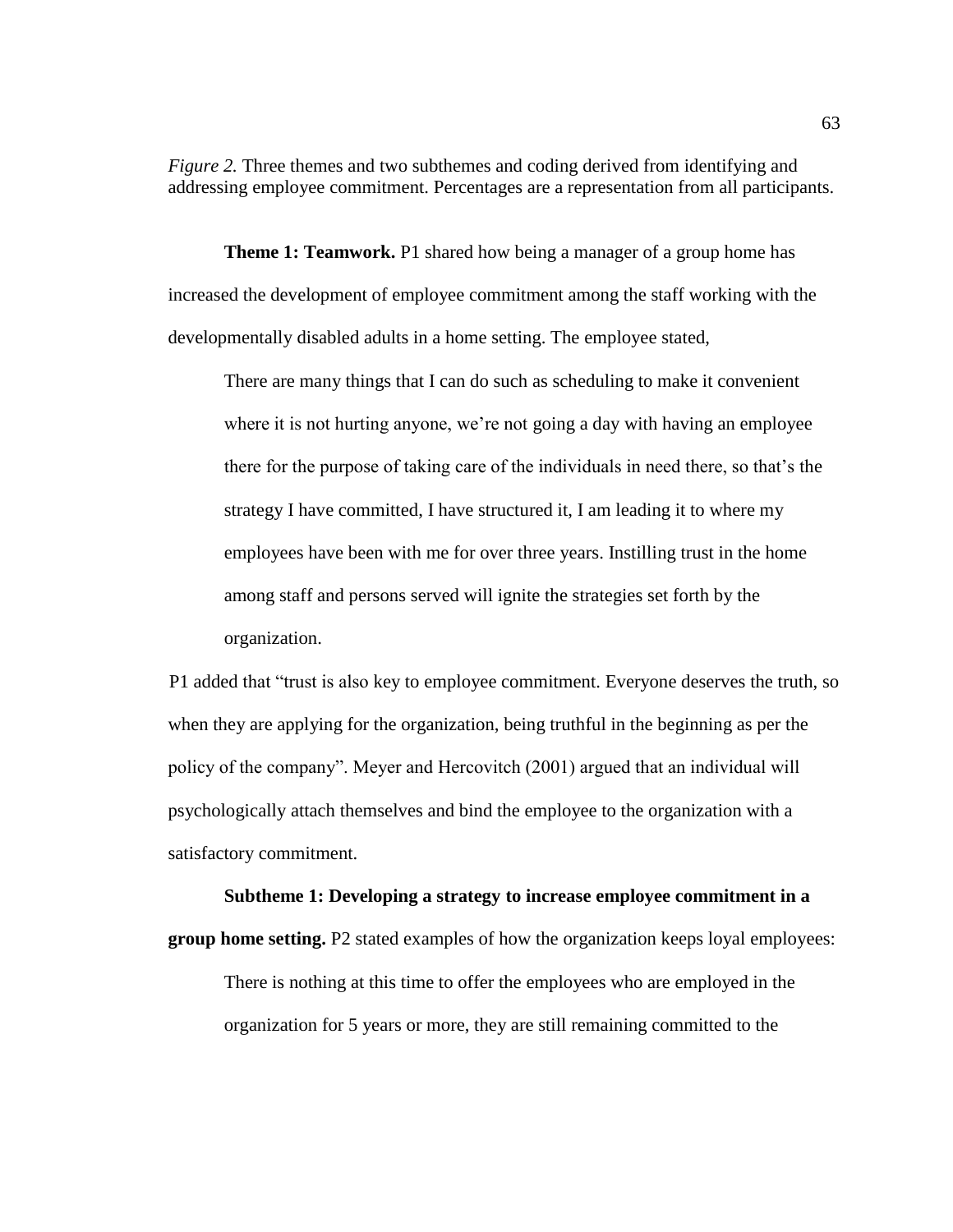organization. The organization takes into consideration the employees and gives

bonuses in an effort to say that they (organization) appreciate their work. The participants agreed that offering sick days, vacation days, and quarterly bonuses keeps employees happy and remaining with the organization. All of their responses tied in with the organization's continuous appreciation of their employees. Both p1 and p2 exhibit the epitome and integrity of the organization and the management skills they have been taught through training in the organization while gaining the trust of their subordinates. All participants reflected back on the organizations open door policy where the employees, as well as the management, can feel free to come in and discuss any issues that can diminish their work environments.

All participants explained that it is very important to have open communication with upper management and home managers. P1 stated, "Although upper management is good at maintaining office regulations, they are not as good when it comes to the strategies managers implement to run the homes and keep employees working." P1 also stated, "Communication is keyto keeping the persons served and employees satisfied." P3 expressed flexibility and creating a well-rounded work environment makes everyone involved more at ease when any concerns arise. Decreasing employee commitment has an effect on work behavior, and the implementation of strategies has encouraged a positive environment. All the participants shared that the main factor is to establish a trustworthy relationship. P2 stated how a manager "instills positive vibes and integrity in the employees." Each participant identified the same approach to employee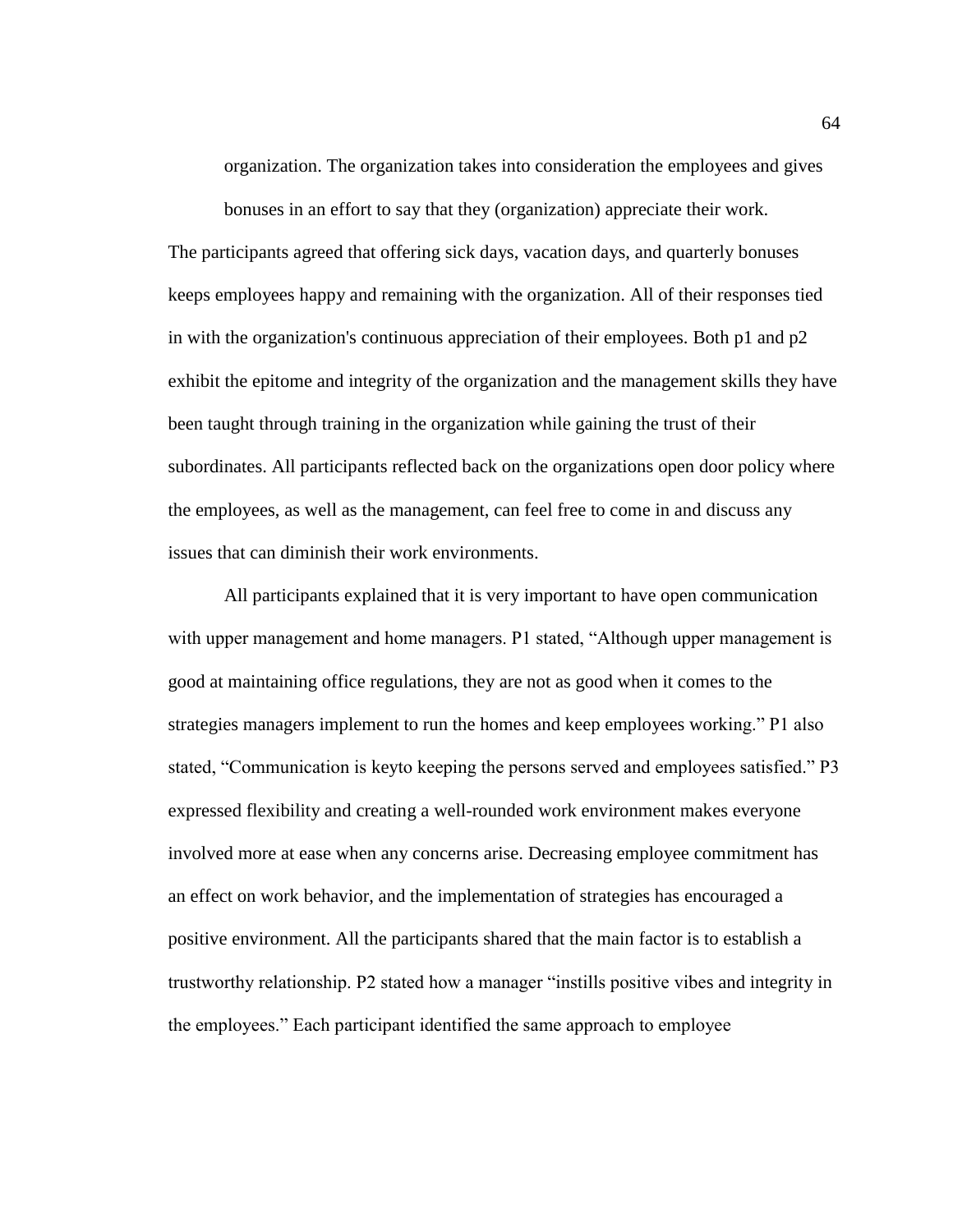commitment,trust, and communication. All participants agreed that workplace behavior can occur if upper management and managers come together to create a better understanding of employee commitment. With thorough strategies in place, all participants were willing to resolve any issues that may arise with employee commitment in the organization.

**Subtheme 2: Schedule-Connecting employee commitment to organizational effectiveness**. The effectiveness of employee sustainability may tie employee commitment to the organization. Using the link between the two constructs, I found that organizational awareness can intercede with long-term short-term effects of healthcare employee commitment. Organizational leaders reduce employee turnover and increase employee commitment with an open-door policy in the organization. Connecting these two themes, organizational leaders can not only directly engage the reasons employees lack commitment but reduce the intent of turnover. In prior research, researchers have identified reasons for a lack of employee commitment in organizations, including long working hours, stress, minimal pay, and unpleasant work environment (Jorgensen  $\&$ Becker, 2015; Odle-Dusseau, Hammer, Crain, & Bodner, 2016; Porter, Woo, Allen, & Keith, 2018). Meyer and Hercovitch (2001) argued that employees remain with an organization when rewards are conducive and predicated to the value of the organization. The participants discussed benefits of employee commitment. P1 stated, "I am the supervisor of employees in my home, and we are committed and work as a team and develop our own strategies. If someone needs a day off, then we work as a team to make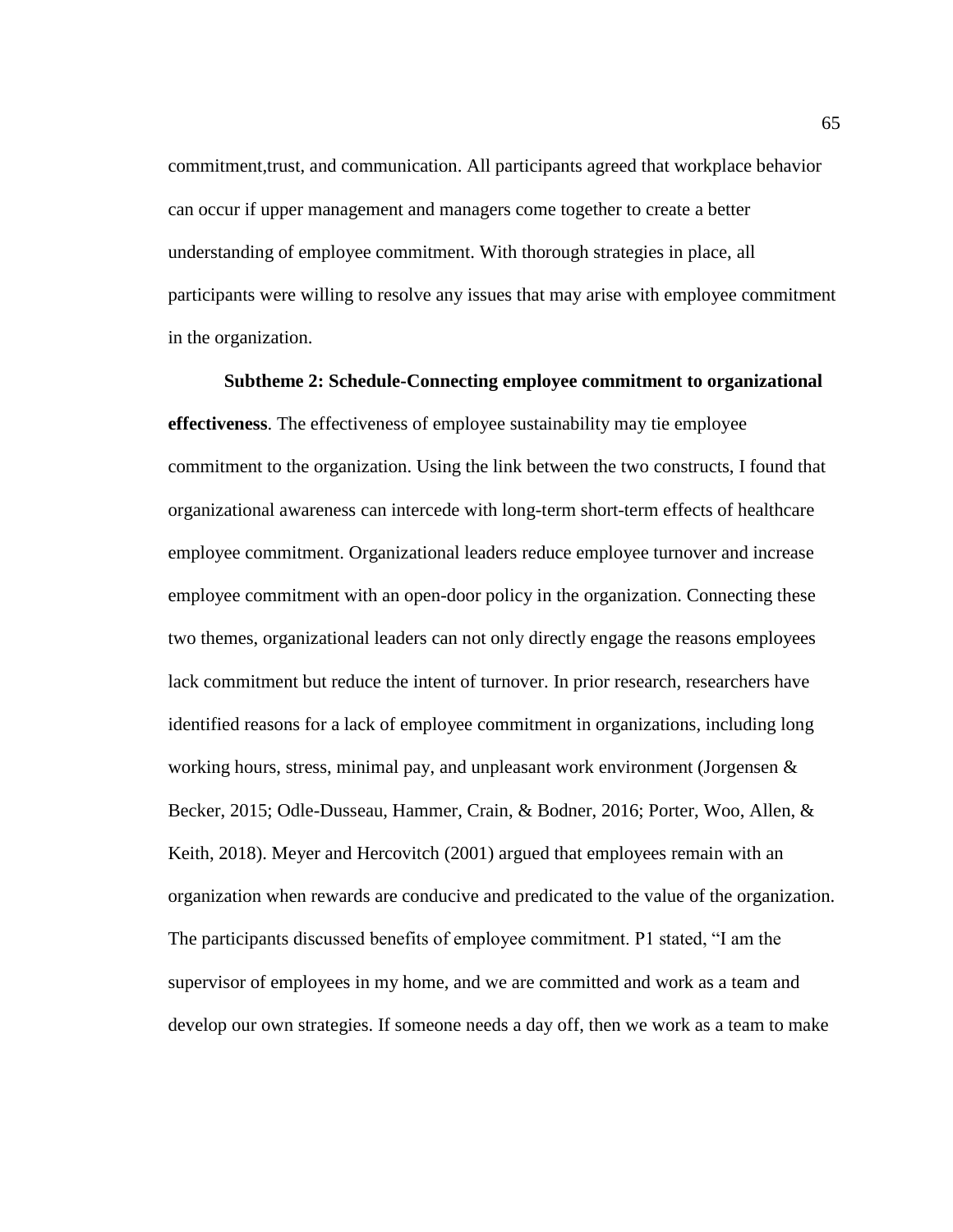that possible." Working in an entity of the organization, managers recognize they must implement a strategy that works best for their homes to reduce employee turnover and increase employee commitment. P3 stated, "Being a salary-based employee, I have benefited from the strategies incorporated from this company."

**Theme 2: Healthcare insurance.** Healthcare insurance offered through the employer is expensive and can deter an employee away from getting coverage (Xie, Yang, Jiang, Cai, & Adagblenya, 2018). All three participants spoke about the insurance rates the organization offers, and stated how important it is to the homes, because if the staff can have something, they can afford such as health insurance, they are more likely to stay with the company. P2 stated, "While the insurance offered through the employer is expensive, we have been offered rates that will be conducive to the rate of pay we are given."

P3 explained; I am a salary employee, and my position here does not specify that I get a lesser insurance quote than any other employee, however there is someone hired within the company to... well that persons job is to search for a better rate of insurance for the employees, and in my opinion, that is a plus. High cost of medical insurance is not standard for all group home employees; however, any cost cutting rates is a plus (P3).

Insurance rates keep employees happy, stated p1, the high cost of insurance nowadays is ridiculous, but this company has found a way to cut those cost, I am not sure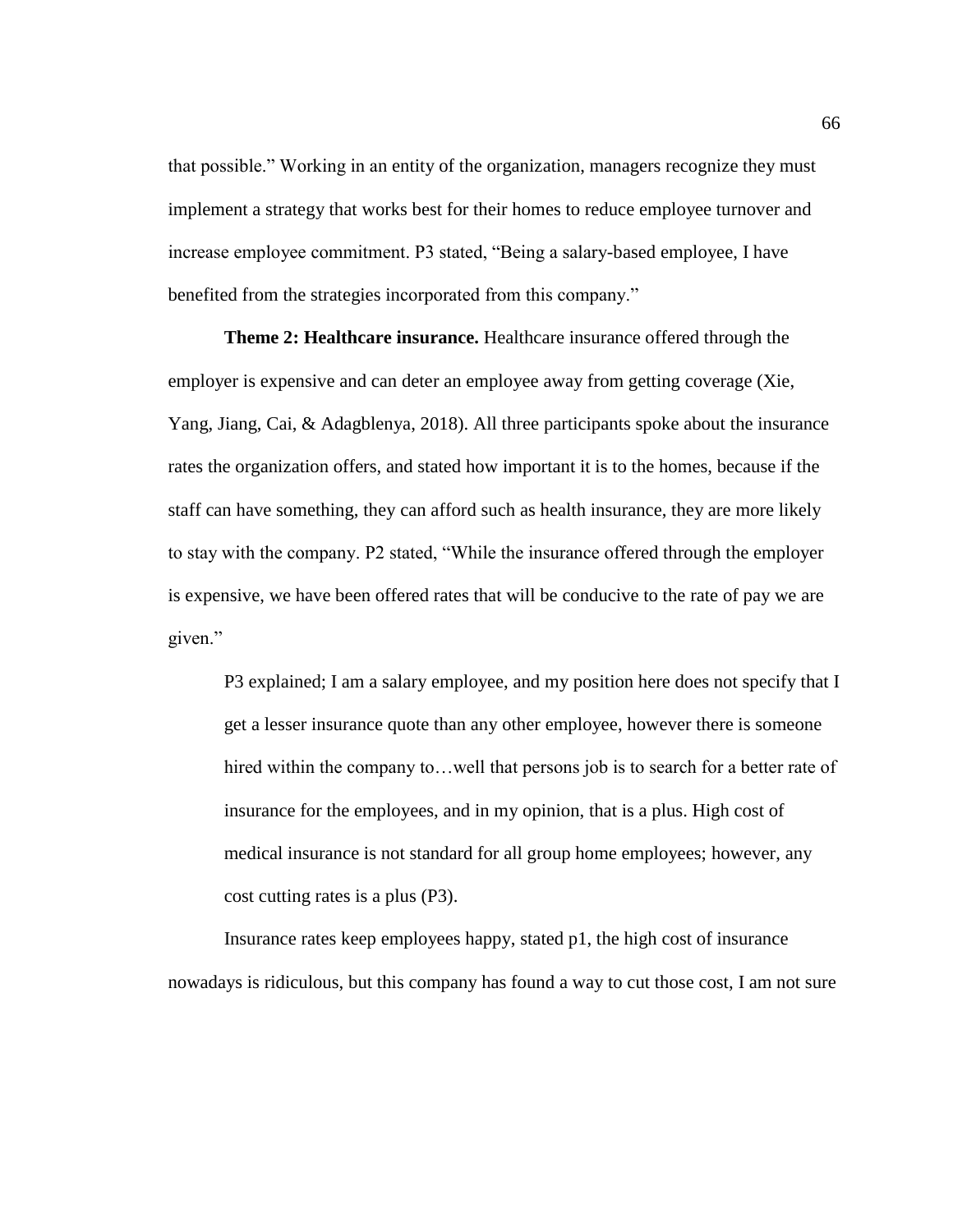how HR does it, or what secrets they have up their sleeve, but I hope they can continue saving us money.

The Affordable Care Act has made it mandatory for insurance companies to cover certain procedures for employees (Bitler & Carpenter, 2017). Meyer and Hercovitch (2001) argued employees have affective commitment when an organization offers their employees affordable insurance. Organizational leaders' knowledge of employee commitment is a vital necessity to the organization.

**Theme 3: Bonuses.** Participants 1 and 3 stated bonuses have a good place in the organization; both participants state their own conclusions about bonuses that are offered by their employer. Employees have a positive reaction when rewarded for patient care and are less likely to leave the organization. Voluntary employee turnover is reduced when the organization focus on highly skilled employees, and as a result create employee commitment throughout the organization.

P3 stated; I have been with this company for several years now, and I would have to say that most every holiday we (the supervisors) get the day off with pay. I can remember a time when I was working in another company, we worked harder than ever, and never received any bonuses, and the head of the company would tell us that they did not have the funding available. "That was one of the reasons why I left that company."

P3 added; "the organization offers Accrued paid leave (APL) time off and sick time that is a plus, because some jobs don't offer that in this field."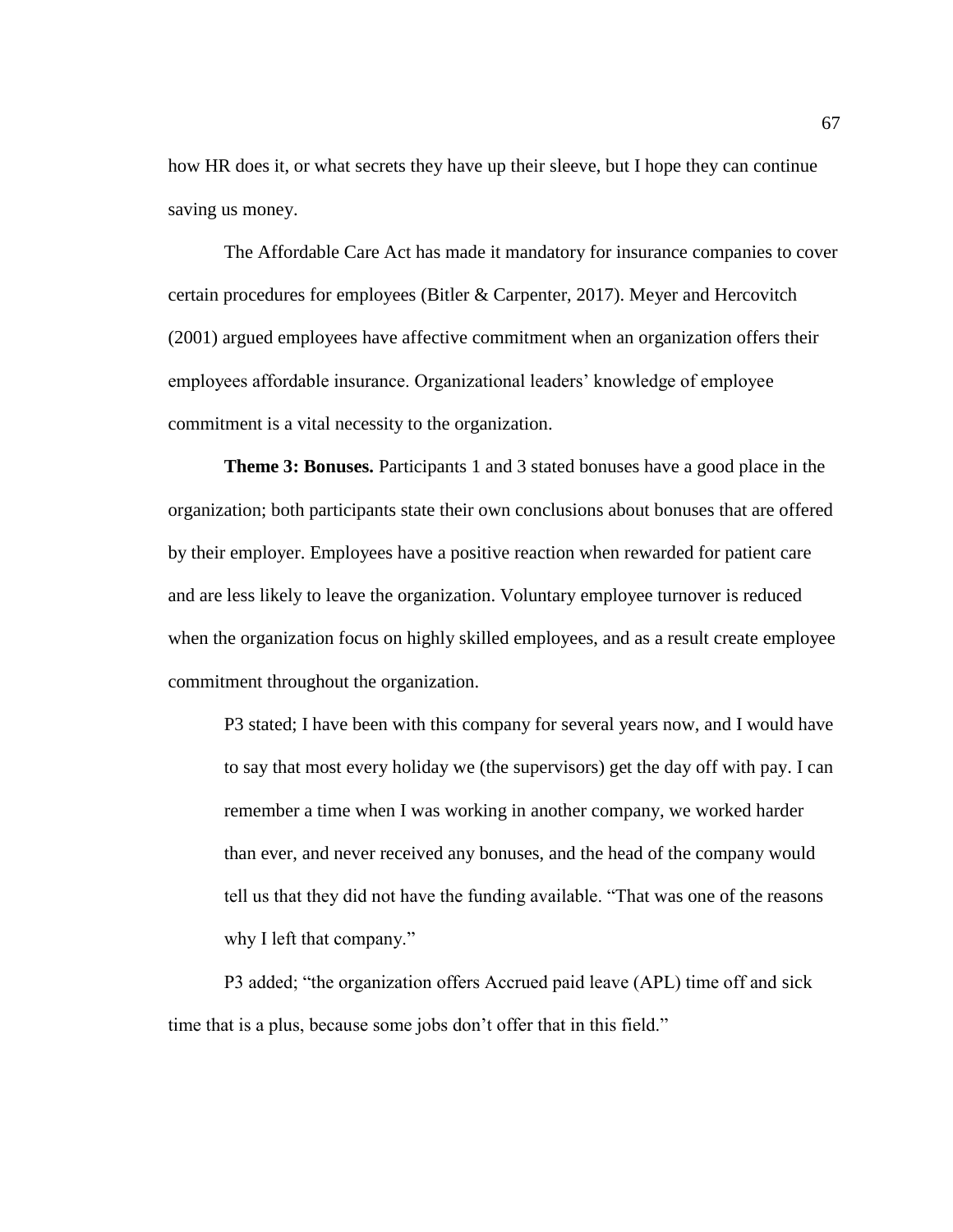**Subtheme 3: Competitive wages.**Competitive wages can be a particularly testing environment; it may have negative effects on employees (Bennett & Chioveanu, 2017).

P1 stated; "because of the growing competition, staff can go to McDonalds and make the same money they are offered in this organization; however, the strategies I implement within my home structure plays a part in staff staying for multiple years."

P2 also replied; "staff is welcome to do as they feel as far as leaving for a better paying job". P2 described a situation with one employee "one of the employees came to me and stated an interest in taking a position somewhere else, (in another company)." P2 stated that the company paid more, but there was more to do, and the work seemed harder. I stated to the employee to figure out what would best suit their needs. After our talk, the employee realized that the organization did not offer raises or any other benefits. That being said, the better competitive wages are not always worth leaving for, it's better to weigh your options." P3 added; competitive wages are discussed under certain circumstances, "I am in the front office, and if a manager has an employee whom they think is worth the

risk of promotion or raise, we go ahead and make it happen after review of all paperwork is completed, it is as simple sometimes as that."

Snell, Thomas, and Wang (2015) stated the downward rigid of competitive wages will affect the hiring process and increase the variability of both the unemployment and vacancies in response to productivity shocks. Snell, Thomas, and Wang (2015) stated, there are no issues of paying higher wages to new employees. Continuance commitment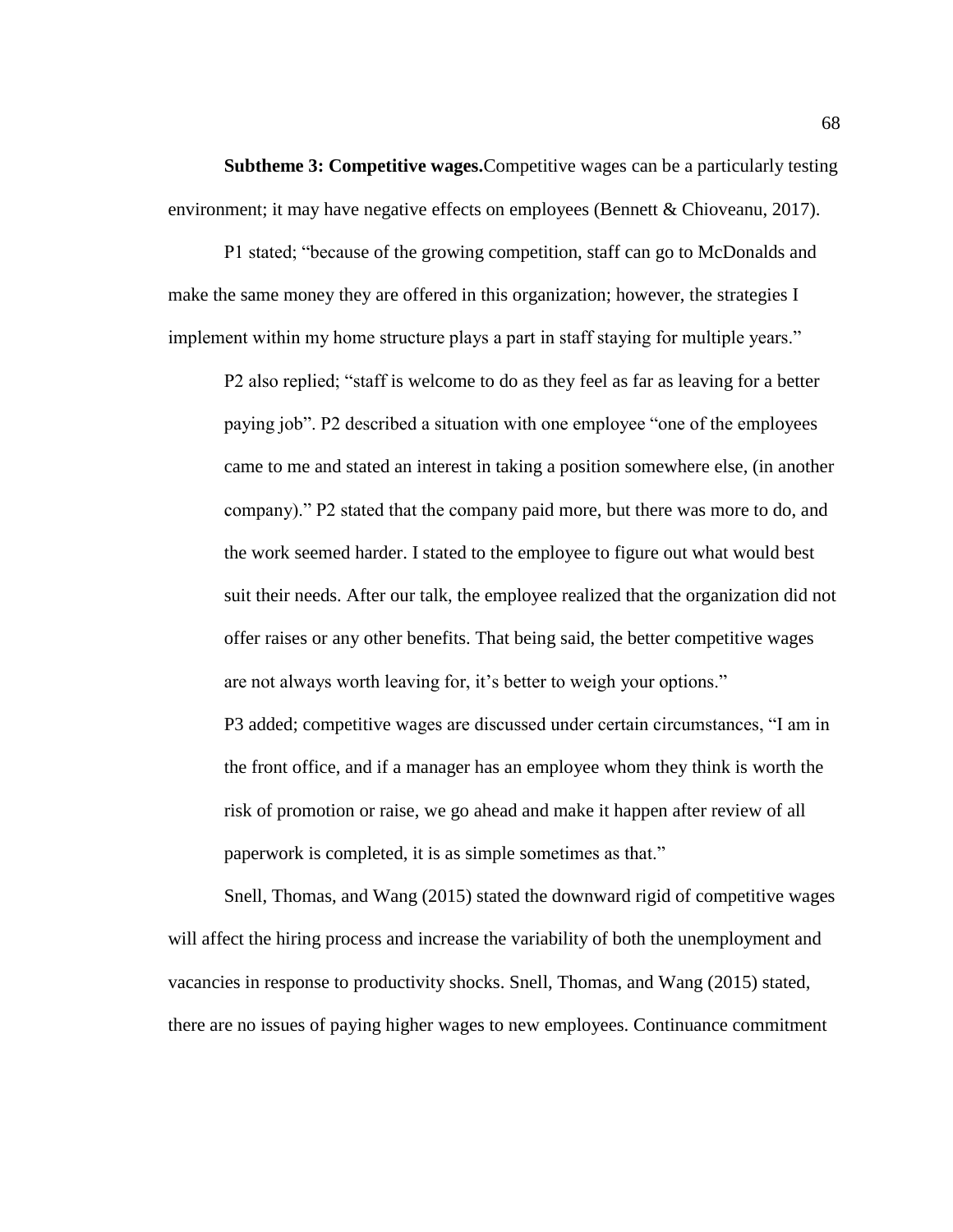to an organization is beneficial to the employee as well as the organization (Snell, Thomas, & Wang, 2015).

# **Connecting Themes to the Conceptual Framework**

Strategies to reduce employee commitment are an issue organizational leader are faced with on a daily basis (Meyer & Hercovitch, 2001). My findings showed organizational leaders need to implement a strategy to increase employee commitment and reduce the intent of turnover in a healthcare facility. Having a strategy in place will help to increase employee commitment among direct care professionals in a healthcare facility. Satisfaction of the employees is an important factor because direct care professionals are an important component in an organization (Dalkrani & Dimitriadis, 2018). Meyer and Hercovitch (2001) argued employee commitment and organizational commitment play a major part in employee emotional ability to handle conflict.

Some issues surround the direct care professionals and cause negative effects, such as conflict in the workplace. From the aspect of the organization, an employee leaving voluntarily or involuntarily is very meaningful to the organization. P1 explained "employees often express their own issues with remaining with the organization; however, they utilize the open-door policy implemented by the organization to express their problems they may have in the home."

### **Applications to Professional Practice**

The purpose of this qualitative single case study was to explore the strategies healthcare leaders need to use to develop an understanding of employee commitment.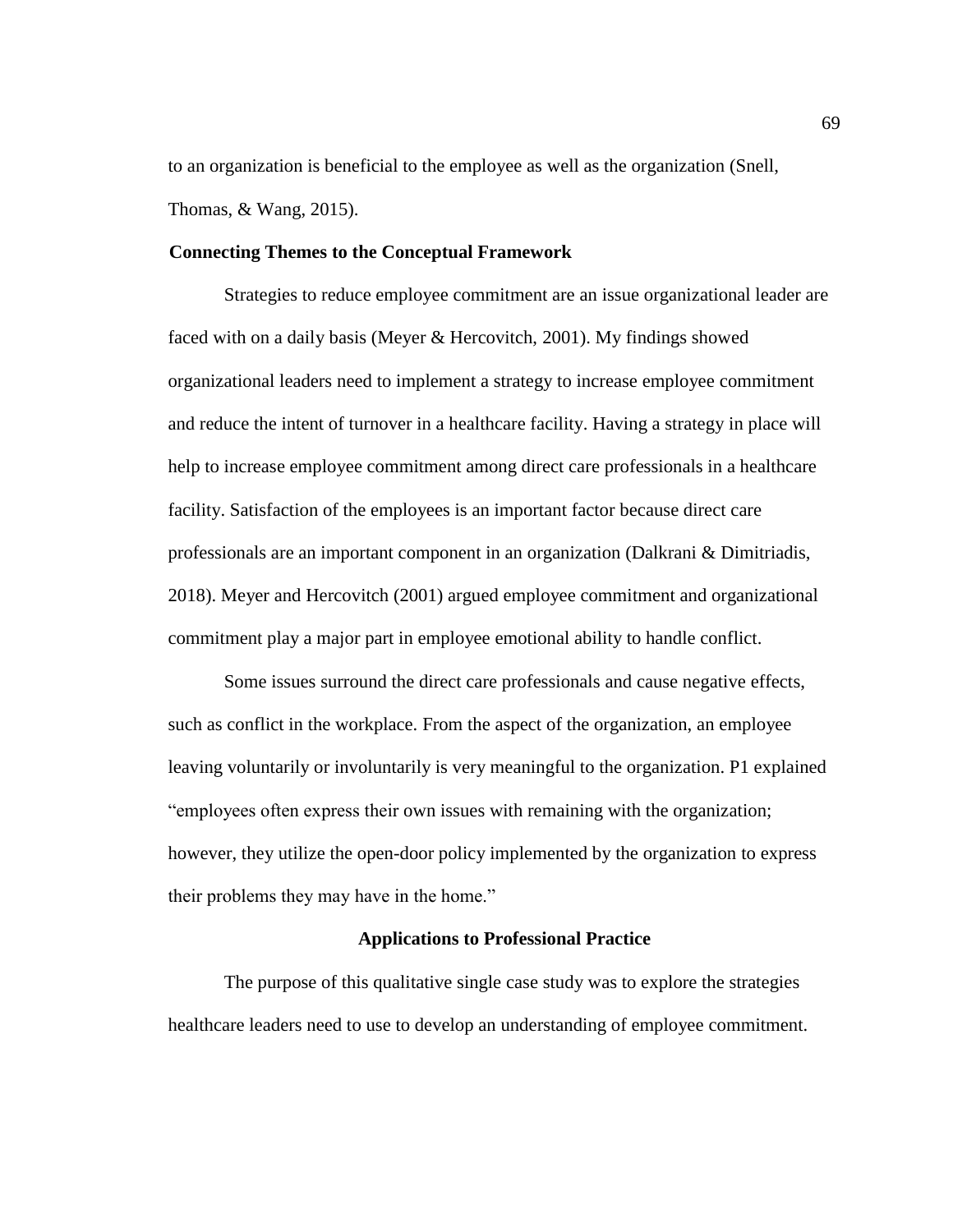Information from participants, publicly accessible information from the company website and research offered supportive information for the causes and effects of employee commitment among direct care professionals. Subsequently, employee commitment will have a vast effect on sustainability in the organization. All participants agreed; the organization will lose good staff if adequate strategies are not in place. Developing a positive work environment will help the morale of employee commitment (Stanley  $\&$ Meyer, 2016).

Participants of this study stated if the organizations do not implement a strategy to increase employee commitment,they will lose revenue as well as staffing. Not having a clear and concise strategy in place to curb the negative effects of employee retention, may increase the high turnover rate of healthcare employees. In addition, participants reiterated that healthcare leaders must focus on the dynamics of employee engagement in an effort to reduce employee turnover. Participants stated that the implementation of strategies such as training courses, company meetings to engage the staff with company policy and procedures will help to develop a higher level of teamwork. P1 stated, "Implementing my own strategies has worked so far, but the company must back me up with their own form of employee engagement to keep employees here." P2 also stated, "I make sure that all my staff are well equipped with the tools they need to do their job." P3 added, "If the management show that they are a positive leader, staff will more likely remain and be trustworthy." Job satisfaction has an effect on employee commitment to an organization (Haar, Russo, Sune, & Ollier-Malaterre, 2014). Utilizing effective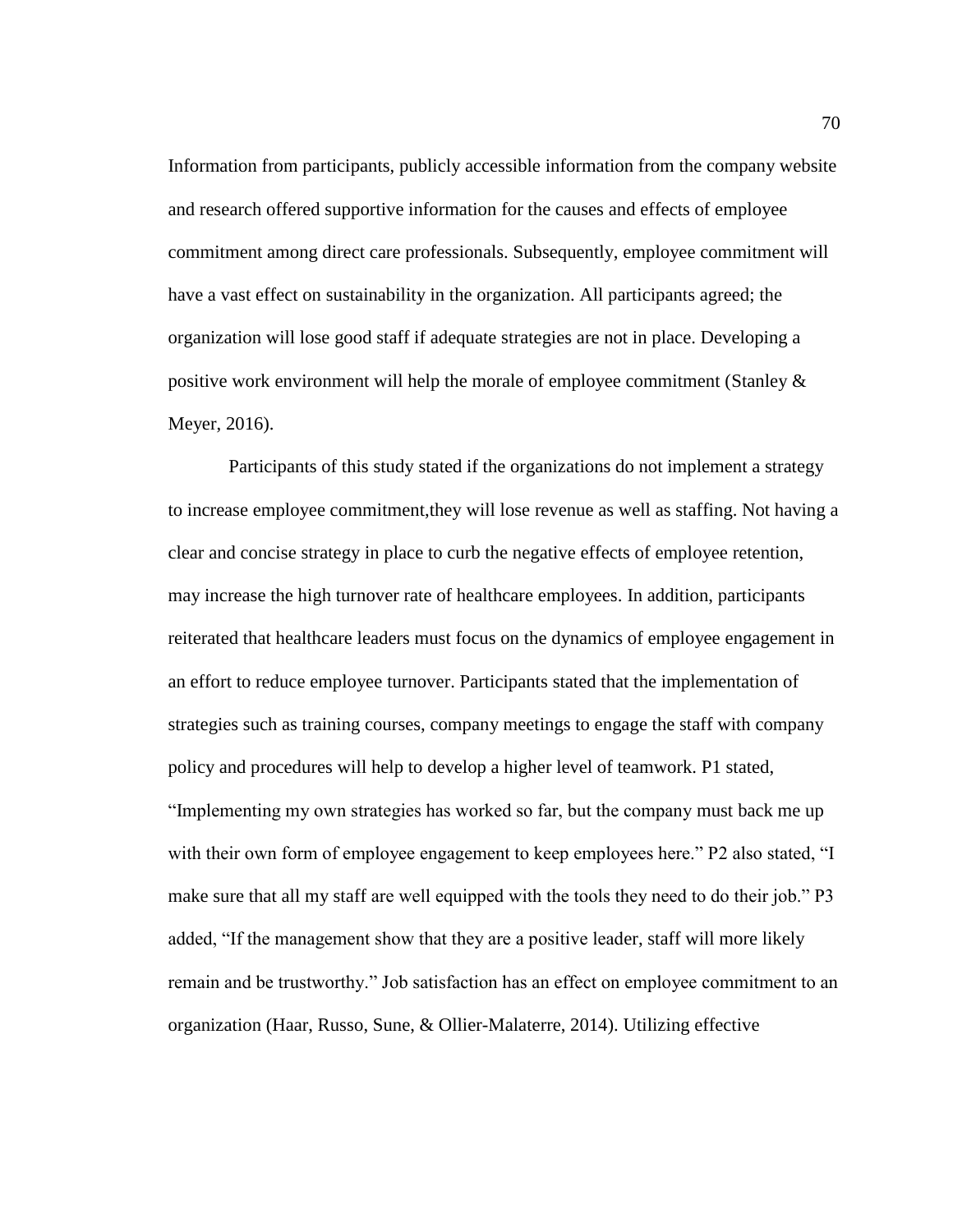communication skills will increase employee commitment and lessen the results of turnover among healthcare employees (P1, P2, and P3).

Participants mentioned that cross-training employees will make up for the reduction of staff. P3 stated "All staff, which includes area supervisors, are required to have multiple levels of training which exceeds the in-home training." P1 added, "Virtual training is a requirement for staff to work in the homes, this does not make them particularly trained to fully work alone, but however, they will be on the right track of being prepared to work alone." A trained staff is an essential part of the workforce in the healthcare system (Lee et al, 2018). Area supervisors and home managers will need to come together with the providers and foster in ideas to reinforce training and reduce turnover while increasing employee commitment.

Employee commitment has become more prevalent in the healthcare system and has a dramatic effect on healthcare employees (Fu & Deshipande, 2014). When turnovers occur, it weakens the relationship between the employees and the organization (Kim  $\&$ Beehr, 2018). The findings from this study may assist healthcare leaders in addressing employee commitment and reducing the intent of turnover in a facility that serves developmentally disabled adults.

#### **Implications for Social Change**

Organizational healthcare leaders need to understand the effectiveness of employee job performance and the consequences it has on social change. A high turnover rate can have a negative effect on an organization's sustainability (Fischer, 2014). Some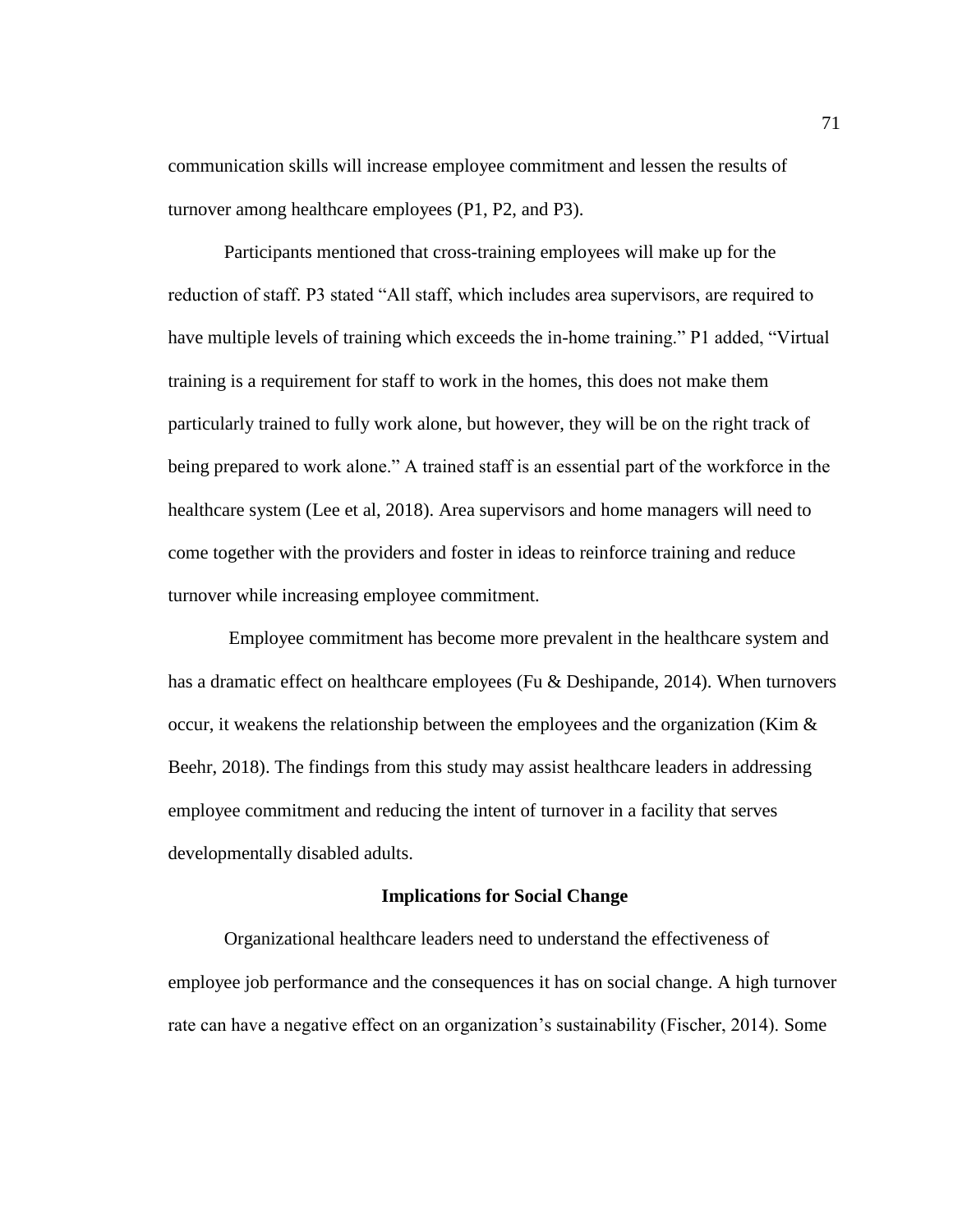issues concerning employee turnover may be costly to the organization. An organization that has a high level of turnover and do not have a strategy in place for employee commitment, may have difficulty recruiting qualified staff (Werang  $& Pure, 2018$ ). When individuals with intellectual disabilities receive support from the federal, state, and local levels of government, and strategies to reduce high turnover rates are not readily available in the organization, funding will become a priority and a social issue (USDHHS, 2006).

The relationship between workload, stress, and dysfunctional employee relations intensifies the negative attributes of employee commitment (Erdogen & Yildirim, 2017). This study may influence healthcare leaders to adhere to the need for a structured strategy to reduce turnover and increase the need for highly skilled healthcare workers. Also, the findings from this study may modify employee commitment, which may improve and contribute to the United States economy. Leaders of healthcare organizations can sustain a more profitable facility if they reduce turnover cost and enhance employee commitment among direct care professionals (Delegach et al., 2017). Healthcare leaders must develop an understanding of how to run a successfully globalized business such as a facility which services developmentally disabled adults. Healthcare leaders can establish and develop good supportive and strategic communications skills with employees by teaching and motivating employees with empowerment and up-to-date training (Glavas, 2016). With these skills, employee organizational commitment could strengthen, and in turn, the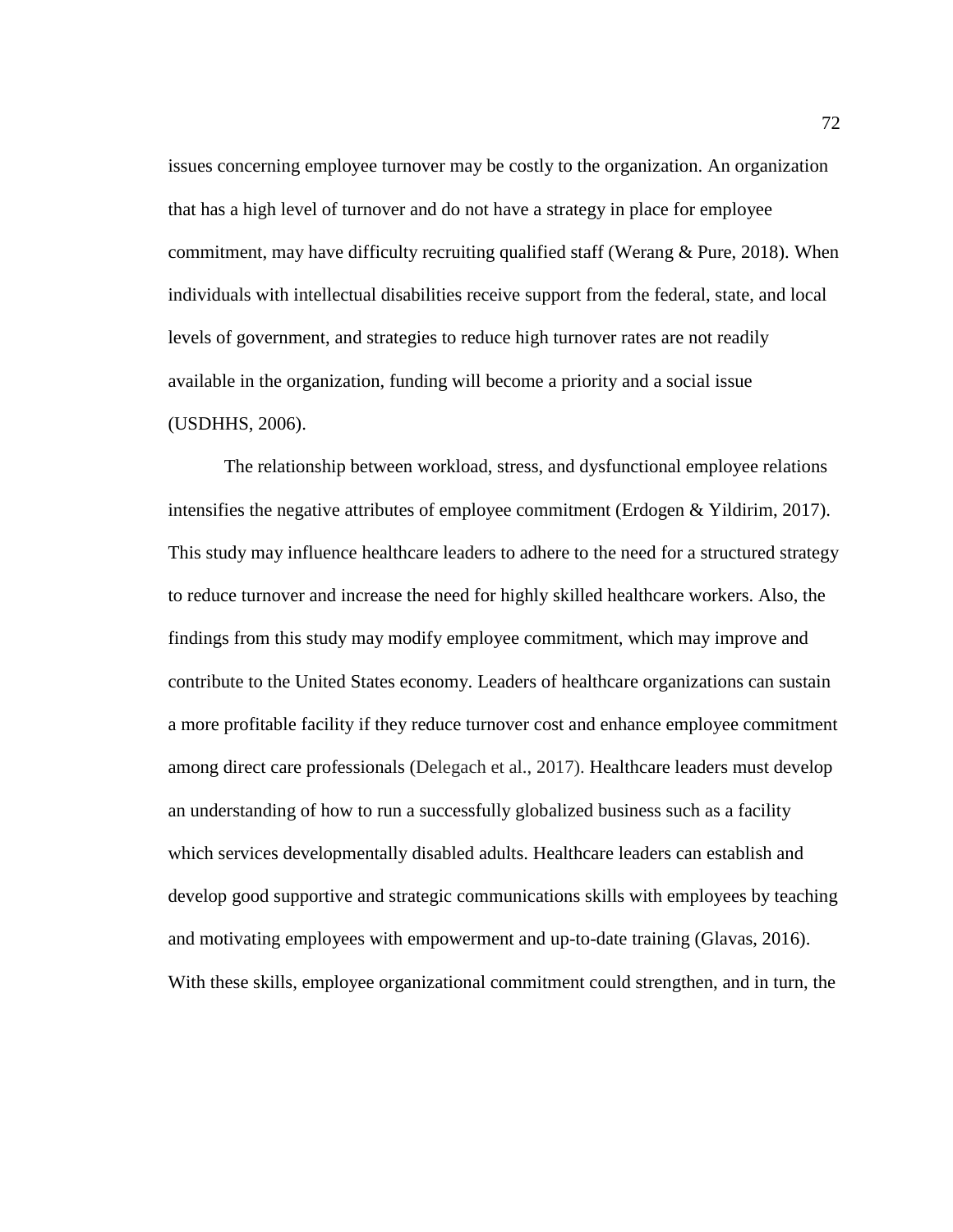turnover rates might reduce, and employee commitment may increase in the healthcare field.

## **Recommendations for Action**

Leaders of organizations encounter various issues with employee commitment in the healthcare industry. The first recommendation for organizational leaders is to commit to constructing a logical strategy for employee commitment. Organizational leaders will need to minimize turnover intent and maximize employee commitment. There are components influencing employee turnover; however, managers implementing strategies to reduce employee turnover and increasing employee commitment does not mean it will fully eliminate turnover intent. Employee turnover and job satisfaction is two main reasons for employee commitment in an organization (Wombacher & Felfe, 2017). Job satisfaction, overworked employees, and unhealthy work environments can have a negative effect on employee commitment (George, 2015).

The second recommendation is a manager increasing employee commitment should include (a) job satisfaction, (b) a healthier work environment, and (c) an opendoor policy. Employees' intentions to leave an organization with a healthier work environment are reduced when satisfaction has been achieved. All participants (p1, p2, and p3) agreed on work incentives will help to increase employee awareness and organizational goals. Employees feel more involved when they are a part of a positive solution (Ozturk & Guven, 2016). Job satisfaction encompasses employee performance,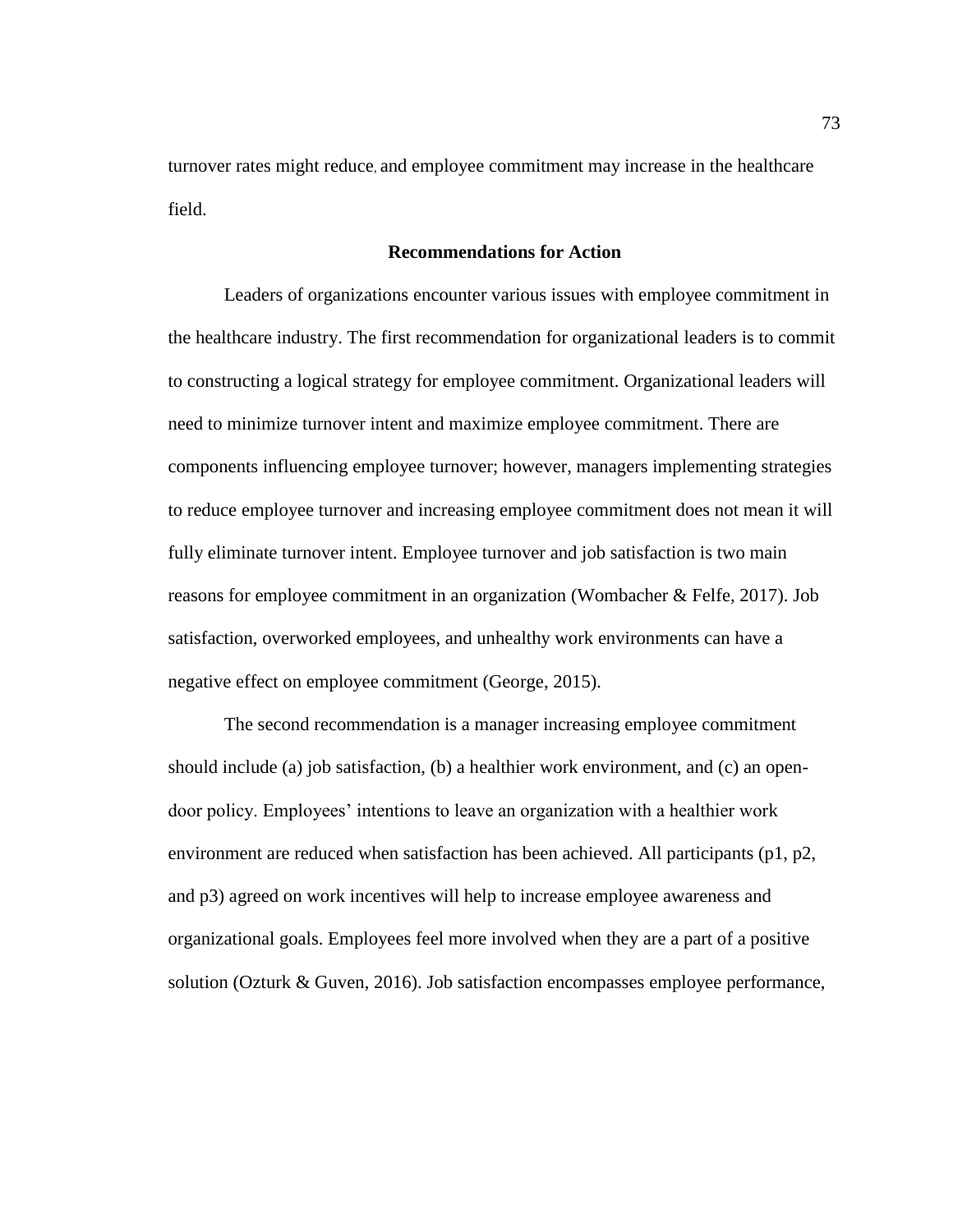the effectiveness of leadership, and the influential characteristics of employee accession (Bouckenooghe, Zafar, & Raja, 2015).

Organizational leaders can instill a model of competency in employees, which may ensure the growth of the organization. Leaders who are effective in their leadership can enhance employees' performances. Recommendations for leaders to implement strategies to enhance employee performances are highly recommended. A successful strategy to enhance employee commitment may increase the mobility of employees and increase the profitability of the organization (Colorafi, & Evans, 2016). The findings from this study may interest other researchers and healthcare workers working with intellectually disabled adults. I will be sure to provide to the participants of this study a summary of the findings. I plan to disseminate my study at a conference or any platform relevant to my study. Finally, I will work with my committee to submit my final study for publication in the ProQuest dissertation database.

#### **Recommendations for Further Research**

The findings from this qualitative single case study did not include open dialog with the provider of the organization for creating training classes to educate the employees in the organization. Future research may allow leaders to incorporate different strategies in many other levels of healthcare to increase employee commitment and decrease turnover intent. A recommendation for further research could include how healthcare leaders can enhance employee commitment and increase organizational awareness. Healthcare leaders play an exceedingly large role in employee commitment,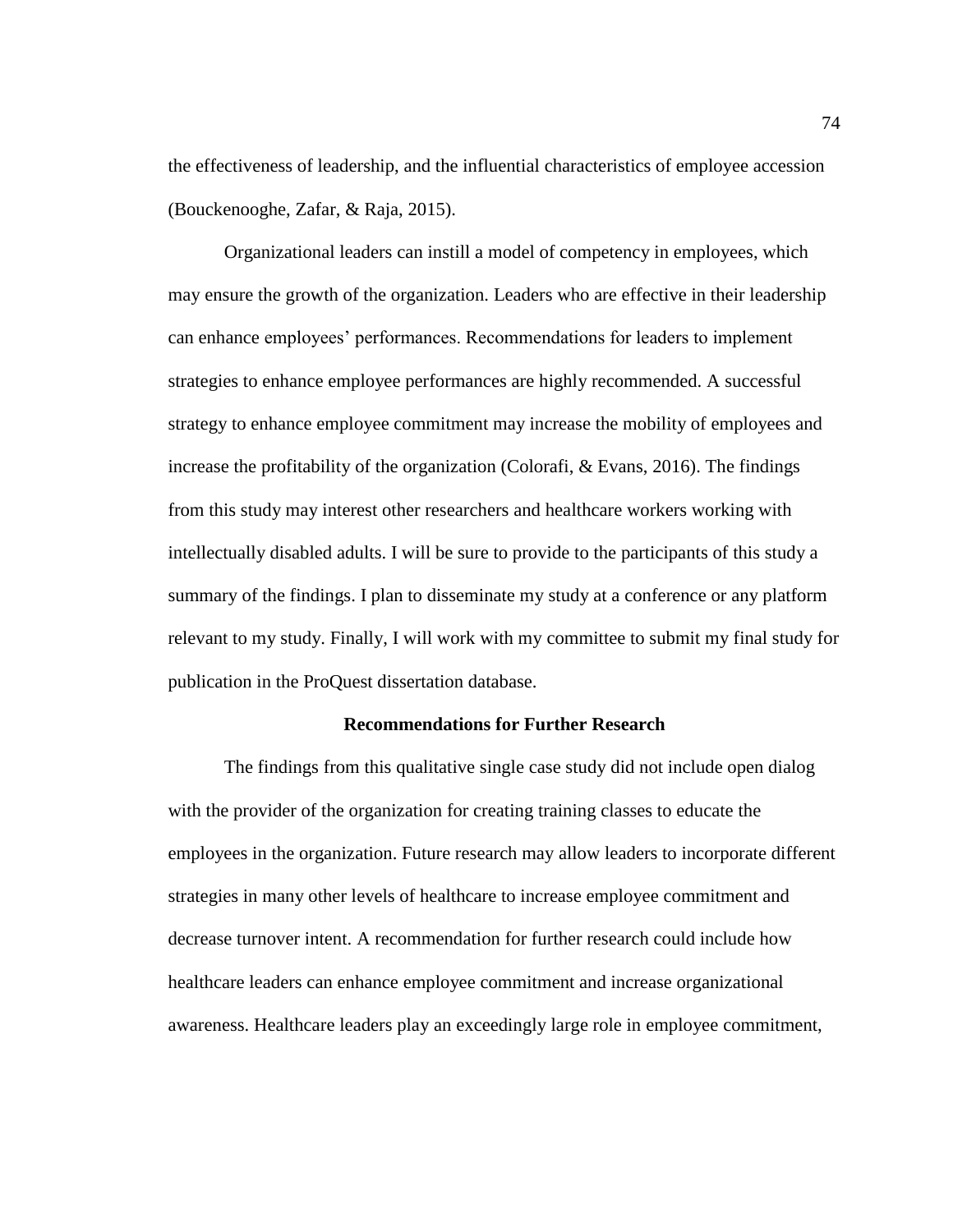fostering in strategies in ongoing training for managers within the organization will assist with strengthening the organization (Hwang & Hopkins, 2015). In addition, the basic knowledge managers will receive from training will help organizational leaders incorporate a better understanding of employee commitment to the employees of the organization.

A final recommendation for the study is to allow future researchers to conduct a critical study of license facilities and part-time employees and view their behavior on the culture. I also recommend other qualitative researchers expand the number of participants used in the study. Future researchers of a similar study may also conduct a quantitative or mixed method study to comprehend the importance of the strategies to enhance commitment. Future researchers can choose a different geographical location, such as a larger facility to conduct research. There are not many studies reviewed of license facilities versus an unlicensed facility and the impact on employee commitment. A licensed facility is under a different set of rules than the studied facility. Future research could include more findings and bring healthcare closer to reducing turnover and increasing employee commitment.

## **Reflections**

When I decided to tackle this challenging task of being the first person in my family to be called Doctor, I felt like it would not be as hard as achieving my Master of Business Administration (MBA). I thought this particular study would be easy because I have worked in the healthcare field for years. I thought I knew all it was to know about in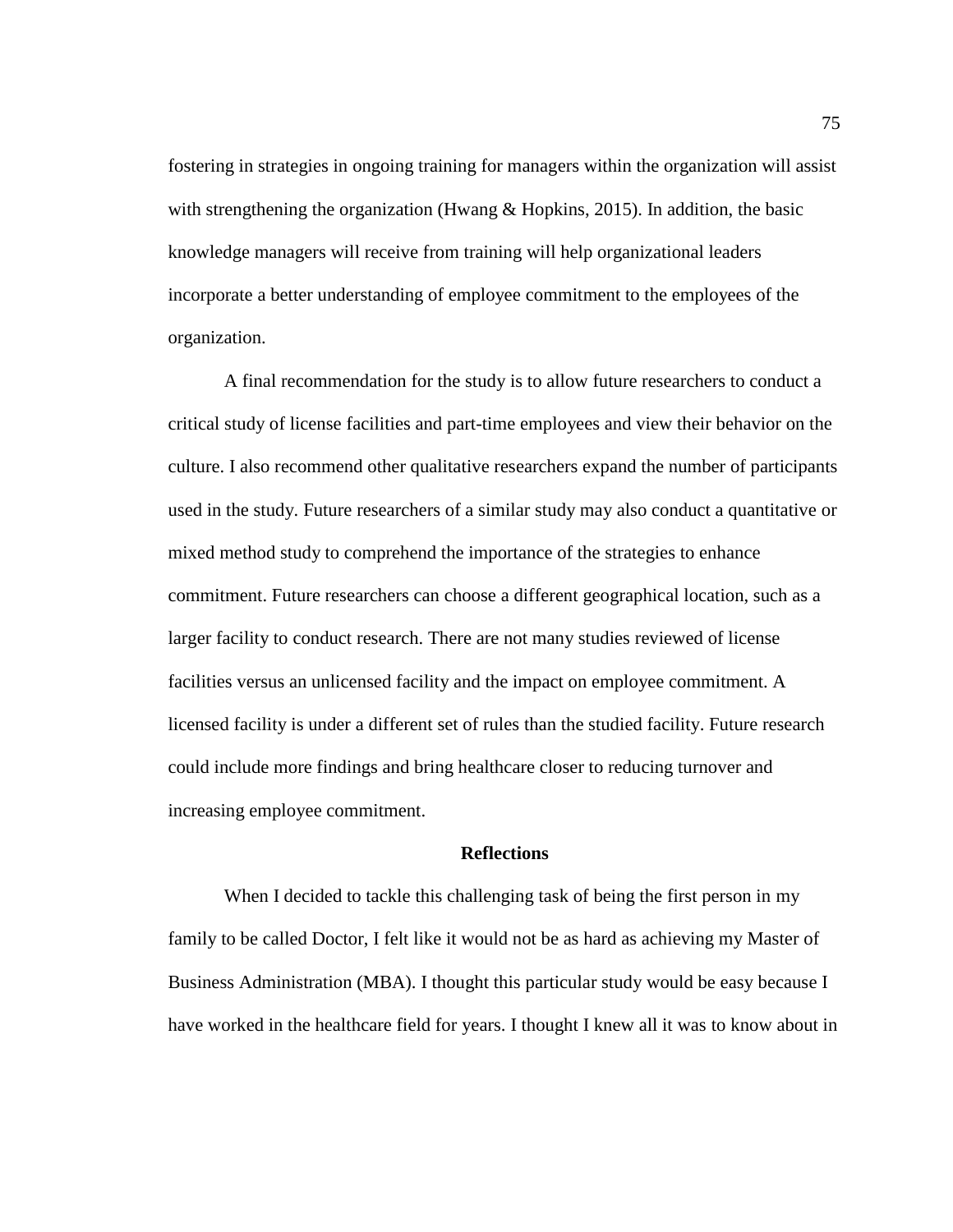this field, so much so I thought I could write this study with no problem or any biases and would turn out to be so far from the truth. Tackling this study has really given me a whole new outlook on the healthcare field. When I started this school, I stumbled over many blocks, starting from my very first class to the end. My life began to be surrounded by my computer and the discussion board, but I stuck in there and got it done. I thought that when I began my interviews, I would be full of my own opinions, because of my own experiences, and I thought my own biases would get in the way of the actual realization of other people experience.

As I started the process of interviewing my participants, I tried not to allow my personal experience with employee commitment and turnover to get in the way of my research. My participants enlightened me about things I was not aware of and they were excited to share their thoughts and experiences with me, and in exchange, they hoped my study would help to make a change in the healthcare industry. The study participants gave me a lot of positive strategic information that could change the thinking process of not only healthcare organizations, but other organizations with turnover issues.

### **Conclusion**

Meyer and Herscovitch (2001) reflected on workplace commitment to healthcare employees with organizational leaders who have successfully reshaped employees' behaviors. The employee commitment theory depicts the ability of leaders, who symbolize the strength leaders need in multiple organizational industries. Employee commitment can have a positive reaction on vulnerable individuals who rely on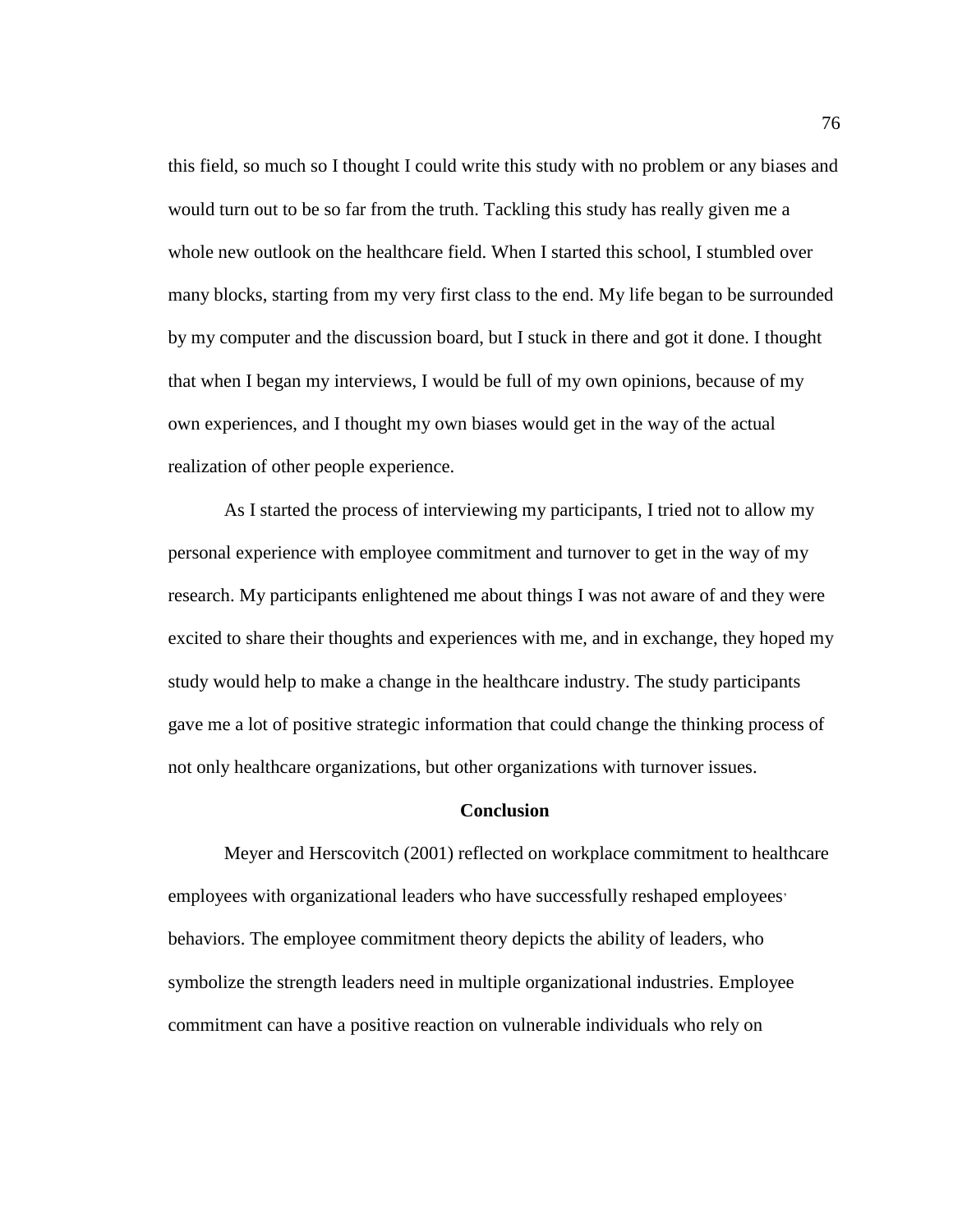committed staff. When trusted staff abruptly leaves, it not only affects the organization, but the individuals who have mentally attached themselves to the employees (Arianto, 2018).

My study's findings reflect leaders of organizations should instill positive ethics and trustworthiness in the employees working in the facilities. Drivers to increase and motivate employees are established when employees feel they are needed in the organization (Reina et al., 2018). Organizational leaders can increase sustainability by reducing the turnover intent of their employees, offering more incentives such as; decreasing the out-of-pocket cost of insurance for employees, bonuses, vacation time, open-door policies for all employees, and a positive work environment which may increase employee commitment.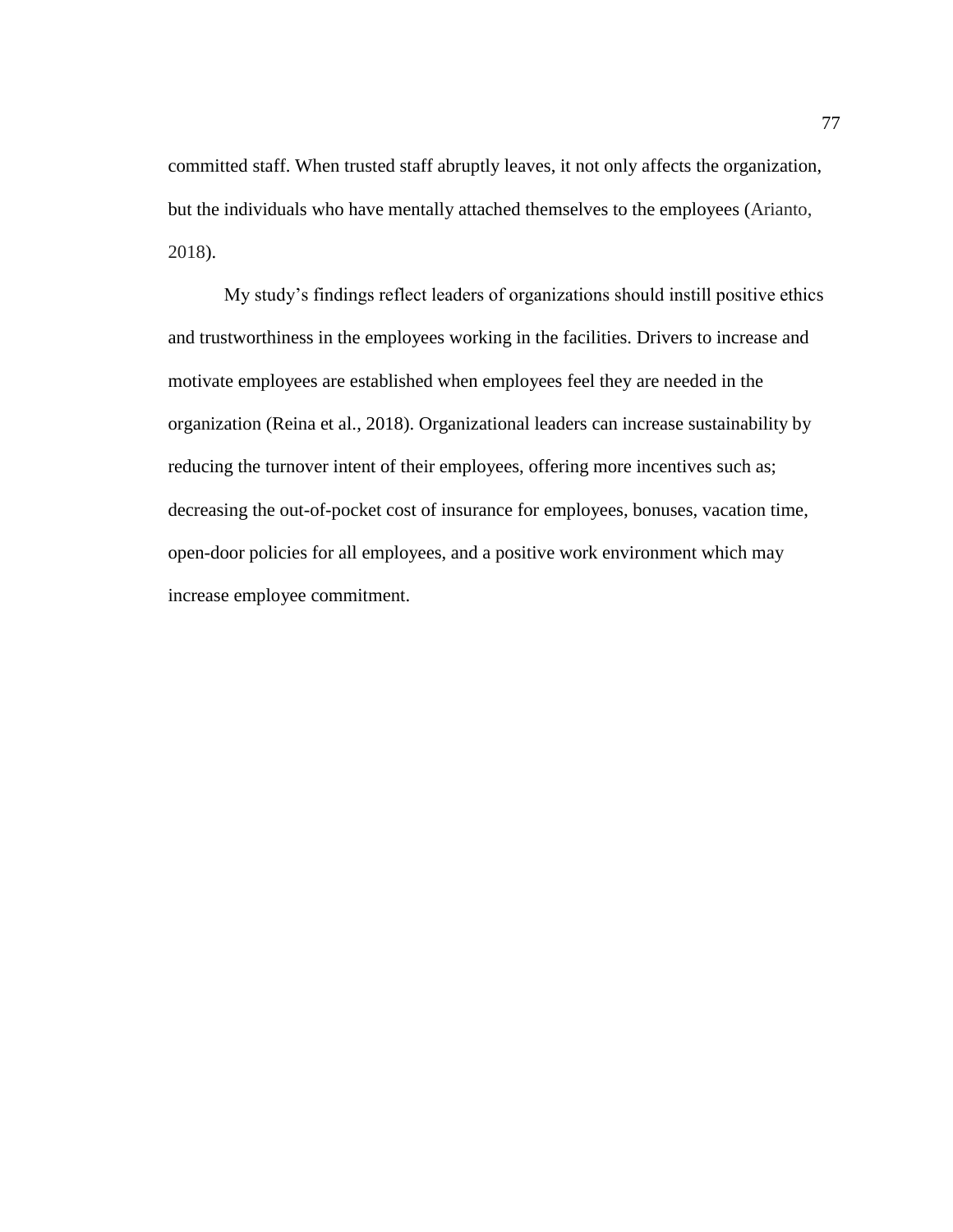### References

Administration of Community Living. (2017). *A statistical profile of older African Americans*. Retrieved from https://www.acl.gov

Adriaenssens, J., De Gucht, V., & Maes, S. (2015). Determinants and prevalence of burnout in emergency nurses: A systematic review of 25 years of research. *International Journal of Nursing Studies, 52,* 649–661. doi:10.1016/j.ijnurstu.2014.11.004

- Afsar, B., Badir, Y. F., & Saeed, B. B. (2014). Transformational leadership and innovative work behavior. *Industrial Management & Data Systems*, *114,* 1270– 1300. doi:10.1108/imds-05-2014-0152
- Al Afari, T. S., & Abu Elanain, H. M. (2014). Procedural and distributive justice as mediators of the relationship between interactional justice and work outcomes: An empirical study of the UAE public healthcare sector. *Journal of Applied Business Research, 30*, 1091–1108. doi:10.19030/jabr.v30i4.8657
- Alasousi, H., & Alajmi, B. (2017). Motivating academic librarians: Implications of Maslow's hierarchy of needs theory. *Knowledge Discovery and Data Design Innovation*,*14*, 207–231. doi:10.1142/9789813234482\_0011
- AlAzzam, M., AbuAlRub, R. F., & Nazzal, A. H. (2017). The relationship between work–family conflict and job satisfaction among hospital nurses. *Nursing Forum*, *52*, 278–288. doi:10.1111/nuf.12199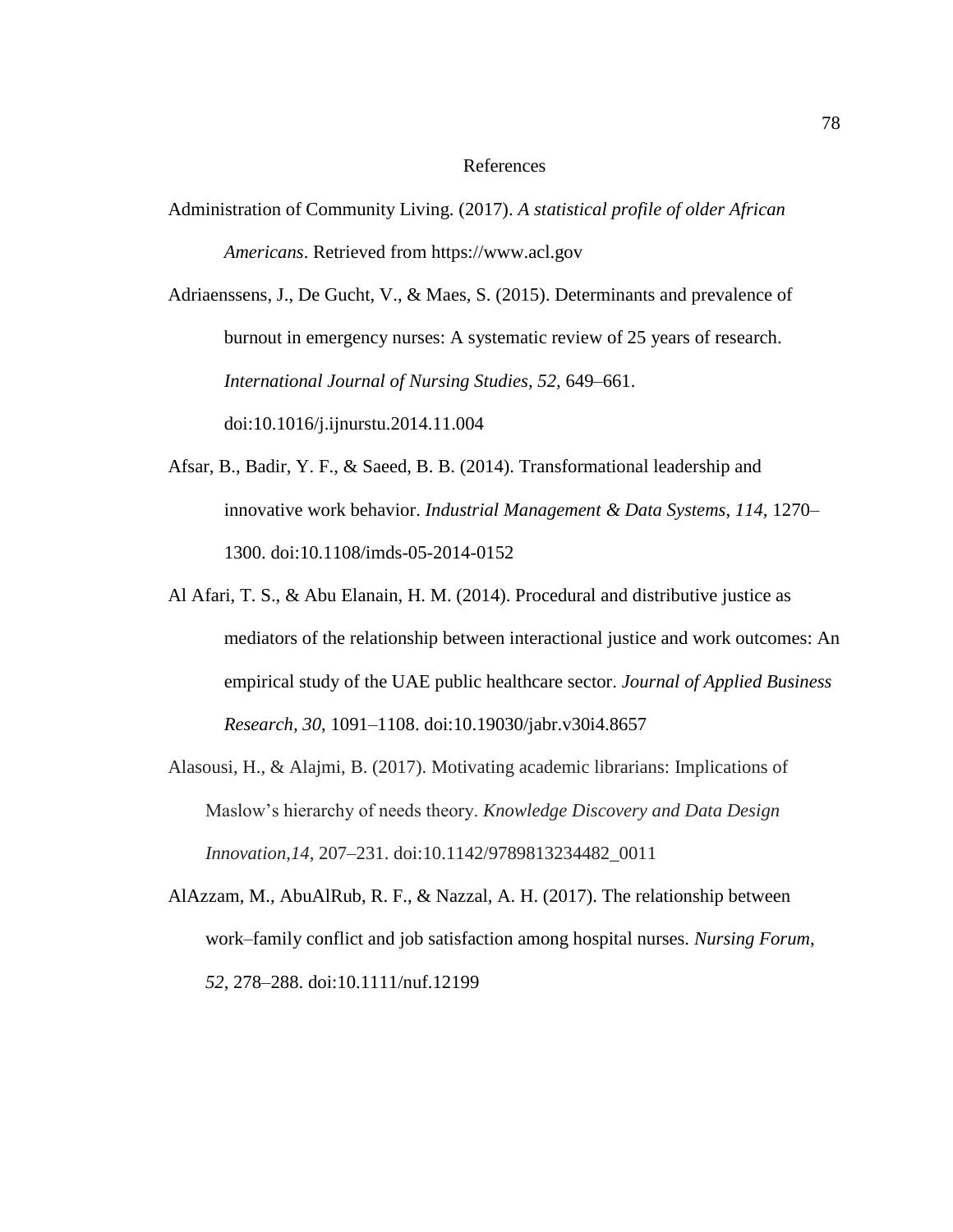- Alharbi, A. Y. (2017). Leadership styles of nurse managers and their effects on nurse and organizational performance, issues and problems. *International Journal of Information Research and Review 4,* 4516-4525.Retrieved from http://www.ijirr.com
- Alzougool, B., Elbargathi, K., Habib, H., Khalaf, B., & Al-Qutub, D. (2015). Women's leadership styles in private sector in Jordan. *International Journal of Innovation, Management and Technology*, *6*, 166–173. doi:10.7763/ijimt.2015.V6.596
- Anantadjaya, S., Nawangwulan, I., Pramesty, A., & Gunawan, A. (2015). Measuring customers' intimacy*:* Evidence from Indonesian service-based companies. *Ekonomika*, *61*, 11–28. doi:10.5937/ekonomika1502011a
- Andrews, R., Beynon, M., & Genc, E. (2017). Strategy implementation style and public service effectiveness, efficiency, and equity. *Administrative Sciences, 7* (1), 1–19. doi:10.3390/admsci7010004
- Archibald, M. M., Radil, A. I., Zhang, X., & Hanson, W. E. (2015). Current mixed methods practices in qualitative research: A content analysis of leading journals. *International Journal of Qualitative Methods*, *14*, 5–33. doi:10.1177/160940691501400205

Arekar, K., Jain, R., Desphande, B., &Sherin, P. (2016). Relationship between individual and structural determinants on job satisfaction-analysis of employee turnover in the Indian context. *Journal of Developing Areas*, *50*, 387–398. doi.10.1353/jda.2016.0149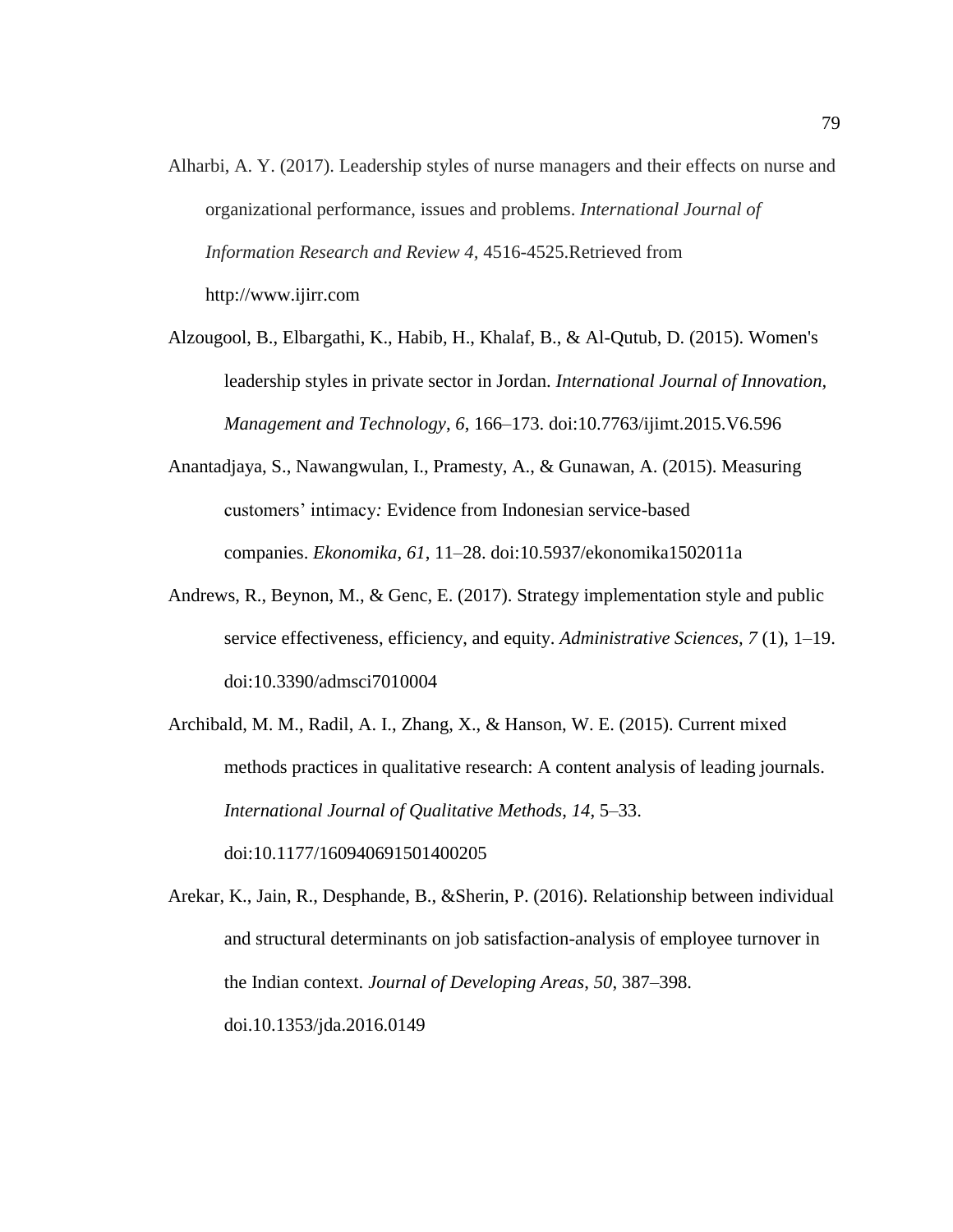- Arianto, A. (2018). The influence of reward on turnover intention with the organizational commitment as an intervening variable (A study on group I and II employee at djatiroto sugar factory). *KnE Social Sciences*, *3*, 308–323. doi:10185021kss.v313.1891
- Armstrong-Stassen, M., Freeman, M., Cameron, S. J., & Rajacic, D. (2015). Nurse managers' role in older nurses' intention to stay. *Journal of Health Organization and Management*, *29*, 55–74. doi:10.1108/jhom-02-2013-0028
- Asamani, J. A., Naab, F., & Ofei, A. M. A. (2016). Leadership styles in nursing management: Implications for staff outcomes. *Journal of Health Sciences*, *6*, 23– 36. doi:10.17532/jhsci.2016.266
- Asiri, S. A., Rohrer, W. W., Al-Surimi, K., Daar, O. O., & Anwar, A. (2016). The association of leadership styles and empowerment with nurse's organizational commitment in an acute healthcare setting: A cross-sectional study. *BMC Nursing*, *15*, 2–10. doi:10.1186/s12912-016-0161-7
- Bagga, G. (2013). How to keep the talent you have got. *Human Resource Management International Digest*, *21*, 3-4. doi:10.1108/09670731311296401
- Balli, H., &Yanik, A. (2014). The evaluation of organizational commitment in health employees. *International Refereed Academic Social Sciences Journal*, *5*, 79–95. doi:10.17364/iib.20151611000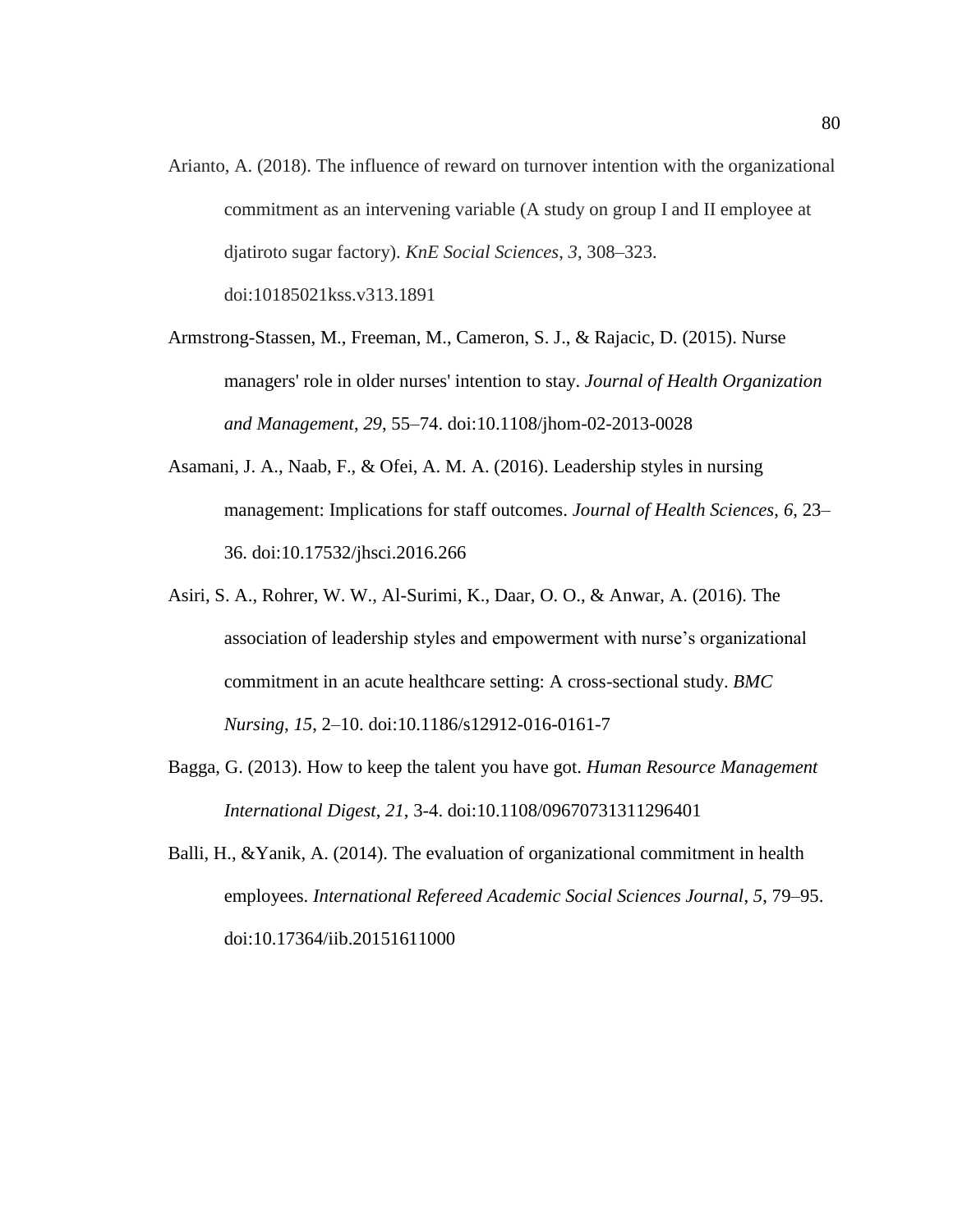- Banks, G. C., McCauley, K. D., Gardner, W. L., & Guler, C. E. (2016). A meta-analytic review of authentic and transformational leadership: A test for redundancy. *The Leadership Quarterly*, *27*, 634–652. doi:10.1016/j.leaqua.2016.02.006
- Barnham, C. (2015).Quantitative and qualitative research: Perceptual foundations. *International Journal of Market Research, 57,*837–854.doi.102501/ijmr-2015-020
- Basogul, C., & Özgür, G. (2016). Role of emotional intelligence in conflict management strategies of nurses. *Asian Nursing Research*, *10*, 228–233. doi:10.1016/j.anr.2016.07.002
- Bass, B. M. (1985). *Leadership and performance beyond expectations*. New York, NY: Free Press.
- Beane, D., Ponnapalli, A., & Viswesvaran, C. (2017). Workplace religious displays and perceptions of organization attractiveness. *Employee Responsibilities and Rights Journal, 29*, 73–88. doi:10.1007/s10672-016-9286-9
- Belias, D., & Koustelios, A. (2014). Transformational leadership and job satisfaction in the banking sector: Are view. *International Review of Management and Marketing*, *4*, 187–200. Retrieved from www.econjournals.com/index.php/irmm
- Bennett, J., & Chioveanu, I. (2017). The optimal minimum wage with regulatory uncertainty. *Journal of Publication Economic Theory, 19,* 1099–1116. doi:10.1111/jpet.12276
- Benoot, C., Hannes, K., & Bilsen, J. (2016). The use of purposeful sampling in a qualitative evidence synthesis: A worked example on sexual adjustment to a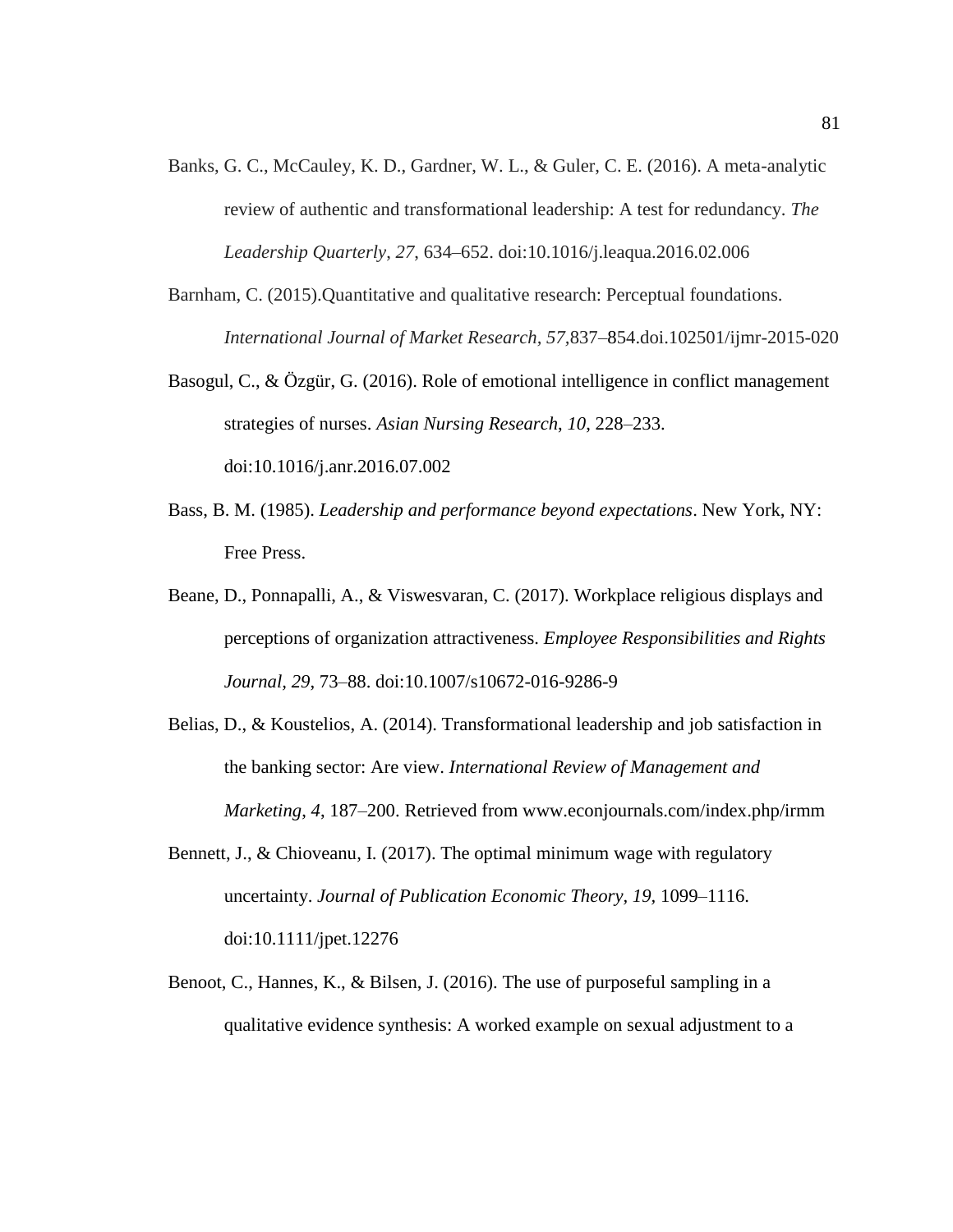cancer trajectory. *BMC Medical Research Methodology*, *16(*1), 1–12. doi:10.1186/s12874-016-0114-6

- Bingham, D, & Ruhl, C. (2015). Planning and evaluating evidence-based perinatal nurse staffing. *Journal of Obstetric, Gynecologic, & Neonatal Nursing*, *44,* 290–308. doi:10.1111/1552-6909.12544
- Bitler, M. P., & Carpenter, C. S. (2017). Effects of state cervical cancer insurance mandates on pap test rates. *Health Services Research, 52,* 156–175. doi:10.1111/1475-6773.12477
- Boamah, S. A., Read, E. A., & Spence Laschinger, H. K. (2017). Factors influencing new graduate nurse burnout development, job satisfaction and patient care quality: A time‐lagged study. *Journal of Advanced Nursing*, *73,* 1182–1195. doi:10.1111/jan.13215
- Boddy, C. R. (2016). Sample size for qualitative research. *Qualitative Market Research*, *19*, 426–432. doi:10.1108/qmr-06-2016-0053
- Boedker, C., Meagher, K., Vidgen, R., Cogin, J., & Mouritsen, J. (2017). Doing more with less: Productivity or starvation? The intellectual asset health check. *Public Money & Management*, *37*, 31–38. doi:10.1080/09540962.2016.1249229
- Boell, S. K., & Cecez-Kecmanovic, D. (2015). On being 'systematic' in literature reviews in IS. *Journal of Information Technology*, *30*, 161–173. doi:10.1057/jit.2014.26
- Bogenschutz, M. D., Hewitt, A., Nord, D., & Hepperlen, R. (2014). Direct support workforce supporting individuals with IDD: Current wages, benefits, and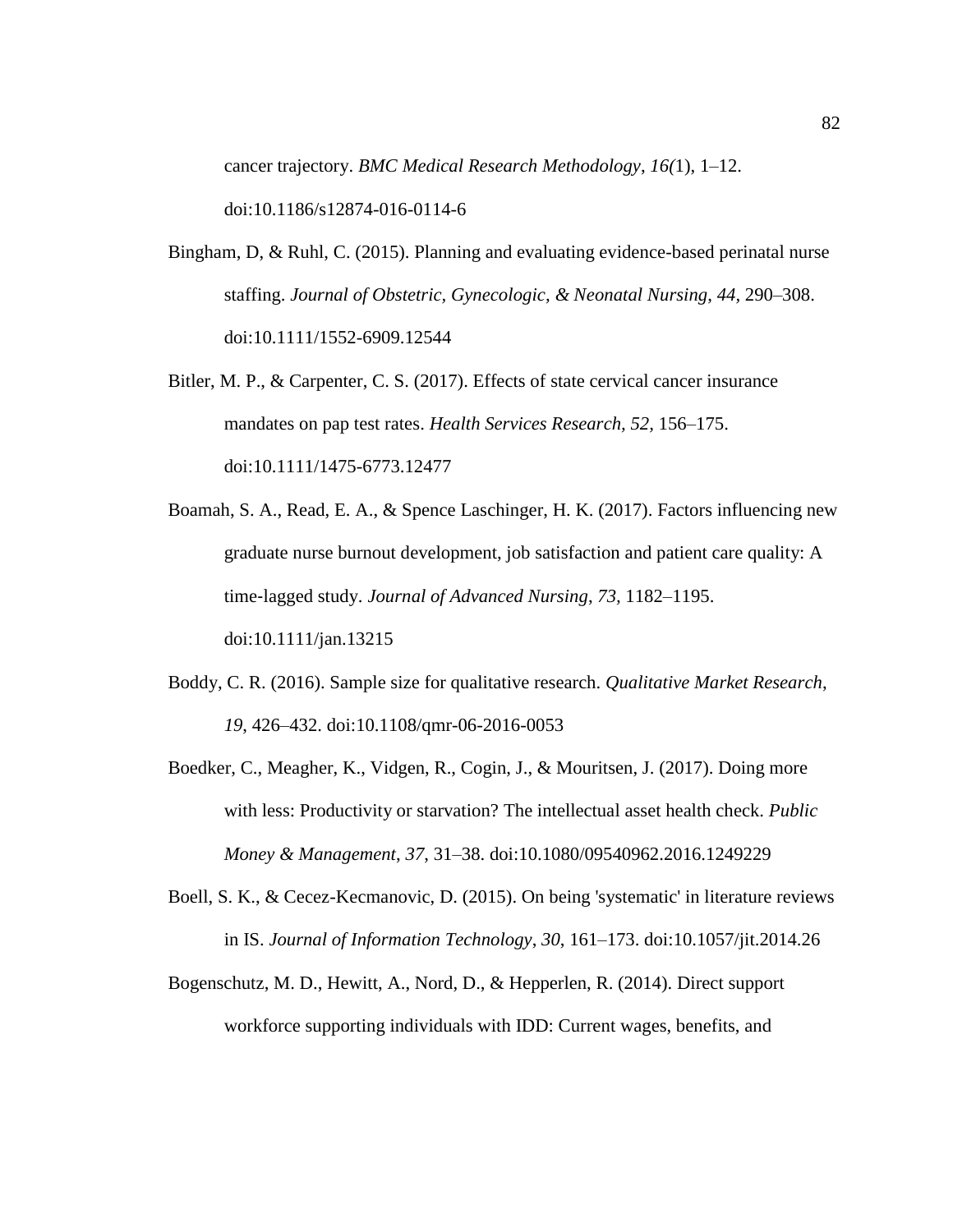stability. *Intellectual and Developmental Disabilities*, *52*, 317–329. doi:10.1352/1934-9556-52.3.317

- Bonevski, B., Randell, M., Paul, C., Chapman, K., Twyman, L., Bryant, J., & Hughes, C. (2014). Reaching the hard-to-reach: A systematic review of strategies for improving health and medical research with socially disadvantaged groups. *BMC Medical Research Methodology*, *14,* 42. doi:10.1186/1471-2288-14-42
- Bouckenooghe, D., Schwarz, G. M., & Minbashian, A. (2015). Herscovitch and Meyer's Three-Component model of commitment to change: Meta-analytic findings, *European Journal of Work and Organizational* Psychology, *24,* 578–595. doi:10.1080/1359432x.2014.963059
- Bouckenooghe, D., Zafar, A., & Raja, U. (2015). How ethical leadership shapes employee's job performance: The mediating roles of goal congruence and psychological capital. *Journal of Business Ethics, 129,* 251–264. doi:10.1007/s10551-014-2162-3
- Brandis, S., Fisher, R., McPhail, R., Rice, J., Eljiz, K., Fitzgerald, A., & Marshall, A. (2016). Hospital employees' perceptions of fairness and job satisfaction at a time of transformational change. *Australian Health Review*, *40*, 292. doi:10.1071/ah15031
- Bryman, A., & Bell, E. (2015). *Business research methods* (4th ed.) New York, NY: Oxford University Press.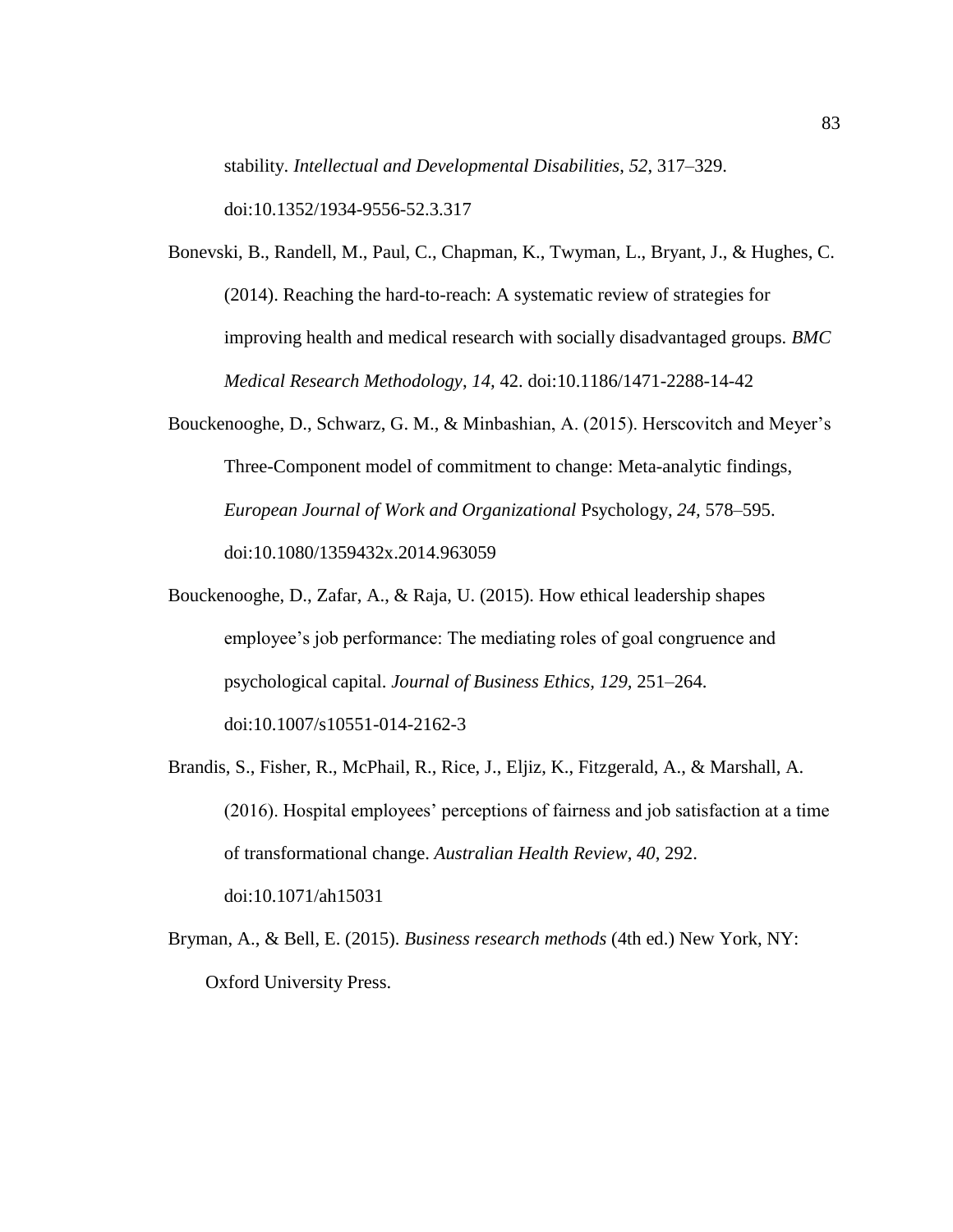- Brymer, R. A., & Sirmon, D. G. (2018). Pre-exit bundling, turnover of professionals, and firm performance. *Journal of Management Studies*, *55*, 146–173. doi:10.1111/joms.12315
- Budak, F., & Kar, A. (2014). The importance of strategic leadership in healthcare management. *IIB International Refereed Academic Social Sciences Journal*, *5*, 155. Retrieved from http://www.iibdergisi.com
- Bukach, A. M., Ejaz, F. K., Dawson, N., & Gitter, R. J. (2017). Turnover among community mental health workers in Ohio. *Administration and Policy in Mental Health and Mental Health Services Research*, *44*, 115–122. doi:10.1007/s10488- 015-0706-1
- Burian, P. E., Maffei III, F. R. S., Burian, P. S., & Pieffer, M. A. (2014). Leadership systems model: An integration of people, process, and behaviors in a dynamic and evolving environment. *International Journal of Management & Information Systems*, *18*, 261–270. doi:10.19030/ijmis.v18i4.8821
- Carayon, P., Wetterneck, T. B., Rivera-Rodriguez, A. J., Hundt, A. S., Hoonakker, P., Holden, R., & Gurses, A. P. (2014). Human factors systems approach to healthcare quality and patient safety. *Applied Ergonomics*, *45*, 14–25. doi:10.1016/j.apergo.2013.04.023
- Carrick, L. (2014). Person-centred counsellors' experiences of working with clients in crisis: A qualitative interview study. *Counselling & Psychotherapy Research*, *14*, 272–280. doi:10.1080/14733145.2013.819931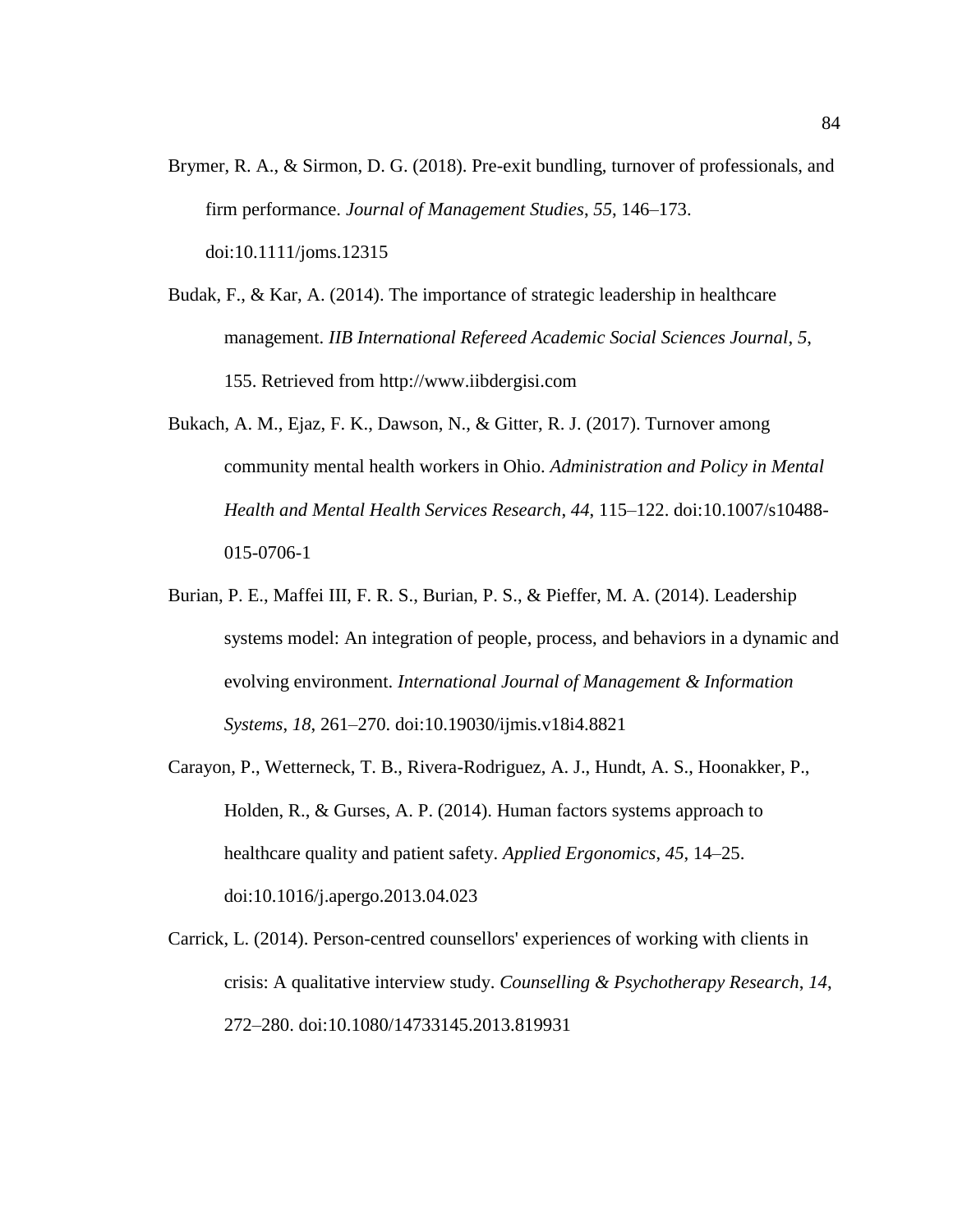Carroll, J. M., Wu, Y., Shih, P. C., & Zheng, S. (2016). Re-appropriating a question/answer system to support dialectical constructivist learning activity. *Educational Technology, Research and Development*, *64*, 137–156. doi:10.1007/s11423-015-9405-6

Çetin, S., Ergün, M. A., Tekindal, M. A., Tekindal, B., & Tekindal, M. (2015). A qualitative evaluation of the knowledge levels of nurses regarding informatics and health informatics: The case of Ataürk training and research hospital. *International Journal of Caring Sciences, 8*, 555–566. Retrieved from http://internationalcaringsciences.org

- Chagani, S. M. I. (2015). Transformational leadership in emergency department for nursing staff retention. *I-Manager's Journal on Nursing, 5*, 4–9. doi:10.26634/jnur.5.2.3570
- Chai, D. S., Hwang, S. J., & Joo, B. K. (2017). Transformational leadership and organizational commitment in teams: The mediating roles of shared vision and team-goal commitment. *Performance Improvement Quarterly*, *30*, 137–158. doi:10.1002/piq.21244
- Chan, S. C. H., &Mak, W. M. (2014). Transformational leadership, pride in being a follower of the leader and organizational commitment. *Leadership & Organization Development Journal*, *35*, 674–690. doi:10.1108/lodJj-12-09-0076
- Chigudu, S., Jasseh, M., d' Alessandro, U., Corrah, T., Demba, A., & Balen, J. (2014). The role of leadership in people-centred health systems: A sub-national study in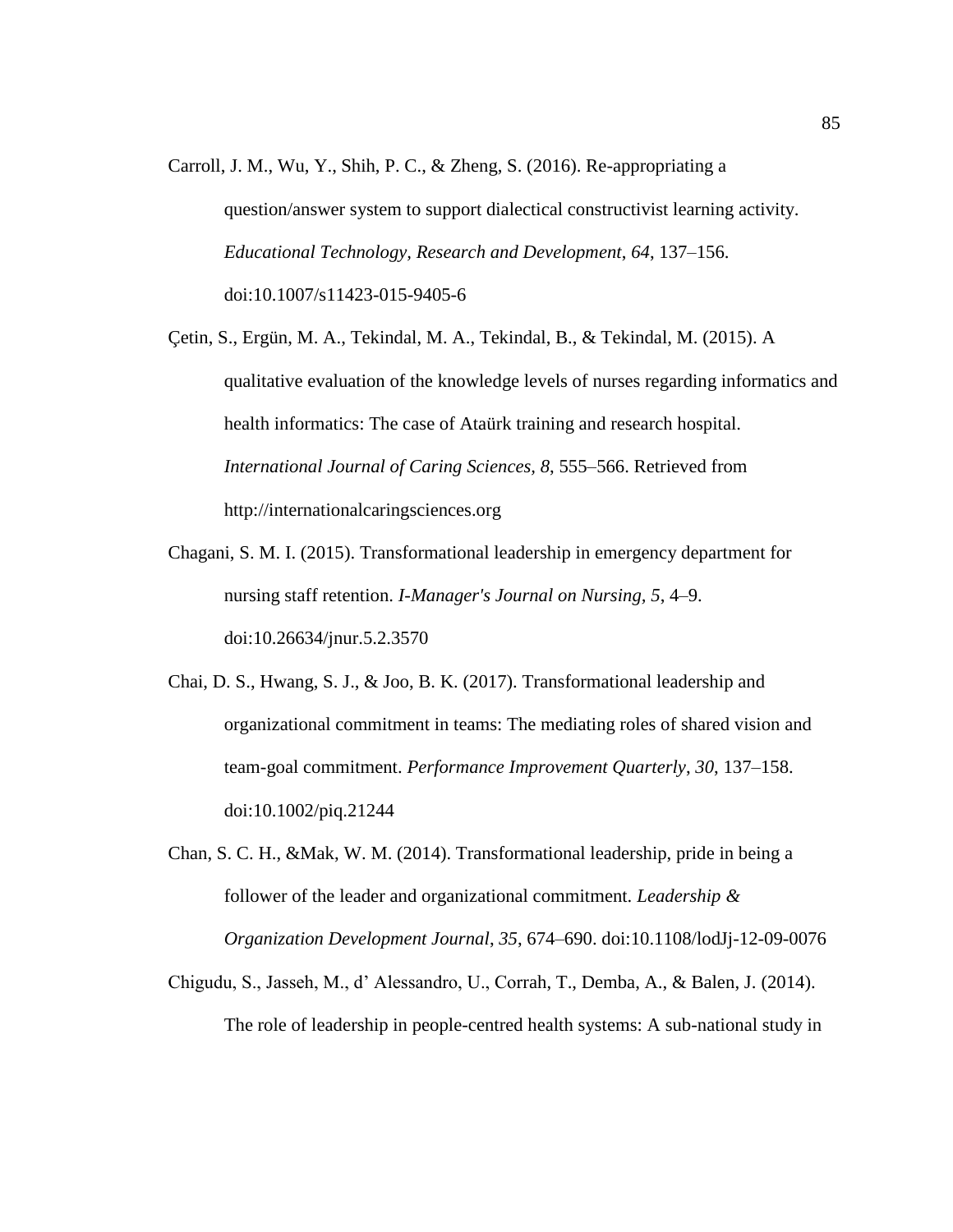the Gambia. *Health Policy and Planning*, *33*, e14–e25.

doi:10.1093/heapol/czu078

- Chiumento, A., Rahman, A., Frith, L., Snider, L., & Tol, W. A. (2017). Ethical standards for mental health and psychosocial support research in emergencies: Review of literature and current debates. *Globalization and Health*, *13(*1), 1–19. doi:10.1186/s12992-017-0231-y
- Choi, S, B., Tran, T. B. H., & Park, B. I. (2015). Inclusive leadership and work engagement: Mediating roles of affective organizational commitment and creativity. Social behavior & personality: *An International Journal*, *43*, 931–943. doi:10.2224/sbp.2015.43.6.931
- Chou, L. P., Li, C. Y., & Hu, S. C. (2014). Job stress and burnout in hospital employees: Comparisons of different medical professions in a regional hospital in Taiwan. *BMJ Open*, *4(*2), 1–7. doi:10.1136/bmjopen-2013-004185
- Christiansen, A., Coventry, L., Graham, R., Jacob, E., Twigg, D., & Whitehead, L. (2018). Intentional rounding in acute adult healthcare settings: A systematic mixed method review. *Journal of Clinical Nursing*. doi:10.1111/jocn.14370
- Chu, C. H., Wodchis, W. P., &McGilton, K. S. (2014). Turnover of regulated nurses in long‐term care facilities. *Journal of Nursing Management*, *22*, 553–562. doi:10.1111/jonm.12031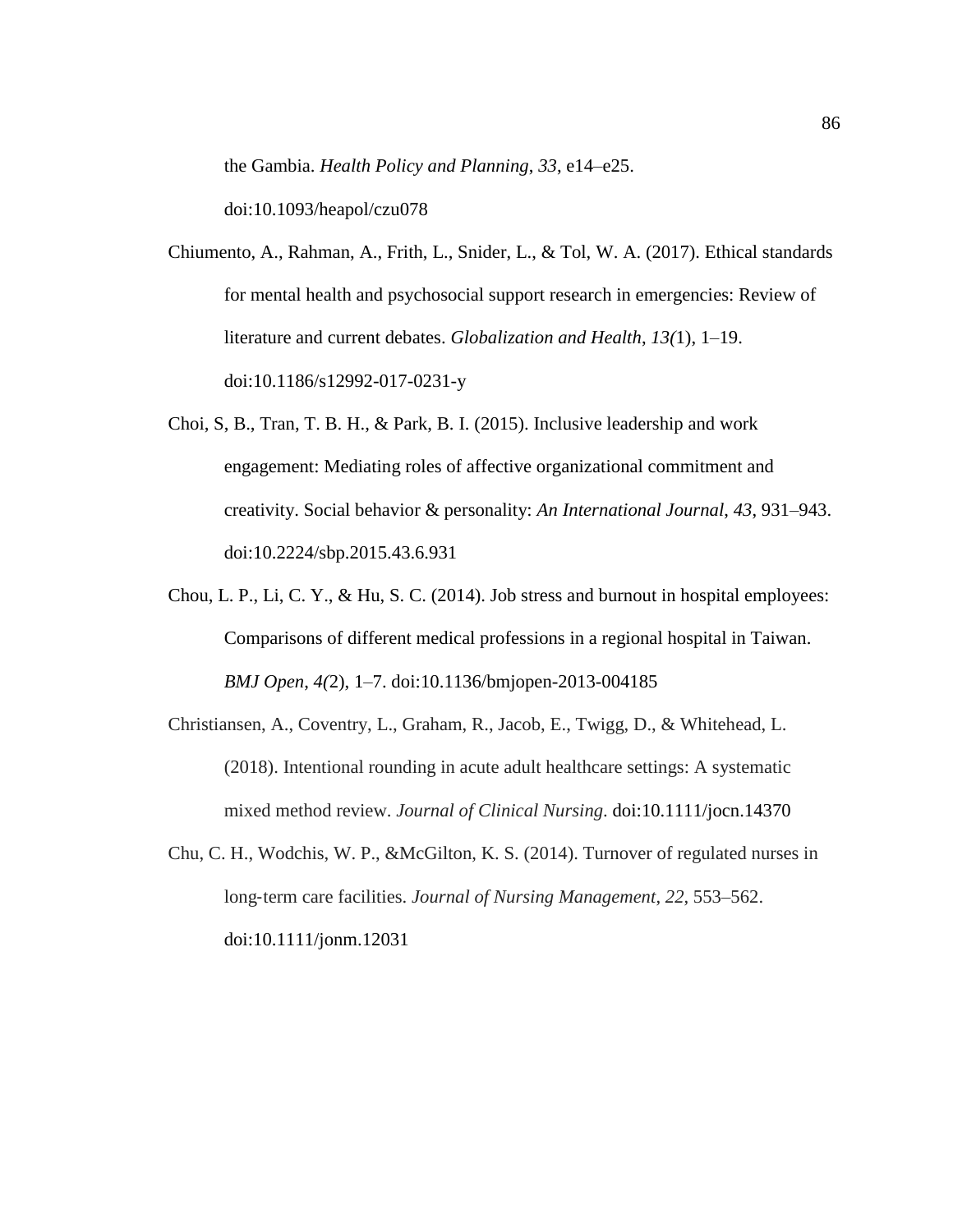- Cifre, E., Vera, M., Rodriguez- Sanchez, A. M., & Pastor, M. C. (2013). Job person fit and well-being from a gender perspective. *Journal of Work and Organizational Psychology*, *29*, 161–168. doi:10.5093/tr2013a22
- Clark, T. J., & Yoder-Wise, P. S. (2015). Enhancing trifocal leadership practices using simulation in a pediatric charge nurse orientation program. *The Journal of Continuing Education in Nursin*g, *46,* 311–317. doi:10.3928/00220124- 20150619-02
- Colorafi, K. J., & Evans, B. (2016). Qualitative descriptive methods in health science research. *HERD: Health Environments Research & Design Journal*, *9,* 16-25. doi:10.1177/1937586715614171
- Cooper, R., Frank, G., & Shogren, C. (2014). Considerations in dealing with ethical conflict encountered in healthcare reform: Perceptions of nurse leaders. *Open Journal of Nursing*, *4,* 695–704. doi:10.4236/ojn.2014.410074
- Cramer, M. E., High, R., Culross, B., Conley, D. M., Nayar, P., Nguyen, A. T., & Ojha, D. (2014). Retooling the RN workforce in long-term care: Nursing certification as a pathway to quality improvement. *Geriatric Nursing*, *35*, 182–187. doi:10.1016/j.gerinurse.2014.01.001
- Cunningham, K. B. (2014). Social research design: Framework for integrating philosophical and practical elements. *Nurse Researcher*, *22,* 32–37. doi:10.7748/nr.22.1.32.e1276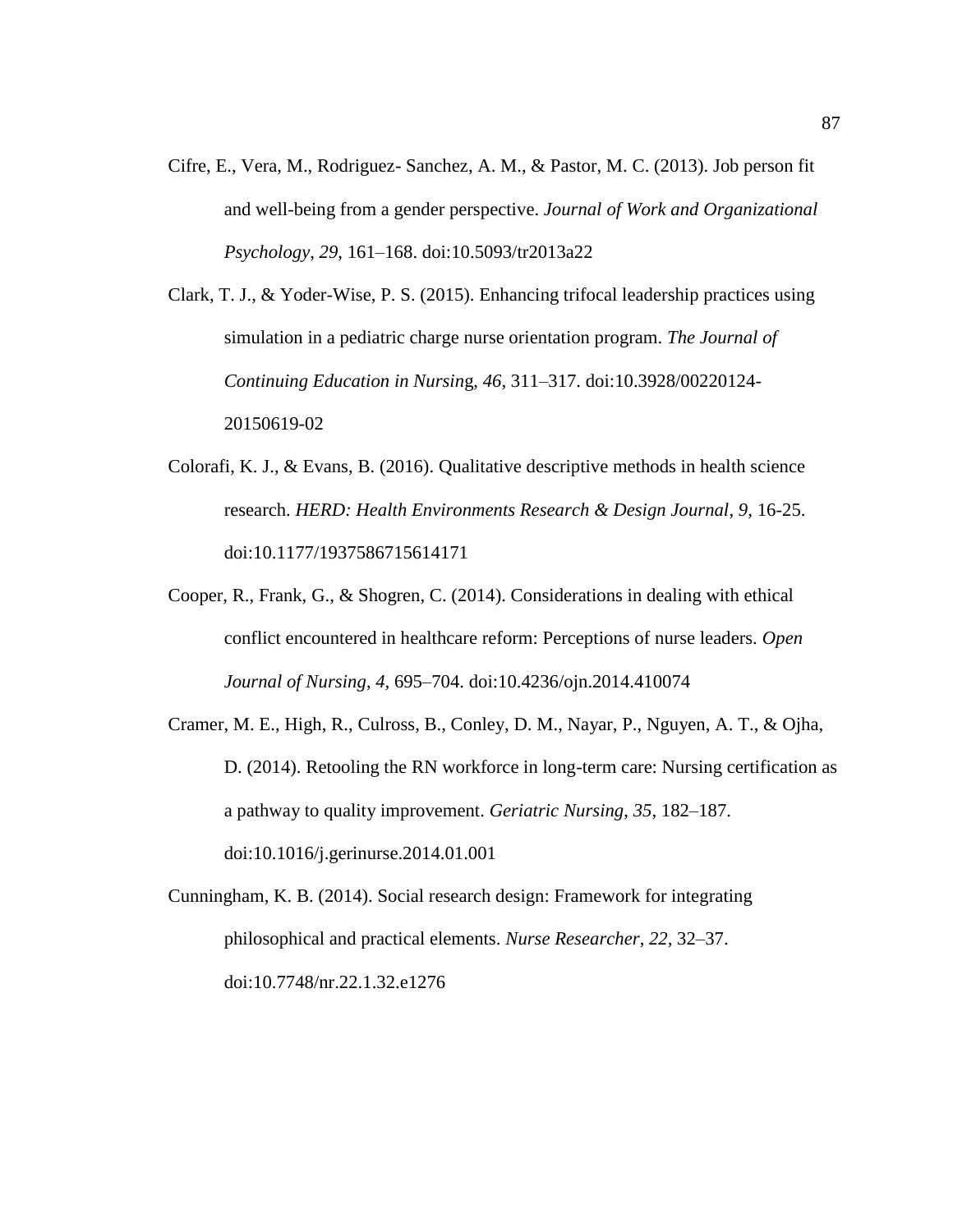- Cyr, M., Dion, J., McDuff, P., & Trotier-Syslvain, K. (2012). Transfer of skills in the context of non-suggestive investigative interviews: Impact of structured interview protocol and feedback. *Applied Cognitive Psychology*, *26,* 516–524. doi:10.1002/acp.2822
- Dalkrani, M., & Dimitriadis, E. (2018). The effect of job satisfaction on employee commitment. *International Journal of Business and Economic Science Applied Research*, *3*, 16–23. doi.10.25103/ijbesar.113.02
- Dawson, A. J., Stasa, H., Roche, M. A., Homer, C. S. E., & Duffield, C. (2014). Nursing churn and turnover in Australian hospitals: Nurse's perceptions and suggestions for supportive strategies. *BMC Nursing*, *13(*11), 1–10. doi:10.1186/1472-6955-13- 11
- Deconinck, J., Johnson, J., & Busbin, J. (2017). The effect of organizational justice on salespersons' perceived ethical climate, organizational commitment and turnover intentions. *GSTF Journal on Business Review (GBR)*, *2*.

doi:10.5176/20104804\_2.2.182

Delegach, M., Kark, R., Katz-Navon, T., & Van Dijk, D. (2017). A focus on commitment: the roles of transformational and transactional leadership and selfregulatory focus in fostering organizational and safety commitment. *European Journal of Work and Organizational Psychology*, *26,* 724–740. doi:10.1080/1359432x.2017.1345884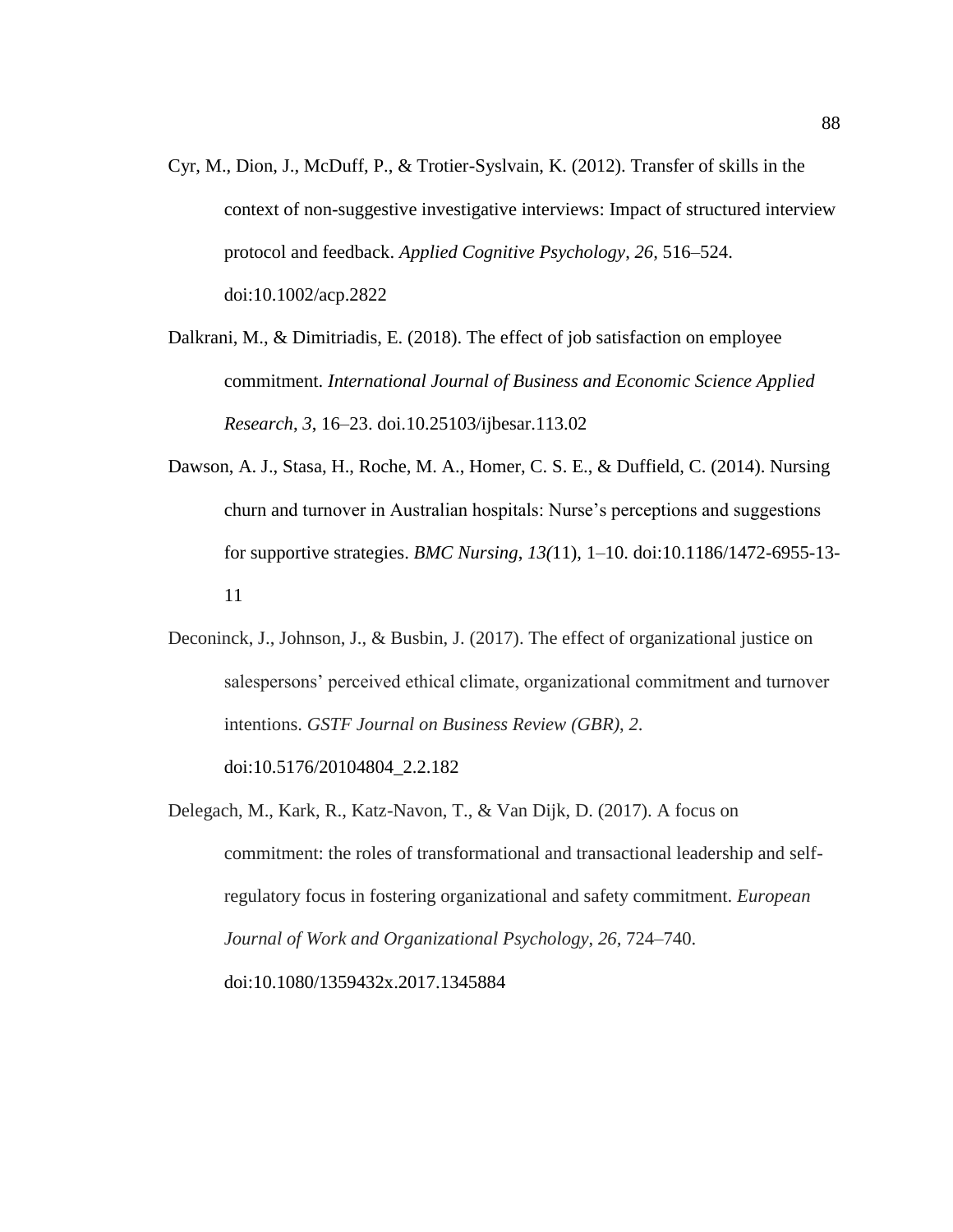- Denzin, N. K., & Lincoln, Y. S. (2011). The discipline and practice of qualitative research. In N.K. Denzin, & Y.S. Lincoln (Eds.), *Sage handbook of qualitative research.* Thousand Oaks, CA: Sage.
- Doody, O., & Bailey, M. E. (2016). Setting a research question, aim and objective. *Nurse Researcher*, *23,* 19–23. doi:10.7748/nr.23.4.19.s5
- Doody, O., & Noonan, M. (2013). Preparing and conducting interviews to collect data. *Nurse Researcher, 20,* 28–32.doi:10.7748/nr2013.05.20.5.28.e327
- Draper, J. (2015). Ethnography: Principles, practice and potential. *Nursing Standard*, *29*, 36-41. doi:10.7748/ns.29.36.36.e8937
- El Amouri, S., & O'Neill, S. (2014). Leadership style and culturally competent care: Nurse leaders' views of their practice in the multicultural care settings of the United Arab Emirates. Contemporary Nurse*: A Journal for the Australian Nursing Profession*, *48,* 3552–3573. doi:10.5172/conu.2014.3552
- Eliacin, J., Flanagan, M., Monroe-DeVita, M., Wasmuth, S., Salyers, M. P., & Rollins, A. L. (2018). Social capital and burnout among mental healthcare providers. *Journal of Mental Health*, *27*, 388–394. doi:10.1080/09638237.2017.1417570
- Enyart, M. J., Kurth, J. A., & Davidson, D. P. (2017). Building positive, healthy, inclusive communities with positive behavior support. *Handbook of Positive Psychology in Intellectual and Developmental Disabilities*, 81–95. doi:10.1007/978-3-319-59066-0\_7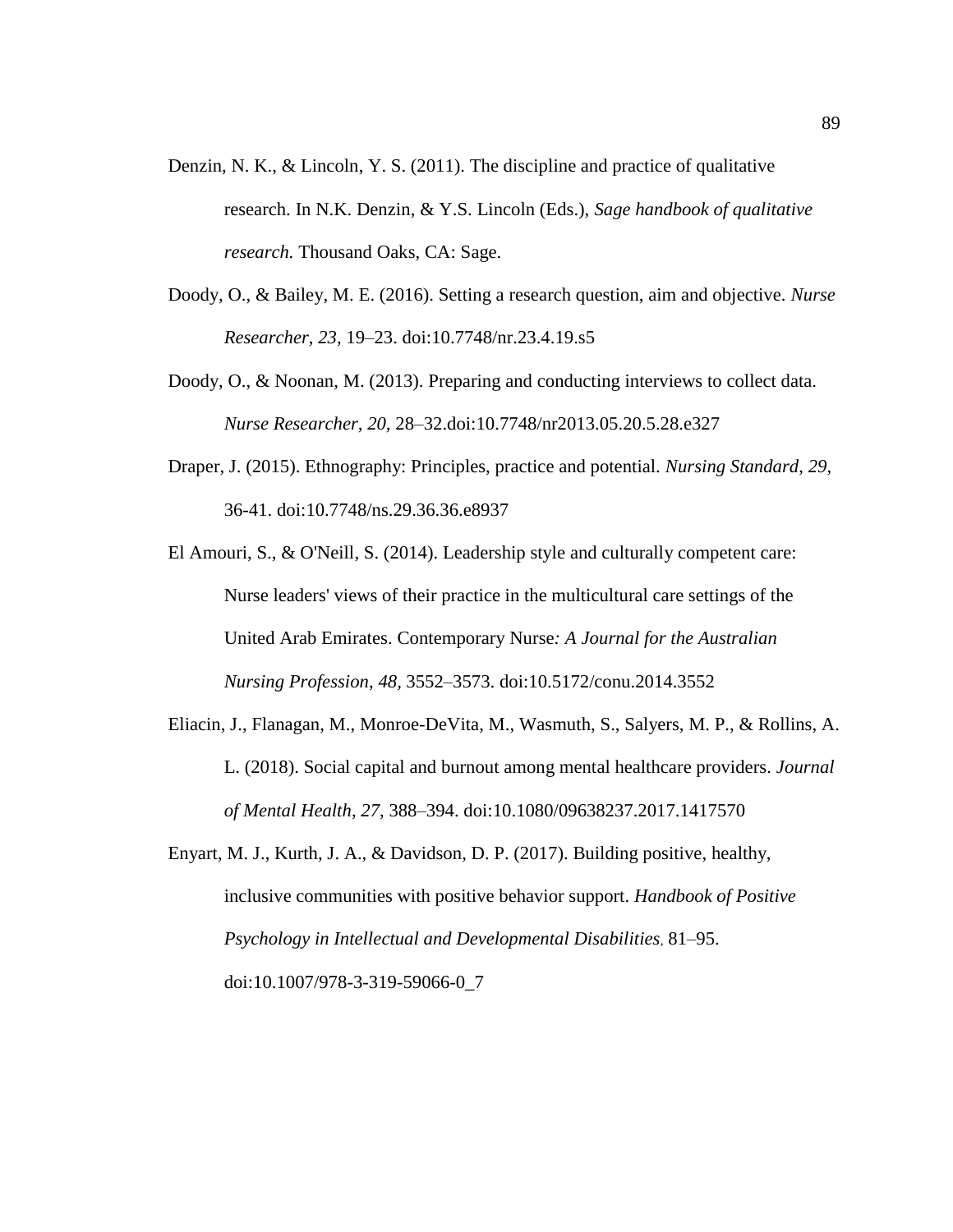- Erdogan, V., & Yildirim, A. (2017). Healthcare professionals' exposure to mobbing behaviors and relation of mobbing with job satisfaction and organizational commitment. *Procedia Computer Science, 120*, 931-938. doi.org/10.1016/j.procs.2017.11.328
- Fan, X. (2013). "The test is reliable"; "The test is valid": Language use, unconscious assumptions, and education research practice. *The Asia-Pacific Education Researcher*, *22,* 217–218. doi:10.1007/s40299-012-0036-y
- Fardellone, C., Musil, C. M., Smith, E., & Click, E. R. (2014). Leadership behaviors of frontline staff nurses. *The Journal of Continuing Education in Nursing*, *45,* 506– 513. doi:10.3928/00220124-20141023-05
- Farrelly, P. (2013). Issues of trustworthiness, validity and reliability. *British Journal of School Nursing*, *8*, 149–151. doi:10.12968/bjsn.2013.8.3.149
- Farzanjoo, M. (2015). The role of education and well construction in promoting organizational commitment and its relationship with job satisfaction: From the perspective of faculty members of state and Islamic Azad Universities of Sistan and Baluchestan. *International Journal of Academic Research*, *7,* 344–350. doi:10.7813/2075-4124.2015
- Fein, E. C., Tziner, A., Vasiliu, C., & Felea, M. (2015). Considering the gap between implicit leadership theories and expectations of actual leader behaviour: A threestudy investigation of leadership beliefs in Romania. *Journal for East European Management Studies*, *20*, 68–87. doi:10.5771/0949-6181-2015-1-68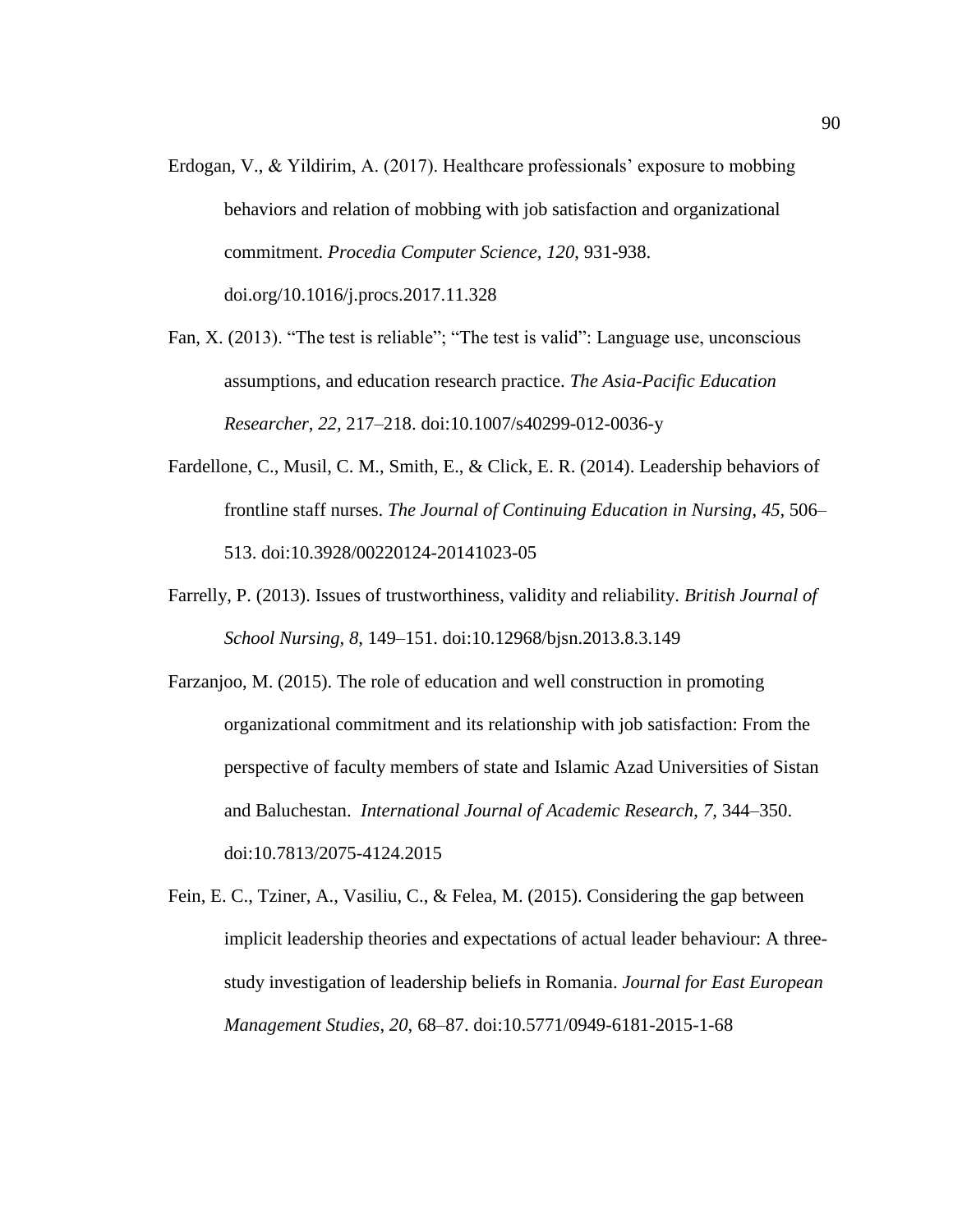Finn, K., Lori, J., Lee, M., & Giordani, B. (2018). Interdisciplinary Ugandan perspectives on computerized intervention implementation for child survivors of severe malaria: A qualitative analysis. *Applied Nursing Research*, *39*, 154-159. doi:10.1016/j.apnr.2017.11.022

Fischer, M. (2014). Fit for the future? A new approach in the debate about what makes healthcare systems really sustainable. *Sustainability*, *7,* 294–312. doi:10.3390/su7010294

- Fisher, M. (2017). *Qualitative computing: Using software for qualitative data analysis*. New York: Taylor & Francis Group
- Fu, W., & Deshpande, S. P. (2014). The impact of caring climate, job satisfaction, and organizational commitment on job performance of employees in a China's insurance company. *Journal of Business Ethics*, *124*, 339–349. doi:10.1007/s10551-013-1876-4
- Fura, L. A., & Rothenberger, C. D. (2014). Integrating national patient safety initiatives into prelicensure clinical learning. *Journal of Nursing Education*, *53*, 363–364. doi:10.3928/01484834-20140521-12
- Fusch, P. I., & Ness, L. R. (2015). Are we there yet? Data saturation in qualitative research. *The Qualitative Report*, *20,* 1408–1416. Retrieved from http://nsuworks.nova.edu/tqr/
- Gagliardi, A. R., Lehoux, P., Ducey, A., Easty, A., Ross, S., Bell, C., & Urbach, D. R. (2017). "We can't get along without each other": Qualitative interviews with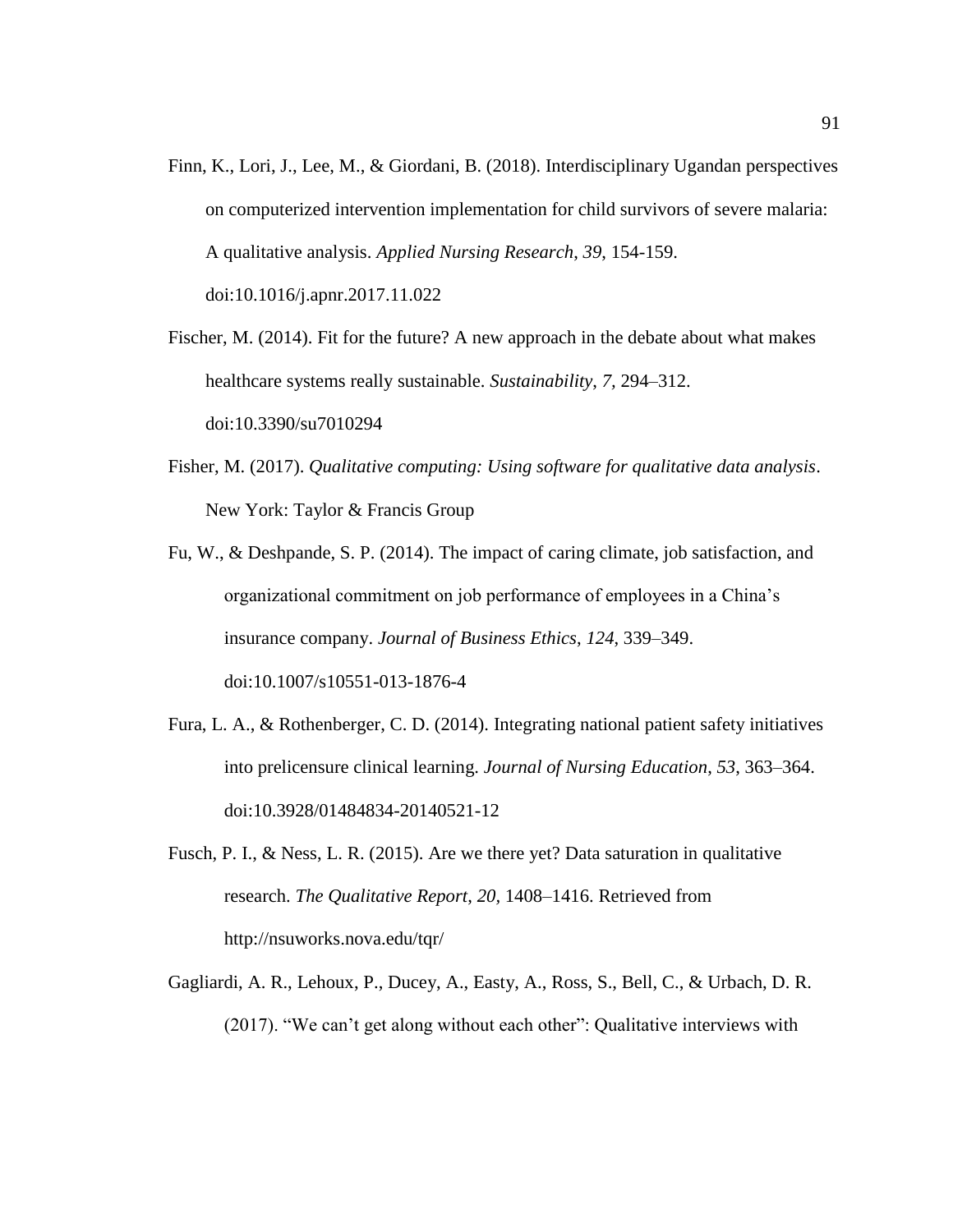physicians about device industry representatives, conflict of interest and patient safety. *PLOS ONE*, *12(*3), 1-12. doi:10.1371/journal.pone.0174934

- George, C. (2015). Retaining professional workers: What makes them stay? *Employee Relations*, *37*, 102–121. doi:10.1108/er-10-2013-0151
- Gibson, D., & Petrosko, J. (2014). Trust in leader and its effect on job satisfaction and intent to leave in a healthcare setting. *New Horizons in Adult Education & Human Resource Development*, *26*, 3–19. doi:10.1002/nha3.20069
- Gilbert-Ouimet, M., Trudel, X., Brisson, C., Milot, A., & Vézina, M. (2014). Adverse effects of psychosocial work factors on blood pressure: Systematic review of studies on demand-control-support and effort-reward imbalance models. *Scandinavian Journal of Work, Environment & Health, 40*, 109–32. doi:10.5271/sjweh.3390
- Ginter, P. M., Duncan, W. J., & Swayne, L. E. (2018). *The strategic management of healthcare organizations* (5th ed.) Newark, NJ: John Wiley & Sons.
- Glavas, A. (2016). Corporate social responsibility and employee engagement: Enabling employees to employ more of their whole selves at work. *Frontiers in Psychology*, *7*(1), 1–10. doi:10.3389/fpsyg.2016.00796

Godycki-Cwirko, M., Esmail, A., Dovey, S., Wensing, M., Parker, D., Kowalczyk, A., & Kosiek, K. (2015). Patient safety initiatives in Central and Eastern Europe: A mixed methods approach by the LINNEAUS collaboration on patient safety in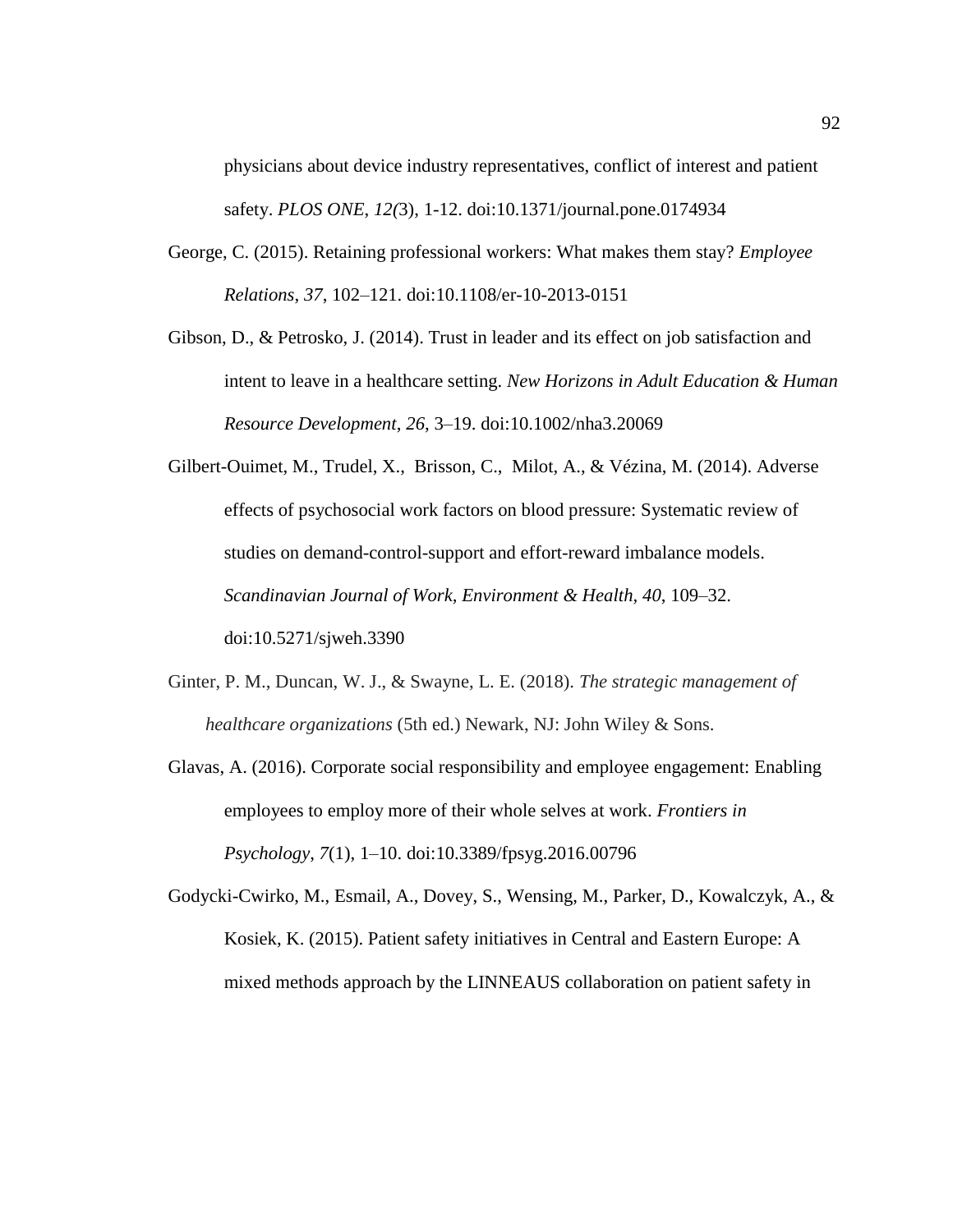primary care. *European Journal of General Practice*, *21*, 62–68. doi:10.3109/13814788.2015.1043727

- Gokce, B., Guney, S,. & Katrinli, A. (2014). Does doctors' perception of hospital leadership style and organizational culture influence their organizational commitment. *Social Behavior and Personality*, *42*, 1549–1561. doi:10.2224/sbp.2014.42.9.1549
- Goleman, D. (2017). *Leadership that gets results (Harvard Business Review Classics)*. Harvard Business Press. Retrieved from: www.hbr.org
- Goswami, A., Goswami, A., Nair, P., Nair, P., Beehr, T., Beehr, T., & Grossenbacher, M. (2016). The relationship of leaders' humor and employees' work engagement mediated by positive emotions: Moderating effect of leaders' transformational leadership style. *Leadership & Organization Development Journal*, *37*, 1083– 1099. doi:10.1108/lodj-01-2015-0001
- Gousy, M., & Green, K. (2015). Developing a nurse-led clinic using transformational leadership. *Nursing Standard*, *29*, 37–41. doi:10.7748/ns.29.30.37.e9481
- Gravetter, F. J., & Forzano, L. A. B. (2018). *Research methods for the behavioral sciences* (6th ed.). Boston, MA: Cengage.
- Greenfield, B. H., & Jensen, G. M. (2016). Understanding the lived experiences of patients: Application of a phenomenological approach to ethics. *Physical Therapy*, *90,* 1185–1197. doi:10.2522/ptj.20090348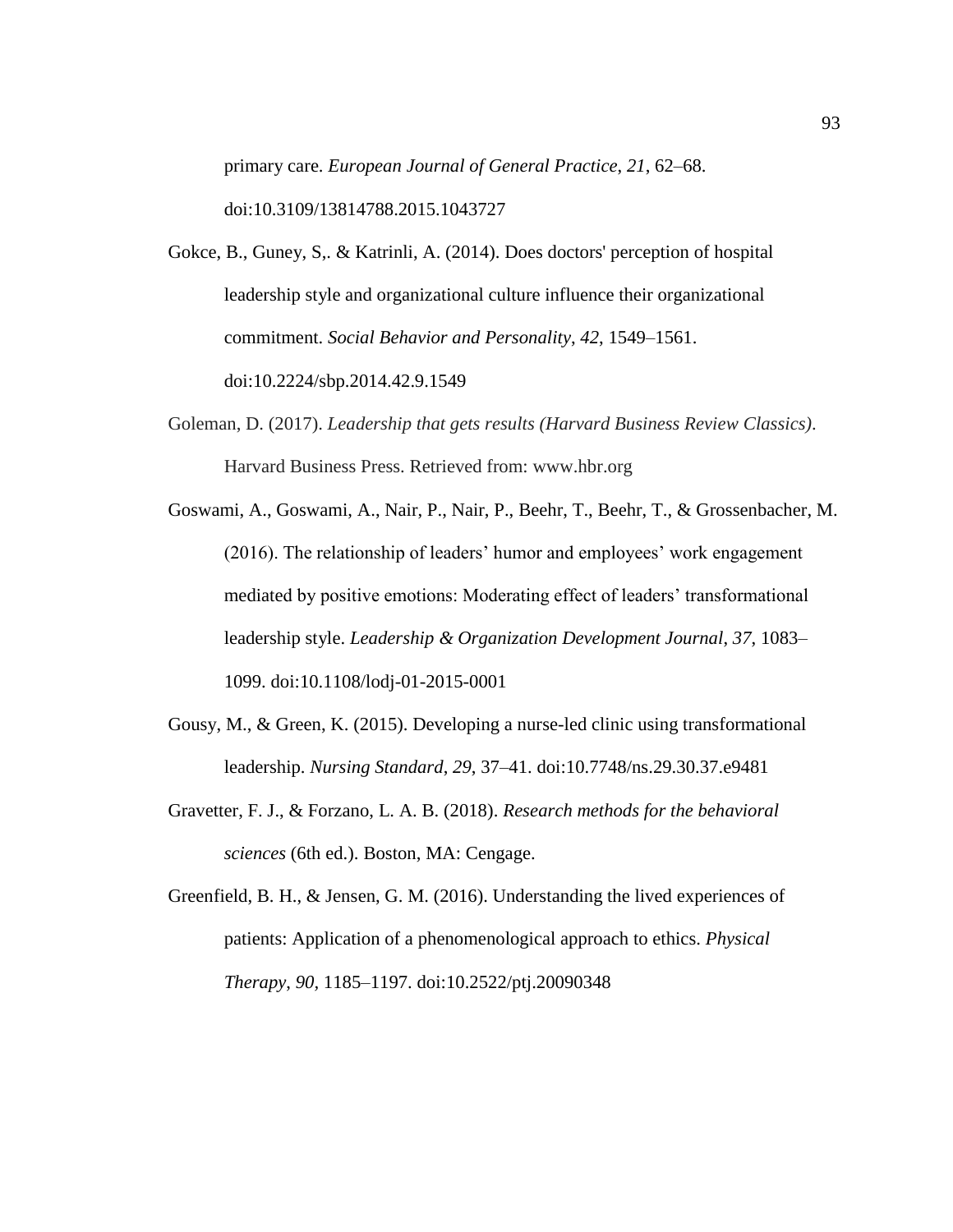- Guest, G., Namey, E., Taylor, J., Eley, N., & McKenna, K. (2017). Comparing focus groups and individual interviews: findings from a randomized study. *International Journal of Social Research Methodology*, *20,* 693–708. doi:10.1080/13645579.2017.1281601
- Guha, S., & Chakrabarti, S. (2016). Differentials in attitude and employee turnover propensity: A study of information technology professionals. *Global Business and Management Research*, *8*(1), 1–17. Retrieved from http://www.gbmr.ioksp.com
- Gupta, M. (2017). Corporate social responsibility, employee–company identification, and organizational commitment: Mediation by employee engagement. *CurrentPsychology*, *36*, 101-109. doi:10.1007/s12144-015-9389-8
- Ha, J. G., Kim, J. M., Hwang, W. J., & Lee, S. G. (2014). Impact of organisational characteristics on turnover intention among care workers in nursing homes in Korea: A structural equation model. *Australian Health Review*, *38*, 425–431. doi:10.1071/ah13204
- Haar, J. M., Russo, M., Sune, A., & Ollie-Malaterre, A. (2014). Outcomes of work- life balance of job satisfaction and mental health: A study of seven cultures. *Journal of Vocational Behavior, 85*, 361- 373. doi:10.1016/j.jvb.2014.08.010

Hall, R. R. (2017). Factors contributing to the persistence of African American and Hispanic undergraduate males enrolled at a regional predominantly White institution. *Administrative Issues Journal*, *7*, 51–65. doi:10.5929/2017.7.1.4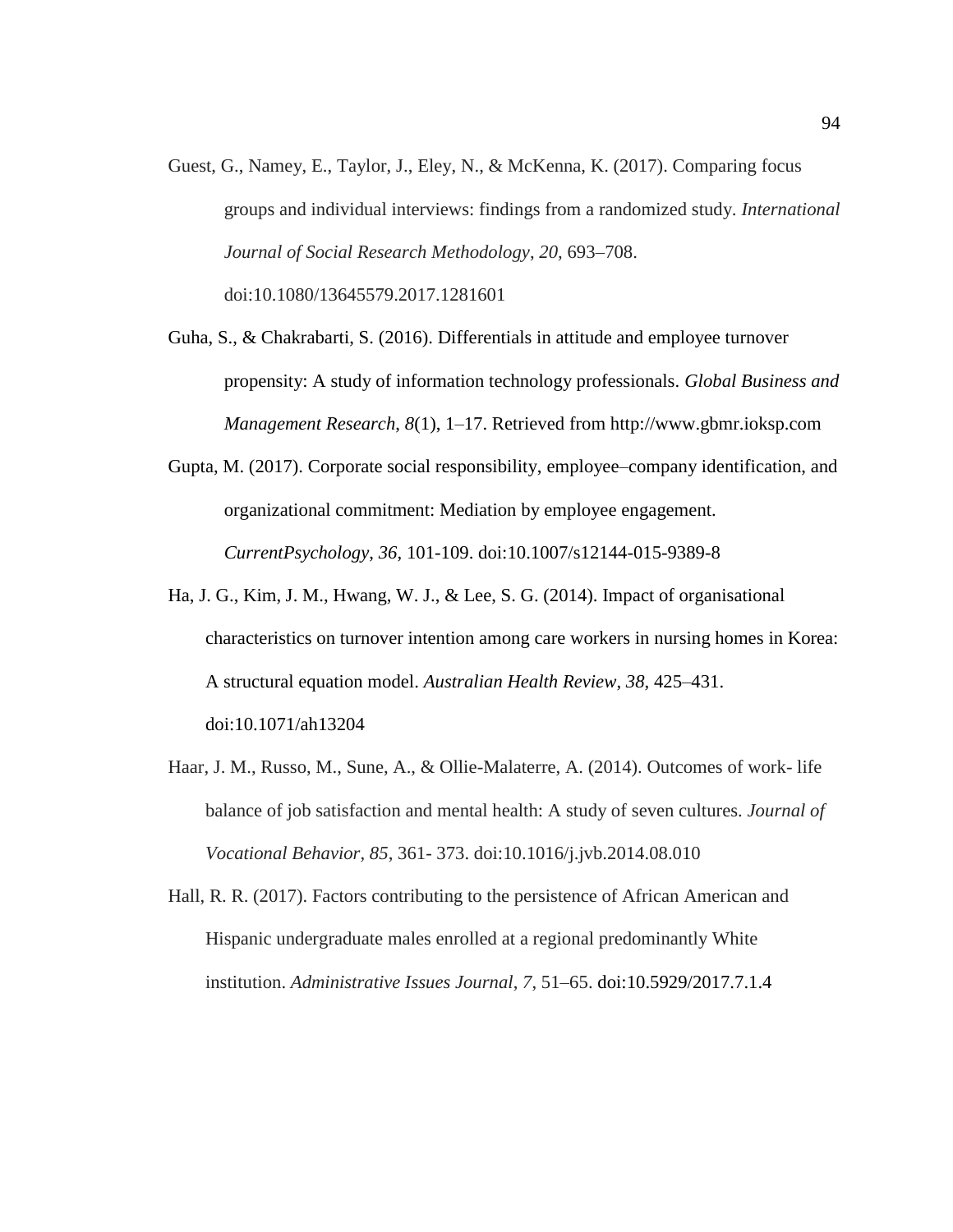- Han, S., Seo, G., Li, J., & Yoon, S. W. (2016). The mediating effect of organizational commitment and employee empowerment: How transformational leadership impacts employee knowledge sharing intention. *Human Resource Development International*, *19,* 98–115. doi:10.1080/1378868.2015.1099357
- Hancock, M. E., Amankwaa, L., Revell, M. A., & Mueller, D. (2016). Focus group data saturation: A new approach to data analysis. *The Qualitative Report*, *21*, 2124– 2130. Retrieved from http://nsuworks.nova.edu/tqr/
- Hannon, B., Swami, N., Rodin, G., Pope, A., & Zimmermann, C. (2017). Experiences of patients and caregivers with early palliative care: A qualitative study. *Palliative Medicine*, *31*, 72–81. doi:10.1177/0269216316649126
- Hasbollah, H. R., Aziz, N. A. A., Yaziz, N. A. M., Nasir, M. F. M., & Rosdi, S. N. M. (2016). Conceptual framework in retaining staff for nursing homes in Malaysia: Content analysis based on expert interviews. *International Journal of Innovation, Management and Technology*, *7*, 120–124. doi:10.18178/ijimt.2016.7.3.657
- Heller, T., Gibbons, H. M., & Fisher, D. (2015). Care giving and family support interventions: Crossing networks of aging and developmental disabilities. *Intellectual and Developmental Disabilities*, *53,* 329–345. doi:10.1352/1934- 9556-53.5.329
- Hignett, S., Albolino, S., & Catchpole, K. (2018). Health and social care ergonomics: Patient safety in practice. *Ergonomics*, *61(*1), 1–4. doi:10.1080/00140139.2017.1386454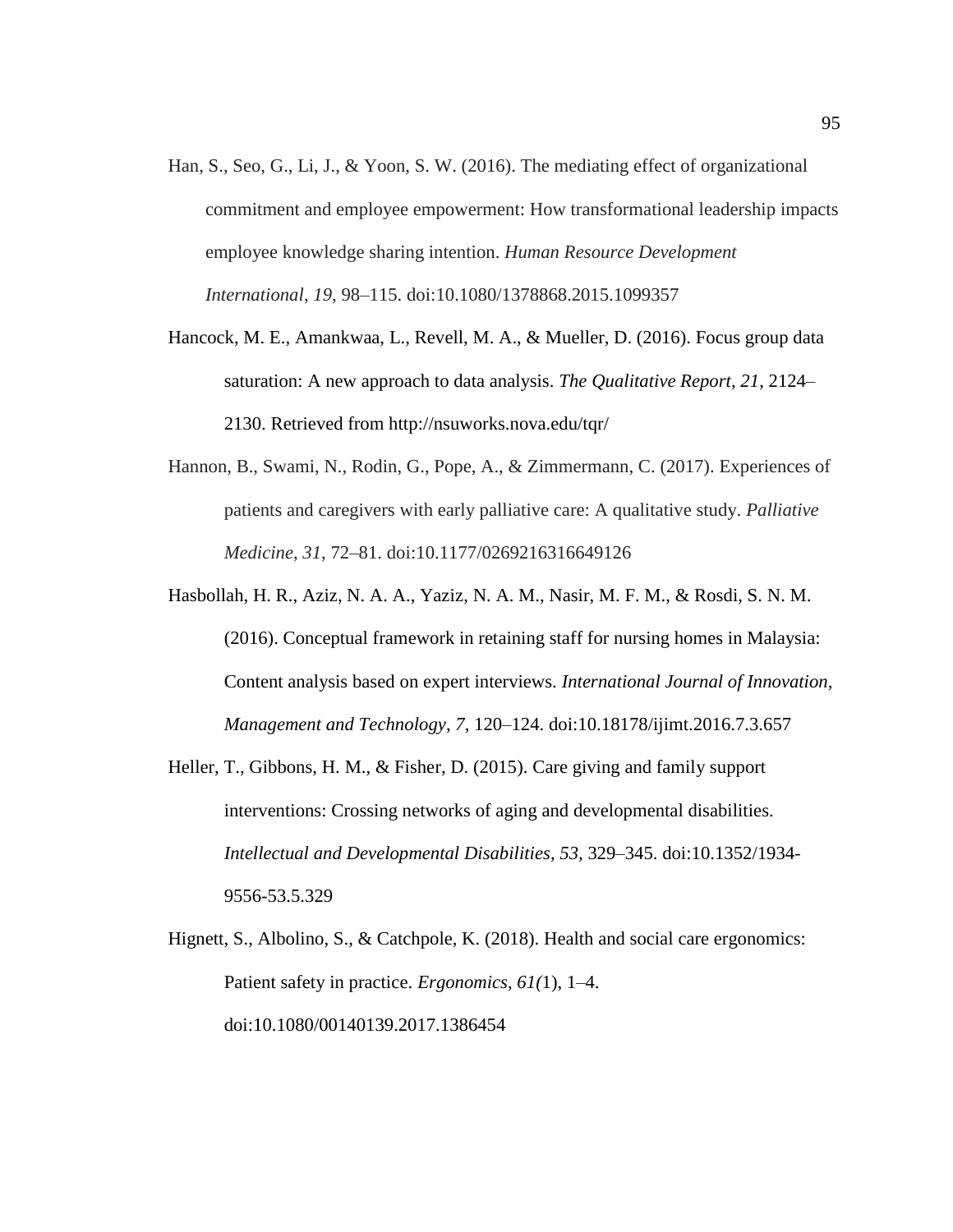- Hoek, R. J. A., Havermans, B. M., Houtman, I. L. D., Brouwers, E. P. M., Heerkens, Y. F., Zijlstra-Vlasveld, M., &Boot, C. R. L. (2017). Stress prevention@work: A study protocol for the evaluation of a multifaceted integral stress prevention strategy to prevent employee stress in a healthcare organization: A cluster controlled trial. *BMC Public Health*, *18(*1) 1–8. doi:10.1186/s12889-017-4585-0
- Hogan, B. (2017). Online social networks: Concepts for data collection and analysis. *The Sage Handbook of Online Research Methods* (2nd ed.), 241–257. London, England: Sage Publication.
- Holloway, I., & Galvin, K. (2016). *Qualitative research in nursing and healthcare*. Chichester, West Sussex, UK: John Wiley & Sons.
- Holten, A., & Brenner, S. O. (2015). Leadership style and the process of organizational change. *Leadership & Organization Development Journal*, *36,* 2–16. doi:10.1108/lodj-11-2012-0155
- Horwitz, S. K., & Horwitz, I. B. (2017). The effects of organizational commitment and structural empowerment on patient safety culture. *Journal of Health Organization and Management, 31*, 10–27. doi:10.1108/jhom-07-2016-0150
- Houghton, C., Casey, D., Shaw, D., & Murphy, K, (2013). Rigour in qualitative casestudy research. *Nurse Researcher*, *20,* 12–17. doi:10.7748/nr2013.03.20.4.12.e326
- Hudgins, T. A. (2016). Resilience, job satisfaction and anticipated turnover in nurse leaders. *Journal of Nursing Management*, *24*, 62–69. doi:10.1111/jonm.12289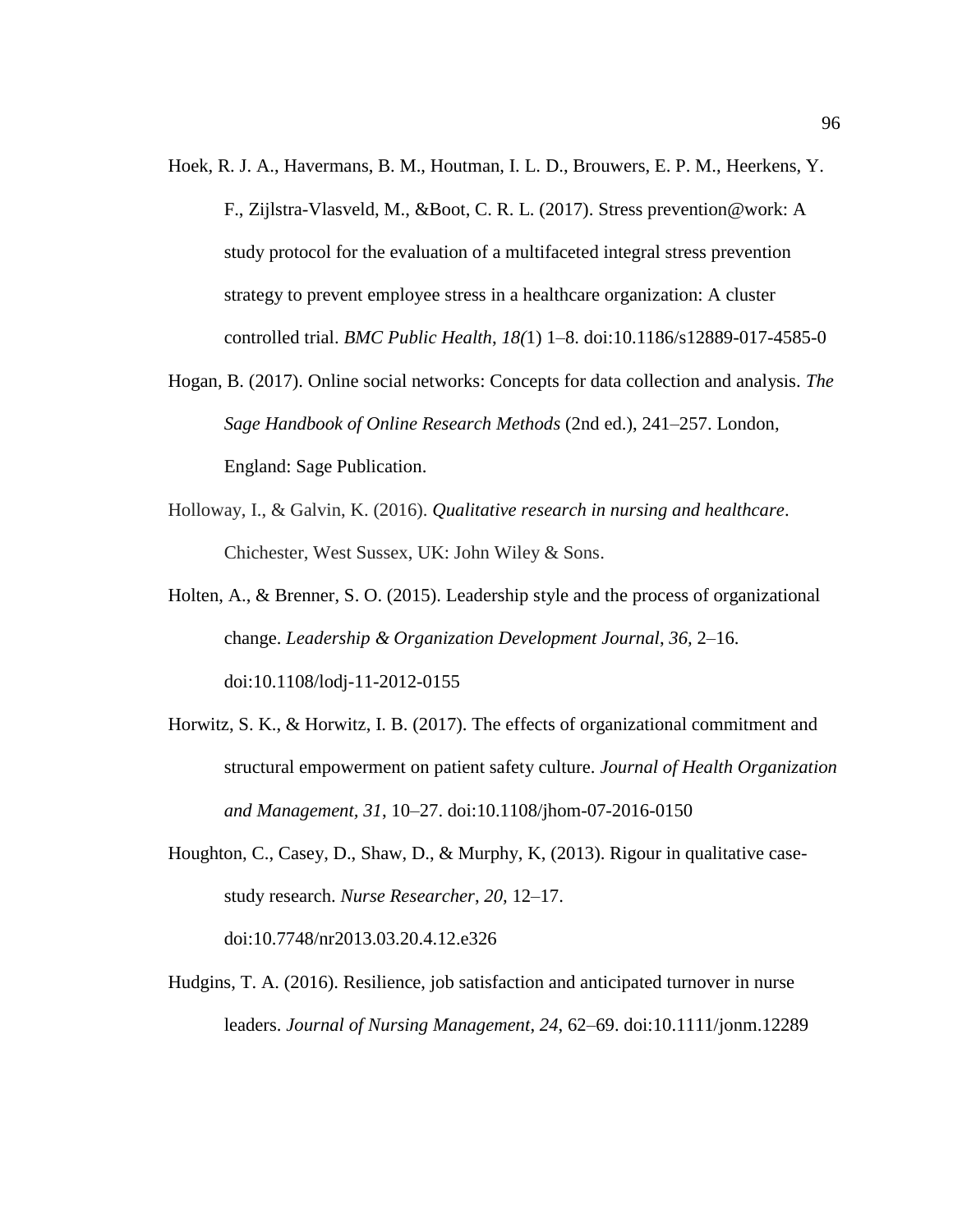- Humphreys, J., Wakerman, J., Kuipers, P., Russell, D., Siegloff, S., Homer, K., & Wells, R. (2017). *Improving workforce retention*: Developing an integrated logic model to maximise sustainability of small rural and remote healthcare services. Retrieved from: https://openresearch-repository.anu.edu.au/
- Hwang, J., & Hopkins, K. M. (2015). A structural equation model of the effects of diversity characteristics and inclusion on organizational outcomes in the child welfare workforce. *Children and Youth Service Review, 50*, 44–52. doi:10.101617.childyouth.2015.01.012
- Hwang, J. I., & Park, H. A. (2014). Nurses' perception of ethical climate, medical error experience and intent-to-leave. *Nursing Ethics*, *21*, 28–42. doi:10.1177/0969733013486797
- Ineland, J., Sauer, L., & Molin, M. (2017). Sources of job satisfaction in intellectual disability services: A comparative analysis of experiences among human service professionals in schools, social services, and public healthcare in Sweden. *Journal of Intellectual & Developmental Disability*, *43*, 421–430. doi:10.3109/13668250.2017.1310817
- In-Jo, P., &Heajung, J. (2015). Relationships among future time perspective, career and organizational commitment, occupational self-efficacy, and turnover intention. *Social Behavior & Personality: An International Journal*, *43*, 1547–1561. doi:10.2224/sbp.2015.43.9.1547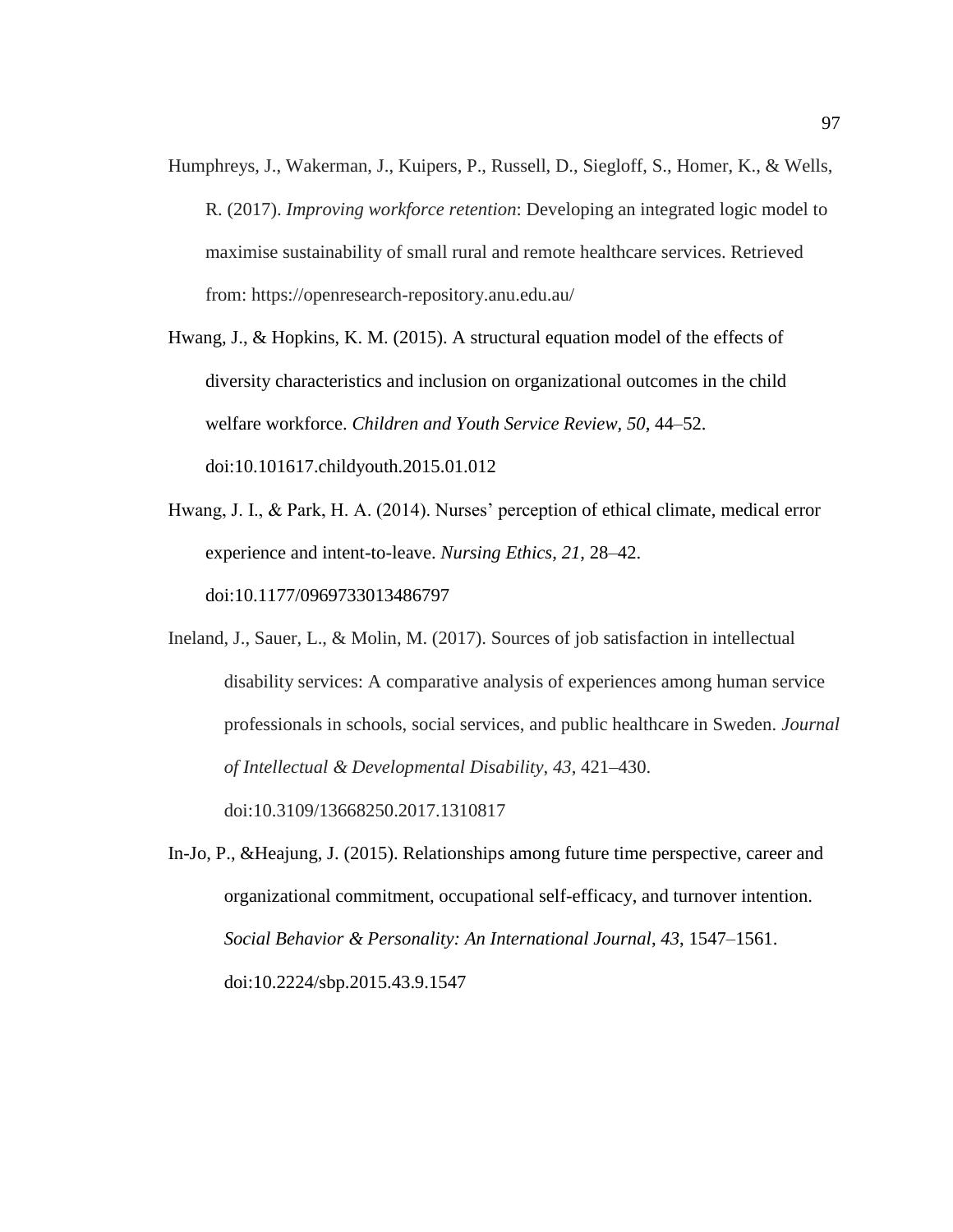- Isaac, C., Byars-Winston, A., McSorley, R., Schultz, A., Kaatz, A., & Carnes, M. L. (2014). A qualitative study of work-life choices in academic internal medicine. *Advances in Health Sciences Education*, *19*, 29–41.doi:10.1007/s10459-013- 9457-5
- Jackson, A. R., Alberti, J. L., & Snipes, R. L. (2014). An examination of the impact of gender on leadership style and employee job satisfaction in the modern workplace. *Journal of Organizational Culture, Communication and Conflict*, *18*, 141–153. Retrieved http://www.abacademies.org/journals/journal-oforganizational-culture-communications-and-conflict-home.html
- Jaiswal, D., & Dhar, R. L. (2016). Impact of perceived organizational support, psychological empowerment and leader member exchange on commitment and its subsequent impact on service quality. *International Journal of Productivity and Performance Management*, *65*, 58–79. doi:10.1108/ijppm-03-2014-0043
- Jefferson, T., Klass, D., Lord, L., Nowak, M., & Thomas, G. (2014). Context and the leadership experiences and perceptions of professionals. *Journal of Health Organization and Management*, *28*, 811–829. doi:10.1108/jhom-07-2012-0129
- Jernigan, E., &Beggs, J. M. (2015). An examination of work attitudes of public sector employees. *Journal of Organizational Culture, Communication and Conflict*, *19*, 103–117. Retrieved from http://www.abacademies.org/journals/journal-oforganizational-culture-communications-and-conflict-home.html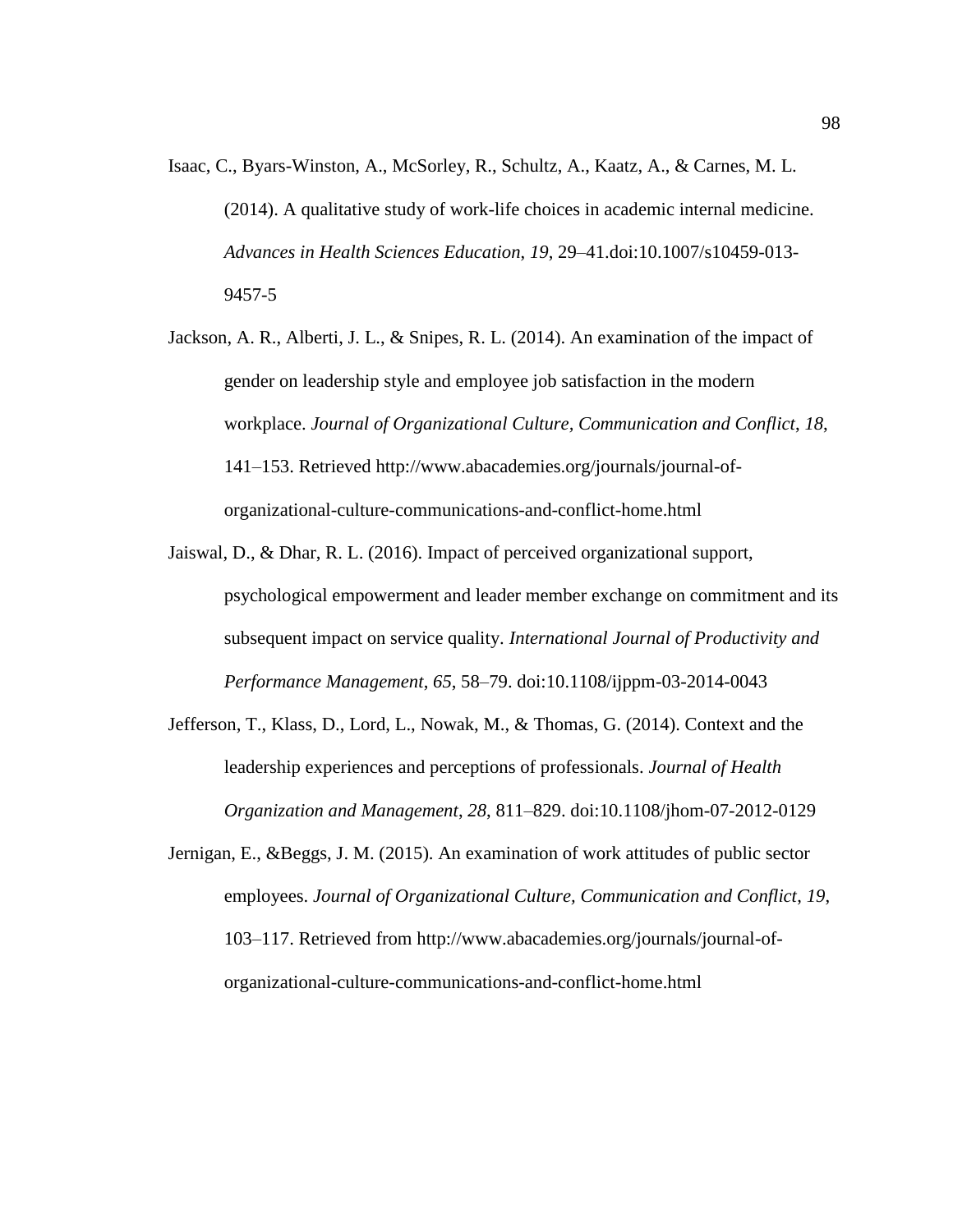- Jing, F. F., & Avery, G. C. (2016). Missing links in understanding the relationship between leadership and organizational performance. *The International Business & Economics Research Journal*, *15*, 107–117. doi:10.19030/iber.v15i3.9675
- Jing, R., Lin Xie, J., & Ning, J. (2014). Commitment to organizational change in a Chinese context. *Journal of Managerial Psychology*, *29*, 1098–1114. doi:10.1108/JMP-08-2011-0042
- Jipeng, Q., Jie, L., & Qiusheng, Z. (2014). How organizational embeddedness and affective commitment influence job crafting. *Social Behavior & Personality: An International Journal*, *42*, 1629–1638. doi:10.2224/sbp.2014.42.10.1629
- Jorgensen, F., & Becker, K. (2015). Balancing organizational and professional commitments in professional service firms the HR practices that matter. *International Journal of Human Resource Management*, *26*, 23–41. doi:10.1080/09585192.2014.92594
- Jose' Sousa, M., Dias, I., Saldanha, A., & Caracol, C. (2017). Project managers perceptions about more effective leadership styles. Journal of International Business Research and Market, *2*, 7–13. doi:10.18775/jibrm.1849- 8558.2015.23.3001
- Joslin, R., & Müller, R. (2016). Identifying interesting project phenomena using philosophical and methodological triangulation. *International Journal of Project Management*, *34*, 1043–1056. doi:10.1016/j.ijproman.2016.05.005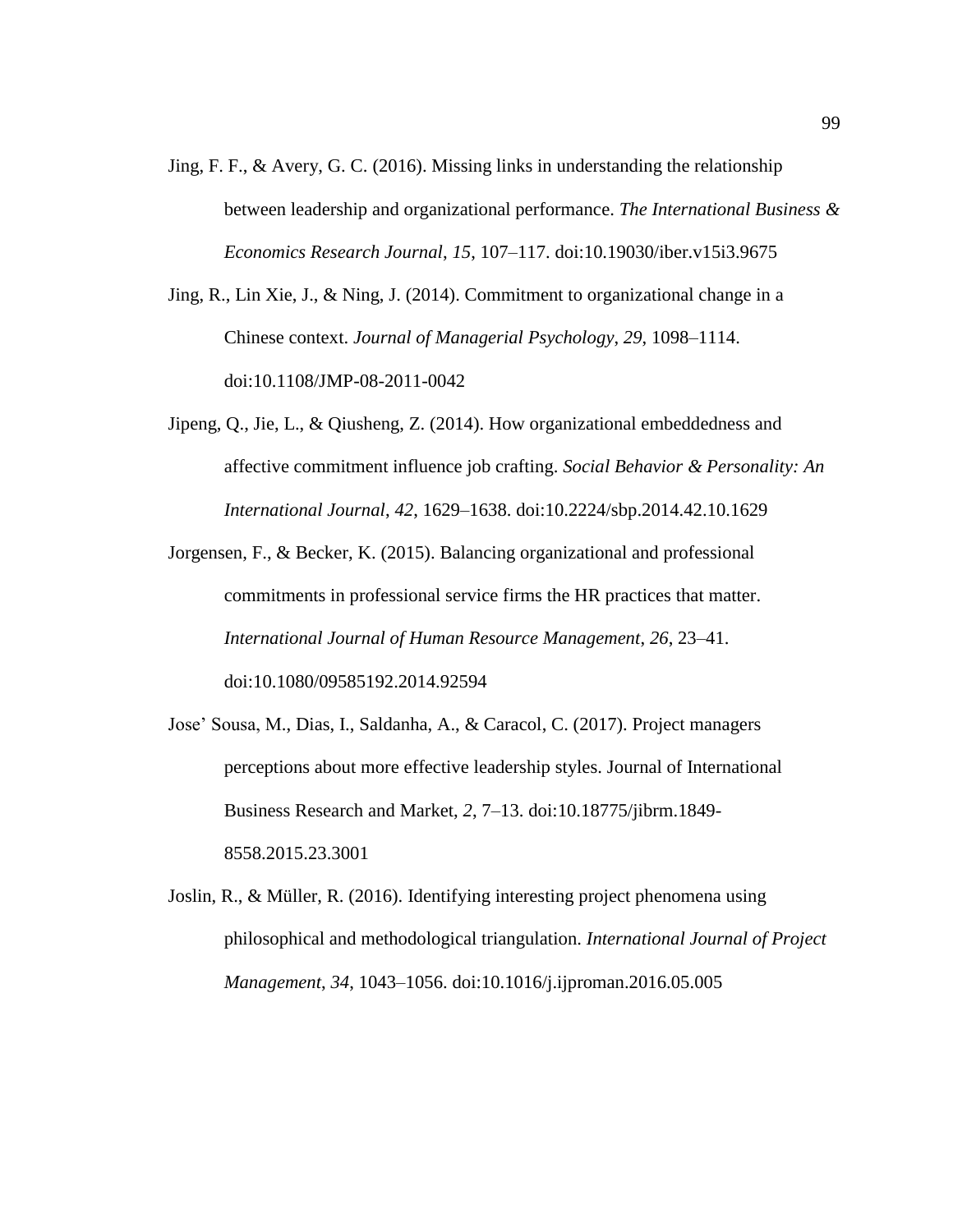- Källberg, A. S., Ehrenberg, A., Florin, J., Östergren, J., & Göransson, K. E. (2017). Physicians' and nurses' perceptions of patient safety risks in the emergency department. *International Emergency Nursing*, *33*, 14–19. doi:10.1016/j.ienj.2017.01.002
- Karkoulian, S. (2015). The reign of leadership & power in just organizations. *Contemporary Management Research*, *11*, 153–178. doi:10.7903/cmr.12051
- Kazemi, E., Shapiro, M., & Kavner, A. (2015). Predictors of intention to turnover in behavior technicians working with individuals with autism spectrum disorder. *Research in Autism Spectrum Disorders*, *17*, 106–115. doi:10.1016/j.rasd.2015.06.012
- Kenny, A., Gordon, N., Griffiths, T., Kraemer, J. D., &Siedner, M. J. (2017). Validation relaxation: a quality assurance strategy for electronic data collection. *Journal of Medical Internet Research*, *19 (*8), 1–10.doi:10.2196/jmir.7813
- Kettl, D. F. (2015). *The transformation of governance: Public administration for the twenty-first century* (1st ed.). Baltimore, MD: JHU Press.
- Keutel, M., Michalik, B., & Richter, J. (2014). Towards mindful case study research in IS: A critical analysis of the past ten years. *European Journal of Information Systems, 23,* 256–272. doi:10.1057/ejis.2013.26
- Khamisa, N., Oldenburg, B., Peltzer, K., & Ilic, D. (2015). Work related stress, burnout, job satisfaction and general health of nurses. *International Journal of*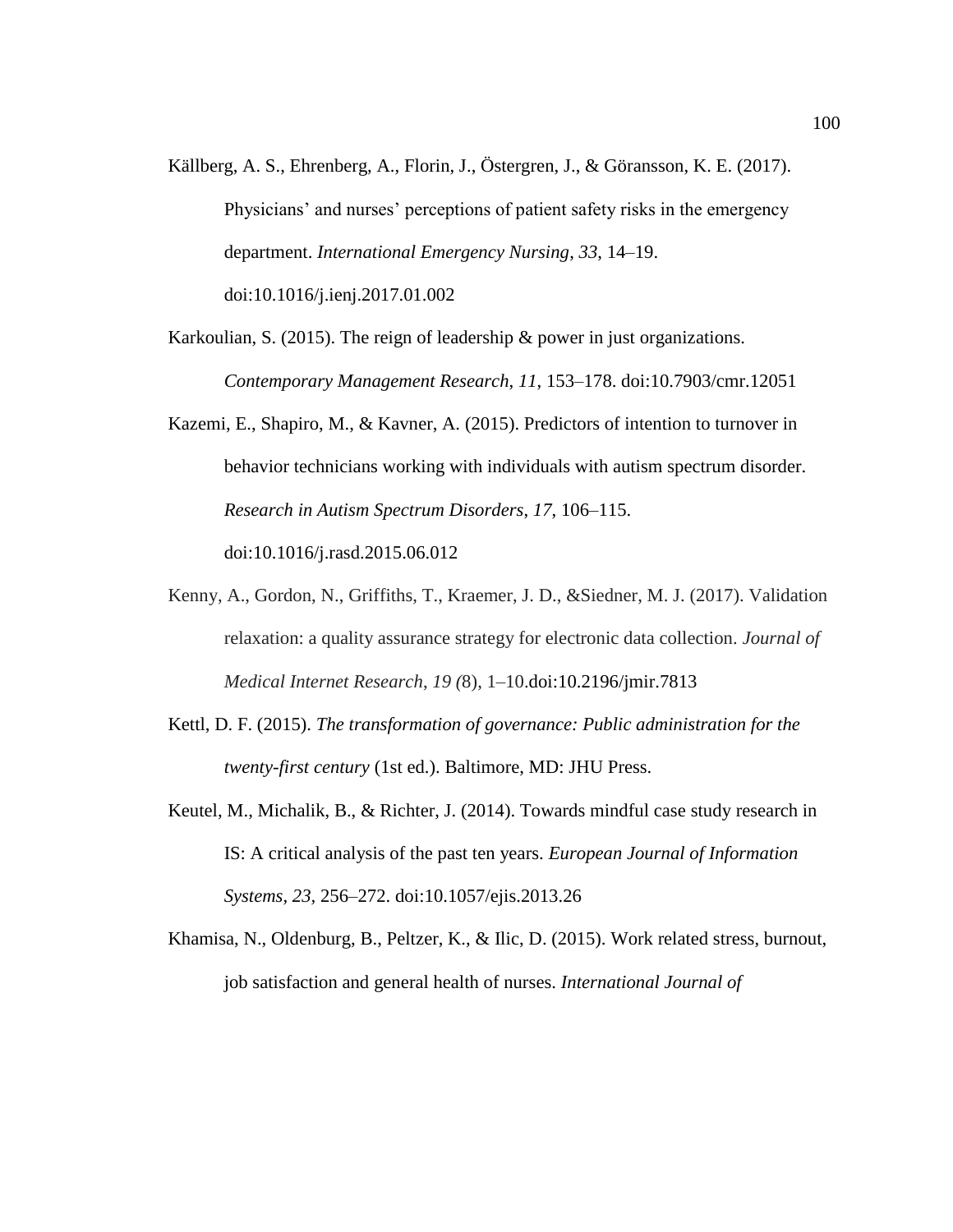*Environmental Research and Public Health*, *12,* 652–666.

doi:10.3390/ijerph120100652

- Kim, H., & Kao, D. (2014). A meta-analysis of turnover intention predictors among U. S. child welfare worker. *Children and Youth Services Review*, *47*, 214–223. doi:10.1016/j.childyouth.2014.09.015
- Kim, M., & Beehr, T. A. (2018). Organization-based self-esteem and meaningful work mediate effects of empowering leadership on employee behaviors and well-being. *Journal of Leadership & Organizational Studies*, *25*, 385–398.

doi:10.1177/154805181876233337

- Kitchin, R. (2014).*The data revolution: Big data, open data, data infrastructures & their consequences.* London, England: SAGE Publications Ltd.
- Klingler, C., Silva, D. S., Schuermann, C., Reis, A. A., Saxena, A., & Strech, D. (2017). Ethical issues in public health surveillance: A systematic qualitative review. *BMC Public Health*, *17*. 17–295. doi:10.1186/s12889-017-4200-4
- Krehenwinkel, H., Wolf, M., Lim, J. Y., Rominger, A. J., Simison, W. B., & Gillespie, R. G. (2017). Estimating and mitigating amplification bias in qualitative and quantitative arthropod metabarcoding. *Scientific reports*, *7*, 2045–2322. doi:10.1038/s41598-017-17333-x
- Kris-Etherton, P. M., Akabas, S. R., Bales, C. W., Bistrian, B., Braun, L., Edwards, M. S., & Pratt, C. A. (2014). The need to advance nutrition education in the training of healthcare professionals and recommended research to evaluate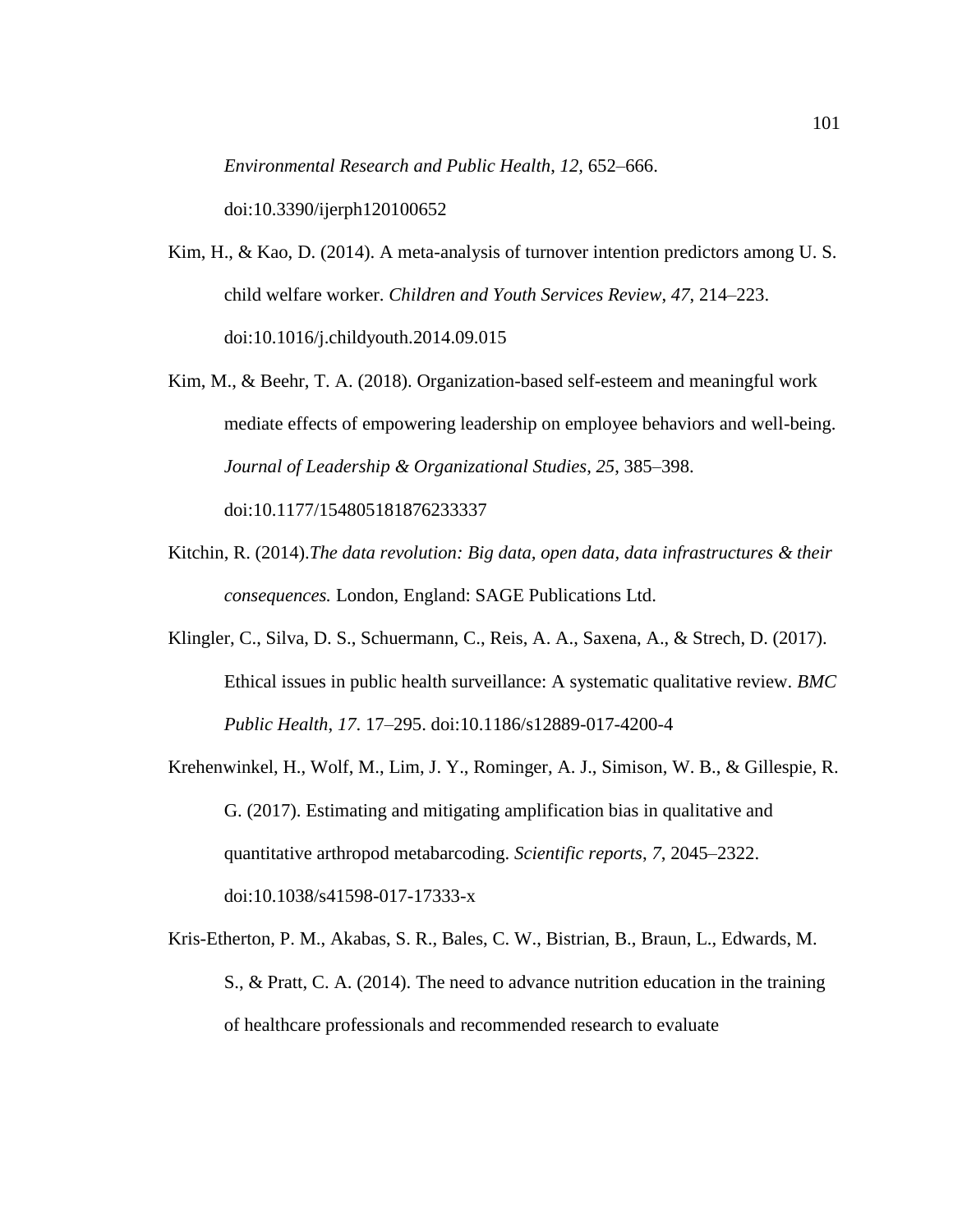implementation and effectiveness. *The American Journal of Clinical Nutrition*, *99*, 1153S-1166S. doi:10.3945/ajcn.113.073502

- Kumar, A., Jayant, A., Arya, V., Magoon, R., & Sharma, R. (2017). Delirium after cardiac surgery: A pilot study from a single tertiary referral center. *Annals of cardiac anesthesia*, *20*, 76-82. doi:10.4103/0971-9784.197841
- Labrague, L. J., McEnroe Petitte, D. M., Gloe, D., Tsaras, K., Arteche, D. L., & Maldia, F. (2017). Organizational politics, nurses' stress, burnout levels, turnover intention and job satisfaction. *International Nursing Review*, *64*, 109-116. doi:10.1111/inr.12347
- Laflamme, J., Beaudry, C., &Aguir, M. (2014). Organizational commitment as an antecedent of relationship commitment in financial services. *Advances in Business-Related Scientific Research Journal*, *5*, 153-170. Retrieved from https://www.researchgate.net
- Landis, E. A., Hill, D., & Harvey, M. R. (2014). A synthesis of leadership theories and styles. *Journal of Management Policy and Practice*, *15*, 97-100. Retrieved from http://www.na-businesspress.com/jmppopen.html
- Latham, J. R. (2014). Leadership for quality and innovation: Challenges, theories, and aframework for future research. *The Quality Management Journal*, *21*, 11-15. doi:10.1080/10686967.2014.11918372
- Lee, D. J., Grace, B. Y., Sirgy, M. J., Singhapakdi, A., & Lucianetti, L. (2018). The effects of explicit and implicit ethics institutionalization on employee life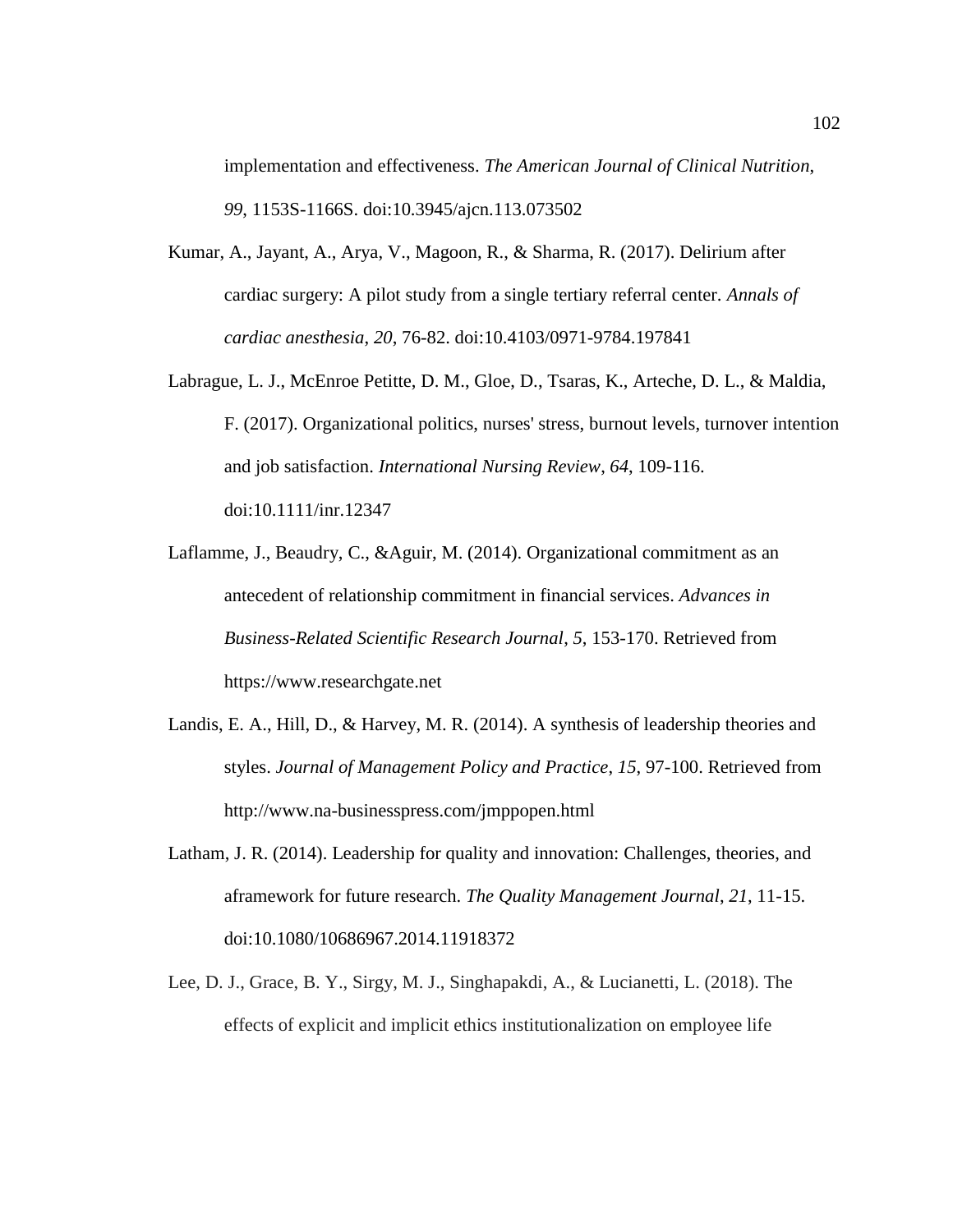satisfaction and happiness: The mediating effects of employee experiences in work life and moderating effects of work–family life conflict. *Journal of Business Ethics*, *147*, 855-874. doi:10.1007/s10551-015-2984-7

- Leppäaho, T., Plakoyiannaki, E, & Dimitratos, P. (2016). The case study in family business: An analysis of current research practices and recommendations. *Family Business Review*, *29*, 159-173. doi:10.1177/0894486515614157
- Li, X.Y., & Zheng, Y.S. (2014) The influential factors of employees' innovative behavior and the management advices. *Journal of Service Science and Management*, *7*, 446-450. doi:10.4236/jssm.2014.76042
- Lin, C., & Chang, C. (2015). Job satisfaction of nurses and its moderating effects on the relationship between organizational commitment and organizational citizenship behaviors. *Research and Theory for Nursing Practice*, *29*, 226-244. doi:10.1891/1541-6577.29.3.226
- Lincoln, Y., & Guba, E. (2013). *The constructivist credo*. Walnut Creek, CA: Left Coast Press, Inc.
- Linda, R. S., Garvare, R., & Nystrom, M. E. (2017). Reaching beyond the review of research evidence: A qualitative study of decision making during the development of clinical practice guidelines for disease prevention in healthcare.*BMC Health Services Research*, *17 (*1), 1-14. doi:10.1186/s12913-017-2277-1
- Lissy, T. A., & Venkatesh, J. (2014). Factors that influence the organizational commitment: A case of paramedical staff at private hospitals. *International*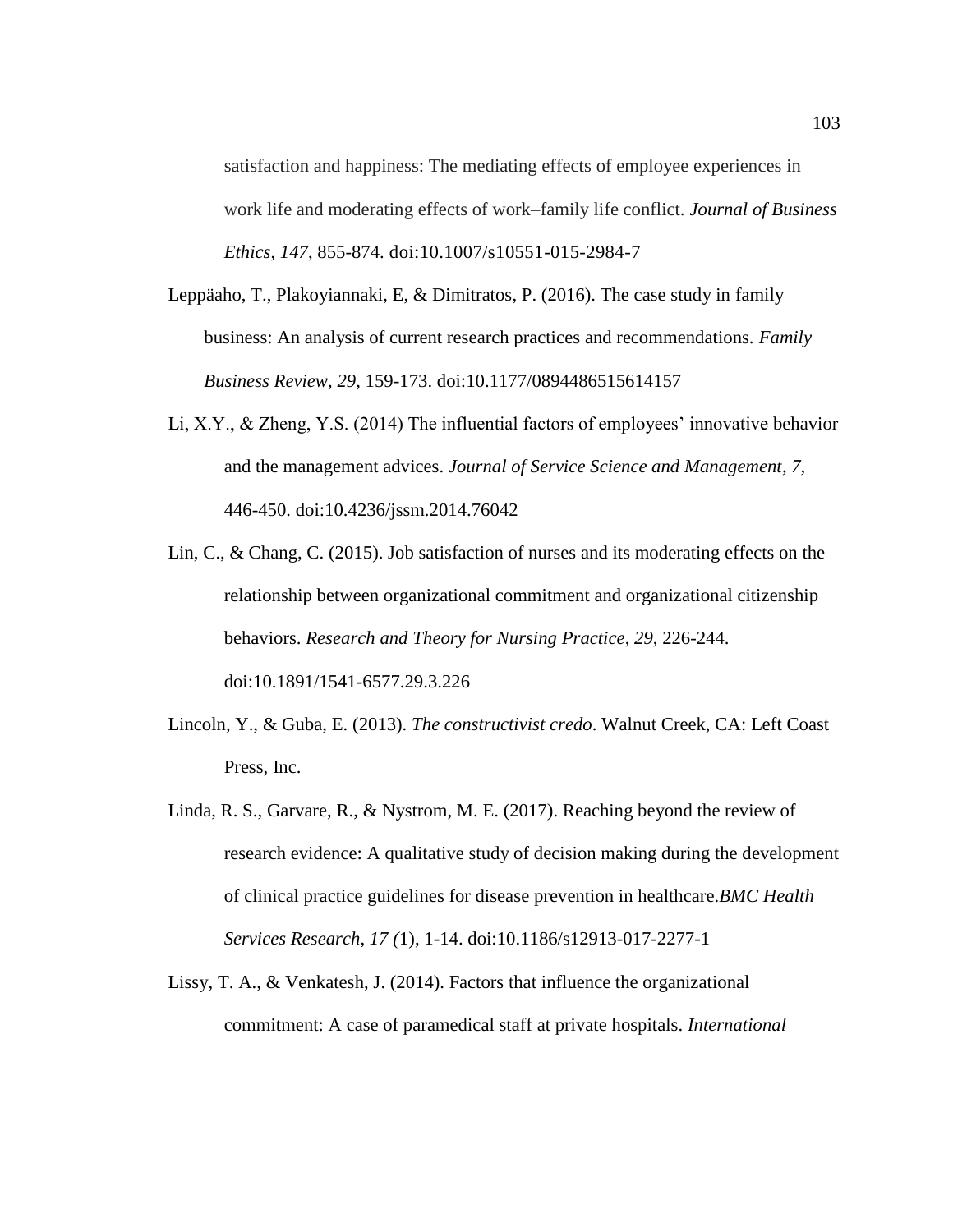*Journal of Multidisciplinary Approach & Studies*, *1*, 195-206. Retrieved from http://www.ijmas.com

- Long, C. S., & Perumal, P. (2014). Examining the impact of human resource management practices on employees' turnover intention. *International Journal of Business and Society*, *15*, 111-126. Retrieved from http://www.ijbs.unimas.my
- Lucas, J. W., Morrell, K., & Posard, M. (2013). Considerations on the 'replication problem' in sociology. *The American Sociologist*, *44*, 217-232. doi:10.1007/s12108-013-9176-7
- Lyesen, B., Van den Eynden, B., Gielen, B., Bastiaens, H., & Wens, J. (2015). Implementation of a care pathway for primary palliative care in 5 research clusters in Belgium: Quasi-experimental study protocol and innovations in data collection (pro-SPINOZA). *BMC Palliative Care*, *14 (*1). doi:10.1186/s12904- 015-0043-x
- Makaroff, K. S., Storch, J., Pauly, B., & Newton, L. (2014). Searching for ethical leadership in nursing. *Nursing Ethics*, *21*, 642-658. doi:10.1177/0969733013513213
- Malone, H. E., Nicholl, H., & Coyne, I. (2016). Fundamentals of estimating sample size. *Nurse Researcher*, *23*, 21-25. doi:10.7748/nr.23.5.21.s5
- Marshall, C., & Rossman, G. B. (2016). *Designing qualitative research* (6th ed.). Thousand Oaks, CA: Sage.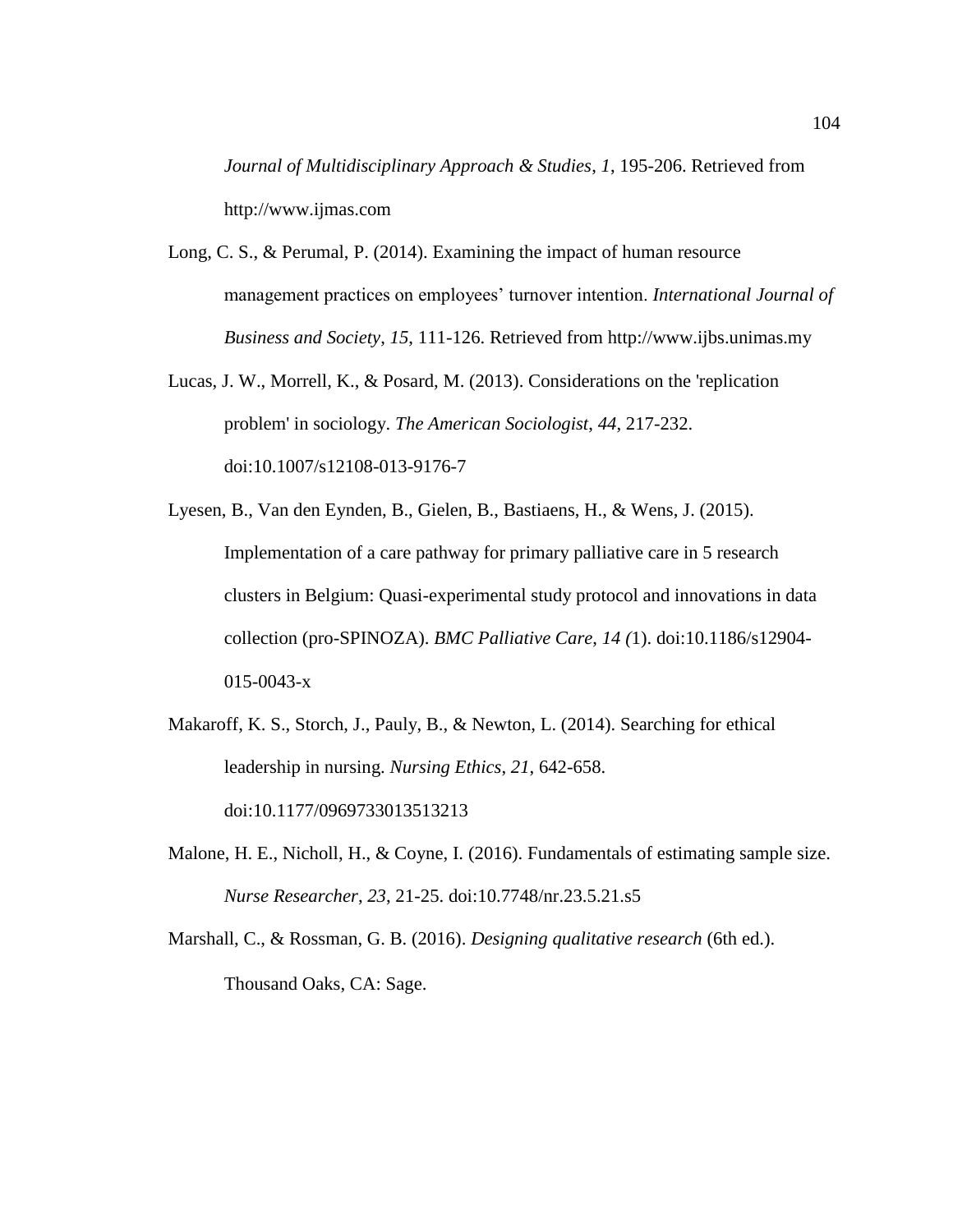- Martin, C., & Ramos-Gorand, M. (2017). High turnover among nursing staff in private nursing homes for dependent elderly people in France: Impact of the local environment and the wage. *Economie et Statistique/Economics and Statistics*, *493*, 49-66. doi:10.24187/ecostat:2017493s.1912
- Meyer, J. P., & Allen, N. J. (1991). A three-component conceptualization of organizational commitment. *Human Resource Management Review*, *1*, 61-89. doi:10.1016/1053-4822(91)90011-z
- Meyer, J.P., & Herscovitch, L. (2001) "Commitment in the workplace: Toward a general model", *Human Resource Management Review*, *11,* 299-326. doi:10.1016/S1053- 48220000053-x
- Meyer, J. P., Stanley, L. J., &Vandenberg, R.J. (2013). Aperson-centered approach to the study of commitment. *Human Resource Management Review,23,*190-202. doi:10.1016/j.hrmr.2012.07.007
- Mitchel, G. (2015). Use of interviews in nursing research. *Nursing Standards, 29* (43), 44-48. doi.10.7748/ns.2943.44.e8905
- Molloy, L., Walker, K., Lakeman, R., & Skinner, I. (2015). Ethnonursing and the ethnographic approach in nursing. *Nurse Researcher* (2014), *23*, 17-21. doi:10.7748/nr.23.2.17.s5
- Moon, K. K. (2017). Voluntary turnover rates and organizational performance in the US federal government: The moderating role of high-commitment human resource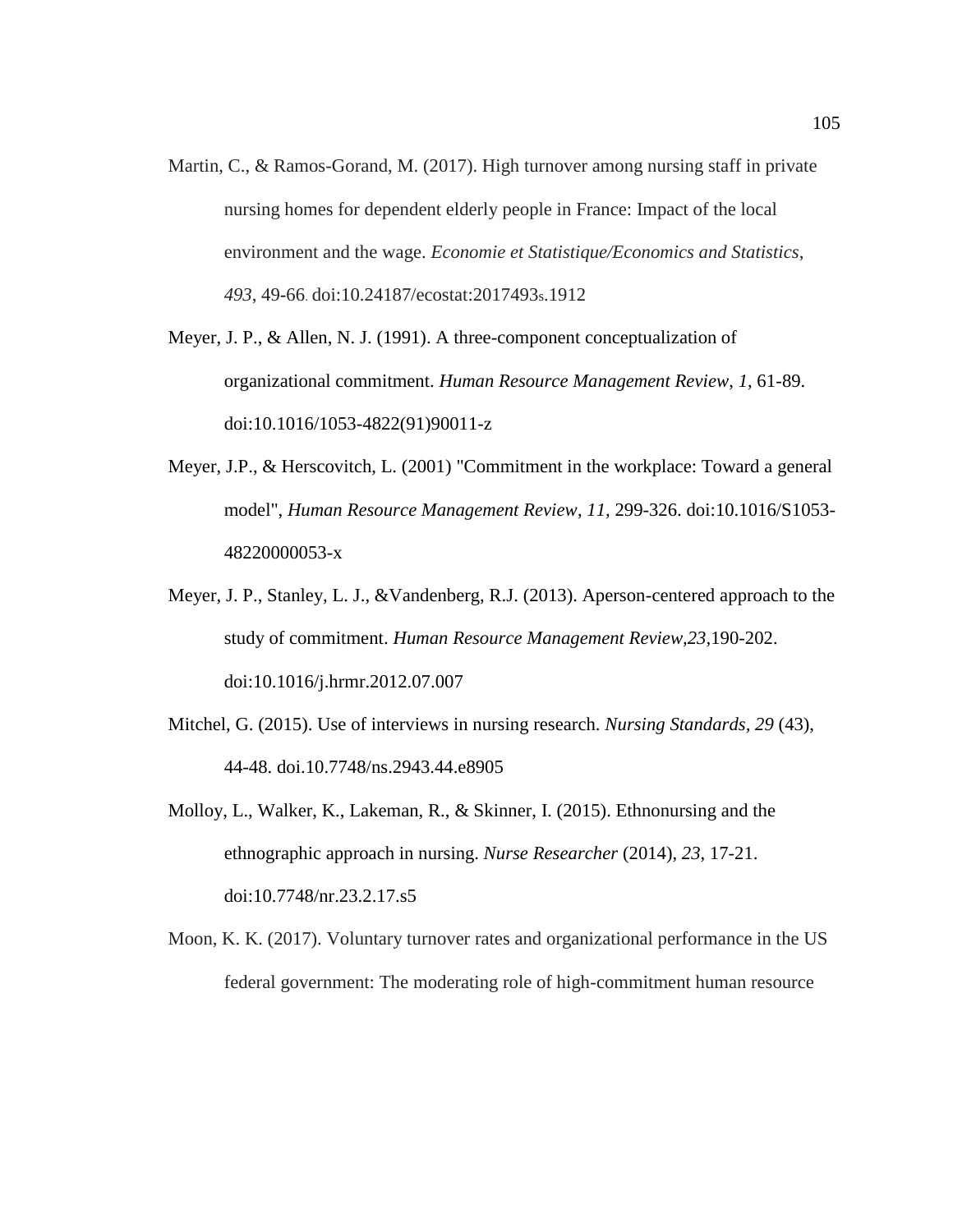practices. *Public Management Review*, *19*, 1480-1499[.](https://doi.org/10.1080/14719037.2017.1287940)

[doi:10.1080/14719037.2017.1287940](https://doi.org/10.1080/14719037.2017.1287940)

- Moriano, J. A., Molero, F., Topa, G., &Mangin, J. P. L. (2014). The influence of transformational leadership and organizational identification on entrepreneurship. *International Entrepreneurship and Management Journal*, *10*, 103-119. doi:10.1007/s11365-011-0196-x
- Morse, J.M. (2015). Critical analysis of strategies for determining rigor in qualitative inquiry. *Qualitative Health Research*, *25*, 1212-1222. doi:10.1177/1049732315588501
- Mory, L., Wirtz,B. W.,& Göttel, V. J. (2017).Corporate social responsibility the organizational view. *Journal of Management and Governance, 21,* 145- 179.doi:10.1007/sr0997-015-9337-x
- Moustakas,C.(1994).*Phenomenological Research Methods.* Thousand Oaks, CA.doi.10.4135/9781412995658.
- Muniz-Terrera, G., Robitaille, A., Kelly, A., Johansson, B., Hofer, S., & Piccinin, A. (2017). Latent growth models matched to research questions to answer questions about dynamics of change in multiple processes. *Journal of Clinical Epidemiology*, *82*, 158-166. doi:10.1016/j.jclinepi.2016.09.001
- Murale, V., Singh, J., & Preetha, R. (2015). Employee commitment and patient satisfaction: An initial reflection from Indian healthcare sector. .*International Journal on Customer Relations*, *3*, 2-153. doi:10.21863/ijcr/2015.3.1.004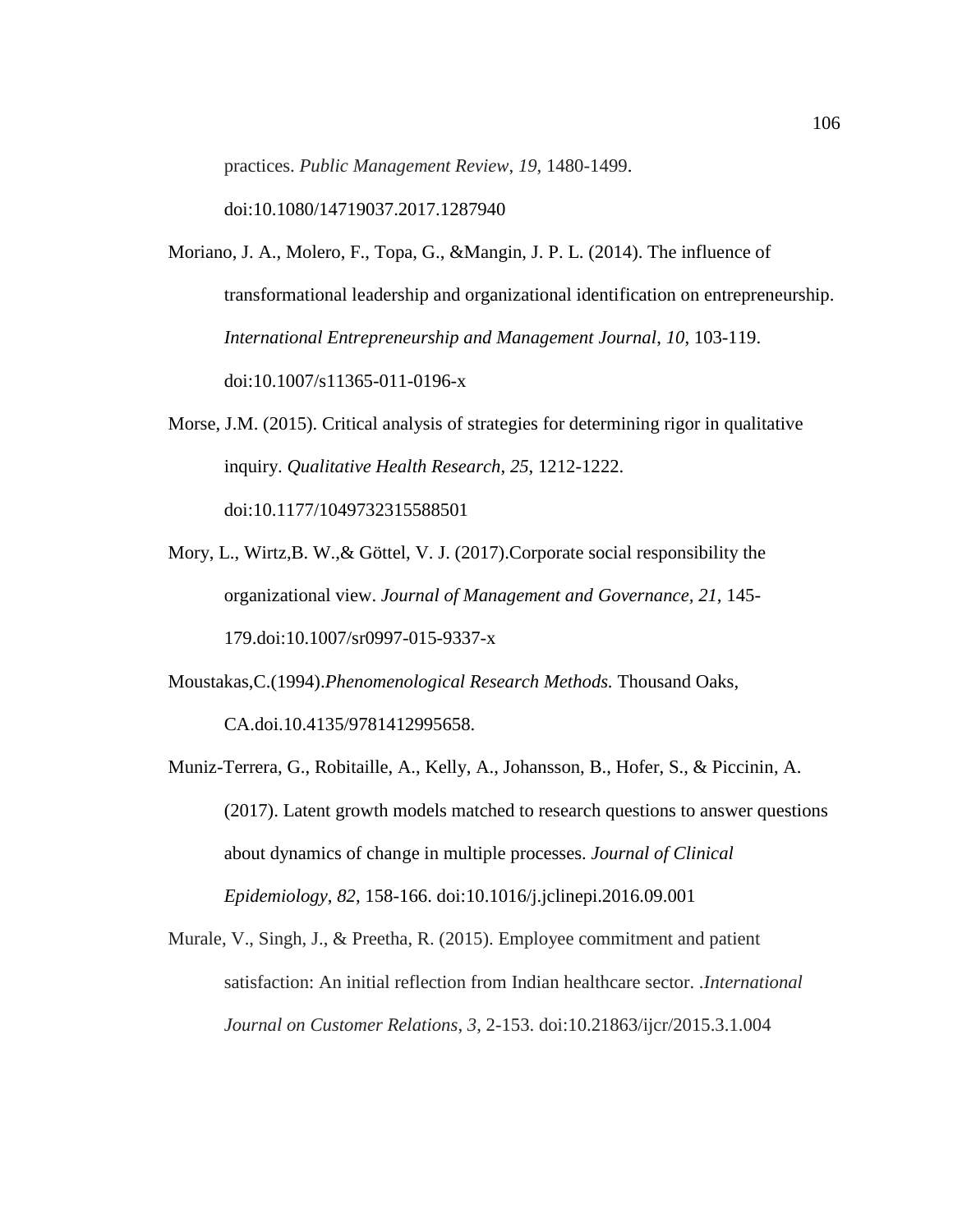- Musringudin, M., Akbar, M., &Karnati, N. (2017). The effect of organizational justice, job satisfaction, and organizational commitment on organizational citizenship behavior (OCB) of the principles. *Ijer-Indonesian Journal of Educational Review*, *4*, 155-165. Retrieved from: http://pps.unj.ac.id/journal/ijer
- Nica, E. (2016). Employee voluntary turnover as a negative indicator of organizational effectiveness. *Psychosociological Issues in Human Resource Management*, *4*, 220-226. doi:10.22381/pihrm4220169
- Noranee, S., Abdullah, N., Mohd, R., Khamis, M. R., Aziz, R. A., Som, R. M., & Ammirul, E. A. M. (2018). The influence of employee empowerment on organizational citizenship behavior. *In Proceedings of the 2nd Advances in Business Research International Conference,* 305-313*. Springer, Singapore*. doi:10.1007/978-981-10-6053-3\_29
- Nourian, M., Farahnaz, M. S., Kian, N. T., Rassouli, M., &Biglarrian, A. (2016). The lived experiences of resilience in Iranian adolescents living in residential care facilities: A hermeneutic phenomenological study. *International Journal of Qualitative Studies on Health and Well-being, 11 (*1),1-12. doi:10.3402/qhw.v11.30485
- O'Cathain, A., Hoddinott, P., Lewin, S., Thomas, K. J., Young, B., Adamson, J., & Donovan, J. L. (2015). Maximizing the impact of qualitative research in feasibility studies for randomized controlled trials: *Guidance for researchers. Pilot and Feasibility Studies*, *1(*1), 1-13. doi:10.1186/s40814-015-0026-y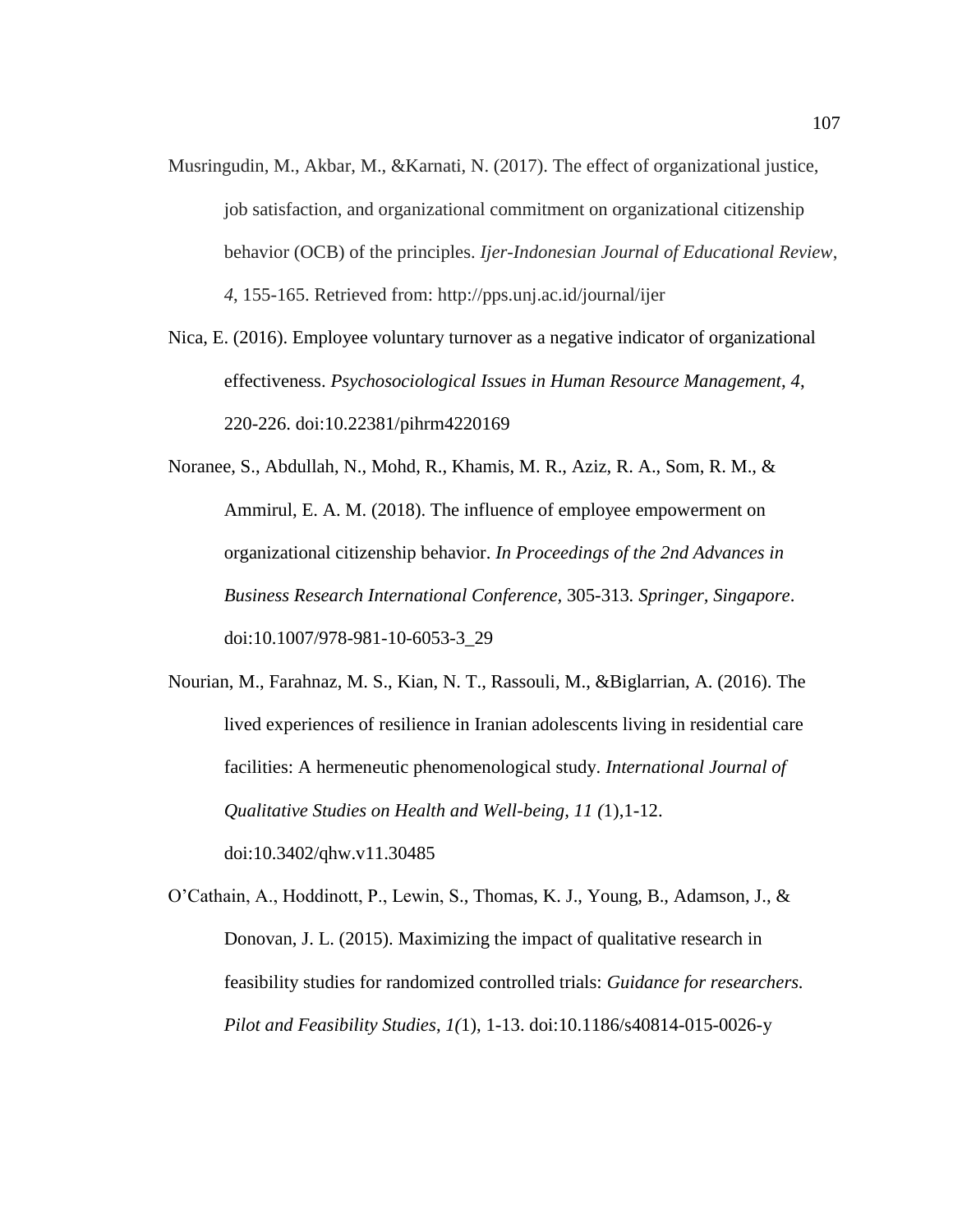Odle-Dusseau, H. N., Hammer, L., Crain, T. L., & Bodner, T. E. (2016). The influence of family supportive supervisor training on employee job performance and attitudes: An organizational work-family intervention. *Journal of Occupational Health Psychology*, *21*, 296-308. doi:10.1037/a0039961

Oltmann, S. (2016). Qualitative Interviews: A methodological discussion of the interviewer and respondent contexts [37 paragraphs]. *Forum Qualitative Sozialforschung / Forum: Qualitative Social Research*, *17(*2), 1-16. doi:10.17169/fqs-17.2.2551

Ozturk, T., &Guven, B. (2016). Evaluating students' beliefs in problem solving process: A case study. *Eurasia Journal of Mathematics, Science & Technology Education*, *12*, 411-429. doi:10.12973/eurasia.2016.1208a

Palacios, W. (2015). *Qualitative Research in Criminology*. New York: Routledge.

- Papazoglou, A., Jacobson, L., McCabe, M., Kaufmann, W., & Andrew, Z. (2014). To ID or Not to ID? Changes in classification rates of intellectual disability using DSM-5. *Intellectual and Developmental Disabilities*. *52,* 165-174. doi:10.1352/1934- 9556-52.3.165.
- Poirier, L. (2017). Devious design: Digital infrastructure challenges for experimental ethnography. *Design Issues*, *33*, 70-83. doi:10.1162/desi\_a\_00440
- Porter, C. M., Woo, S. E., Allen, D. G., & Keith, M. G. (2018). How do instrumental and expressive network positions relate to turnover? A meta-analytic investigation. *Journal of Applied Psychology*. *104*, 511-536. doi:10.1037/apl0000351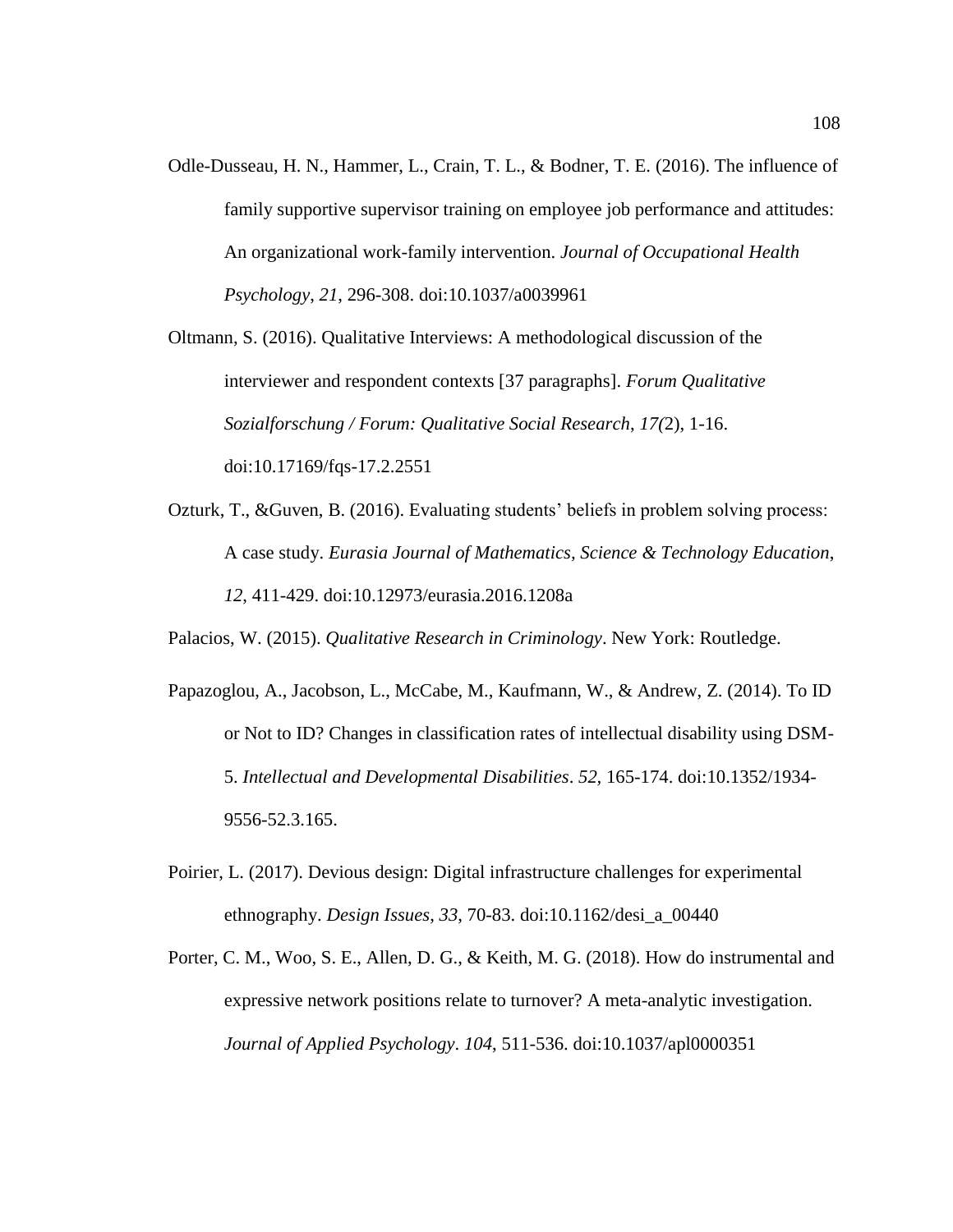Pradhan, S., & Pradhan, R. K. (2015). An empirical investigation of relationship among transformational leadership, affective organizational commitment and Contextual performance. *Vision: Journal of Business Prospective19*, 227-235. doi:10.1177/0972262915597089

Rafiee, N., Bahrami, M. A., & Entezarian, S. (2015). Demographic determinants of organizational commitment of health managers in Yazd Province. *International Journal of Management, Accounting & Economics*, *2*, 91-100. Retrieved from [http://www.ijmae.com](http://www.ijmae.com/)

- Rajan, D. (2015) Employee turnover and employee performance: *A comparative study among nurses*. MOJ App Bio Biomech*1*, 161-173. doi:10.15406/mojabb.2017.01.00025
- Ratnapalan, S., & Uleryk, E. (2014). Organizational Learning in HealthCare Organizations. *Systems*, *2*, 24-33. doi:10.3390/systems2010024
- Reina, C. S., Rogers, K. M., Peterson, S. J., Byron, K., & Hom, P. W. (2018). Quitting the boss? The role of manager influence tactics and employee emotional engagement in voluntary turnover. *Journal of Leadership & Organizational Studies*, *25*, 5-18. doi:10.1177/1548051817709007

Roulin, N., Mayor, E., & Bangerter, A. (2014). How to satisfy and retain personnel despite job-market shortage: Multilevel predictors of nurses' job satisfaction and intent to leave. *Swiss Journal of Psychology*, *73*, 13-24. doi:10.1024/1421- 0185/a000123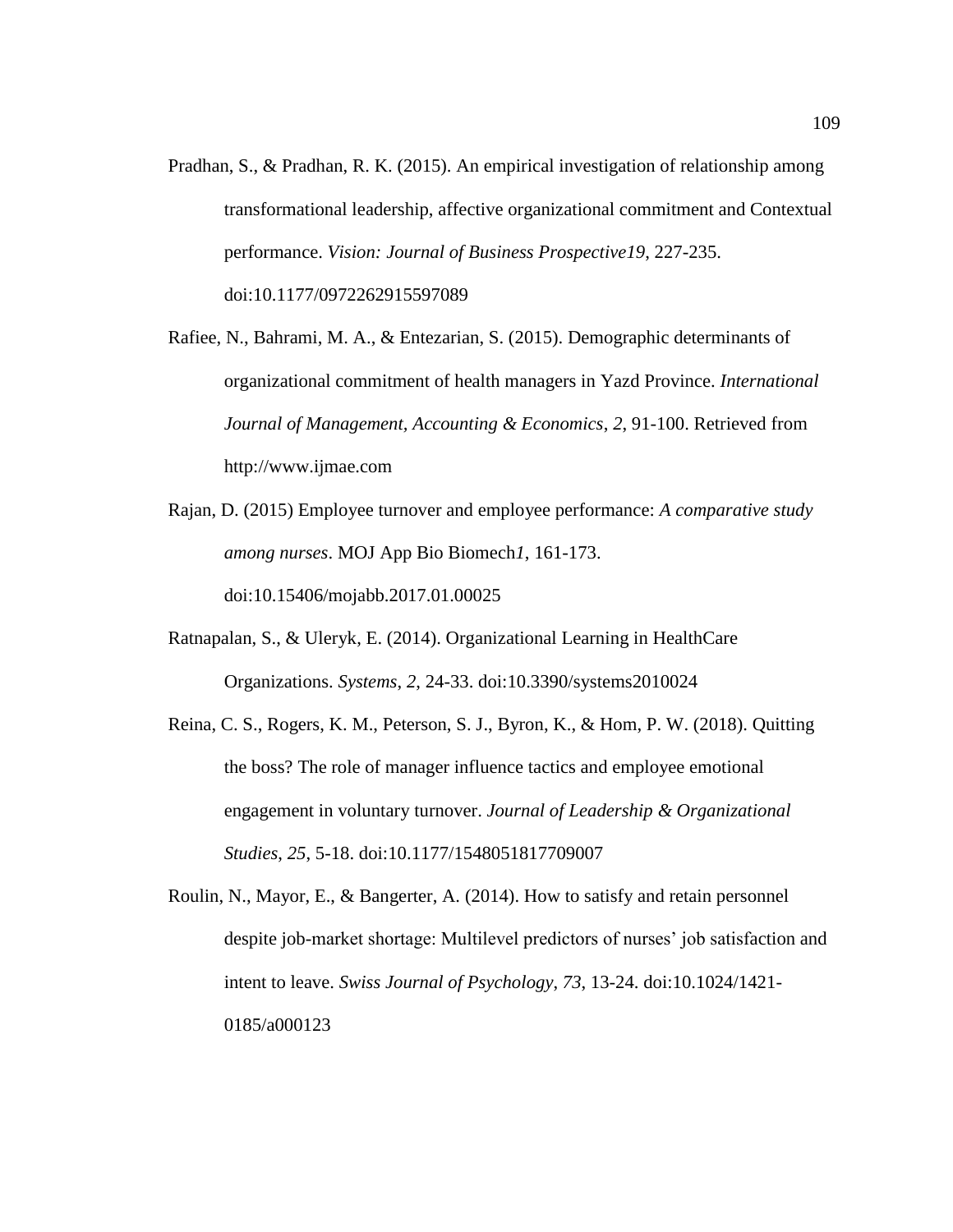- Sankalpana, W. S., & Jayasekara, P. (2017). Impact of organizational rewards on employee job satisfaction: An investigation of non-managerial employees in selected apparel organizations in Gampaha District, Sri Lanka. *Human Resource Management Journal*, *3 (*2). 1-11 doi:10.31357/hrmj.v3i2.2865
- Sarma, S. K. (2015). Qualitative research: Examining the misconceptions. *South Asian Journal of Management 22*(3), 176-191. Retrieved from http://www.sajmamdisa.org
- Senge, P. M. (2014). *The fifth discipline field book*: Strategies and tools for building a learning organization. New York: Crown Publishing Group.
- Sewell, M. (2014). *The use of qualitative interviews in evaluation*. Retrieved from http://ag.arizona.edu/sfcs/cyfernet/cyfar/Intervu5.htm
- Shead, J., Scott, H., & Rose, J. (2016) Investigating predictors and moderators of burnout in staff working in services for people with intellectual disabilities: The role of emotional intelligence, exposure to violence, and self-Efficacy. *International Journal of Developmental Disabilities*, *62*, 224-233. doi[:10.1179/2047387715y.0000000009](https://doi-org.ezp.waldenulibrary.org/10.1179/2047387715Y.0000000009)
- Shrestha, A. K., & Mishra, A. K. (2015). Interactive effects of public service motivation and organizational politics on Nepali civil service employees' organizational commitment. *Business Perspectives & Research*, *3*, 21-35. doi:10.1177/2278533714551862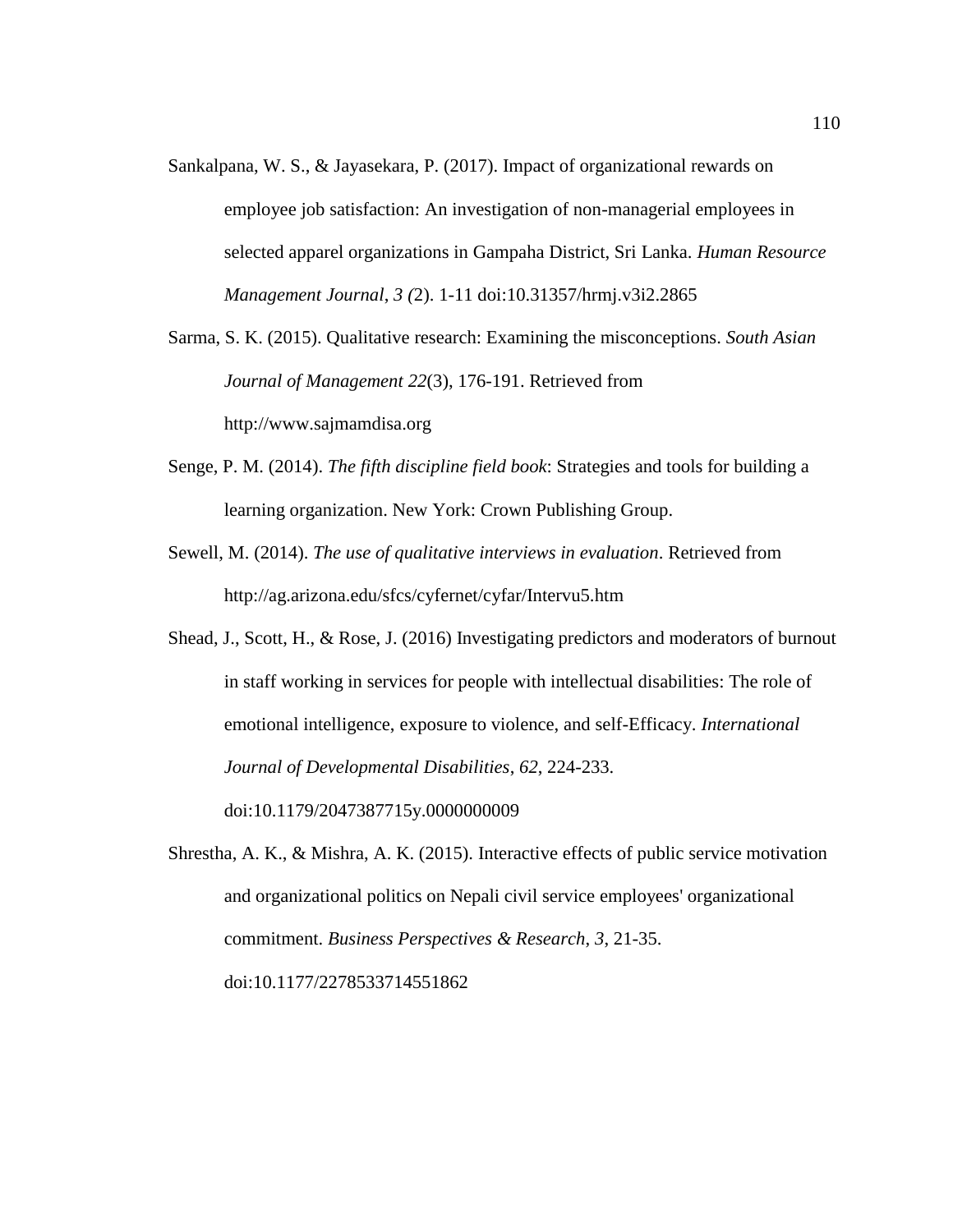Shuck, B., Twford, D., Reio, T.W., & Shuck, A. (2014). Human resource development practices and employee engagement. Examining the connection with employee turnover intention. *Human Resource Development Quarterly, 5,* 239-270. doi:10.1002/hrdq.21190

Silverman, D. (2016). *Qualitative research*: London. Sage Publication.

- Smith, P. R. (2018). Collecting sufficient evidence when conducting a case study. *The Qualitative Report*, *23*, 1054-1048. Retrieved from https://nsuworks.nova.edu/tqr
- Snell, A., Thomas, J. P., & Wang., Z. (2015). A competitive model of worker replacement and wage rigidity. *Economic Inquiry*, *53*, 419-430. doi:10.1111/ecin.12110
- Stanley, D. J., & Meyer, J.P. (2016). *Employee commitment and performance*. Handbook of Employee Commitment*,* 208-221. China: Edgar Elgar Publishing
- Strom, D. L., Sears, K. L., & Kelly, K. M. (2014). Work engagement: The roles of organizational justice and leadership style in predicting engagement among employees. *Journal of Leadership & Organizational Studies*, *21*, 71-82. doi:10.1177/1548051813485437
- Suen, L. W., Huang, H., & Lee, H. (2014). A comparison of convenience sampling and purposive sampling. *Hu Za Zhi, 61* (3) 105-111. doi:10.6224/JN.61.3.105
- Talachi, R. K., Gorji, M. B., &Boerhannoeddin, A. B. (2014). An investigation of the role of job satisfaction in employees' organizational citizenship behavior. *Collegium Antropologicum*, *38*, 429-436. Retrieved from:https//www.researchgate.net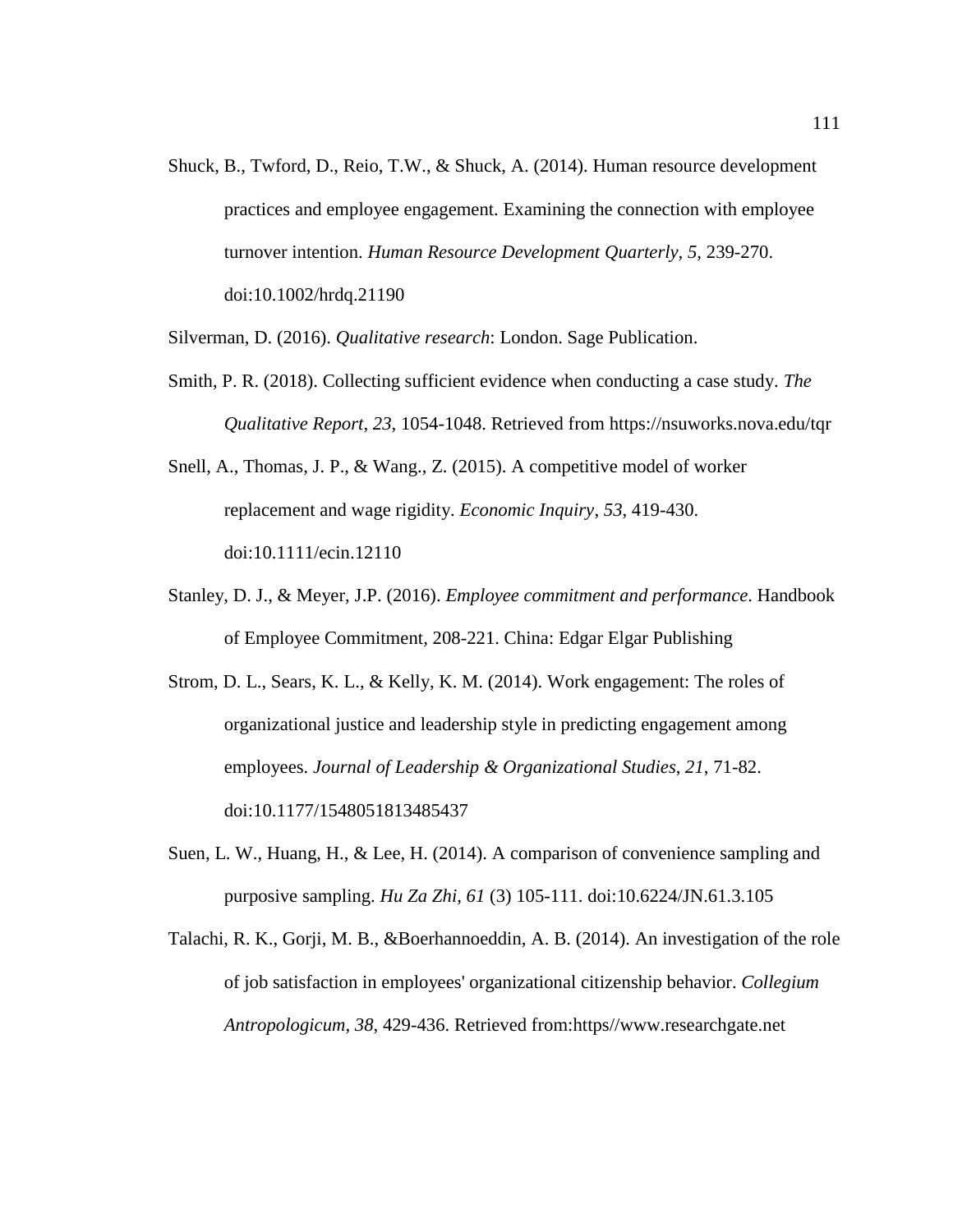- Tan, S. C. H., Lee, M. W. H., Lim, G. T. X., Leong, J. J., & Lee, C. (2015). Motivational interviewing approach used by a community mental health team. *Journal of Psychosocial Nursing & Mental Health Services*, *53*, 28-37. doi:10.3928/02793695-20151020-03
- Tate, R. L., Perdices, M., Rosenkoetter, U., Shadish, W., Vohra, S., & Barlow, D. H...(2016). The single-case reporting guideline in Behavioural interventions (SCRIBE) 2016 statement. *Journal of Clinical Epidemiology*, *73*, 142-152. doi:10.1016/j.jclinepi.2016.04.006
- Taylor, S. J., Bogdan, R., & DeVault, M. (2015). *Introduction to qualitative research methods*: A guidebook and resource. Canada: John Wiley & Sons Publications.
- Terera, S. R., & Ngirande, H. (2014). The impact of rewards on job satisfaction and employee retention. *Mediterranean Journal of Social Sciences*, *5*, 481-487. doi:10.5901/mjss.2014.v5n1p481
- Thanacoody, P. R., Newman, A., & Fuchs, S. (2014). Affective commitment and turnover intentions among healthcare professionals: The role of emotional exhaustion and disengagement. *The International Journal of Human Resource Management*, *25*, 1841-1857. doi:10.1080/09585192.2013.860389
- Thurgate, C. (2018). Supporting those who work and learn: A phenomenological research study. *Nurse Education Today*, *61*, 83-88. doi:10.1016/j.nedt.2017.11.010
- Trebble, T. M., Heyworth, N., Clarke, N., Powell, T., & Hockey, P. M. (2014). Managing hospital doctors and their practice: What can we learn about human resource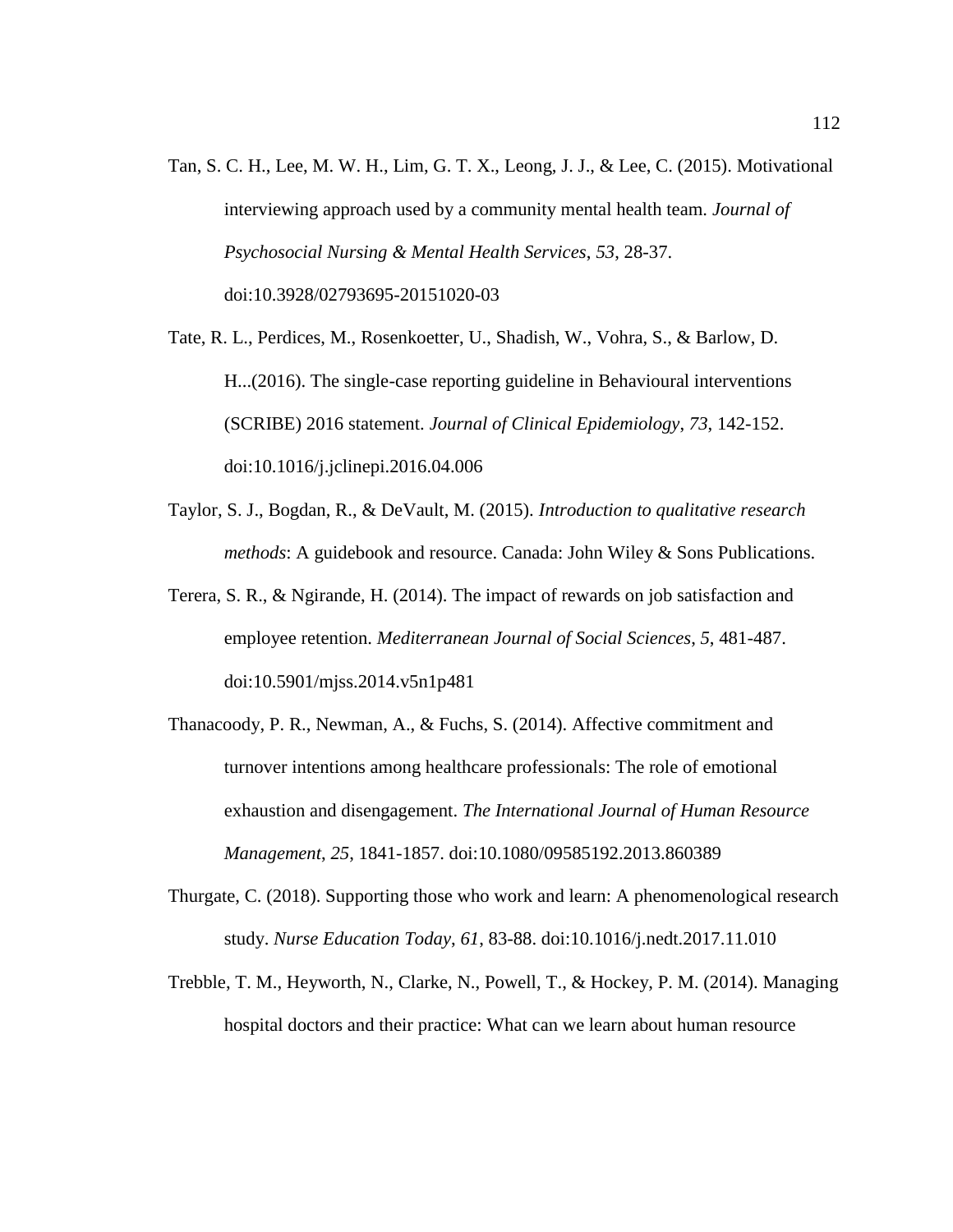management from non-healthcare organizations? *BMC Health Services Research*, *14(*1), 1-11. doi:10.1186/s12913-014-0566-5

- United States Department of Health and Human Services. (2006). The supply of direct support professionals serving individuals with intellectual disabilities and other developmental disabilities: *Report to Congress*. Retrieved from http://aspe.hhs.gov/daltcp/reports/2006/DSPsupply.htm
- Van Dierendonck, D., Stam, D., Boersma, P., De Windt, N., & Alkema, J. (2014). Samedifference? Exploring the differential mechanisms linking servant leadership and transformational leadership to follower outcomes. *The Leadership Quarterly*, *25*, 544-562. doi:10.1016/j.leaqua.2013.11.014
- Vass, C., Rigby, D., & Payne, K. (2017). The role of qualitative research methods in discrete choice experiments: a systematic review and survey of authors. *Medical Decision Making*, *37*, 298-313. doi:10.1177/0272989x16683934
- Vega, D. (2018). Conducting In-Depth Case Studies in Humanitarian Logistics: *The Case of MSF*. London, NI: Palgrave, MacMillan.
- Venkatesh, V., Brown, S., & Bala, H. (2013). Bridging the qualitative- quantitative divide: Guidelines for conducting mixed methods research in information systems. *Management Information Systems Quarterly*, *37*, 21-54. Retrieved from http://www.misq.org/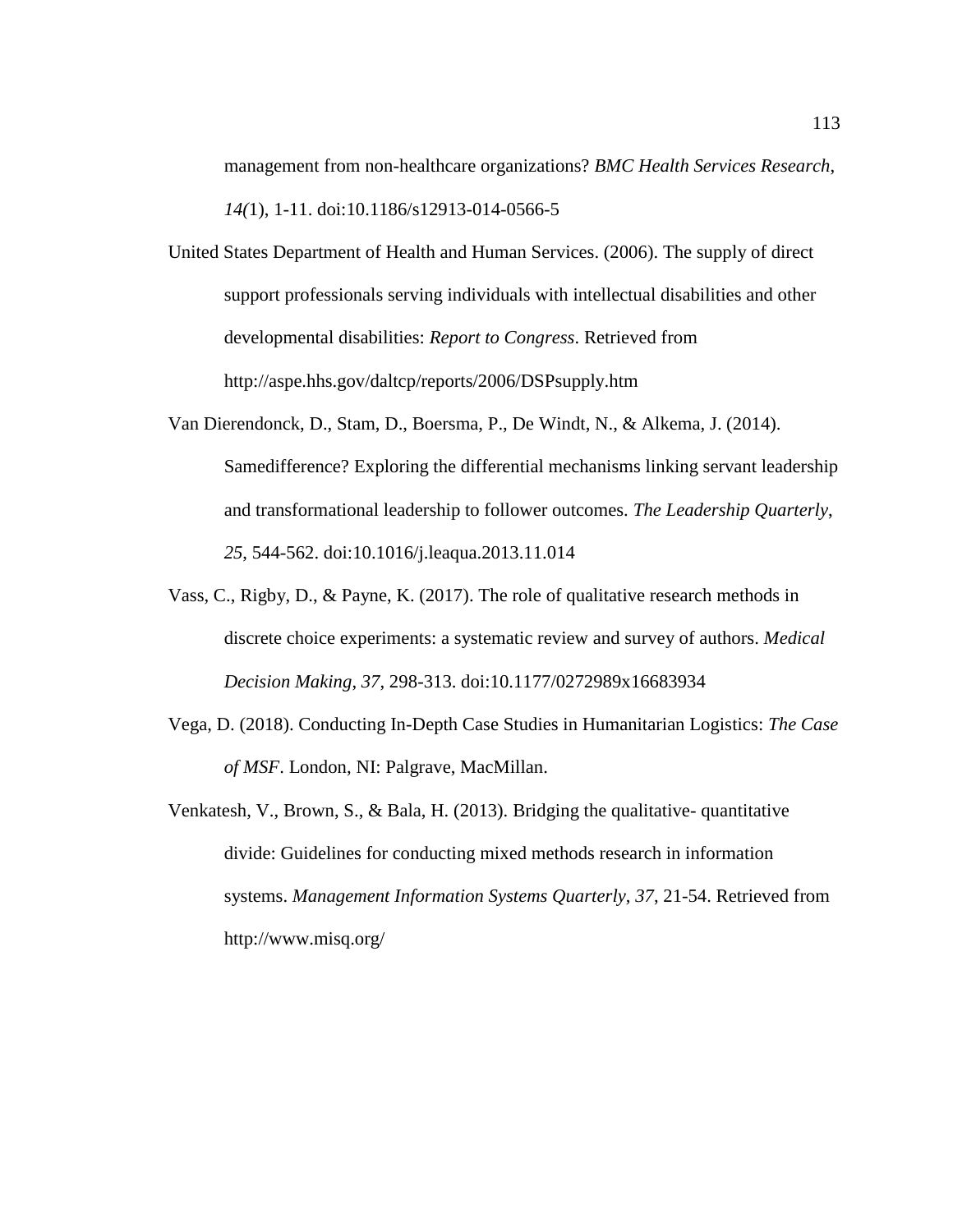- Wahyuni, D. (2012). The research design maze: Understanding paradigms, method and methodologies. *Journals of Applied Management Accounting Research*, *10*, 69- 80. Retrieved from http://hdl.handle.net/10536/DRO/DU:30057483
- Werang, B. R., & Pure, E. A. G. (2018). Designing strategy for improving teacher's organizational commitment in the remote elementary schools of Merauke district, Papua, Indonesia. *International Journal*, *7*, 15-28. doi:10.5861/ijrse.2017.1702
- Williams, A. M., Tompa, E., Lero, D. S., Fast, J., Yazdani, A., & Zeytinoglu, I. U. (2017). Evaluation of caregiver-friendly workplace policy (CFWPs) interventions on the health of full-time caregiver employees (CES): *Implementation and Cost-Benefit Analysis. BMC Public Health*, *17(*1), 1-9. doi:10.1186/s12889-017-4722-9
- Wombacher, J. C., & Felfe, J. (2017). Dual commitment in the organization: Effects of the interplay of team and organizational commitment on employee citizenship behavior, efficacy beliefs, and turnover intentions. *Journal of Vocational Behavior*, *17(*1), 1-14. doi:10.1016/j.jvb.2017.05.004
- Wombacher, J. C., & Felfe, J. (2017). The interplay of team and organizational commitment in motivating employees' inter team conflict handling. *Academy of Management Journal*, *60*, 1554-1581. doi:110.54651amj.2014.0718

Wright, S., Daker-White, G., Newman, W., & Payne, K.(2018).Understanding barriers to the introduction of precision medicines in non-small cell lung cancer: A qualitative interview protocol. *Wellcome open research, 1*, 3- 24.doi:10.12688/wellcomeopenres.139761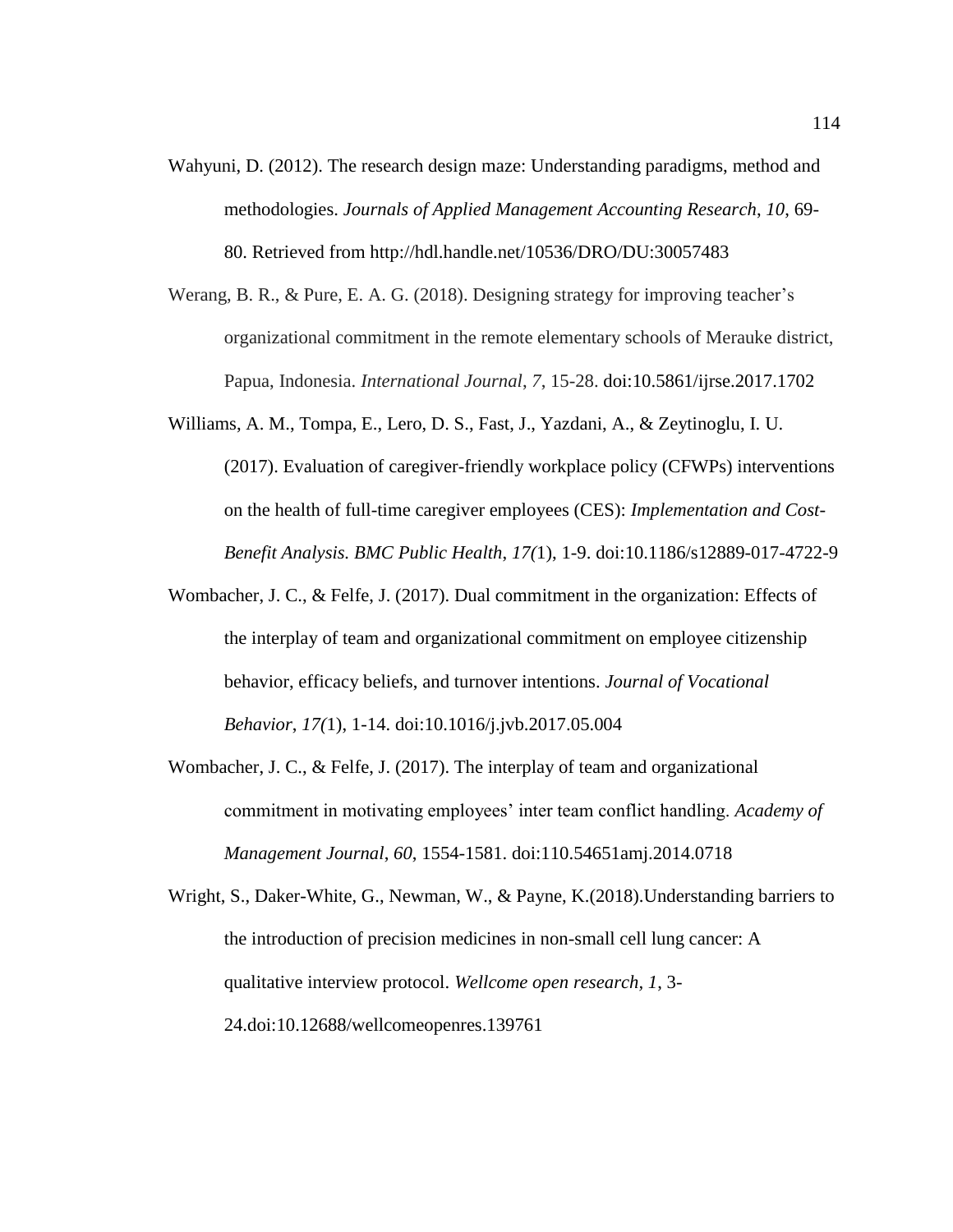- Xie, Y., Yang, J., Jiang, C., Cai, Z., & Adagblenya, J. (2018). Incidence, dependence structure of disease, and rate making for health insurance. *Mathematical Problems in Engineering*, *2018*(4265801). doi:10.1155/2018/426801
- Xiong, Z., Ye, J., & Wang, P. (2017). Psychological contract and turnover intention of dispatched employees: Mediating effects of job satisfaction and organizational commitment. *Revista De Cercetare Si Interventie Sociala, 56*, 19-43. Retrieved from https://www.rcis.ro/
- Yahaya, R., & Ebrahim, F. (2016). Leadership styles and organizational commitment: literature review. *Journal of Management Development*, *35*, 190-216. doi:10.1108/jmd-01-2015-0004
- Yin, R.K. (1984). *Case study research*: Design and methods (5th ed.). Beverly Hills, CA: Sage Publications, Inc
- Yin, R. K. (2011). *Applications of case study research*. Thousand Oaks, CA: Sage Publications, Inc.
- Yin, R.K. (2014). *Case study research*: Designs and methods. Thousand Oaks, CA: Sage Publications, Inc
- Yin, R. K. (2017). *Case study research and applications*: Design and methods. Thousand Oaks, CA: Sage publications Inc.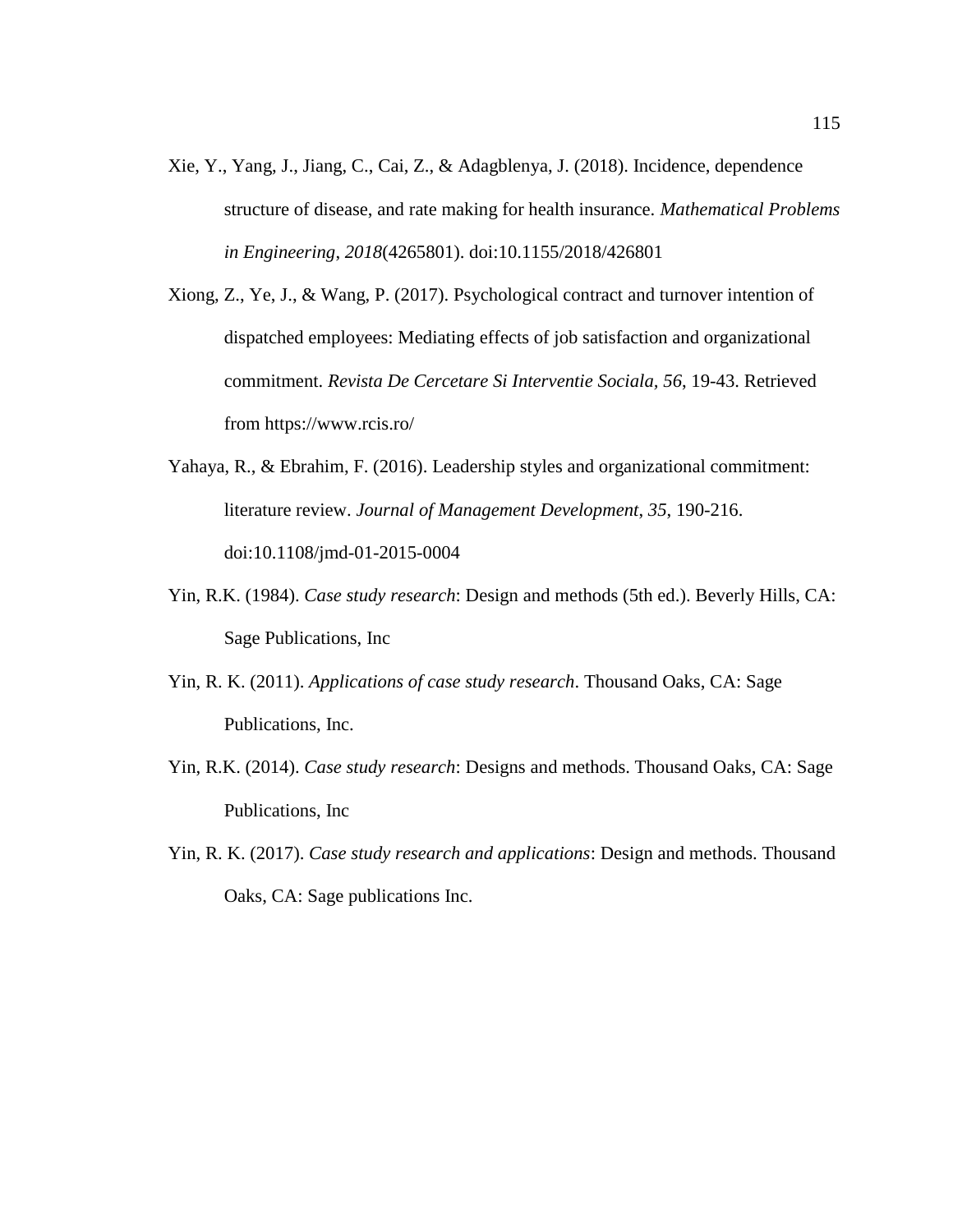| <b>Interview Protocol</b>             |                                                  |
|---------------------------------------|--------------------------------------------------|
| What I will do                        | What I will say                                  |
| Introduce the interview and set the   | Hello. My name is Sharron Nicholson-McCall,      |
| stage. I will ensure the participant  | I am a Doctorate student at Walden University.   |
| understands the content of my consent | The primary goal of this interview is to explore |
| form and address any concerns the     | strategies used to address employee              |
| participant may have.                 | commitment. The entire interview will take 15-   |
| Acquire verbal consent to progress    | 20 minutes.                                      |
| with the interview.                   | On this day you are granting me consent to       |
| Begin audio taping the interview.     | interview you. Do you have any concerns you      |
|                                       | might want to address before we proceed?         |
|                                       | Will I have your permission to go on with the    |
|                                       | interview?                                       |
|                                       | I will turn on the recorder.                     |
| Watch for non-verbal queues           | 1. How have your organization's healthcare       |
| Paraphrase as needed.                 | leaders incorporated strategies to enhance       |
| Ask follow-up probing questions to    | employee commitment in the organization?         |
| get more in depth: Can you expound    | 2. How has your organization successfully        |
| on that more? What is an example of   | utilized strategies to motivate employees to     |
| that?                                 | enhance employee commitment?                     |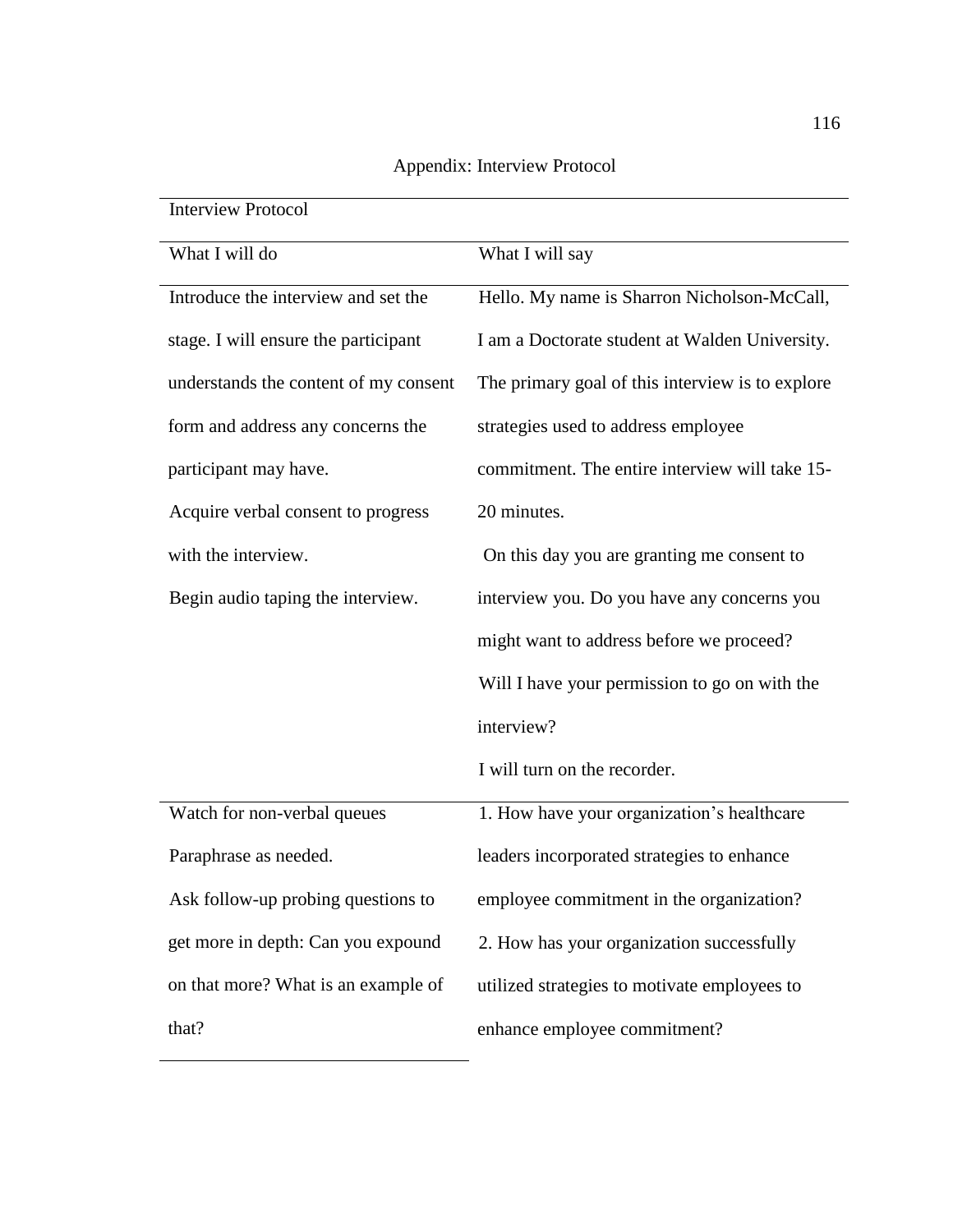3. What strategies have you implemented to enhance employee commitment among direct care professionals in the organization? 4. What challenges have you encountered when attempting to enhance employee commitment among direct care professionals in the organization? 5. What actions have you taken when direct care professionals express their desire to seek employment outside the organization? 6. How do you assess the effectiveness of your strategies for increasing direct care professionals' commitment to the organization? 7. Would you like to add any additional information regarding employee commitment among direct care professionals of intermediate care facility for individuals with intellectual disabilities? Wrap up interview by thanking the participant. This will wind up our interview. I really want to thank you for participating and assisting me in completing my doctoral study.